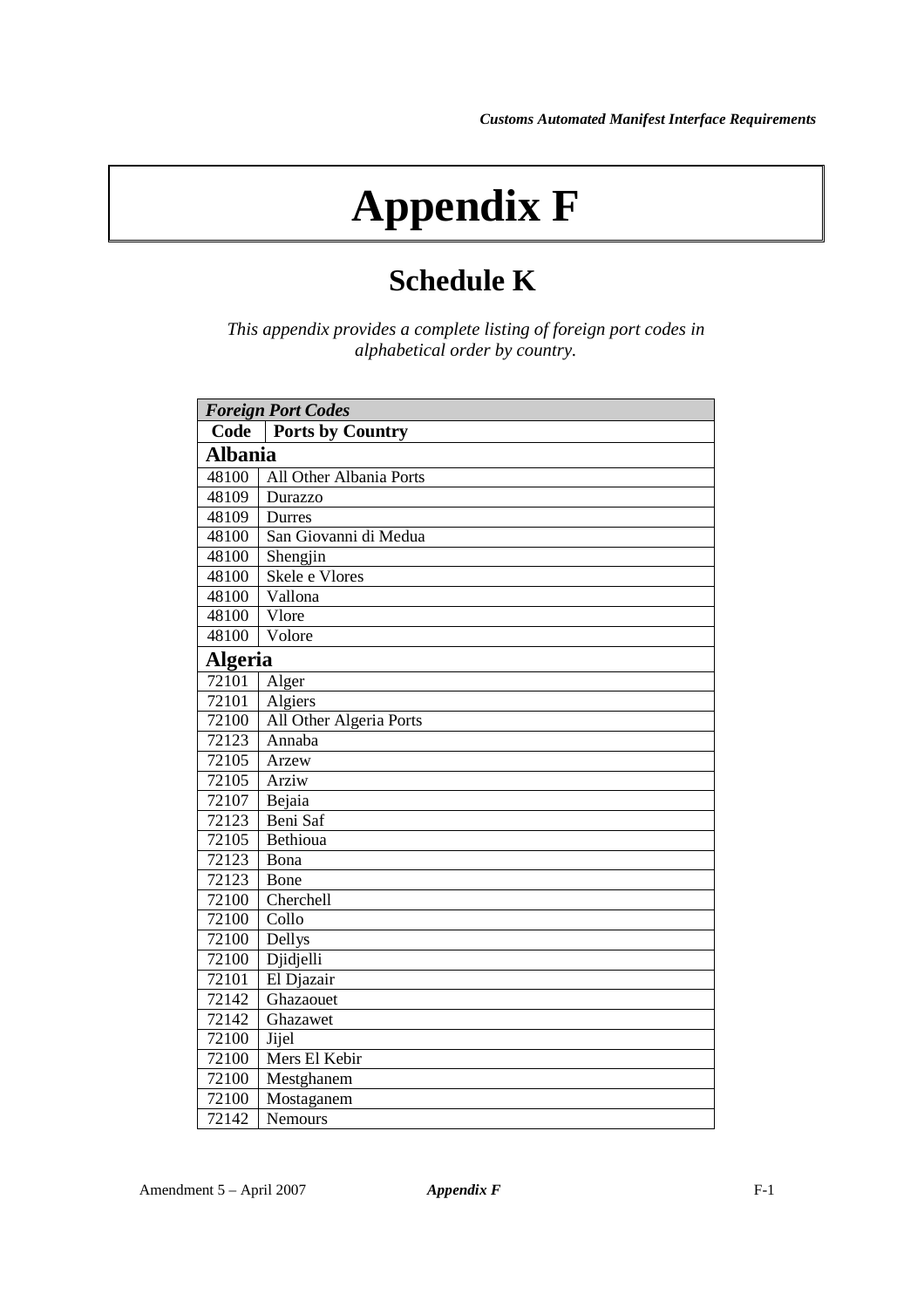| 72179            | Oran                      |  |
|------------------|---------------------------|--|
| 72189            | Skikda                    |  |
| 72100            | Tenes                     |  |
| 72179            | Wahran                    |  |
|                  | <b>American Samoa</b>     |  |
| 95101            | Pago Pago Harbor          |  |
| Angola           |                           |  |
| 76299            | All Other Angola Ports    |  |
| 76299            | Ambriz                    |  |
| 76299            | Benguela                  |  |
| 76231            | Cabinda                   |  |
| 76299            | Cuio                      |  |
| 76274            | Lobito                    |  |
| 76288            | Lombo                     |  |
| 76288            | Lombo Terminal            |  |
| 76278            | Luanda                    |  |
| 76282            | Malongo Oil Terminal      |  |
| 76279            | Namibe                    |  |
| 76299            | Novo Redondo              |  |
| 76283            | Palanca Terminal          |  |
| 76288            | Port Lombo                |  |
| 76299            | Porto Alexandre           |  |
| 76299            | Porto Amboim              |  |
| 76281            | Soyo Oil Terminal         |  |
| 76281            | Soyo-Quinfuquena term.    |  |
| 76284            | Takula                    |  |
| 76284            | Takula Terminal           |  |
| 76299            | Tombua                    |  |
|                  | <b>Anguilla</b>           |  |
| 24821            | Anguilla                  |  |
| 24823            | Sombrero Island           |  |
| Antigua          |                           |  |
| 24831            | Parham Harbour, Antigua   |  |
| 24831            | St. John's, Antigua       |  |
| <b>Argentina</b> |                           |  |
| 35700            | Acevedo                   |  |
| 35700            | All Other Argentina Ports |  |
| 35710            | Bagual                    |  |
| 35701            | Bahia Blanca              |  |
| 35705            | <b>Buenos Aires</b>       |  |
| 35703            | Caleta Cordova            |  |
| 35703            | Caleta Olivares           |  |
| 35703            | Caleta Olivia             |  |
| 35711            | Campana                   |  |
| 35702            | Comodoro Rivadavia        |  |
| 35700            | Concepcion del Uruguay    |  |
| 35700            | Diamante                  |  |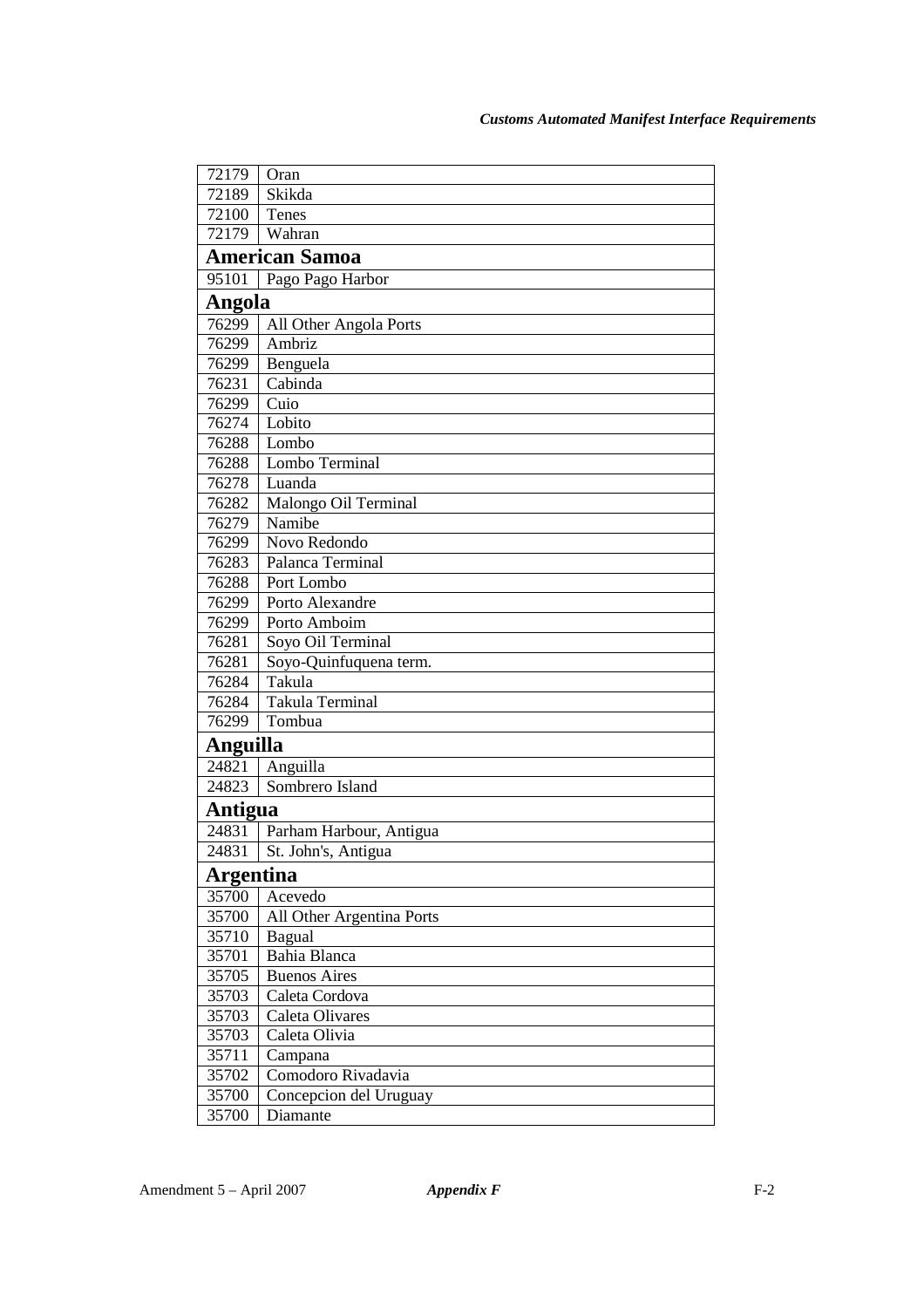| 35700            | Ibicuy                           |
|------------------|----------------------------------|
| 35737            | La Plata                         |
| 35740            | Madryn                           |
| 35739            | Mar del Plata                    |
| 35741            | Necochea                         |
| 35779            | Pto. General San Martin          |
| 35779            | Puerto Borghio                   |
| 35745            | Puerto Deseado                   |
| 35740            | Puerto Madryn                    |
| 35700            | Puerto Quequen                   |
| 35779            | Puerto San Lorenzo               |
| 35700            | Punta Quilla                     |
| 35700            | Rio Gallegos                     |
| 35702            | Rivadavia                        |
| 35771            | Rosario                          |
| 35700            | San Antonio                      |
| 35779            | San Lorenzo                      |
| 35781            | San Nicolas                      |
| 35785            | San Pedro                        |
| 35700            | San Sebastian Bay                |
| 35700            | Santa Cruz                       |
| 35791            | Santa Fe                         |
| 35700            | Ushuaia                          |
| 35795            | Villa Constitucion               |
| 35796            | Zarate                           |
| <b>Aruba</b>     |                                  |
| 27703            | Barcadera                        |
| 27701            | Orangestad                       |
| 27701            | Oranjestad                       |
| 27701            | Paarden Baai                     |
| 27701            | Paarden Bay                      |
| 27702            | San Nicolas Bay                  |
| 27702            | Sint Nicolaas Baai               |
| 27702            | St. Nicolaas                     |
| <b>Australia</b> |                                  |
| 60200            | <b>Abbot Point</b>               |
| 60201            | Adelaide                         |
| 60200            | Albany                           |
| 60200            | <b>All Other Australia Ports</b> |
| 60299            | All Other Tasmania Ports         |
| 60276            | Androssan                        |
| 60299            | <b>Beauty Point</b>              |
| 60290            | <b>Bell Bay</b>                  |
| 60205            | <b>Botany Bay</b>                |
| 60200            | Bowen                            |
| 60210            | <b>Brisbane</b>                  |
| 60200            | <b>Broome</b>                    |
| 60213            | Bunbury                          |
|                  |                                  |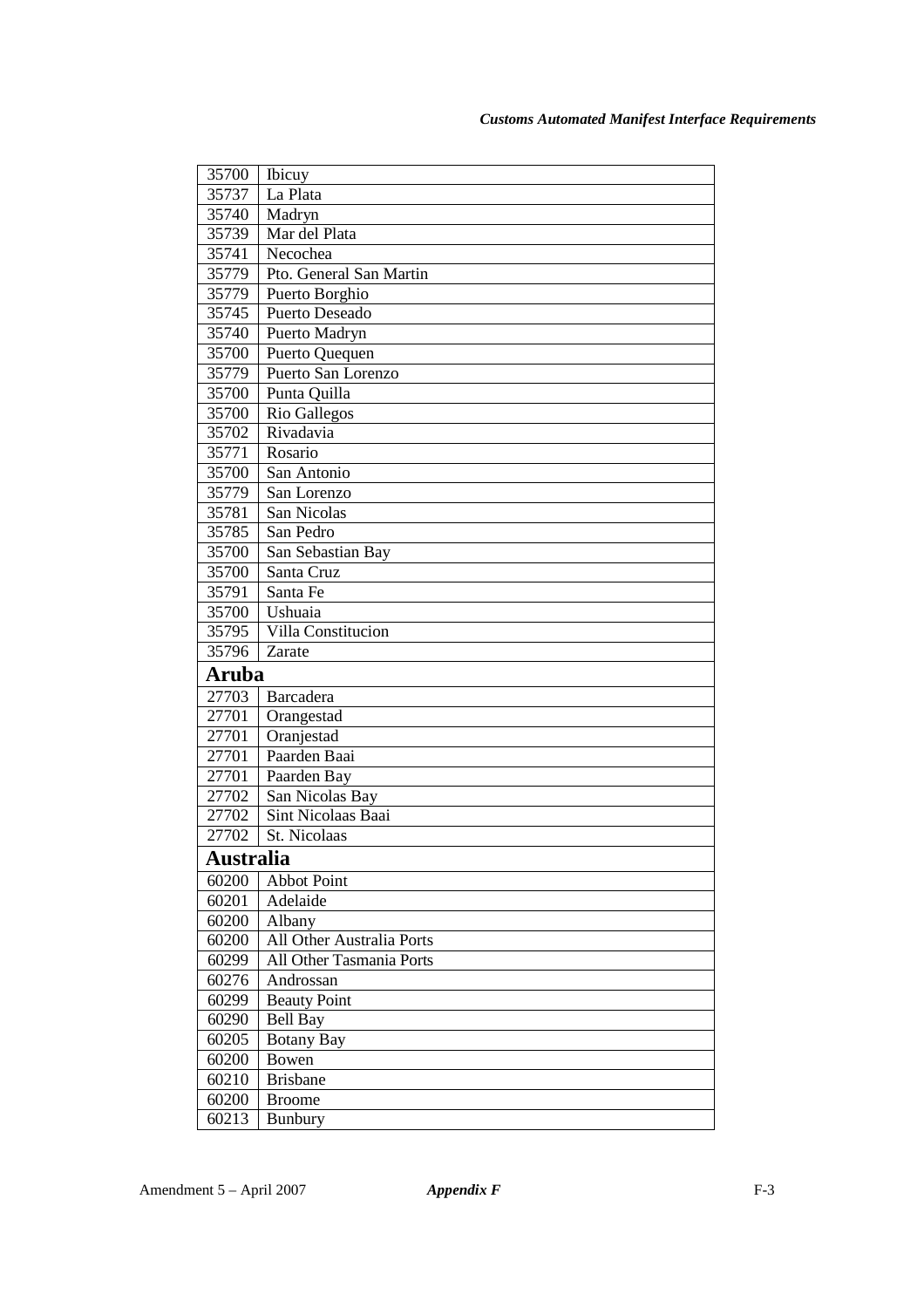| 60214                           | Bundaberg             |
|---------------------------------|-----------------------|
| 60291                           | <b>Burnie</b>         |
| 60200                           | Cairns                |
| 60281                           | <b>Clarence River</b> |
| 60212                           | Dalrymple Bay         |
| 60218                           | Dampier               |
| 60220                           | Darwin                |
| 60299                           | Devonport             |
| 60282                           | Esperance             |
| 60222                           | Fremantle             |
| 60225                           | Geelong               |
| 60224                           | Geraldton             |
| 60231                           | Gladstone             |
| 60227                           | Gove                  |
| 60237                           | Hasting               |
| 60212                           | <b>Hay Point</b>      |
| 60295                           | Hobart                |
| 60234                           | Kwinana               |
| 60297                           | Launceston            |
| 60217                           | Liezen                |
| 60200                           | Lucinda               |
| 60204                           | MacKay                |
| 60237                           | Melbourne             |
| 60200                           | Milner Bay            |
| 60239                           | Mourilyan Harbour     |
| 60240                           | Newcastle             |
| 60243                           | Perth                 |
| 60249                           | Port Alma             |
| 60219                           | Port Hedland          |
| 60252                           | Port Kembla           |
| 60258                           | Port Pirie            |
| 60261                           | Portland              |
| 60299                           | Risdon                |
| 60267                           | Sydney                |
| 60200                           | Thursday Island       |
| 60273                           | Townsville            |
| 60200                           | Varanus Oil Terminal  |
| 60200                           | Wallaroo              |
| 60200                           | Warrnambool           |
| 60275                           | Weipa                 |
| 60280                           | Westernport           |
| 60200                           | Whyalla               |
| 60200                           | Williamstown          |
| 60200                           | Wyndham               |
| 60281                           | Yamba                 |
| 60237                           | Yarraville            |
| <b>Azores</b>                   |                       |
| 47150<br>All Other Azores Ports |                       |
|                                 |                       |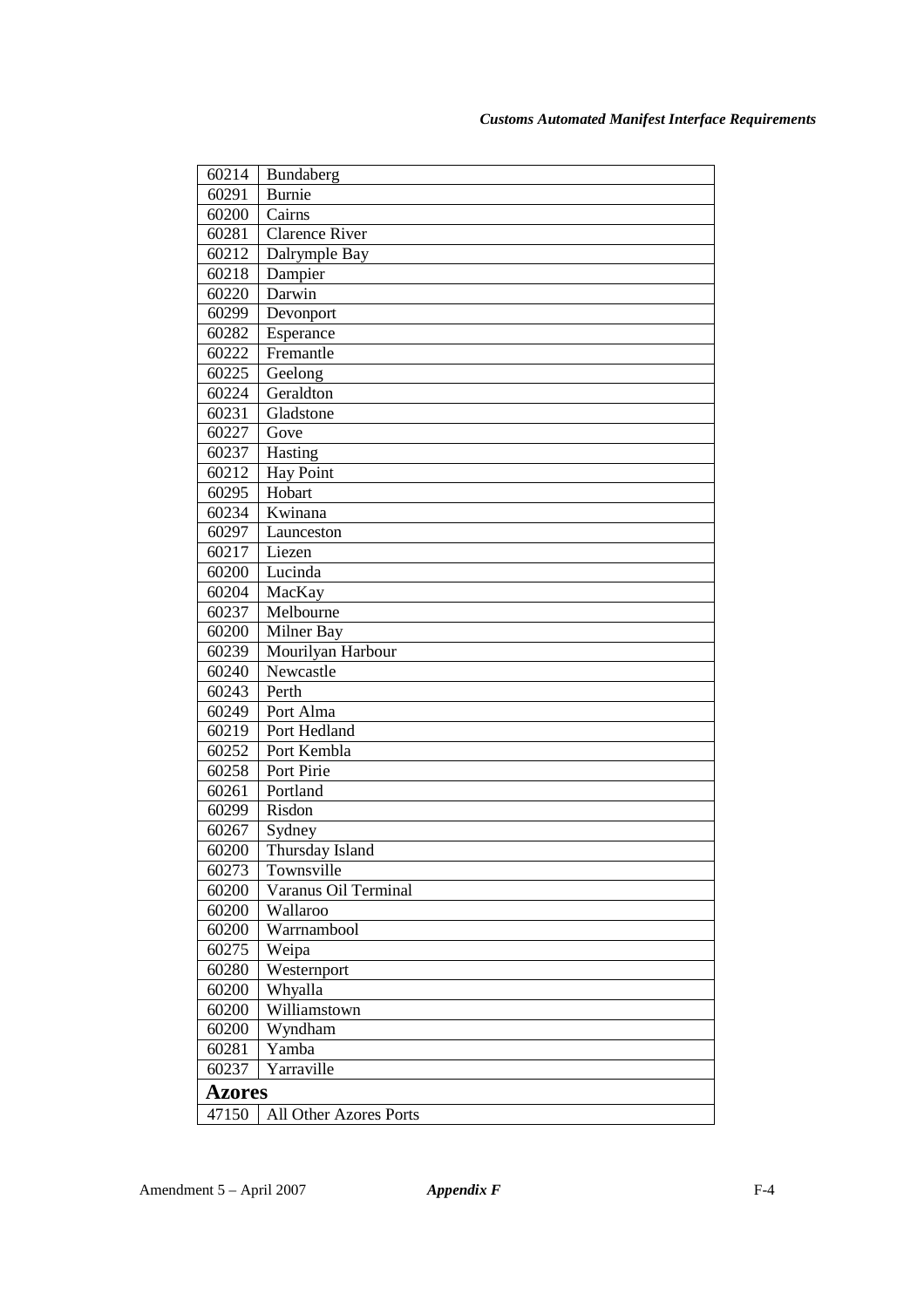| 47150          | Angra Do Heroismo<br>Horta    |
|----------------|-------------------------------|
| 47150<br>47151 |                               |
|                | Ponta Delgada                 |
| 47152          | Praia                         |
| 47152          | Praia De Vitoria              |
| 47155          | Terceira Islands              |
| 47150          | Vila Do Porto                 |
| <b>Bahamas</b> |                               |
| 23640          | Abaco-Snake Cay               |
| 23600          | All Other Bahamas Ports       |
| 23672          | Andros Island                 |
| 23630          | Arawak Cay                    |
| 23683          | Bimini Island                 |
| 23600          | <b>Browns Cays</b>            |
| 23684          | Castaway Cay                  |
| 23620          | Cat Cays                      |
| 23660          | Cat Island                    |
| 23640          | Cherokee Sound                |
| 23641          | Chub Cay                      |
| 23635          | <b>Clarence Town</b>          |
| 23675          | <b>Clifton Pier</b>           |
| 23675          | <b>Clifton Point</b>          |
| 23640          | Coco Cay                      |
| 23636          | Duncan Town                   |
| 23619          | Eleuthera Island              |
| 23621          | Exuma                         |
| 23645          | Freeport, Grand Bahama Island |
| 23600          | Fresh Creek                   |
| 23640          | Gorda Cay                     |
| 23623          | <b>Governors Harbour</b>      |
| 23640          | Great Abaco Island            |
| 23643          | Great Harbour Cay             |
| 23653          | Great Inagua                  |
| 23642          | Great Stirrup Cay             |
| 23640          | Green Turtle Cav              |
| 23683          | Gun Cay                       |
| 23624          | Half Moon Cay                 |
| 23619          | Harbour Island                |
| 23635          | Long Island                   |
| 23640          | Marsh Harbour                 |
| 23653          | <b>Matthew Town</b>           |
| 23600          | Mayaguana Island              |
| 23661          | Nassau, New Providence Island |
| 23665          | Ocean Cay                     |
| 23672          | Port Andros                   |
| 23646          | Port Lucaya                   |
| 23650          | Port Nelson                   |
| 23636          | Ragged Island                 |
|                |                               |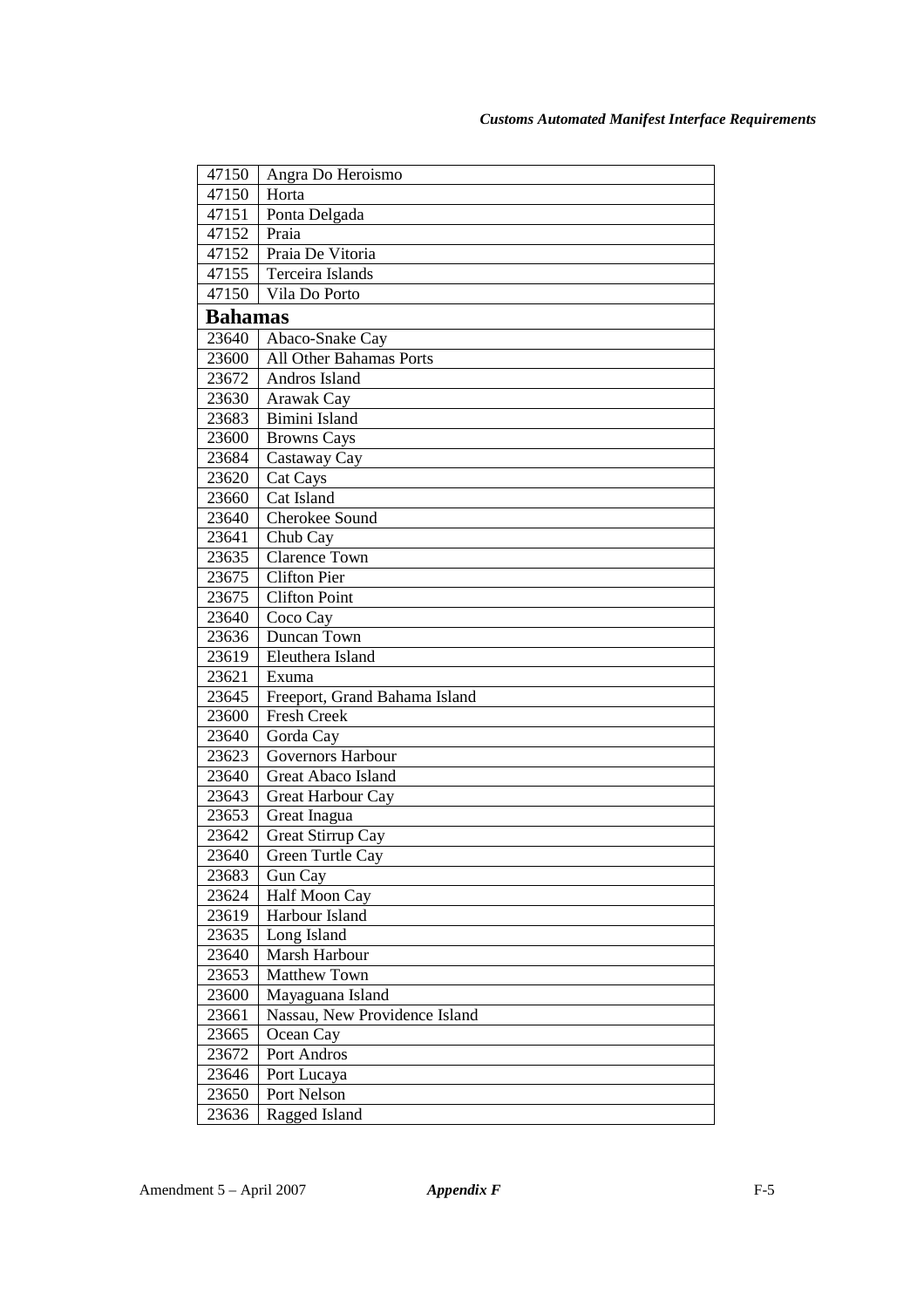| 23650             | Rum Cay                      |
|-------------------|------------------------------|
| 23600             | San Salvador                 |
| 23645             | South Riding Point           |
| 23622             | Spanish Wells                |
| 26344             | Treasure Cay                 |
| 23667             | Walker Cay                   |
| 23647             | West End                     |
| 23600             | Whale Cay                    |
| <b>Bahrain</b>    |                              |
| 52502             | Al Manamah Harbor            |
| 52500             | All Other Bahrain Ports      |
| 52502             | Manama                       |
| 52501             | Mina Sulman                  |
| 52500             | Sitra                        |
| 52500             | Sitrah                       |
| <b>Bangladesh</b> |                              |
| 53800             | All Other Bangladesh Ports   |
| 53820             | Chalna                       |
| 53827             | Chittagong                   |
| 53820             | Khulna                       |
| 53800             | Mongla                       |
| 53800             | Mungla Anchorage             |
| <b>Barbados</b>   |                              |
| 27201             | Bridgetown                   |
| 27210             | Oistino                      |
| 27213             | Speightstown                 |
| <b>Belgium</b>    |                              |
| 42300             | All Other Belgium Ports      |
| 42305             | Antwerp                      |
| 42305             | Anvers                       |
| 42311             | <b>Bruges</b>                |
| 42311             | <b>Brugge</b>                |
| 42315             | <b>Brussels</b>              |
| 42315             | <b>Bruxelles</b>             |
| 42300             | Ertvelde                     |
| 42331             | Gand                         |
| 42331             | Gent                         |
| 42331             | Ghent                        |
| 42300             | Haren                        |
| 42385             | Hemiksem                     |
| 42385             | Himixen                      |
| 42300             | Humbeek                      |
| 42351             | Ostend                       |
| 42300             | Rieme                        |
| 42306             | Schelde                      |
| 42306<br>42300    | Schelde Terminal<br>Selzaete |
| 42300             | <b>Terdonck Cluysen</b>      |
|                   |                              |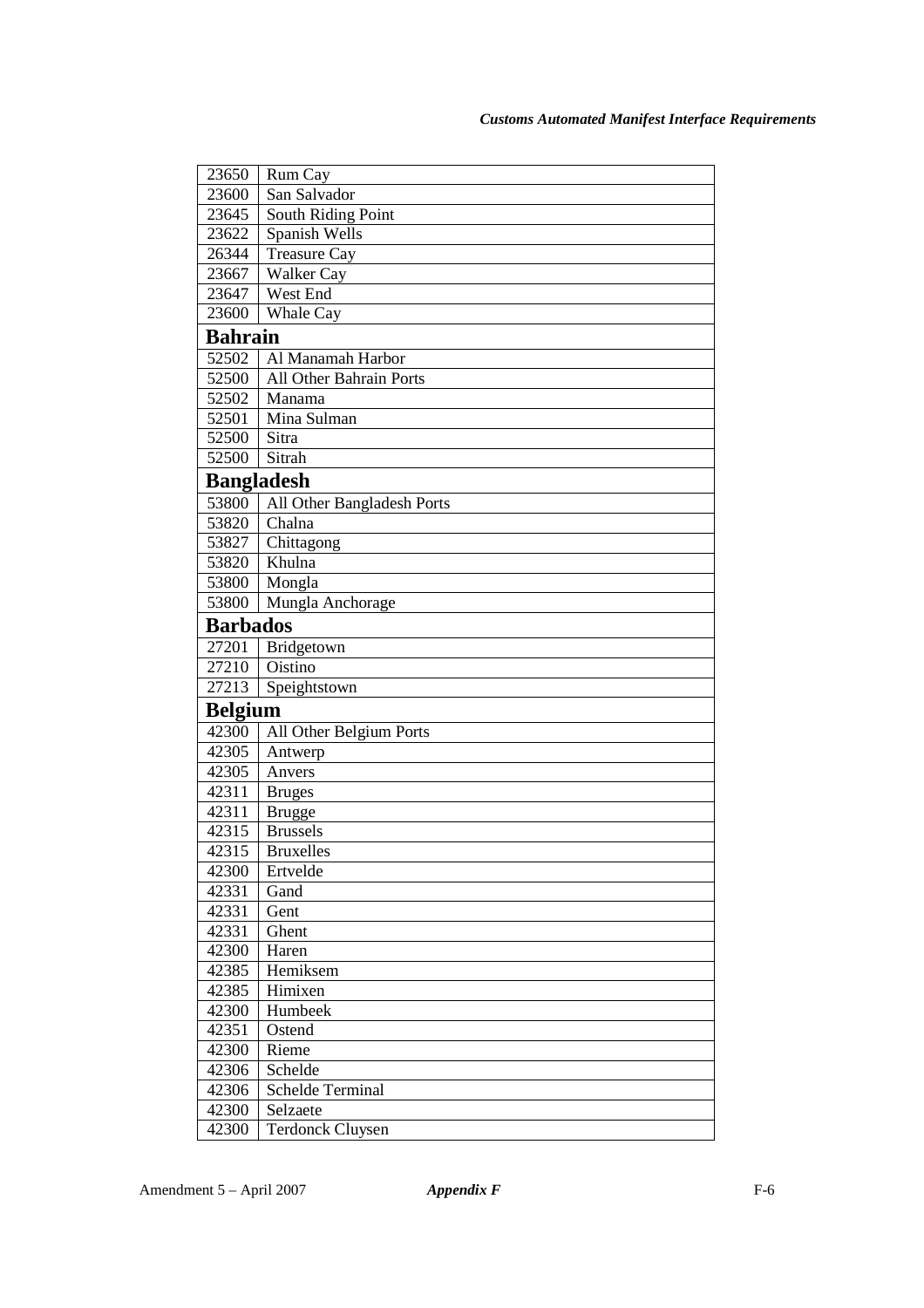| 42300          | Terdouk                                |
|----------------|----------------------------------------|
| 42300          | Vilvoorde                              |
| 42300          | Vilvorde                               |
| 42381          | Zeebrugge                              |
| 42300          | Zelzate                                |
| 42300          | Zwijndrecht                            |
| 42300          | Zwyndrecht                             |
| <b>Belize</b>  |                                        |
| 20801          | <b>Belize</b>                          |
| 20802          | <b>Big Creek</b>                       |
| 20803          | Danigriga                              |
| 20800          | <b>Other Belize Ports</b>              |
| 20800          | Punta Gorda                            |
| 20800          | San Pedro                              |
| 20803          | <b>Stann Creek</b>                     |
| <b>Benin</b>   |                                        |
| 76100          | All Other Benin Ports                  |
| 76101          | Cotonou                                |
| 76100          | <b>Grand Popo</b>                      |
| 76102          | Seme Terminal                          |
| <b>Bermuda</b> |                                        |
| 23299          | All Other Bermuda Ports                |
| 23299          | Freeport, Ireland Island               |
| 23201          | Hamilton                               |
| 23251          | St. Georges                            |
| 23251          | Saint Georges                          |
| <b>Brazil</b>  |                                        |
| 35198          | Abaetetuba                             |
| 35198          | Alenquer                               |
| 35198          | All Other Brazil Ports North of Recife |
| 35199          | All Other Brazil Ports South of Recife |
| 35198          | Amarracao                              |
| 35107          | Angra dos Reis                         |
| 35159          | Antonina                               |
| 35199          | Aracaju                                |
| 35198          | Aracati                                |
| 35115          | Aratu                                  |
| 35198          | Areia Branca                           |
| 35159          | Barao de Teffe                         |
| 35121          | <b>Barcarena</b>                       |
| 35199          | Barro do Riacho                        |
| 35121          | Belem                                  |
| 35198          | <b>Boa Vista</b>                       |
| 35123          | <b>Breves</b>                          |
| 35127          | Cabedelo                               |
| 35198          | Camocim                                |
| 35133          | Ceara                                  |
| 35133          | Fortaleza                              |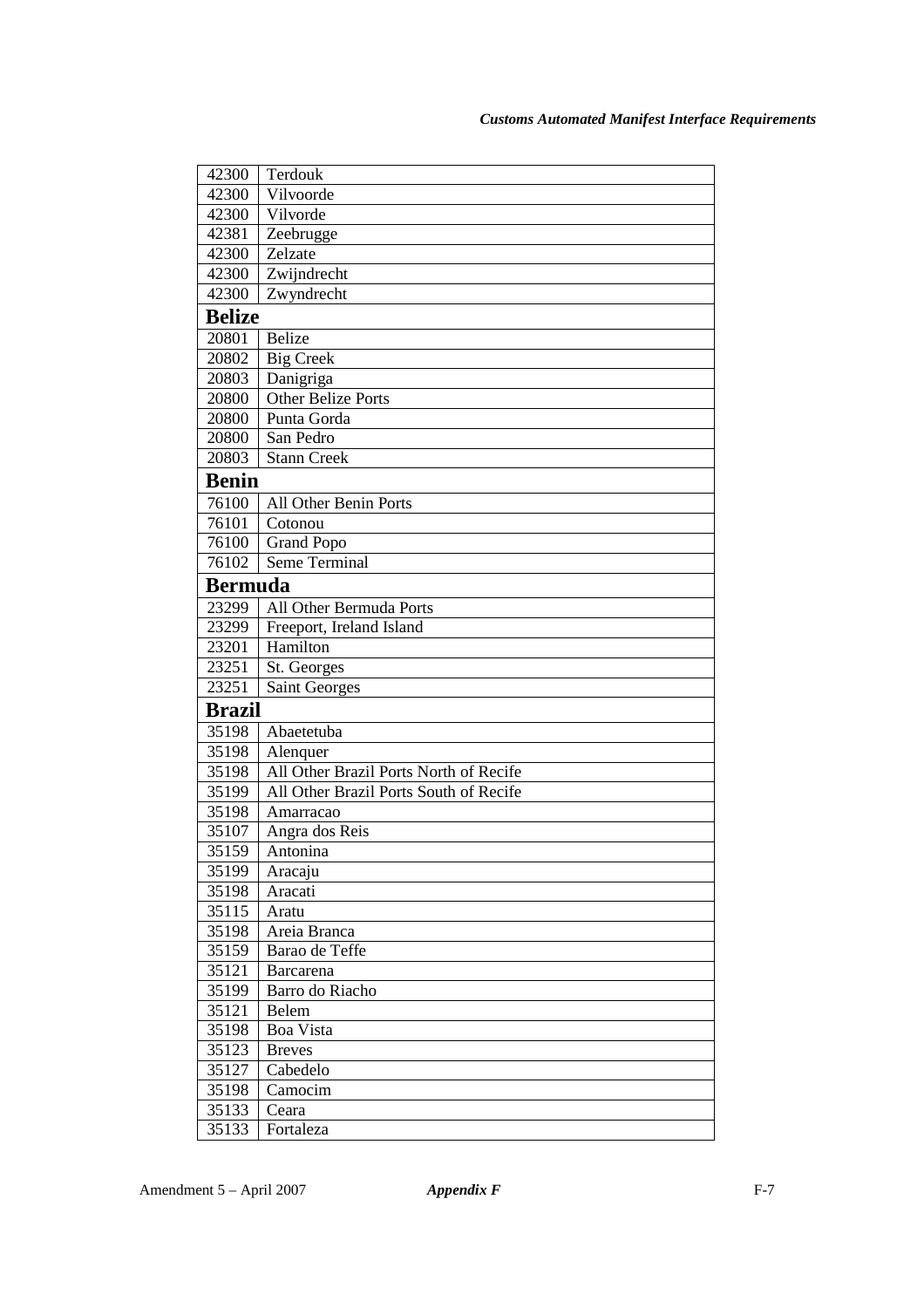| 35137 | Ilheus                |
|-------|-----------------------|
| 35178 | Imbituba              |
| 35139 | Itacoatiara           |
| 35138 | Itajai                |
| 35138 | Itajay                |
| 35135 | Itaqui                |
| 35127 | Joao Pessoa           |
| 35198 | Luis Correia          |
| 35165 | Macapa                |
| 35141 | Maceio                |
| 35113 | Madre de Deus         |
| 35137 | Malhado               |
| 35144 | Manaus                |
| 35198 | Mossoro               |
| 35133 | Mucuripe              |
| 35164 | Munguba               |
| 35157 | Natal                 |
| 35171 | Niteroi               |
| 35158 | Obidos                |
| 35198 | Oriximina             |
| 35121 | Para                  |
| 35159 | Paranagua             |
| 35163 | Parnahyba             |
| 35163 | Parnaiba              |
| 35120 | Pecem                 |
| 35199 | Pelotas               |
| 35169 | Pernambuco            |
| 35166 | Point Ubu             |
| 35168 | Ponta da Madeira      |
| 35166 | Ponta do Ubu          |
| 35120 | Port do Pecem         |
| 35135 | Port Itaqui           |
| 35165 | Port Santana          |
| 35198 | Portel                |
| 35167 | Porto Alegre          |
| 35199 | Portocel              |
| 35160 | Praia Mole            |
| 35169 | Recife                |
| 35171 | Rio de Janeiro        |
| 35173 | Rio Grande            |
| 35181 | Salvador              |
| 35167 | Santa Clara           |
| 35165 | Santana               |
| 35198 | Santarem              |
| 35177 | Santos                |
| 35179 | Sao Francisco do Sul  |
| 35135 | Sao Luiz de Maranhao  |
| 35198 | Sao Miguel dos Macaos |
| 35177 | Sao Paulo             |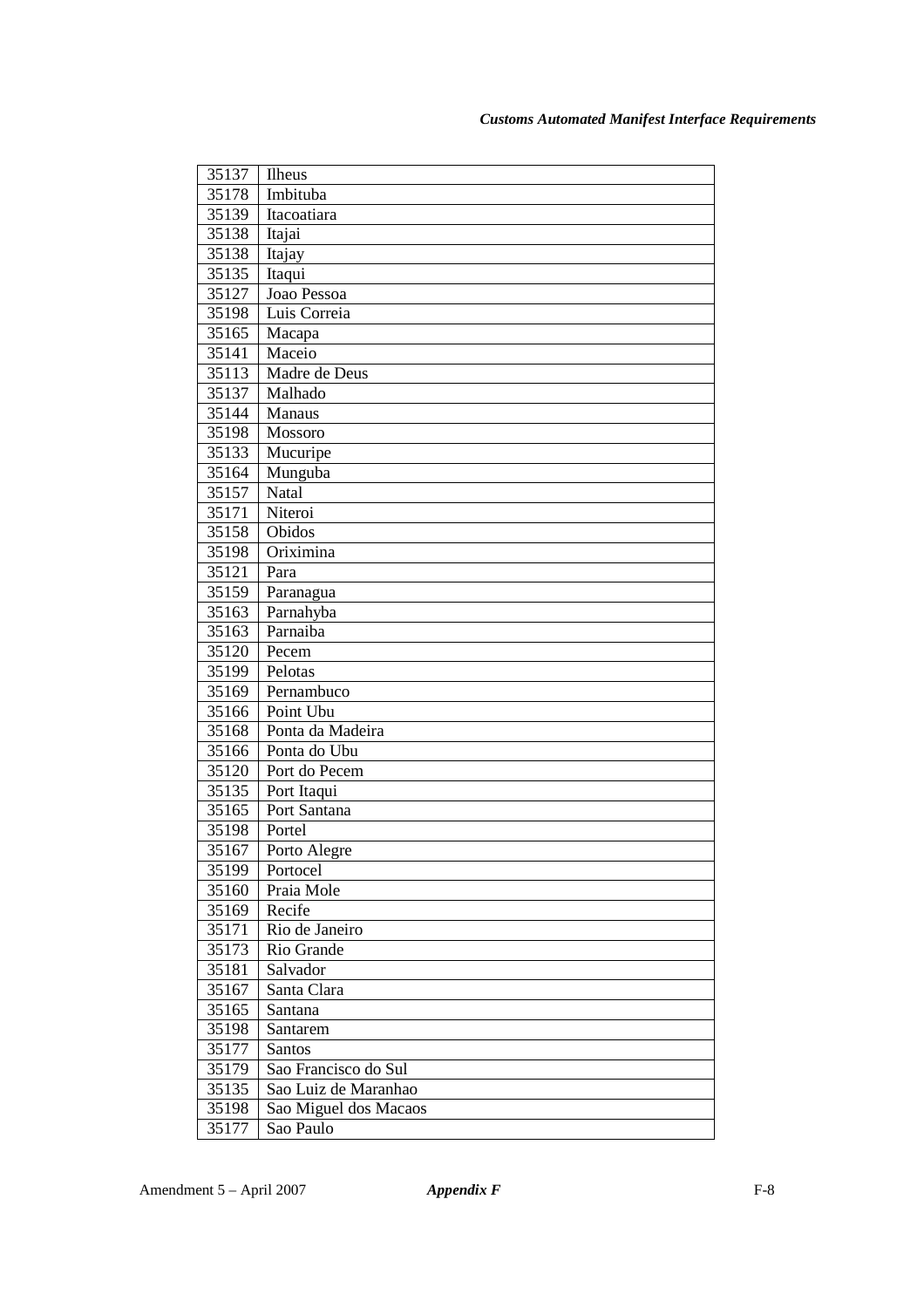| 35175           | Sao Sebastio                             |  |
|-----------------|------------------------------------------|--|
| 35170           | Saupe                                    |  |
| 35185           | Itaguai                                  |  |
| 35185           | Sepetiba Bay                             |  |
| 35107           | Tebig                                    |  |
| 35198           | Termisa Terminal                         |  |
| 35161           | Tramandai                                |  |
| 35176           | Trombetas                                |  |
| 35160           | Tubarao                                  |  |
| 35163           | Tutoia                                   |  |
| 35163           | Tutoya                                   |  |
| 35198           | Urucara                                  |  |
| 35195           | Victoria                                 |  |
| 35121           | Vila do Conde                            |  |
| 35195           | Vitoria                                  |  |
|                 | <b>British Indian Ocean Territory</b>    |  |
| 78100           | All Other British Indian Ocean Territory |  |
| 78101           | Diego Garcia                             |  |
|                 | <b>British Virgin Islands</b>            |  |
| 24815           | Port Purcell                             |  |
| 24815           | Road Harbour, Tortola                    |  |
| 24815           | Road Town, Tortola Island                |  |
| 24813           | Virgin Gorda                             |  |
| <b>Brunei</b>   |                                          |  |
| 56100           | All Other Brunei Ports                   |  |
| 56100           | Lumut                                    |  |
| 56151           | Muara Port                               |  |
| 56150           | Seria                                    |  |
| <b>Bulgaria</b> |                                          |  |
| 48700           | All Other Bulgaria Ports                 |  |
| 48702           | <b>Bourgas</b>                           |  |
| 48702           | <b>Burgas</b>                            |  |
| 48707           | Varna                                    |  |
| Burma           |                                          |  |
| 54600           | All Other Burma Ports                    |  |
| 54601           | Rangoon                                  |  |
| 54600           | Tavoy                                    |  |
| 54601           | Yangon                                   |  |
| Cambodia        |                                          |  |
| 55500           | All Ports in Cambodia                    |  |
| 55500           | Kampong Saom                             |  |
| 55500           | Kampot                                   |  |
| 55500           | Phnom Penh                               |  |
| 55500           | Sihanoukville                            |  |
| <b>Cameroon</b> |                                          |  |
| 74299           | All Other Cameroon Ports                 |  |
| 74201           | Bonaberi                                 |  |
|                 |                                          |  |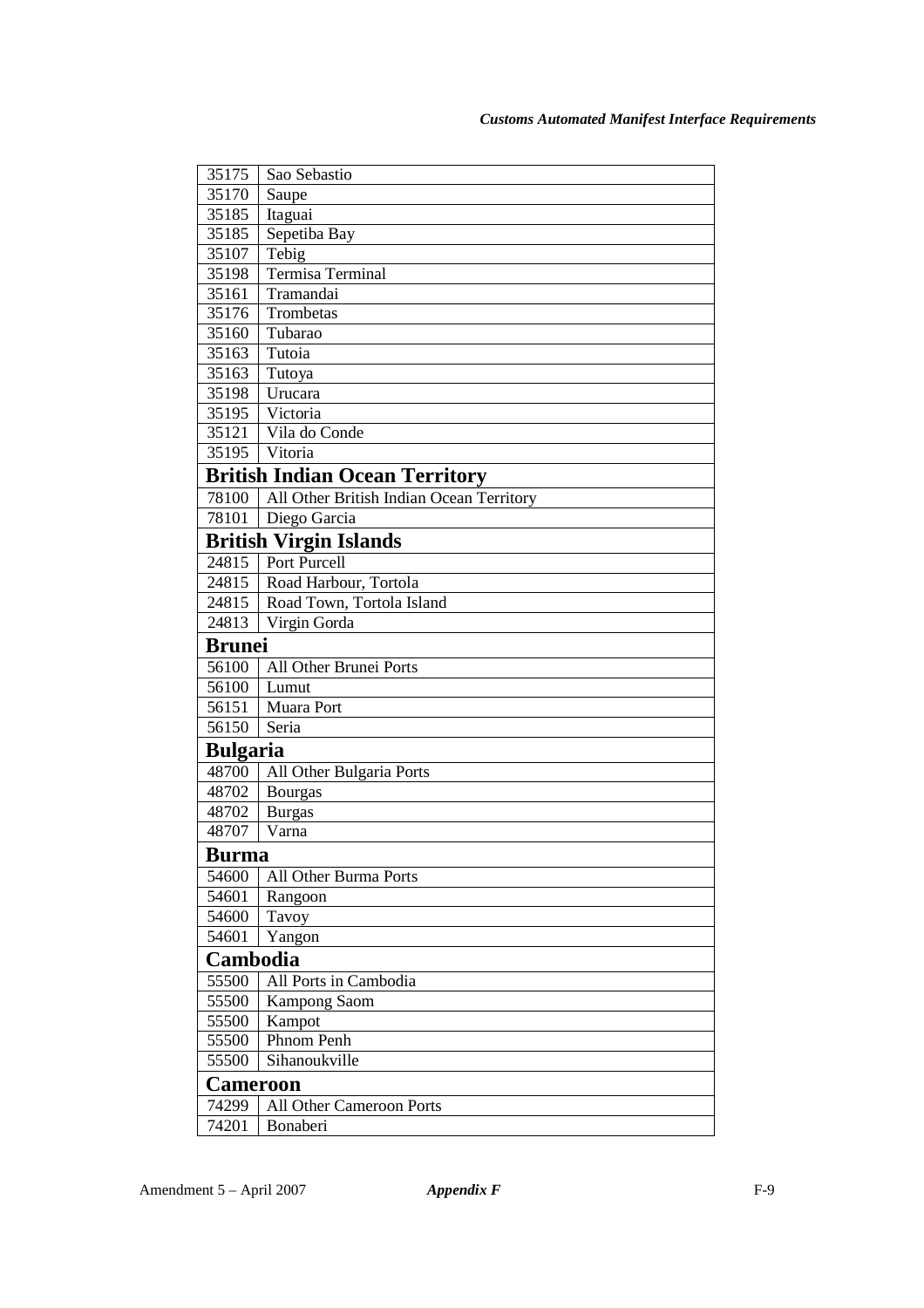| Cap Limboah<br>74298<br>Cap Limboh<br>74298<br>Douala<br>74201<br>74297<br>Garoua<br>Kole Terminal<br>74201<br>Kribi<br>74213<br>Limbe<br>74298<br>Limboh Terminal<br>74298<br>Moudi Terminal<br>74296<br>Tiko<br>74298<br>74298<br>Victoria<br>Canada<br>12203<br>Alert Bay, BC<br>08525<br>Algoma, ONT<br>All Other Canada Atlantic Region Ports<br>13400<br>All Other Canada Great Lakes Region Ports<br>09000<br>All Other Canada Pacific Region Ports<br>12200<br>All Other Labrador Ports<br>15298<br>All Other Newfoundland Ports<br>15200<br>03504<br>Amherstburg, ONT<br>Argentia, NFLD<br>15213<br>Auld's Cove, NS<br>13846<br>Back Bay, NB<br>13400<br>Baddeck, CBI<br>13855<br>Baffin Island, NFLD<br>15298<br>13481<br>Baie Comeau, QUE<br>01653<br>Bath, ONT<br>Bathurst, NB<br>13458<br>Bay Roberts, NFLD<br>15205<br>Bayside, NB<br>13459<br>12215<br>Beale Cove, BC<br>Beauharnoi, QUE<br>01806<br>Beaver Harbour, NB<br>13435<br>13441<br>Becancour, QUE<br>12216<br>1 Bella Coola. BC<br>13442<br>Belledune, NB<br><b>Blacks Harbor</b> , NB<br>13450<br><b>Bliss Harbor</b> , NB<br>13400<br>12214<br>Blubber Bay, BC<br>13829<br>Boca Sec, NB<br>15200<br>Bonavista, NFLD<br>15214<br>Botwood, NFLD<br>09665<br>Bowmanville, ONT |       |                 |
|-------------------------------------------------------------------------------------------------------------------------------------------------------------------------------------------------------------------------------------------------------------------------------------------------------------------------------------------------------------------------------------------------------------------------------------------------------------------------------------------------------------------------------------------------------------------------------------------------------------------------------------------------------------------------------------------------------------------------------------------------------------------------------------------------------------------------------------------------------------------------------------------------------------------------------------------------------------------------------------------------------------------------------------------------------------------------------------------------------------------------------------------------------------------------------------------------------------------------------------------------------|-------|-----------------|
|                                                                                                                                                                                                                                                                                                                                                                                                                                                                                                                                                                                                                                                                                                                                                                                                                                                                                                                                                                                                                                                                                                                                                                                                                                                       |       |                 |
|                                                                                                                                                                                                                                                                                                                                                                                                                                                                                                                                                                                                                                                                                                                                                                                                                                                                                                                                                                                                                                                                                                                                                                                                                                                       |       |                 |
|                                                                                                                                                                                                                                                                                                                                                                                                                                                                                                                                                                                                                                                                                                                                                                                                                                                                                                                                                                                                                                                                                                                                                                                                                                                       |       |                 |
|                                                                                                                                                                                                                                                                                                                                                                                                                                                                                                                                                                                                                                                                                                                                                                                                                                                                                                                                                                                                                                                                                                                                                                                                                                                       |       |                 |
|                                                                                                                                                                                                                                                                                                                                                                                                                                                                                                                                                                                                                                                                                                                                                                                                                                                                                                                                                                                                                                                                                                                                                                                                                                                       |       |                 |
|                                                                                                                                                                                                                                                                                                                                                                                                                                                                                                                                                                                                                                                                                                                                                                                                                                                                                                                                                                                                                                                                                                                                                                                                                                                       |       |                 |
|                                                                                                                                                                                                                                                                                                                                                                                                                                                                                                                                                                                                                                                                                                                                                                                                                                                                                                                                                                                                                                                                                                                                                                                                                                                       |       |                 |
|                                                                                                                                                                                                                                                                                                                                                                                                                                                                                                                                                                                                                                                                                                                                                                                                                                                                                                                                                                                                                                                                                                                                                                                                                                                       |       |                 |
|                                                                                                                                                                                                                                                                                                                                                                                                                                                                                                                                                                                                                                                                                                                                                                                                                                                                                                                                                                                                                                                                                                                                                                                                                                                       |       |                 |
|                                                                                                                                                                                                                                                                                                                                                                                                                                                                                                                                                                                                                                                                                                                                                                                                                                                                                                                                                                                                                                                                                                                                                                                                                                                       |       |                 |
|                                                                                                                                                                                                                                                                                                                                                                                                                                                                                                                                                                                                                                                                                                                                                                                                                                                                                                                                                                                                                                                                                                                                                                                                                                                       |       |                 |
|                                                                                                                                                                                                                                                                                                                                                                                                                                                                                                                                                                                                                                                                                                                                                                                                                                                                                                                                                                                                                                                                                                                                                                                                                                                       |       |                 |
|                                                                                                                                                                                                                                                                                                                                                                                                                                                                                                                                                                                                                                                                                                                                                                                                                                                                                                                                                                                                                                                                                                                                                                                                                                                       |       |                 |
|                                                                                                                                                                                                                                                                                                                                                                                                                                                                                                                                                                                                                                                                                                                                                                                                                                                                                                                                                                                                                                                                                                                                                                                                                                                       |       |                 |
|                                                                                                                                                                                                                                                                                                                                                                                                                                                                                                                                                                                                                                                                                                                                                                                                                                                                                                                                                                                                                                                                                                                                                                                                                                                       |       |                 |
|                                                                                                                                                                                                                                                                                                                                                                                                                                                                                                                                                                                                                                                                                                                                                                                                                                                                                                                                                                                                                                                                                                                                                                                                                                                       |       |                 |
|                                                                                                                                                                                                                                                                                                                                                                                                                                                                                                                                                                                                                                                                                                                                                                                                                                                                                                                                                                                                                                                                                                                                                                                                                                                       |       |                 |
|                                                                                                                                                                                                                                                                                                                                                                                                                                                                                                                                                                                                                                                                                                                                                                                                                                                                                                                                                                                                                                                                                                                                                                                                                                                       |       |                 |
|                                                                                                                                                                                                                                                                                                                                                                                                                                                                                                                                                                                                                                                                                                                                                                                                                                                                                                                                                                                                                                                                                                                                                                                                                                                       |       |                 |
|                                                                                                                                                                                                                                                                                                                                                                                                                                                                                                                                                                                                                                                                                                                                                                                                                                                                                                                                                                                                                                                                                                                                                                                                                                                       |       |                 |
|                                                                                                                                                                                                                                                                                                                                                                                                                                                                                                                                                                                                                                                                                                                                                                                                                                                                                                                                                                                                                                                                                                                                                                                                                                                       |       |                 |
|                                                                                                                                                                                                                                                                                                                                                                                                                                                                                                                                                                                                                                                                                                                                                                                                                                                                                                                                                                                                                                                                                                                                                                                                                                                       |       |                 |
|                                                                                                                                                                                                                                                                                                                                                                                                                                                                                                                                                                                                                                                                                                                                                                                                                                                                                                                                                                                                                                                                                                                                                                                                                                                       |       |                 |
|                                                                                                                                                                                                                                                                                                                                                                                                                                                                                                                                                                                                                                                                                                                                                                                                                                                                                                                                                                                                                                                                                                                                                                                                                                                       |       |                 |
|                                                                                                                                                                                                                                                                                                                                                                                                                                                                                                                                                                                                                                                                                                                                                                                                                                                                                                                                                                                                                                                                                                                                                                                                                                                       |       |                 |
|                                                                                                                                                                                                                                                                                                                                                                                                                                                                                                                                                                                                                                                                                                                                                                                                                                                                                                                                                                                                                                                                                                                                                                                                                                                       |       |                 |
|                                                                                                                                                                                                                                                                                                                                                                                                                                                                                                                                                                                                                                                                                                                                                                                                                                                                                                                                                                                                                                                                                                                                                                                                                                                       |       |                 |
|                                                                                                                                                                                                                                                                                                                                                                                                                                                                                                                                                                                                                                                                                                                                                                                                                                                                                                                                                                                                                                                                                                                                                                                                                                                       |       |                 |
|                                                                                                                                                                                                                                                                                                                                                                                                                                                                                                                                                                                                                                                                                                                                                                                                                                                                                                                                                                                                                                                                                                                                                                                                                                                       |       |                 |
|                                                                                                                                                                                                                                                                                                                                                                                                                                                                                                                                                                                                                                                                                                                                                                                                                                                                                                                                                                                                                                                                                                                                                                                                                                                       |       |                 |
|                                                                                                                                                                                                                                                                                                                                                                                                                                                                                                                                                                                                                                                                                                                                                                                                                                                                                                                                                                                                                                                                                                                                                                                                                                                       |       |                 |
|                                                                                                                                                                                                                                                                                                                                                                                                                                                                                                                                                                                                                                                                                                                                                                                                                                                                                                                                                                                                                                                                                                                                                                                                                                                       |       |                 |
|                                                                                                                                                                                                                                                                                                                                                                                                                                                                                                                                                                                                                                                                                                                                                                                                                                                                                                                                                                                                                                                                                                                                                                                                                                                       |       |                 |
|                                                                                                                                                                                                                                                                                                                                                                                                                                                                                                                                                                                                                                                                                                                                                                                                                                                                                                                                                                                                                                                                                                                                                                                                                                                       |       |                 |
|                                                                                                                                                                                                                                                                                                                                                                                                                                                                                                                                                                                                                                                                                                                                                                                                                                                                                                                                                                                                                                                                                                                                                                                                                                                       |       |                 |
|                                                                                                                                                                                                                                                                                                                                                                                                                                                                                                                                                                                                                                                                                                                                                                                                                                                                                                                                                                                                                                                                                                                                                                                                                                                       |       |                 |
|                                                                                                                                                                                                                                                                                                                                                                                                                                                                                                                                                                                                                                                                                                                                                                                                                                                                                                                                                                                                                                                                                                                                                                                                                                                       |       |                 |
|                                                                                                                                                                                                                                                                                                                                                                                                                                                                                                                                                                                                                                                                                                                                                                                                                                                                                                                                                                                                                                                                                                                                                                                                                                                       |       |                 |
|                                                                                                                                                                                                                                                                                                                                                                                                                                                                                                                                                                                                                                                                                                                                                                                                                                                                                                                                                                                                                                                                                                                                                                                                                                                       |       |                 |
|                                                                                                                                                                                                                                                                                                                                                                                                                                                                                                                                                                                                                                                                                                                                                                                                                                                                                                                                                                                                                                                                                                                                                                                                                                                       |       |                 |
|                                                                                                                                                                                                                                                                                                                                                                                                                                                                                                                                                                                                                                                                                                                                                                                                                                                                                                                                                                                                                                                                                                                                                                                                                                                       |       |                 |
|                                                                                                                                                                                                                                                                                                                                                                                                                                                                                                                                                                                                                                                                                                                                                                                                                                                                                                                                                                                                                                                                                                                                                                                                                                                       |       |                 |
|                                                                                                                                                                                                                                                                                                                                                                                                                                                                                                                                                                                                                                                                                                                                                                                                                                                                                                                                                                                                                                                                                                                                                                                                                                                       |       |                 |
|                                                                                                                                                                                                                                                                                                                                                                                                                                                                                                                                                                                                                                                                                                                                                                                                                                                                                                                                                                                                                                                                                                                                                                                                                                                       | 09000 | Bridgeburg, ONT |
| 13400<br>Bridgetown, NS                                                                                                                                                                                                                                                                                                                                                                                                                                                                                                                                                                                                                                                                                                                                                                                                                                                                                                                                                                                                                                                                                                                                                                                                                               |       |                 |
| 13850<br>Bridgewater, NS                                                                                                                                                                                                                                                                                                                                                                                                                                                                                                                                                                                                                                                                                                                                                                                                                                                                                                                                                                                                                                                                                                                                                                                                                              |       |                 |
| Britt, ONT<br>01528                                                                                                                                                                                                                                                                                                                                                                                                                                                                                                                                                                                                                                                                                                                                                                                                                                                                                                                                                                                                                                                                                                                                                                                                                                   |       |                 |
| 01694<br>Brockville, ONT                                                                                                                                                                                                                                                                                                                                                                                                                                                                                                                                                                                                                                                                                                                                                                                                                                                                                                                                                                                                                                                                                                                                                                                                                              |       |                 |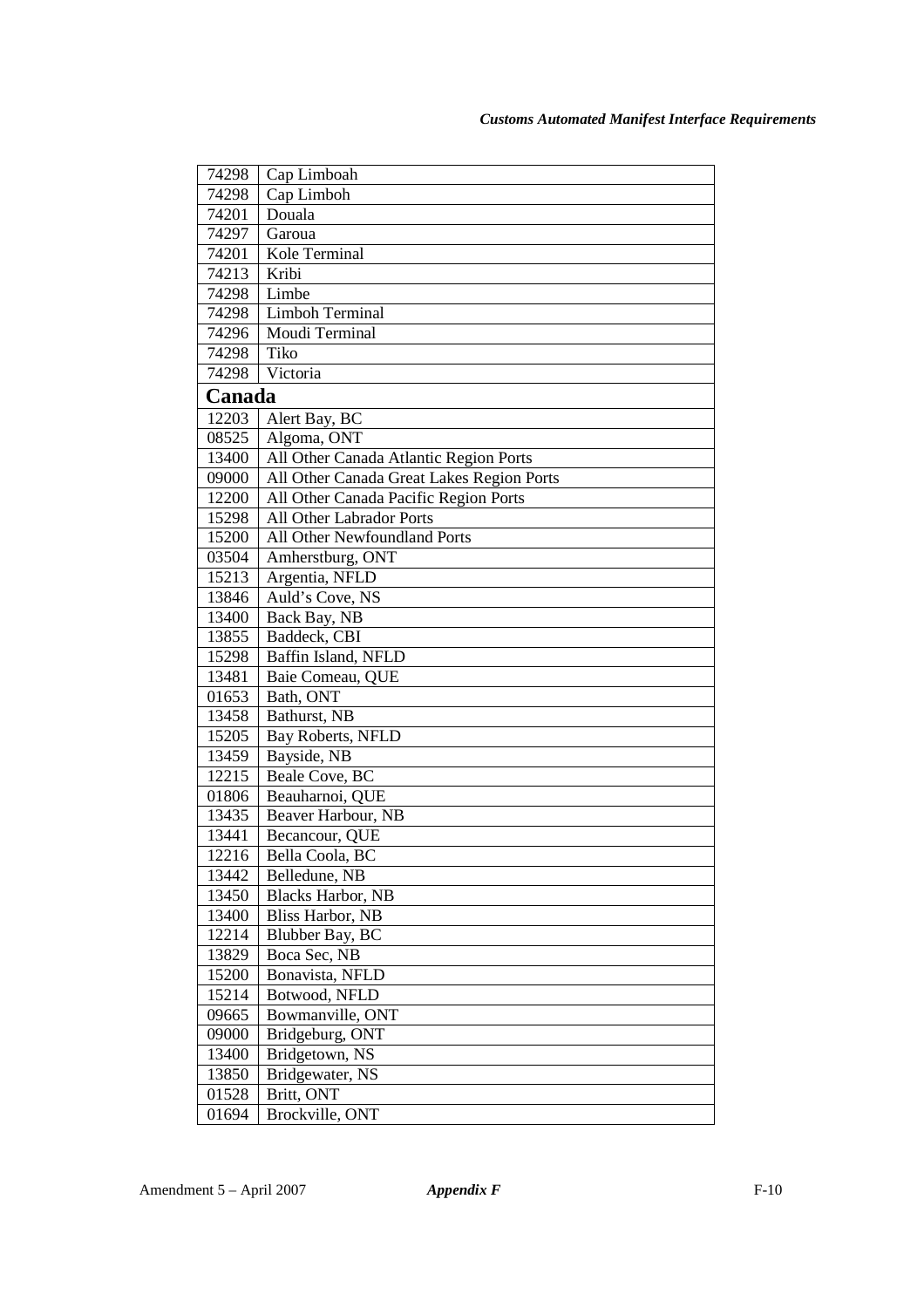| 08526 | Bruce Mine, ONT       |
|-------|-----------------------|
| 15201 | <b>Bull Arm, NFLD</b> |
| 15200 | Burgeo, NFLD          |
| 12495 | Burnaby, BC           |
| 12200 | Butedale, BC          |
| 13410 | Cacouna, QUE          |
| 12207 | Campbell River, BC    |
| 13444 | Campbellton, NB       |
| 13445 | Campobello, NB        |
| 12213 | Cape Beale, BC        |
| 15206 | Carbonear, NFLD       |
| 01705 | Cardinal, ONT         |
| 02641 | Cayuga, ONT           |
| 13445 | Chance Harbor, NB     |
| 13466 | Chandler, QUE         |
| 14471 | Charlottetown, PEI    |
| 13460 | Chatham, NB           |
| 12229 | Chemainus, BC         |
| 13473 | Chicoutimi, QUE       |
| 14001 | Churchill, MAN        |
| 15224 | Clarenville, NFLD     |
| 13476 | Pointe Noire, QUE     |
| 13451 | Clarke Harbour, NS    |
| 13451 | Clarke's Harbour, NS  |
| 01527 | Clarkson, ONT         |
| 15226 | Coley's Point, NFLD   |
| 13481 | Comeau Bay, QUE       |
| 15229 | Come-by-Chance, NFLD  |
| 15220 | Conception Bay, NFLD  |
| 13482 | Contrecoeur, QUE      |
| 15231 | Corner Brook, NFLD    |
| 01784 | Cornwall, ONT         |
| 05517 | Corunna, ONT          |
| 05515 | Courtright, ONT       |
| 12231 | Cowichan Bay, BC      |
| 12234 | Crofton, BC           |
| 13484 | Dalhousie, NB         |
| 13485 | Dartmouth, NS         |
| 13400 | Deadmans Harbour, NB  |
| 13475 | Deer Island, BC       |
| 12496 | Delta, BC             |
| 06695 | Depot Harbor, ONT     |
| 13420 | Digby, NS             |
| 13400 | Dipper Harbor, NB     |
| 13493 | Donnacona, QUE        |
| 12246 | Duncan Bay, BC        |
| 12200 | Dundas Island, BC     |
| 02645 | Dunnville, ONT        |
| 15223 | Earls Island, NFLD    |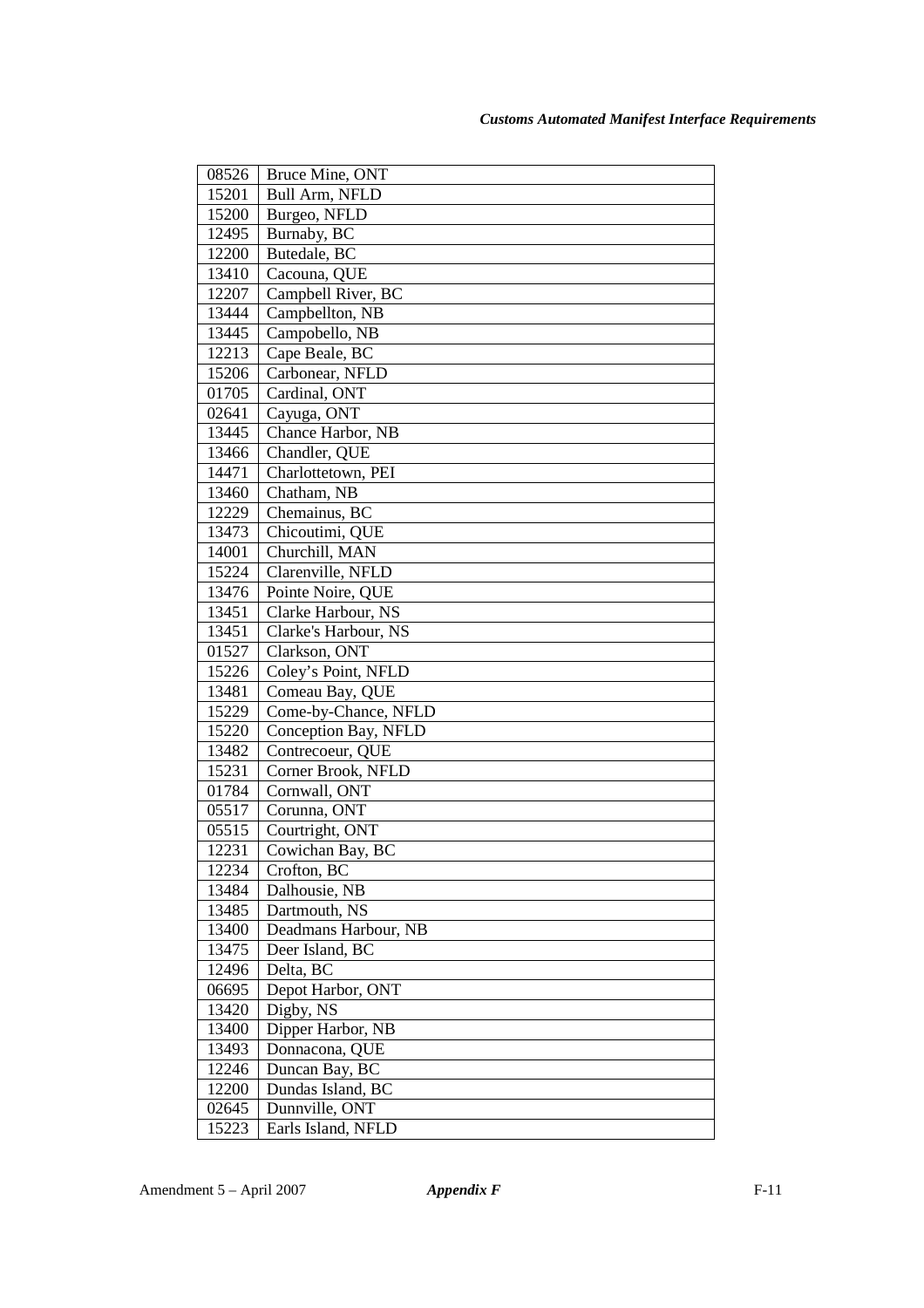| 12237          | Elk Falls, BC                      |
|----------------|------------------------------------|
| 15207          | Englee Harbor, NFLD                |
| 12200          | Esquimalt, BC                      |
| 08528          | Fisher Harbour, BC                 |
| 09000          | Fort Frances, ONT                  |
| 09662          | Fort Williams, ONT                 |
| 15208          | Fortune, NFLD                      |
| 13400          | Fox River, QUE                     |
| 12261          | Fraser River, BC                   |
| 15298          | Frobisher Bay, NFLD                |
| 12494          | Ganges, BC                         |
| 13819          | Gaspe, QUE                         |
| 06533          | Goderich, ONT                      |
| 12275          | Gold River, BC                     |
| 13452          | Gold River, NS                     |
| 12493          | Gooch Island, BC                   |
| 15209          | Grand Bank, NFLD                   |
| 13829          | Grand Harbor, NB                   |
| 13829          | Grand Manan Island, NB             |
| 09000          | Greenville, ONT                    |
| 13820          | Gros Cacouna, QUE                  |
| 13820          | Groscacouna, QUE                   |
| 13841          | Halifax, NS                        |
| 01520          | Hamilton, ONT                      |
| 13848          | Hantsport, NS                      |
| 15210          | Harbour Breton, NFLD               |
| 15232          | Harbour Grace, NFLD                |
| 12407          | Harmac, BC                         |
| 12200          | Hartley Bay, BC                    |
| 12200          | Hartley, BC                        |
| 09669          | Heron Bay, ONT                     |
| 15201<br>12200 | Hibernia, NFLD                     |
|                | Holsteinborg, BC<br>Holyrood, NFLD |
| 15245<br>12208 | Howie Sound, BC                    |
| 12200          | Jackson Bay, BC                    |
| 12217          | Jervis Inlet, BC                   |
| 01670          | Kingston, ONT                      |
| 03506          | Kingsville, ONT                    |
| 12287          | Kitimat, BC                        |
| 12209          | Ladysmith, BC                      |
| 01530          | Lakeview, ONT                      |
| 05515          | Lambton, ONT                       |
| 05515          | Lampton, ONT                       |
| 03508          | Leamington, ONT                    |
| 01832          | Levis, QUE                         |
| 06748          | Little Current, ONT                |
| 13884          | Little Narrows, CBI                |
| 13887          | Liverpool, NS                      |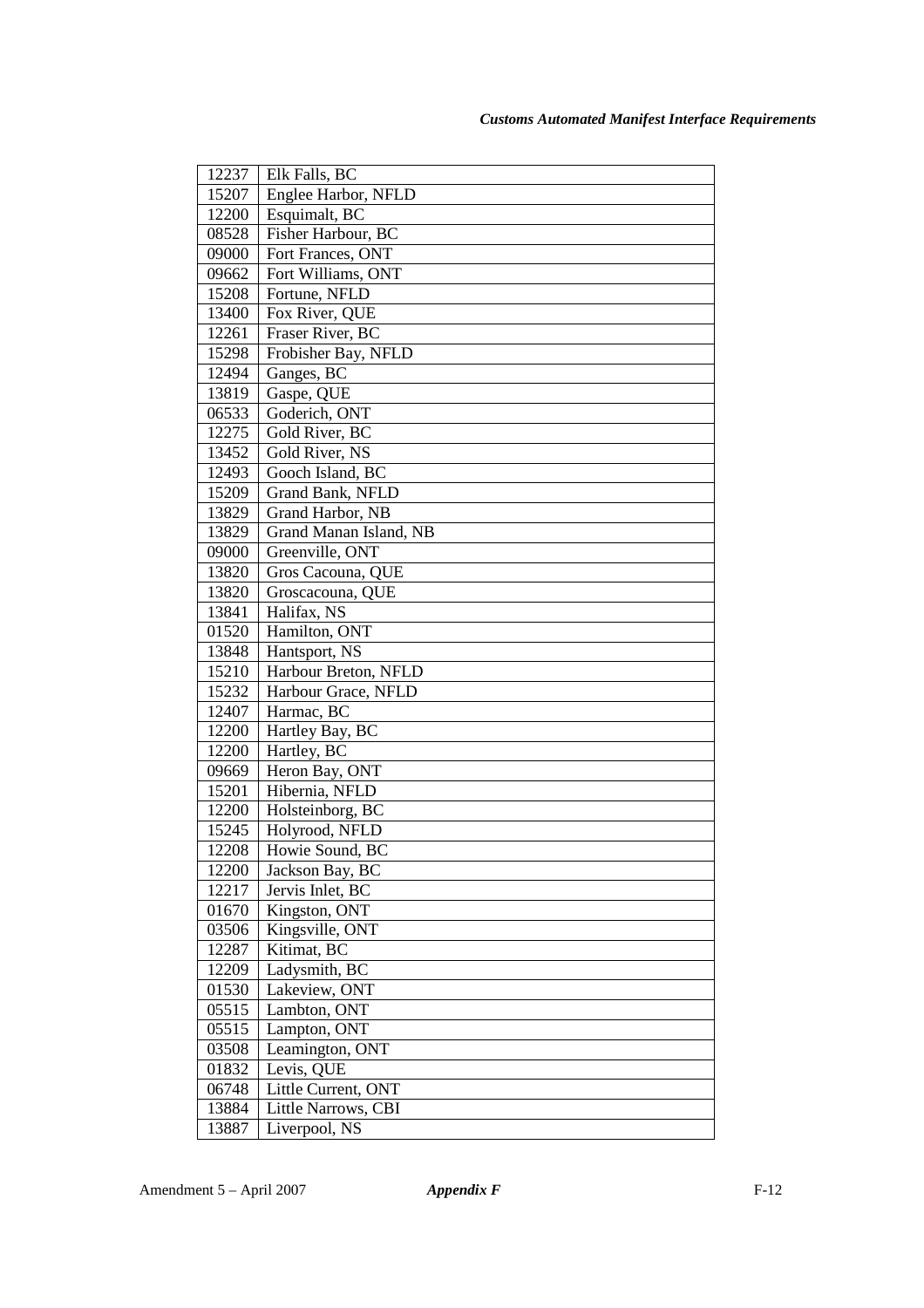| 15255 | Long Harbor, NFLD        |
|-------|--------------------------|
| 15260 | Long Pond, NFLD          |
| 13437 | Louisburg, NS            |
| 13851 | Lunenburg, NS            |
| 13400 | Maces Bay, NB            |
| 12200 | Maple Bay, BC            |
| 09601 | Marathon, ONT            |
| 15233 | Marystown, NFLD          |
| 12210 | Masset, BC               |
| 14070 | Matane, QUE              |
| 12200 | McBride Bay, BC          |
| 06766 | Meldrum Bay, ONT         |
| 13870 | Meteghan, NS             |
| 09555 | Michipicoten Harbor, ONT |
| 09555 | Michipicoten, ONT        |
| 12490 | Mission, BC              |
| 01530 | Mississauga, ONT         |
| 08530 | Mitchell Bay, ONT        |
| 14021 | Mont Louis, QUE          |
| 14472 | Montaque, PEI            |
| 01822 | Montreal, QUE            |
| 01696 | Morrisburg, ONT          |
| 13436 | Mulgrave, NS             |
| 12406 | Nanaimo, BC              |
| 06645 | Nanticoke, ONT           |
| 12408 | New Westminster, BC      |
| 14037 | Newcastle, NB            |
| 12200 | Nootka, BC               |
| 13853 | North Sydney, NS         |
| 12498 | Oak Bay, BC              |
| 06770 | Oakville, ONT            |
| 03510 | Ojibway, ONT             |
| 09670 | Oshawa, ONT              |
| 07238 | Ottawa, ONT              |
| 09554 | Otter Island, ONT        |
| 06768 | Owen Sound, ONT          |
| 06697 | Parry Sound, ONT         |
| 03507 | Pelee Island, ONT        |
| 01652 | Picton, ONT              |
| 13854 | Pictou, NS               |
| 14065 | Point Tupper, CBI        |
| 14066 | Pointe Au Pic, QUE       |
| 01823 | Pointe aux Trembles, ONT |
| 12200 | Porcher Island, BC       |
| 12202 | Port Alberni, BC         |
| 14069 | Port Alfred, QUE         |
| 12422 | Port Alice, BC           |
| 09662 | Port Arthur, ONT         |
| 14073 | Port Cartier, QUE        |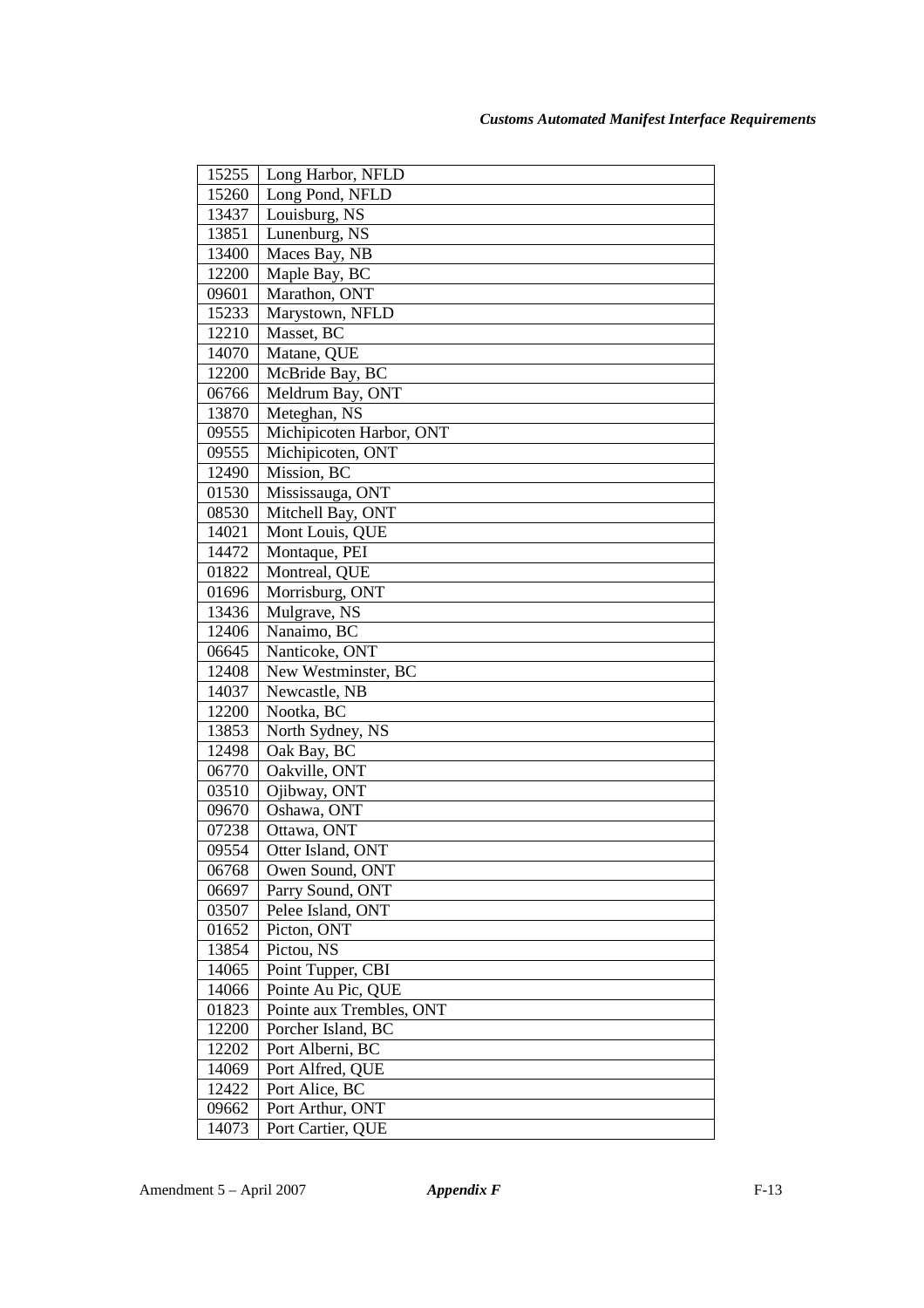| 12204          | Port Clements, BC                    |
|----------------|--------------------------------------|
| 02641          | Port Colborne, ONT                   |
| 01530          | Port Credit, ONT                     |
| 12420          | Port Edward, BC                      |
| 12211          | Port Hardy, BC                       |
| 13849          | Port Hawkesbury, NS                  |
| 01700          | Port Johnstown, ONT                  |
| 13430          | Port Maitland, NS                    |
| 12426          | Port Mann, BC                        |
| 12428          | Port Mellon, BC                      |
| 12430          | Port Moody, BC                       |
| 13420          | Port of Digby, NS                    |
| 12444          | Port Simpson, BC                     |
| 02566          | Port Stanley, ONT                    |
| 09663          | Port Weller, ONT                     |
| 09671          | Port Whitby, ONT                     |
| 12441          | Powell River, BC                     |
| 01700          | Prescott, ONT                        |
| 12442          | Prince Rupert, BC                    |
| 14094          | Quebec, QUE                          |
| 15211          | Ramea, NFLD                          |
| 13400          | Red Head, NB                         |
| 13454          | Richardson Island, NB                |
| 13454          | Richardson, NB                       |
| 12497          | Richmond, BC                         |
| 14068          | Rimouski, QUE                        |
| 12489          | Robert's Bank, BC                    |
| 02643          | Rockport, ONT                        |
| 01697          | Rocky Point, ONT                     |
| 14095          | Rupert Inlet, QUE                    |
| 14426          | Saint Andrews, NB                    |
| 15212          | Saint Anthony, NFLD                  |
| 01690          | Saint Catharines, ONT                |
| 14427          | Saint George, NB                     |
| 14429<br>14428 | Saint Jean, QUE                      |
| 15282          | Saint John, NB<br>Saint John's, NFLD |
| 14429          | Saint Johns, QUE                     |
| 15283          | Saint Lawrence, NFLD                 |
| 14438          | Saint Stephen, NB                    |
| 12200          | San Mateo, BC                        |
| 13400          | Sandy Cove, NS                       |
| 05520          | Sarnia, ONT                          |
| 08525          | Sault Ste. Marie, ONT                |
| 03507          | Scudder, ONT                         |
| 13829          | Seal Cove, NB                        |
| 12219          | Sechelt, BC                          |
| 13829          | Seelys Basin, NB                     |
| 13829          | Seelys Cove, NB                      |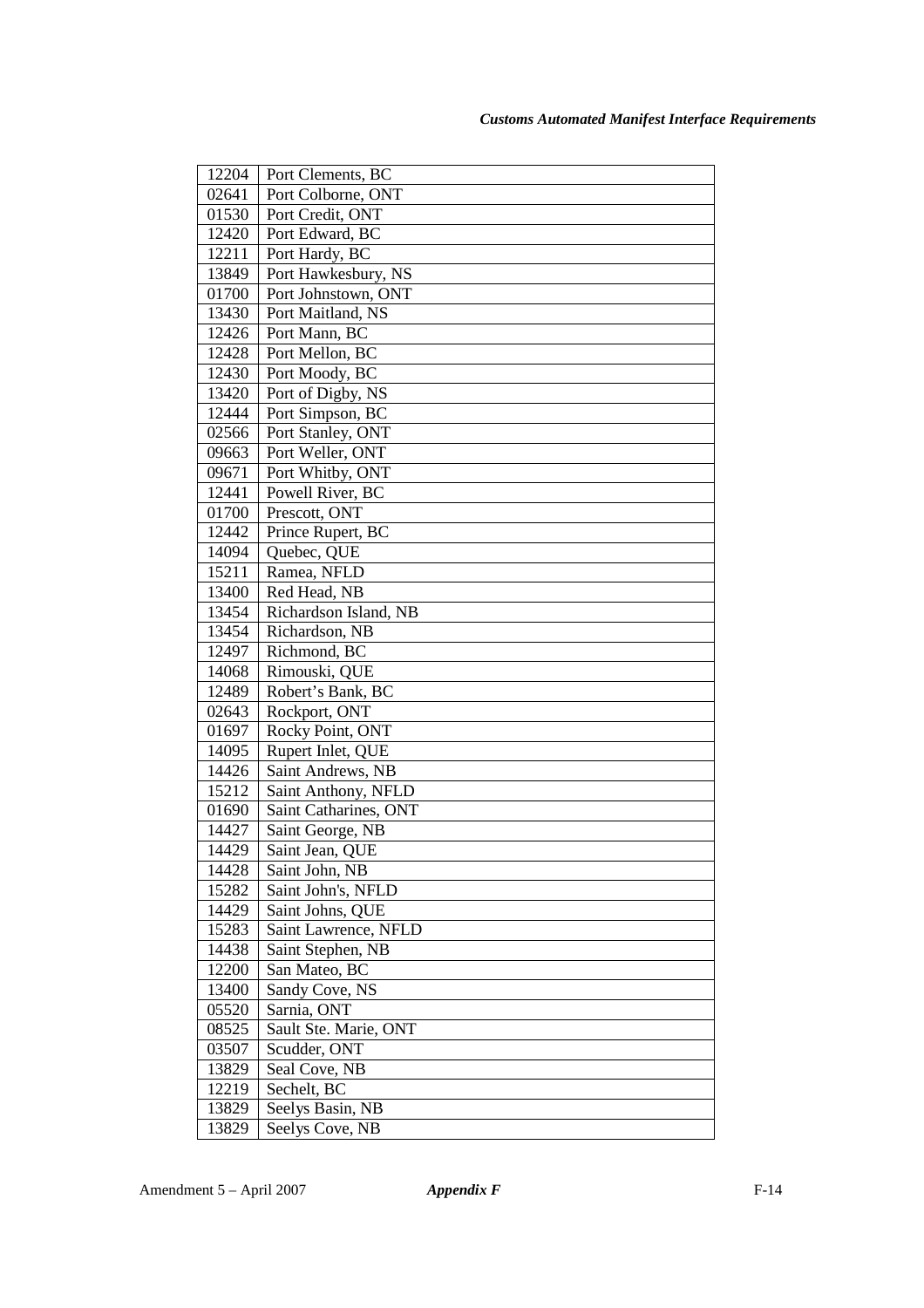| 13829          | Seelys Head, NB            |
|----------------|----------------------------|
| 14444          | Sept Iles, QUE             |
| 06767          | Serpent Harbor, ONT        |
| 14444          | Seven Islands, QUE         |
| 13888          | Sheet Harbour, NS          |
| 13455          | Shelburne, NS              |
| 12468          | Sidney, BC                 |
| 14092          | Sillery, QUE               |
| 09000          | Slate Islands, ONT         |
| 05512          | Sombra, ONT                |
| 08525          | Soo, ONT                   |
| 12205          | Sooke, BC                  |
| 14466          | Sorel, QUE                 |
| 14467          | Souris, PEI                |
| 12200          | South Pender Island, BC    |
| 13400          | Spences Island, NS         |
| 06767          | Spragge, ONT               |
| 12208          | Squamish, BC               |
| 14426          | St. Andrews, NB            |
| 15212          | St. Anthony, NFLD          |
| 01690          | St. Catharines, ONT        |
| 15282          | St. John's, NFLD           |
| 15283          | St. Lawrence, NFLD         |
| 14090          | St. Romuald, QUE           |
| 12475          | Stanovan, BC               |
| 15285          | Stephenville, NFLD         |
| 12200          | Steveston, BC              |
| 12478          | Stewart, BC                |
| 14470          | Summerside, PEI            |
| 13852          | Sydney, NS                 |
| 12482          | Tahsis, BC                 |
| 12206          | Texada, BC                 |
| 08527          | Thessalon, ONT             |
| 02649          | Thorold, ONT               |
| 14474          | Three Rivers, QUE          |
| 09662          | Thunder Bay, ONT           |
| 01535          | Toronto, ONT<br>Tracy, QUE |
| 01807          | Trois Rivieres, QUE        |
| 14474<br>13470 | Tuktoyaktuk, NWT           |
| 12208          | Twin Creeks, BC            |
| 12218          | Ucuelet, BC                |
| 12491          | Union Bay, BC              |
| 14067          | Valleyfield, QUE           |
| 12492          | Van Anda, BC               |
| 12493          | Vancouver, BC              |
| 06682          | Victoria Harbor, ONT       |
| 12494          | Victoria, BC               |
| 13456          | Victoria, PEI              |
|                |                            |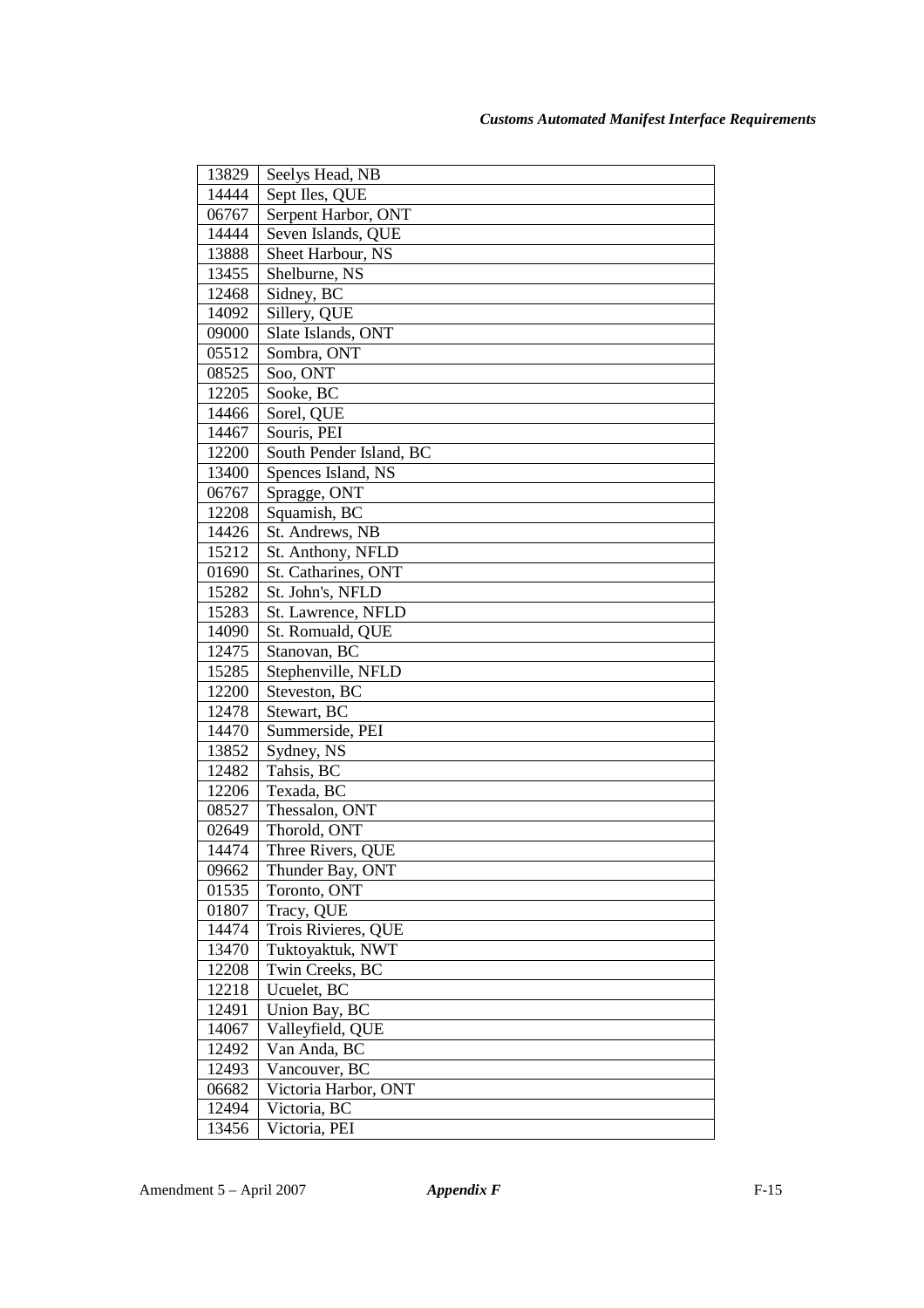| 09605             | Walkerville, ONT              |
|-------------------|-------------------------------|
| 12420             | Watson Island, BC             |
| 02645             | Welland, ONT                  |
| 13457             | Welshpool, NB                 |
| 15230             | Whiffen Head, NF              |
| 09671             | Whitby, ONT                   |
| 12200             | White Rock, BC                |
| 09667             | Whitefish River, ONT          |
| 12488             | Whonnock, BC                  |
| 12488             | Whonock, BC                   |
| 09000             | Wiarton, ONT                  |
| 13400             | Wilsons Beach, NB             |
| 03512             | Windsor, ONT                  |
| 15200             | Witless Bay, NFLD             |
| 12212             | Woodfibre, BC                 |
| 13829             | <b>Woodwards Cove, NB</b>     |
| 13847             | Yarmouth, NS                  |
| <b>Cape Verde</b> |                               |
| 76499             | All Other Cape Verde Ports    |
| 76465             | Mindelo                       |
| 76465             | Porto Grande                  |
| 76475             | Porto Praia                   |
| 76475             | Praia                         |
|                   |                               |
| 76499             | Sal Island                    |
|                   | <b>Cayman Islands</b>         |
| 24400             | All Other Cayman Island Ports |
| 24415             | Cayman Brac                   |
| 24410             | Georgetown                    |
| 24410             | <b>Grand Cayman</b>           |
| <b>Chile</b>      |                               |
| 33700             | All Other Chile Ports         |
| 33700             | Ancud                         |
| 33703             | Antofagasta                   |
| 33706             | Arica                         |
| 33708             | Caldera                       |
| 33716             | Caleta Barquito               |
| 33700             | Caleta Buena                  |
| 33765             | Caleta Patillos               |
| 33700             | Carrizal Bajo                 |
| 33700             | Chacabuco                     |
| 33716             | Chanaral                      |
| 33721             | Coquimbo                      |
| 33700             | Coronel                       |
| 33700             | Corral                        |
| 33700             | Cruz Grande                   |
| 33700             | Easter Island                 |
| 33700             | Gatico<br>Guanillo            |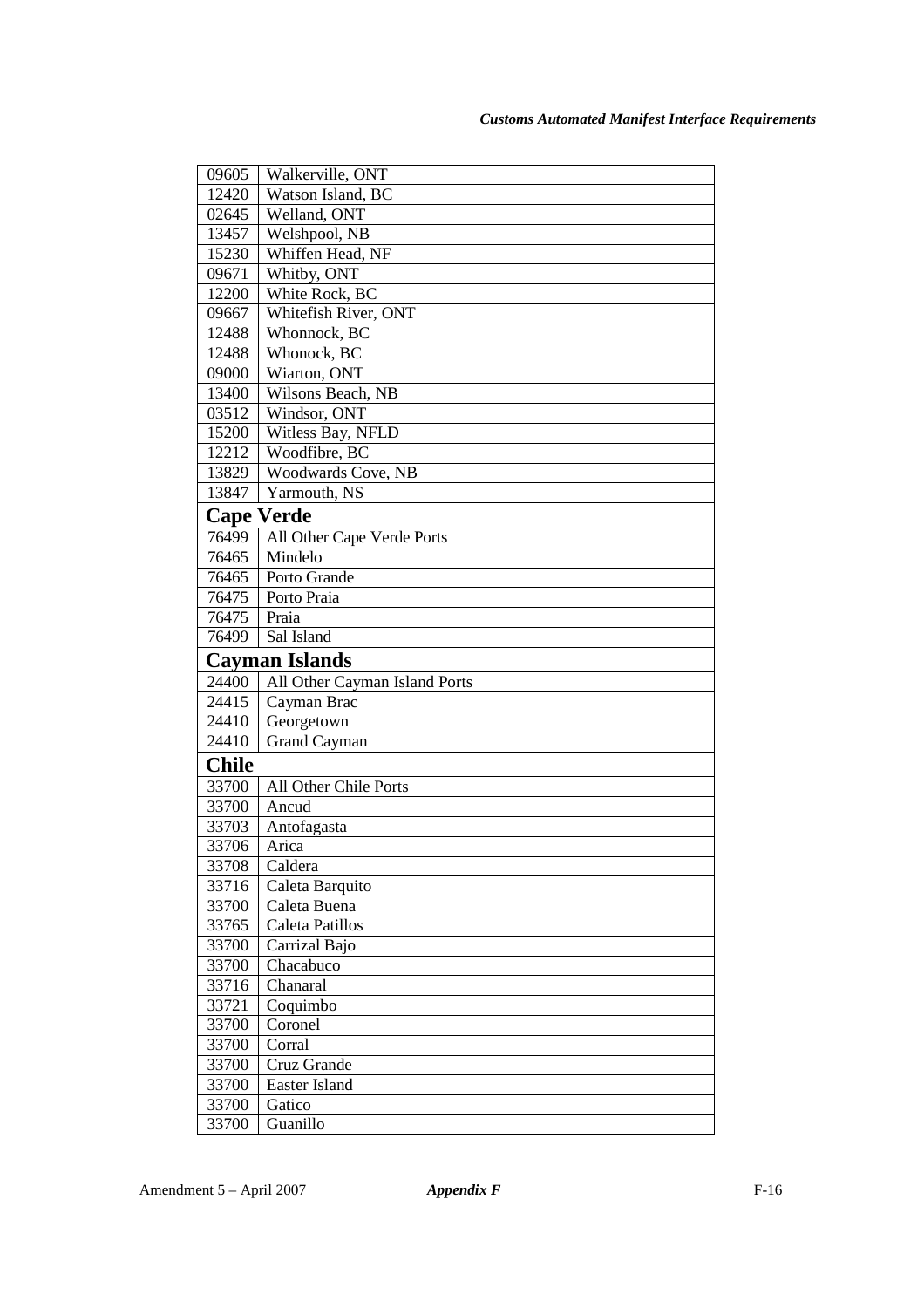| 33735 | Guayacan                                  |
|-------|-------------------------------------------|
| 33739 | Huasco                                    |
| 33741 | Iquique                                   |
| 33797 | Las Salinas                               |
| 33700 | Lebu                                      |
| 33751 | Lirquen                                   |
| 33700 | Los Vilos                                 |
| 33700 | Lota                                      |
| 33700 | Mejillones del Sur                        |
| 33700 | Pabellon                                  |
| 33700 | Papudo                                    |
| 33765 | Patillos                                  |
| 33700 | Pena Blanca                               |
| 33782 | Penco                                     |
| 33700 | Pisagua                                   |
| 33751 | Puerto de Lirquen                         |
| 33700 | Puerto Montt                              |
| 33770 | Punta Arenas                              |
| 33700 | Punta Patache                             |
| 33775 | Quintero                                  |
| 33779 | San Antonio                               |
| 33780 | San Vicente                               |
| 33776 | Santiago                                  |
| 33781 | Talcahuano                                |
| 33700 | Taltal                                    |
| 33788 | Tocopilla                                 |
| 33700 | Tome                                      |
| 33700 | Valdivia                                  |
| 33797 | Valparaiso                                |
|       | <b>China (Mainland)</b>                   |
| 57000 | All Other Peoples Republic of China Ports |
| 57069 | Amoy                                      |
| 57003 | <b>Basuo</b>                              |
| 57076 | Bei Hai                                   |
| 57016 | Bei Jao                                   |
| 57076 | Beihai                                    |
| 57005 | Beilun                                    |
| 57000 | Chang Sha                                 |
| 57055 | Chefoo                                    |
| 57000 | Chen Chiang                               |
| 57009 | Chen Huang Tao                            |
| 57000 | Cheng Ling Chi                            |
| 57000 | Chenglin                                  |
| 57000 | Chenglingji                               |
| 57009 | Chin Wang Tao                             |
| 57009 | Chin Wangtao                              |
| 57000 | Ching Kiang                               |
| 57047 | Ching Tao                                 |
|       |                                           |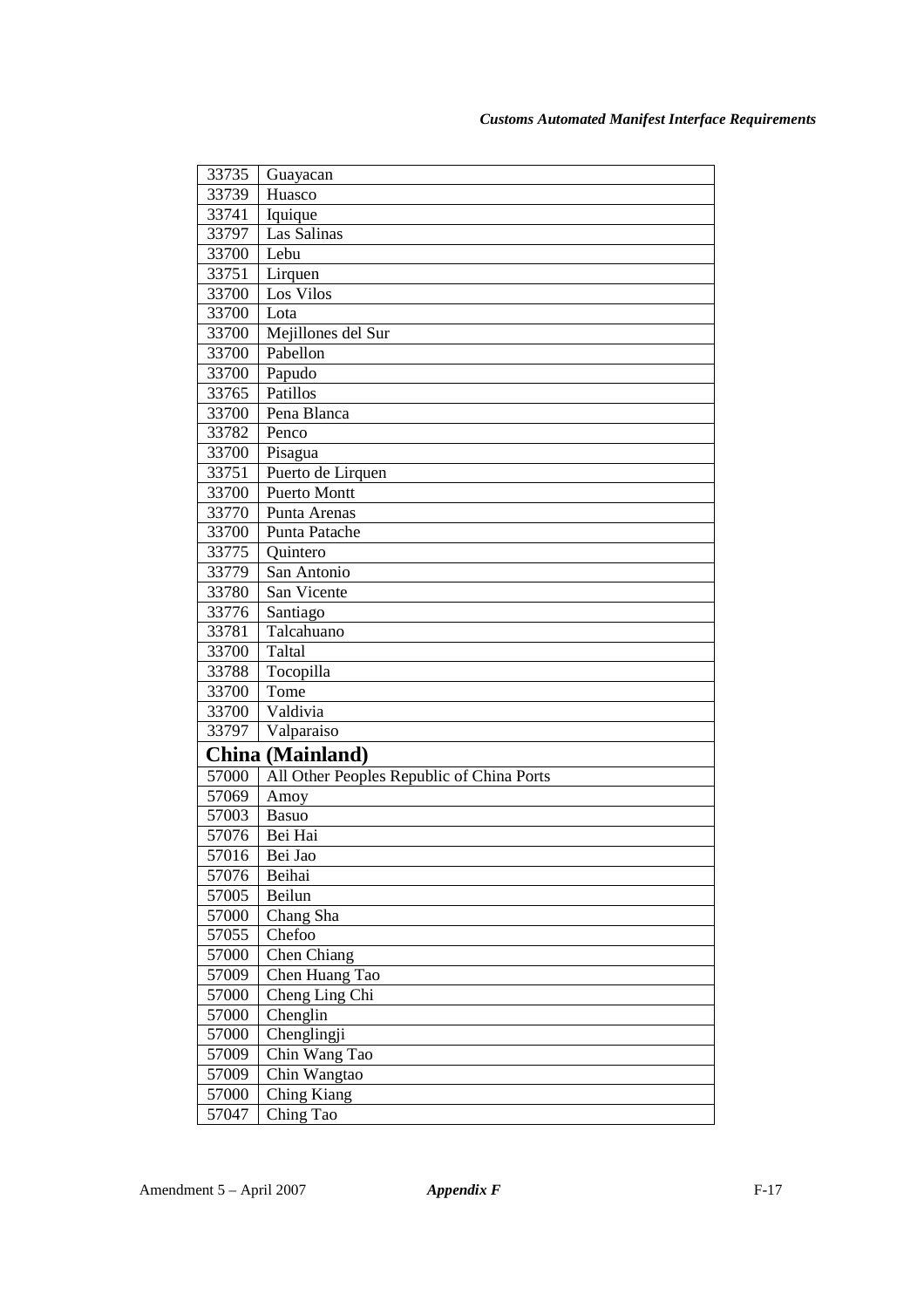| 57000          | Chinkiang                   |
|----------------|-----------------------------|
| 57067          | $\overline{\text{Chi}}$ wan |
| 57017          | Dagu/Tanggu                 |
| 57051          | Dairen                      |
| 57051          | Dalian                      |
| 57003          | Dongfeng                    |
| 57056          | Dongguan                    |
| 57044          | Fang Cheng                  |
| 57044          | Fangcheng                   |
| 57015          | Foochou                     |
| 57015          | Foochow                     |
| 57015          | Fuchou                      |
| 57015          | Fuzhou                      |
| 57071          | Guangzhou                   |
| 57012          | Haikou                      |
| 57013          | Hankow                      |
| 57069          | $\overline{H}$ sia Men      |
| 57017          | <b>Hsin Kang</b>            |
| 57017          | Hsinkang                    |
| 57000          | Hu lu Tao                   |
| 57072          | Huangpu                     |
| 57022          | Huizhou                     |
| 57000          | Huludao Gang                |
| 57000          | Hulutao                     |
| 57000          | Jiangmen                    |
| 57080          | Jiangyin                    |
| 57000          | Jiu Jiang                   |
| 57077          | Jiuzhou                     |
| 57000          | Kiukiang                    |
| 57025          | Lianyungang                 |
| 57025          | Lien Yin Chiang<br>Lu Shun  |
| 57052<br>57051 | Luda                        |
| 57052          | Lushun                      |
| 92008          | Military - Guangzhou        |
| 92007          | Military - Hsinhaing        |
| 92010          | Military - Quingdau         |
| 92009          | Military - Tainjin          |
| 57014          | Nan Ching                   |
| 57014          | Nanjing                     |
| 57014          | Nanking                     |
| 57074          | Nantong                     |
| 57000          | Newchang                    |
| 57000          | Newchwang                   |
| 57020          | Ning Bo                     |
| 57020          | Ningpo                      |
| 57076          | Pakho                       |
| 57076          | Pakhoi                      |
| 57000          | Pei hai Anchorage           |
|                |                             |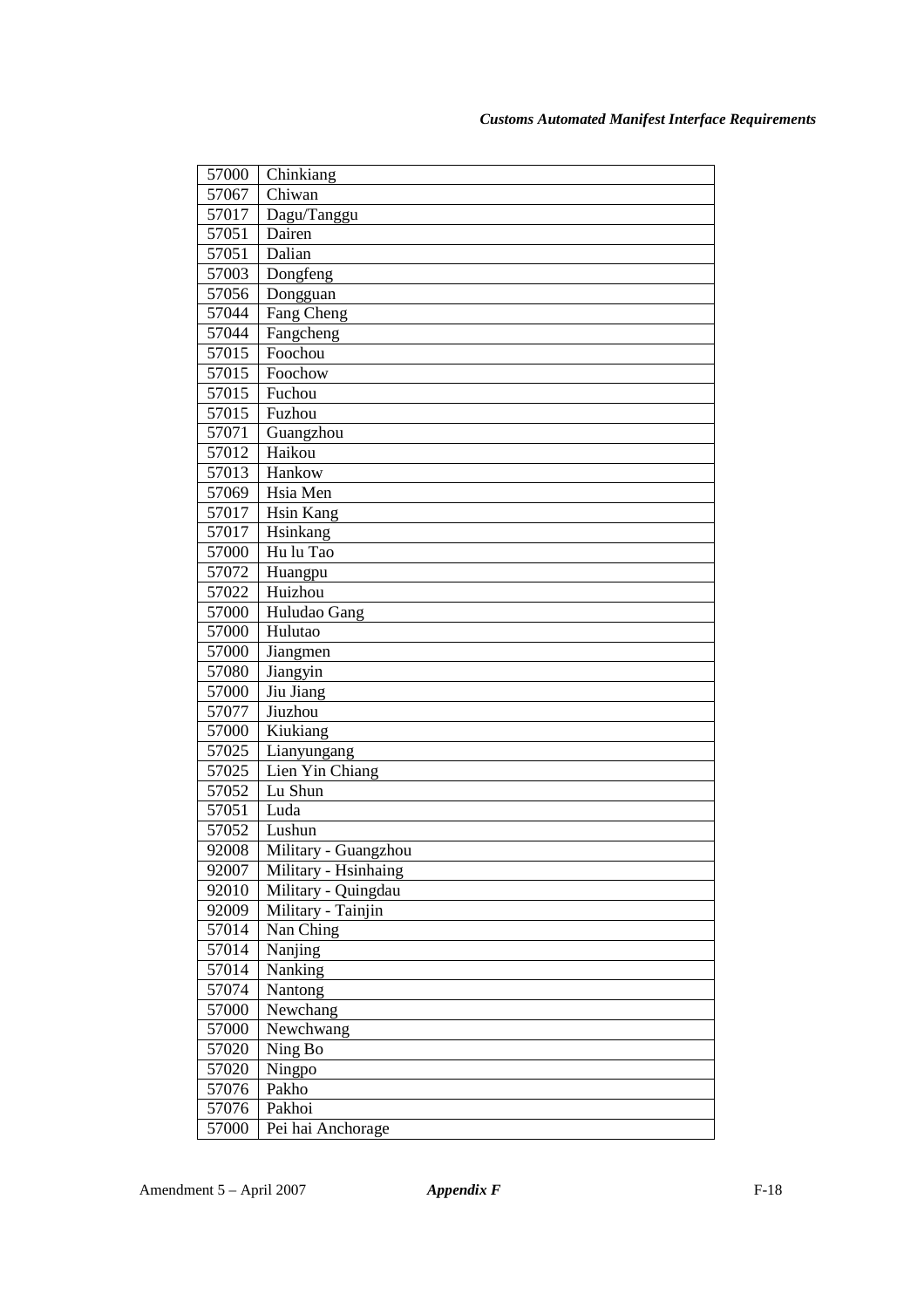| 57052 | Port Arthur                    |
|-------|--------------------------------|
| 57047 | Qingdao                        |
| 57009 | Qinhuangdao Gang               |
| 57071 | Quangzhou                      |
| 57071 | Quanzhou                       |
| 57047 | Quingdao                       |
| 57024 | Rizhao                         |
| 57000 | Ryojun Ko                      |
| 57070 | San T Ou                       |
| 57070 | Shan T ou                      |
| 57035 | Shang hai                      |
| 57035 | Shanghai                       |
| 57070 | Shantou                        |
| 57018 | Shekou                         |
| 57070 | Swatou                         |
| 57070 | Swatow                         |
| 57030 | Tanjiajing                     |
| 57043 | Tianjin                        |
| 57043 | <b>Tianjinxin Gang</b>         |
| 57043 | Tienching                      |
| 57043 | Tientsin                       |
| 57075 | Tsamkong                       |
| 57047 | Tsingtao                       |
| 57000 | Wei hai                        |
| 57000 | Weihai                         |
| 57021 | Wenzhow                        |
| 57072 | Whampoa                        |
| 57000 | Wu Hu                          |
| 57013 | Wuhan                          |
| 57000 | $\mathrm{\overline{W}}$ uhu    |
| 57069 | Xiamen                         |
| 57017 | Xingang                        |
| 57055 | Yantai                         |
| 57078 | Yantian                        |
| 57055 | Yentai                         |
| 57053 | Yingkou                        |
| 57075 | Zhangjiagang                   |
| 57075 | Zhanjiang                      |
| 57075 | Zhanjiang gang                 |
| 57075 | Zhenjiang                      |
| 57079 | Zhongshan                      |
| 57077 | Zhuhai                         |
|       | China (Taiwan)                 |
| 58300 | All Other China (Taiwan) Ports |
| 58301 | Chi Lung                       |
| 58301 | Chilung                        |
| 58312 | Hualien                        |
| 58309 | Kao Hsiung                     |
|       |                                |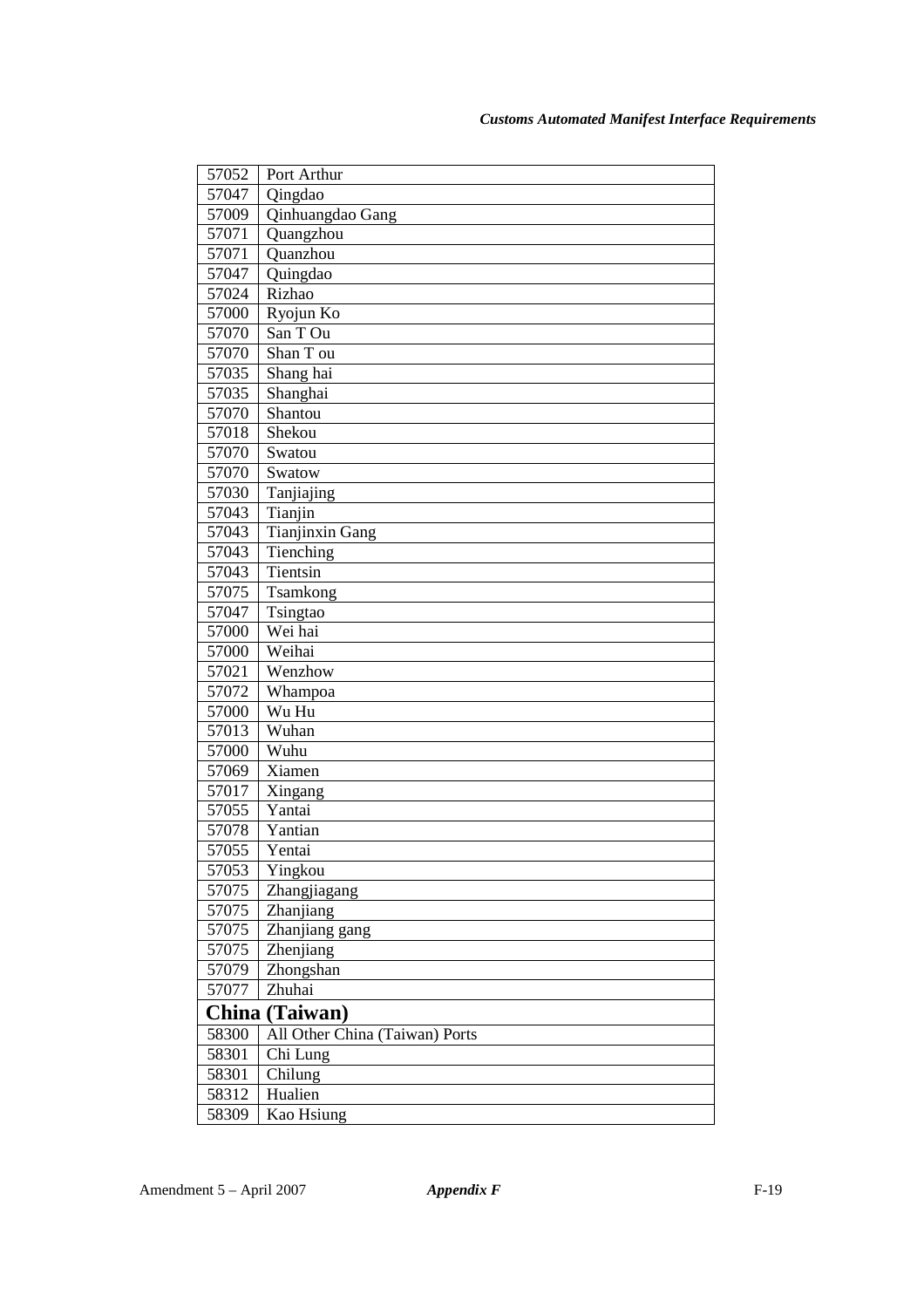| 58309          | Kaohsiung                                  |
|----------------|--------------------------------------------|
| 58301          | Keelung                                    |
| 58301          | Kiirun                                     |
| 58301          | Koolung                                    |
| 58301          | Shilong                                    |
| 58302          | Su Ao                                      |
| 58302          | Suao                                       |
| 58303          | Tai Chung                                  |
| 58304          | Taibei                                     |
| 58303          | Taichung                                   |
| 58305          | Tainan                                     |
| 58305          | Tai-Nan                                    |
| 58304          | Taipei                                     |
| 58311          | Tamsui                                     |
| Colombia       |                                            |
| 30198          | All Columbia Amazon Region Ports           |
| 30199          | All Other Colombia West Coast Region Ports |
| 30100          | All Other Colombian Caribbean Region Ports |
| 30104          | Barranquilla                               |
| 30151          | Buenaventura                               |
| 30107          | Cartagena                                  |
| 30100          | Covenas                                    |
| 30130          | Isla San Andres                            |
| 30198          | Leticia                                    |
| 30125          | Mamonal                                    |
| 30100          | Pozos Colorados                            |
| 30121          | Puerto Bolivar                             |
| 30131          | Puerto Colombia                            |
| 30140          | Puerto Drummond                            |
| 30100          | Puerto Zuniga                              |
| 30130          | San Andres                                 |
| 30140          | Santa Marta                                |
| 30198          | Tarapaca                                   |
| 30152          | Tumaco                                     |
| 30145          | Turbo                                      |
| <b>Comoros</b> |                                            |
| 78900          | <b>All Comoros Ports</b>                   |
| 78900          | Dzaoudzi, Mayotte Is                       |
| 78900          | Moroni                                     |
| 78900          | Mutsamudu                                  |
|                | Congo (Brazzaville)                        |
| 76300          | All Other Congo (Brazzaville) Ports        |
| 76345          | Djeno Terminal                             |
| 76350          | Pointe Noire                               |
| 76330          | Yombo                                      |
|                | Congo (Kinshasha)                          |
| 76600          | All Other Congo (Kinshasha) Ports          |
| 76600          | Banana                                     |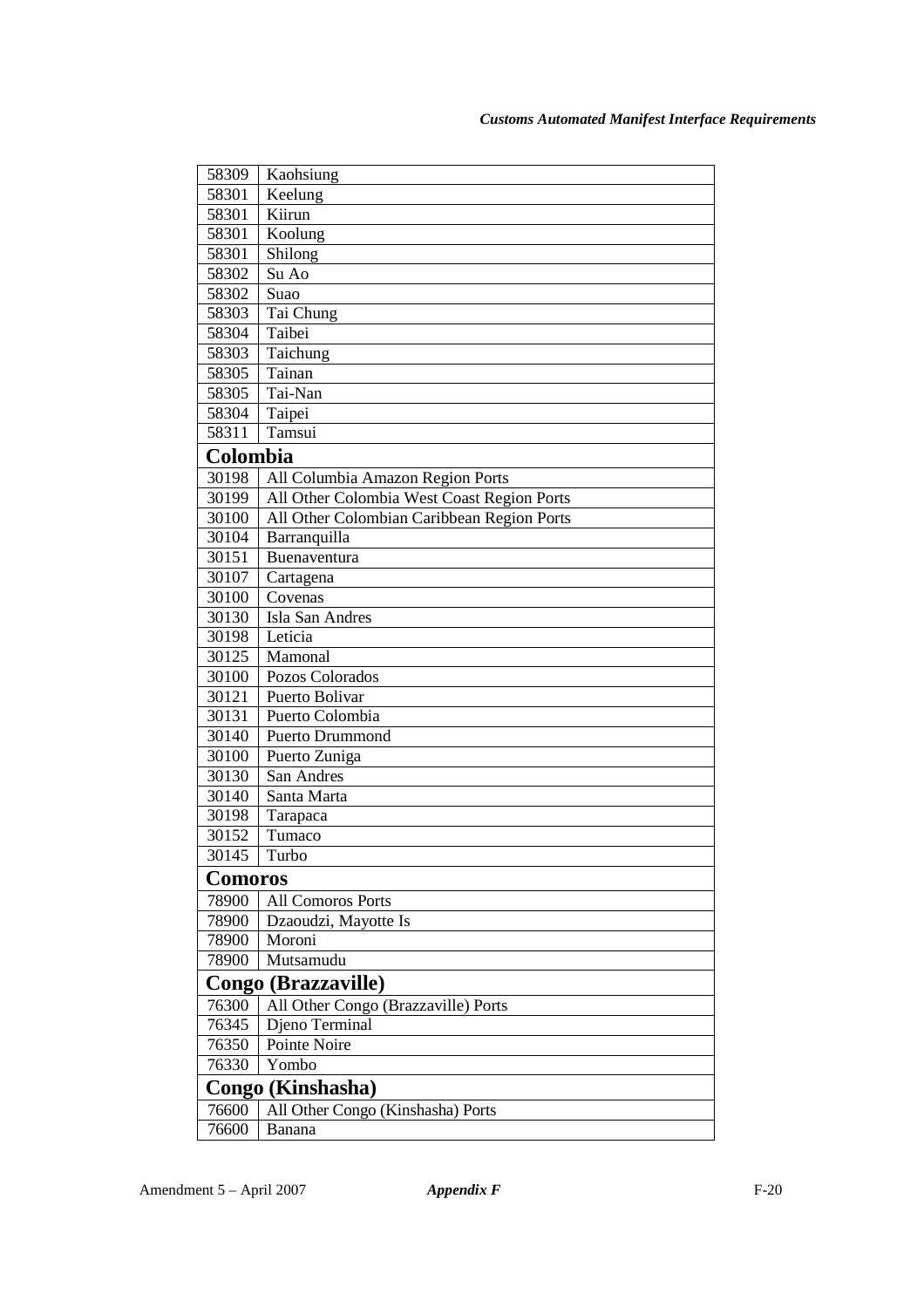| 76638             | Boma                                         |
|-------------------|----------------------------------------------|
| 76637             | Matadi                                       |
| 76639             | Moanda Terminal                              |
| <b>Costa Rica</b> |                                              |
| 22389             | Aguadulce                                    |
| 22300             | All Other Costa Rica Caribbean Region Ports  |
| 22399             | All Other Costa Rica West Coast Region Ports |
| 22315             | Bahia de Moin                                |
| 22361             | Caldera                                      |
| 22399             | Coco Islands                                 |
| 22301             | Colorado Bar                                 |
| 22363             | Golfito                                      |
| 22399             | Golfo Dulce                                  |
| 22399             | Islas de Coco                                |
| 22313             | $\overline{\text{Limon}}$                    |
| 22315             | Moin                                         |
| 22363             | Puerto Golfito                               |
| 22313             | Puerto Limon                                 |
| 22300             | Puerto Vargas                                |
| 22386             | Punta Morales                                |
| 22381             | Punta Quepos                                 |
| 22387             | Puntarenas                                   |
| 22381             | Quepos                                       |
| Croatia           |                                              |
| 47998             | All Other Croatia Ports                      |
| 47923             | <b>Bakar</b>                                 |
| 47902             | Dubrovnik                                    |
| 47906             | Dugi Rat                                     |
| 47923             | Fiume                                        |
| 47911             | Kardeljevo                                   |
| 47931             | Kastle Sucurac                               |
| 47905             | Novigrad                                     |
| 47912             | Obrovac                                      |
| 47998             | Omisalj                                      |
| 47911             | Ploce                                        |
| 47920             | Pola                                         |
| 47920             | Pula                                         |
| 47902             | Ragusa                                       |
| 47923             | Rijeka                                       |
| 47925             | Shibenik                                     |
| 47925             | Sibenik                                      |
| 47925             | Sibvenico                                    |
| 47931             | Solin                                        |
| 47931             | Spalato                                      |
| 47931             | Split                                        |
| 47923             | Susak                                        |
| 47923             | Susaka                                       |
| 47998             | Vranjic                                      |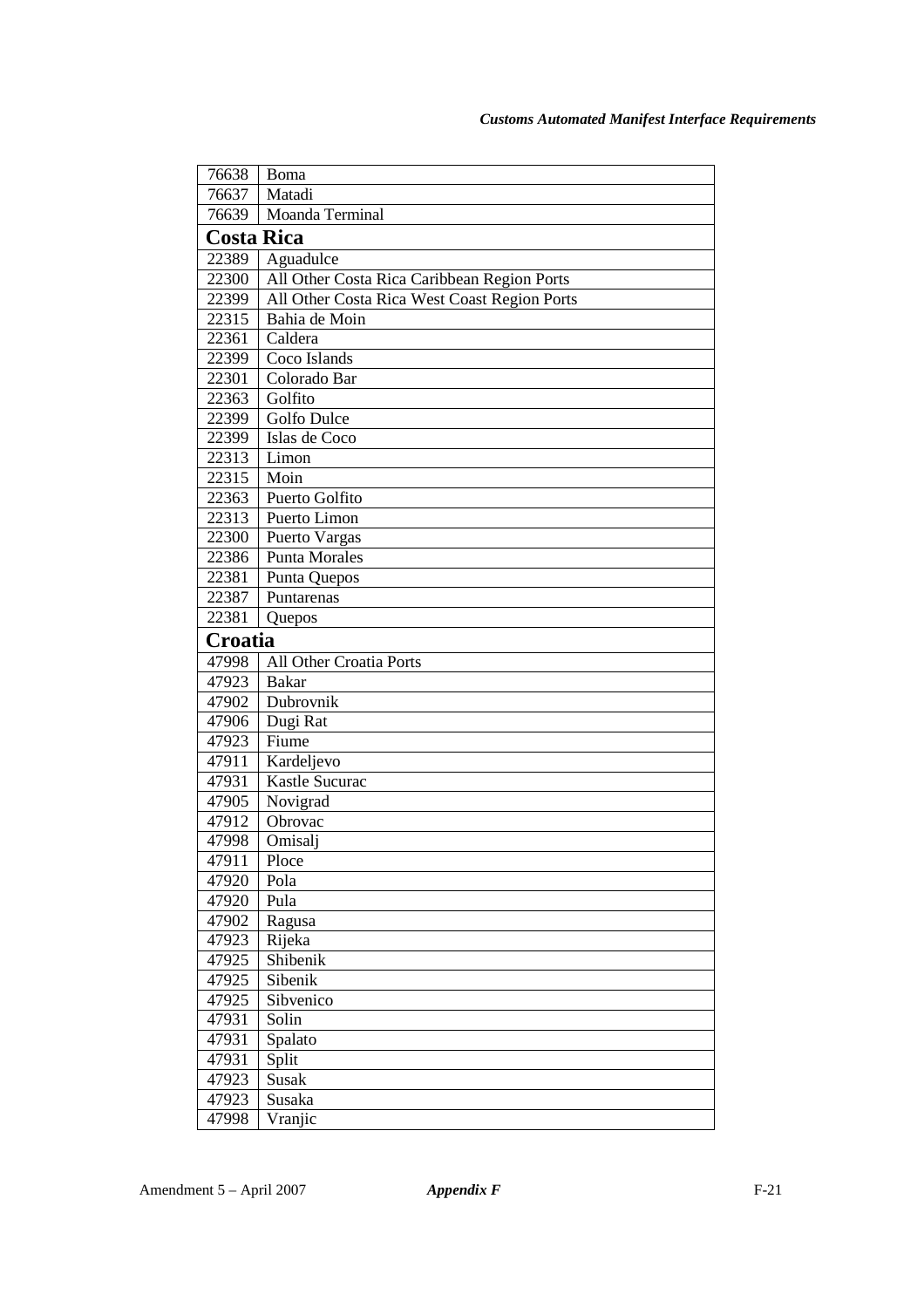| 47933 | Zadar                |  |
|-------|----------------------|--|
| Cuba  |                      |  |
| 23900 | All Other Cuba Ports |  |
| 23900 | Antilla              |  |
| 23900 | Bahia de Nuevitas    |  |
| 23900 | Bahia Honda          |  |
| 23900 | Bahia Sama           |  |
| 23900 | <b>Banes</b>         |  |
| 23900 | <b>Baracoa</b>       |  |
| 23941 | Boqueron             |  |
| 23900 | Cabanas              |  |
| 23900 | Cabo Cruz            |  |
| 23900 | Caibarien            |  |
| 23941 | Caimanera            |  |
| 23900 | Cape Cruz            |  |
| 23900 | Cardenas             |  |
| 23900 | Casilda              |  |
| 23900 | Cayo Santa Maria     |  |
| 23900 | Ceiba Hueca          |  |
| 23900 | Chaparra             |  |
| 23900 | Cienfuegos           |  |
| 23931 | Daiquiri Bay         |  |
| 23941 | Deseo                |  |
| 23900 | Ensenada Santa Maria |  |
| 23900 | Ensenda de Mora      |  |
| 23900 | Gibara               |  |
| 23941 | Guantanamo Bay       |  |
| 23979 | Guayabal             |  |
| 23944 | Havana               |  |
| 23937 | Isabela del Sagua    |  |
| 23900 | Isla de Pinos        |  |
| 23900 | Isle of Pines        |  |
| 23900 | Jucaro               |  |
| 23944 | La Habana            |  |
| 23937 | La Isabela de Sagua  |  |
| 23961 | Lengua de Pajaro     |  |
| 23900 | Manati               |  |
| 23979 | Manopla              |  |
| 23900 | Manzanillo           |  |
| 23900 | Maravi               |  |
| 23900 | Mariel               |  |
| 23900 | Matahambre           |  |
| 23900 | Matanzas             |  |
| 23900 | Mayari               |  |
| 23900 | Media Luna           |  |
| 23900 | Minas de Matahambre  |  |
| 23900 | Moa                  |  |
| 23961 | Nicaro               |  |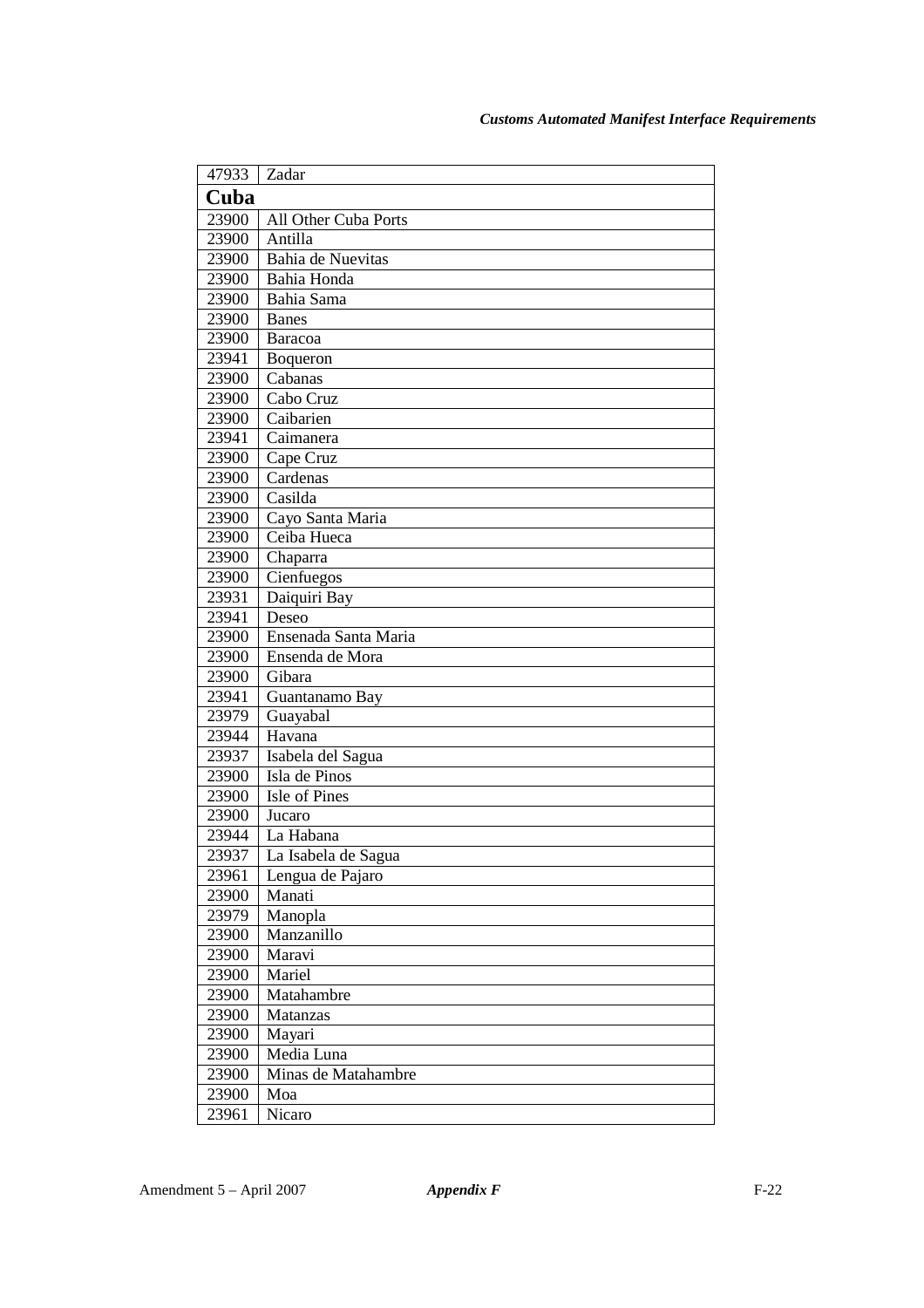| 23900          | Niguero                        |
|----------------|--------------------------------|
| 23900          | <b>Nuevitas</b>                |
| 23900          | Palo Alto                      |
| 23900          | Pilon Harbor                   |
| 23900          | Port Tarafa                    |
| 23900          | Pto. Cayo Grande de Moa        |
| 23937          | <b>Puerto General Peraza</b>   |
| 23900          | Puerto Padre                   |
| 23900          | Puerto Tarafa                  |
| 23900          | Puerto Vita                    |
| 23900          | Punta Gorda                    |
| 23944          | Regla                          |
| 23979          | Sagua de Tanamo                |
| 23937          | Sagua la Grande                |
| 23900          | San Ramon                      |
| 23983          | Santa Cruz del Sur             |
| 23900          | Santa Lucia                    |
| 23900          | Santiago de Cuba               |
| 23979          | Tanamo                         |
| 23900          | Tunas de Zaza                  |
| 23900          | Yumuri                         |
| <b>Cyprus</b>  |                                |
| 49199          | All Other Cyprus Ports         |
| 49199          | Famagusta                      |
| 49133          | Larnaca                        |
| 49135          | Limassol                       |
| 49134          | Vassiliko                      |
| <b>Denmark</b> |                                |
| 40901          | Aabenraa                       |
| 40903          | Aalborg                        |
| 40906          | Aarhus                         |
| 40900          | <b>All Other Denmark Ports</b> |
| 40940          | Asnaes                         |
| 40940          | Asnaesvaerkets Havn            |
| 40900          | Assens                         |
| 40900          | Bandholm                       |
| 40900          | <b>Bogense</b>                 |
| 40900          | Bornholm                       |
| 40948          | Copenhagen                     |
| 40900          | Elsinore                       |
| 40908          | Enstead                        |
| 40908          | Ensteadvaerket                 |
| 40908          | Ensted                         |
| 40908          | <b>Enstedvaerkets Havn</b>     |
| 40919          | Esbjerg                        |
| 40921          | Fredericia                     |
| 40909          | Frederikshavn                  |
| 40900          | Glostrup                       |
|                |                                |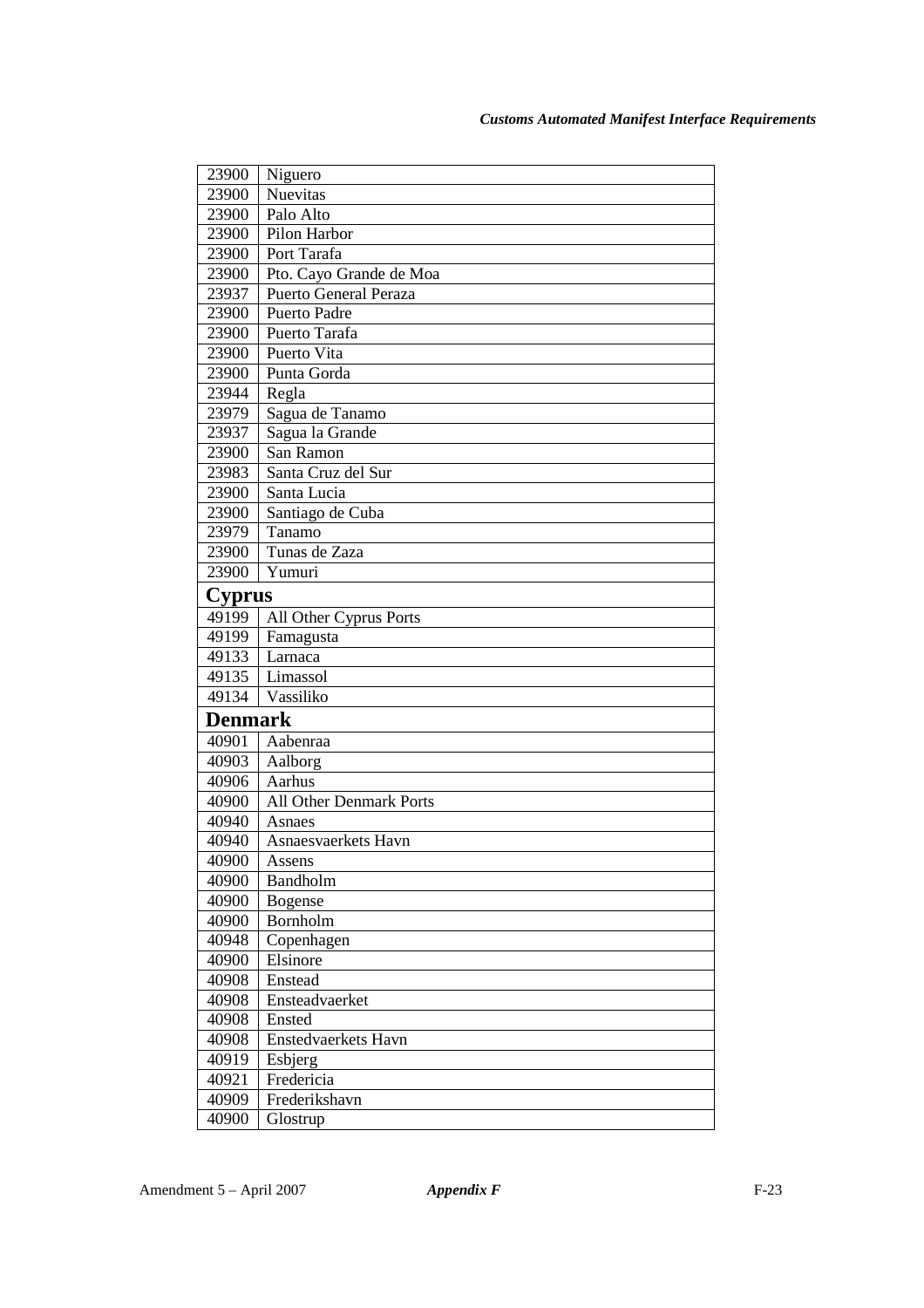| 40900           | Grenaa                 |
|-----------------|------------------------|
| 40910           | Gulfhavn               |
| 40911           | Haderslev              |
| 40900           | Hansted                |
| 40900           | Hanstholm              |
| 40900           | Helsingor              |
| 40912           | Hobro                  |
| 40913           | Holbaek                |
| 40914           | Horsens                |
| 40940           | Kalundborg             |
| 40900           | Kastrup                |
| 40915           | Kjoge                  |
| 40948           | Kobenhavn              |
| 40915           | Koge                   |
| 40916           | Kolding                |
| 40917           | Korsor                 |
| 40918           | Kyndby                 |
| 40918           | Kyndbyvaerkets Havn    |
| 40900           | Lindo                  |
| 40900           | Logstor                |
| 40922           | Nakskov                |
| 40956           | Norresundby            |
| 40923           | Nyborg                 |
| 40924           | Nykobing               |
| 40961           | Odense                 |
| 40925           | Randers                |
| 40926           | Ronne                  |
| 40900           | Sjaelland              |
| 40900           | Sjaellands Odde        |
| 40900           | Skagen                 |
| 40900           | Sonderborg             |
| 40900           | Stege                  |
| 40971           | Stigsnaes              |
| 40971           | Stigsnaesvaerkets Havn |
| 40927           | Struer                 |
| 40900           | Stubbekobing           |
| 40928           | Svendborg              |
| 40900           | Thisted                |
| 40900           | Tuborg                 |
| 40900           | <b>Tuborg Havn</b>     |
| 40985           | Tvoroyal               |
| 40929           | Veile                  |
| 40929           | Vejle                  |
| <b>Djibouti</b> |                        |
| 77701           | Djibouti               |
|                 | <b>Dominca Island</b>  |
| 24852           | Portsmouth             |
| 24851           | Rouseau                |
|                 |                        |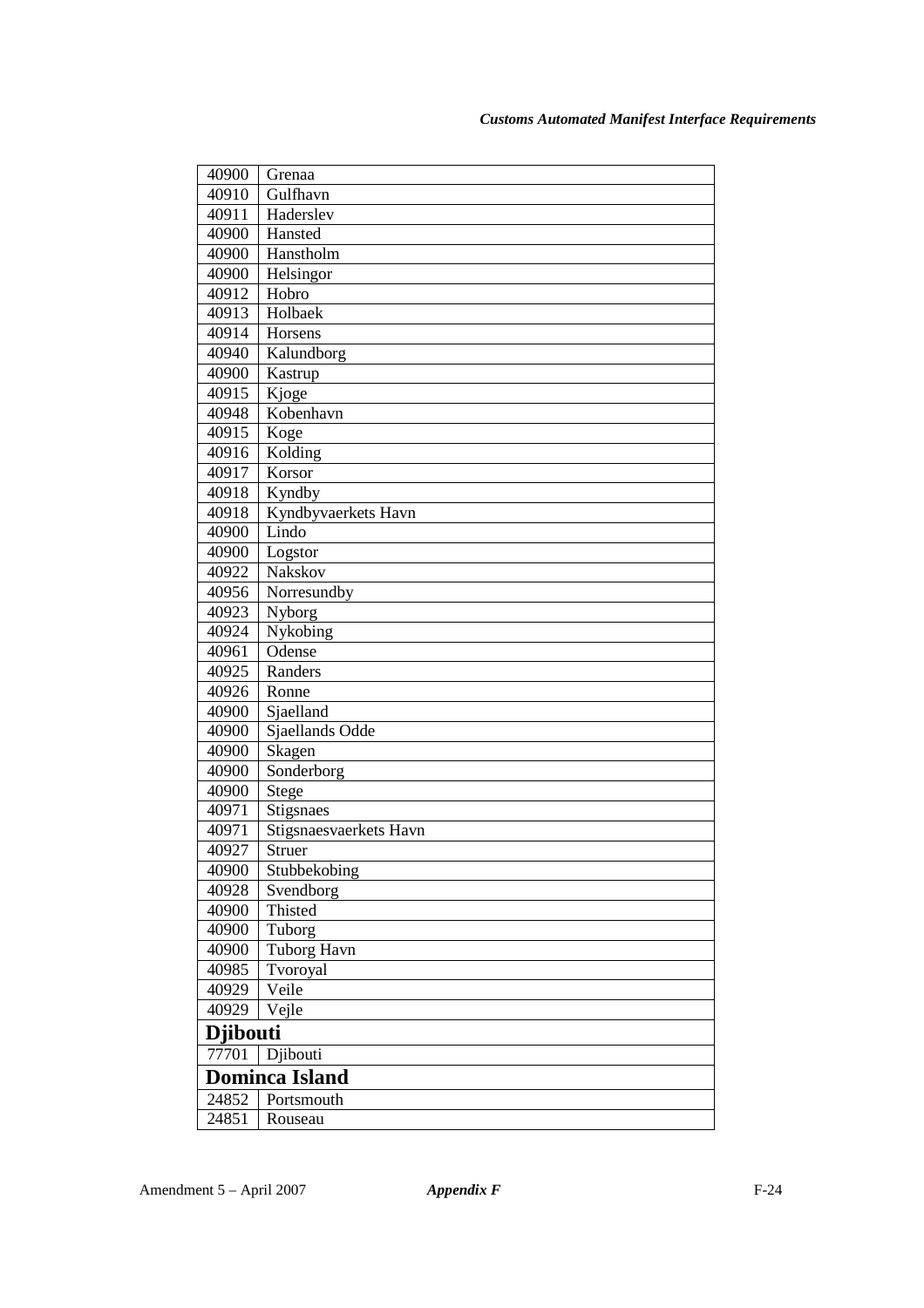| 24853                     | Woodbridge Bay                     |  |
|---------------------------|------------------------------------|--|
| <b>Dominican Republic</b> |                                    |  |
| 24700                     | All Other Dominican Republic Ports |  |
| 24700                     | Andres                             |  |
| 24700                     | Azua                               |  |
| 24731                     | Bahia de Las Calderas              |  |
| 24713                     | Barahona                           |  |
| 24721                     | <b>Boca Chica</b>                  |  |
| 24727                     | Cabo Rojo                          |  |
| 24731                     | Caldera Bay                        |  |
| 24722                     | Caucedo                            |  |
| 24737                     | Ciudad Trujillo                    |  |
| 24741                     | Haina                              |  |
| 24741                     | Jaina                              |  |
| 24731                     | Las Calderas                       |  |
| 24774                     | Luperon                            |  |
| 24745                     | Manzanillo                         |  |
| 24745                     | Manzanillo Bay                     |  |
| 24700                     | Monte Cristi                       |  |
| 24700                     | Palenque                           |  |
| 24745                     | Pepillo Salcedo                    |  |
| 24745                     | Puerto Libertador                  |  |
| 24700                     | Puerto Palenque                    |  |
| 24773                     | Puerto Plata                       |  |
| 24700                     | Puerto Viejo de Azua               |  |
| 24738                     | Punta Torrecilla                   |  |
| 24741                     | Rio Haina                          |  |
| 24741                     | Rio Jaina                          |  |
| 24700                     | Samana                             |  |
| 24791                     | San Pedro de Macoris               |  |
| 24700                     | Santa Barbara de Samana            |  |
| 24737                     | Santo Domingo                      |  |
| 24738                     | Torrecilla                         |  |
| <b>Ecuador</b>            |                                    |  |
|                           | 33100   All Other Ecuador Ports    |  |
| 33101                     | Bahia de Caraquez                  |  |
| 33109                     | Balao                              |  |
| 33109                     | <b>Balao Terminal</b>              |  |
| 33131                     | Duran                              |  |
| 33121                     | Esmeraldas                         |  |
| 33100                     | Galapagos Islands                  |  |
| 33131                     | Guayaquil                          |  |
| 33136                     | La Libertad                        |  |
| 33100                     | Manchala                           |  |
| 33100                     | Manglaralto                        |  |
| 33151                     | Manta                              |  |
| 33159                     | Puerto Bolivar                     |  |
| 33132                     | Puerto Nuevo                       |  |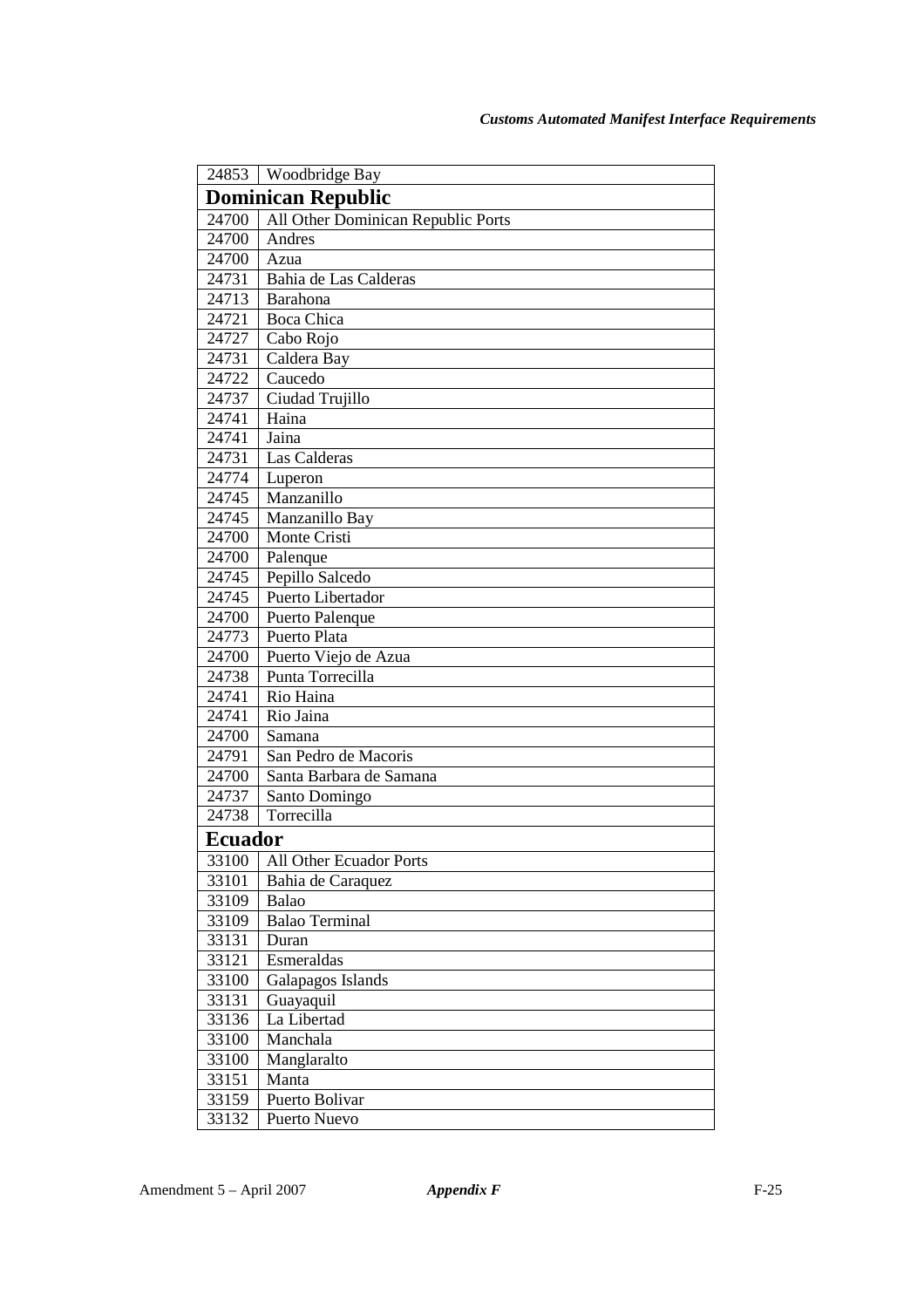| 33100              | Puna                                       |
|--------------------|--------------------------------------------|
| 33115              | Salinas                                    |
| 33100              | San Lorenzo                                |
| 33100              | Santa Elena                                |
| 33109              | Tepre                                      |
| Egypt              |                                            |
| 72905              | Abu Kir Bay                                |
| 72905              | Abu Qir                                    |
| 72999              | Abu Zanimah                                |
| 72999              | Abu Zenima                                 |
| 72905              | Abukir                                     |
| 72949              | Adabiya                                    |
| 72932              | Ain Sukhna                                 |
| 72999              | Al Quasayr                                 |
| 72901              | Alexandria                                 |
| 72900              | All Other Egypt Mediterranean Region Ports |
| 72999              | All Other Egypt Red Sea Region Ports       |
| 72913              | <b>Bur Said</b>                            |
| 72912              | Damietta                                   |
| 72947              | East Zeit Terminal                         |
| 72906              | El Alamein                                 |
| 72901              | El Dekheila                                |
| 72906              | El Hamra Oil Terminal                      |
| 72925              | El Ismailiya                               |
| 72999              | El Qoseir                                  |
| 72999              | El Quseir                                  |
| 72999              | Fanara                                     |
| 72999              | Geisum Terminal                            |
| 72925              | Ismailia                                   |
| 72999              | Kossier                                    |
| 72906              | Mersa el Hamra                             |
| 72912              | Mina Dumyat                                |
| 72913              | Port Said                                  |
| 72999              | Ras Budran                                 |
| 72939              | Ras Gharib                                 |
| 72940              | Ras Shukheir                               |
| 72945              | Ras Sudr                                   |
| 72948              | Safaga                                     |
| 72914              | Sidi Kerir                                 |
| 72949              | Suez                                       |
| 72999              | Wadi Feiran                                |
| 72947              | Zeit Bay Terminal                          |
| <b>El Salvador</b> |                                            |
| 21101              | Acajutla                                   |
| 21199              | All Other El Salvador Ports                |
| 21137              | Cutuco                                     |
| 21199              | La Libertad                                |
| 21137              | La Union                                   |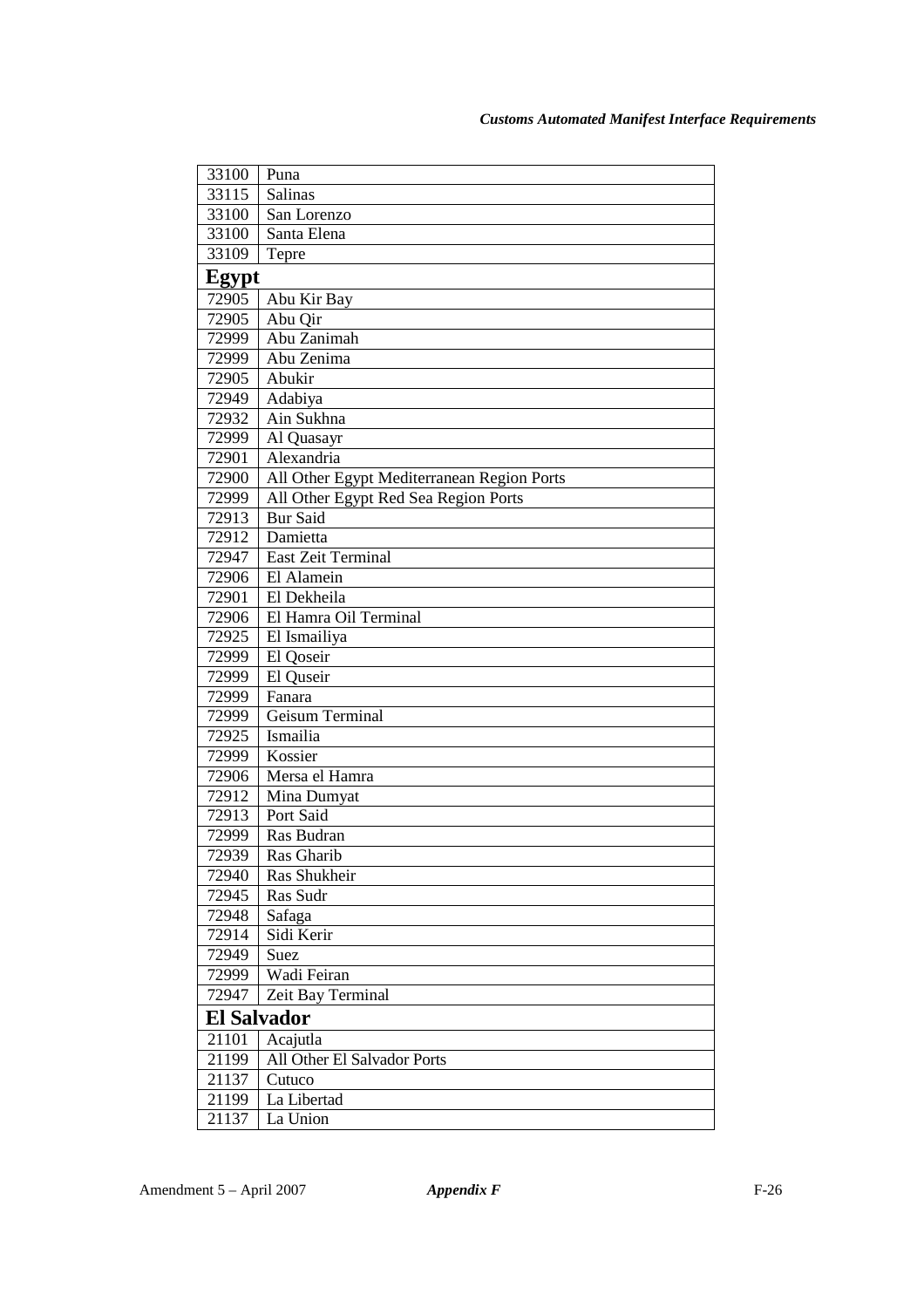| 21199                    | Puerto El Triunfo                       |  |
|--------------------------|-----------------------------------------|--|
| <b>Equatorial Guinea</b> |                                         |  |
| 73800                    | All Other Equatorial Guinea Ports       |  |
| 73800                    | Bata                                    |  |
| 73800                    | Cogo                                    |  |
| 73801                    | Malabo                                  |  |
| 73801                    | Rey Malabo                              |  |
| 73800                    | Rio Benito                              |  |
| 73801                    | Santa Isabel                            |  |
| 73802                    | Zafira                                  |  |
| <b>Eritrea</b>           |                                         |  |
| 77419                    | All Other Eritrea Ports                 |  |
| 77405                    | Aseb                                    |  |
| 77405                    | Assab                                   |  |
| 77409                    | Massaua                                 |  |
| 77409                    | Massawa                                 |  |
| 77409                    | Mitsiwa                                 |  |
| <b>Estonia</b>           |                                         |  |
| 44700                    | All Other Estonia Ports                 |  |
| 44702                    | Muuga                                   |  |
| 44701                    | Tallinn                                 |  |
| <b>Falkland Islands</b>  |                                         |  |
| 37200                    | <b>All Falkland Islands Ports</b>       |  |
| 37200                    | Port Stanley                            |  |
| 37200                    | South Georgia                           |  |
| 37200                    | South Orkneys                           |  |
| 37200                    | South Sandwich Islands                  |  |
| 37200                    | <b>South Shetlands</b>                  |  |
| <b>Faroe</b>             |                                         |  |
| 40985                    | All Faroe Islands Ports                 |  |
| 40985                    | Fuglejord                               |  |
| 40985                    | Funglafjordur                           |  |
| 40985                    | Klaksvik                                |  |
| 40985                    | Thorshavn                               |  |
| 40985                    | Torshavn                                |  |
| 40985                    | Tvoroyri                                |  |
| 40985                    | Vaag                                    |  |
| 40985                    | Vagur                                   |  |
| 40985                    | Vestmanhavn                             |  |
| 40985                    | Vestmann                                |  |
|                          | <b>Federal Republic of Germany</b>      |  |
| 42899                    | All Other Germany Atlantic Region Ports |  |
| 42800                    | All Other Germany Baltic Region Ports   |  |
| 42899                    | Altona                                  |  |
| 42899                    | Blexen                                  |  |
| 42899                    | Blumenthal                              |  |
| 42867                    | <b>Brake</b>                            |  |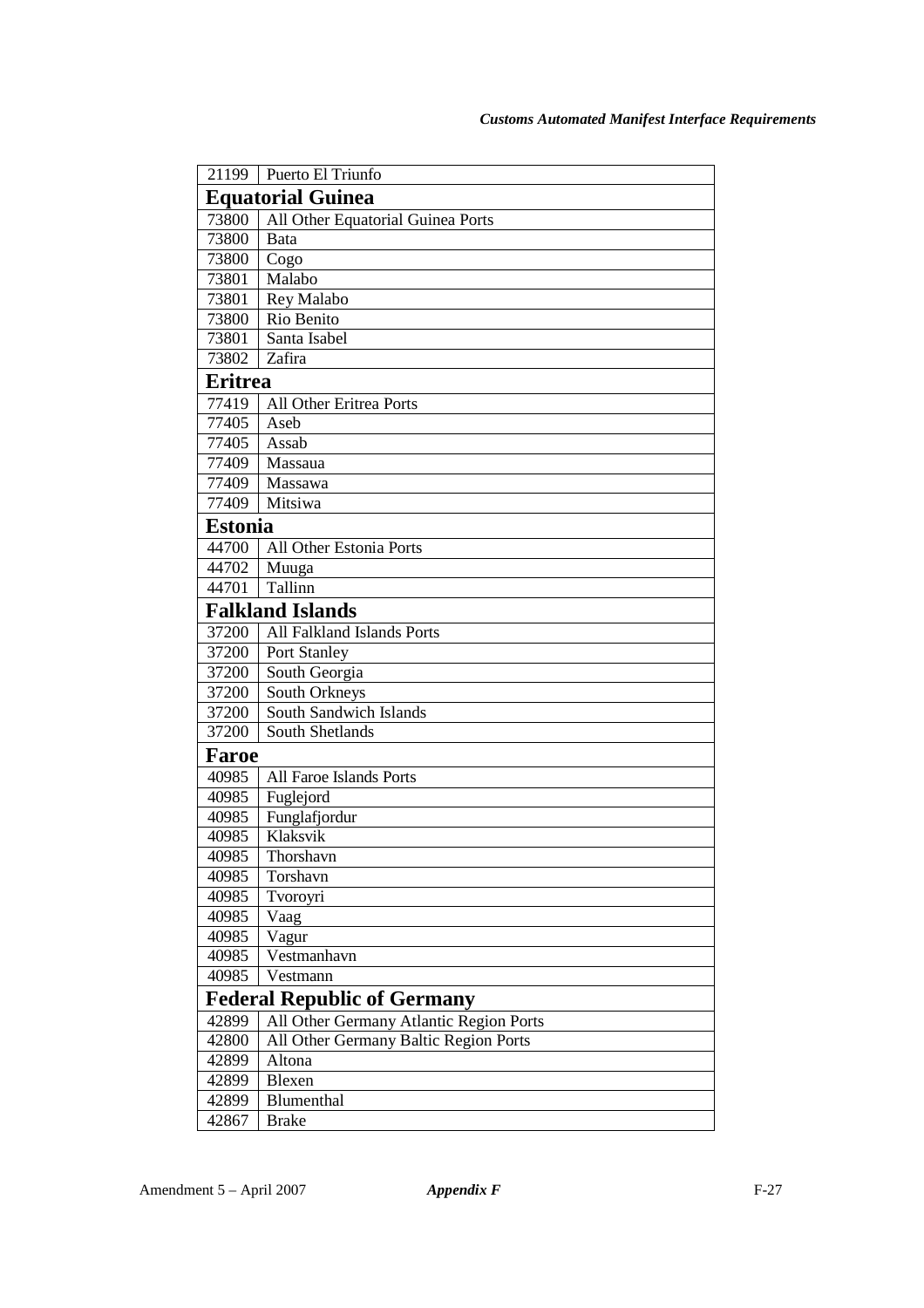| 42869               | <b>Bremen</b>                    |  |  |
|---------------------|----------------------------------|--|--|
| 42870               | Bremerhaven                      |  |  |
| 42871               | <b>Brunsbuttel</b>               |  |  |
| 42880               | <b>Butzfleth</b>                 |  |  |
| 42873               | Cuxhaven                         |  |  |
| 42874               | Einswarden                       |  |  |
| 42868               | Elsfleth                         |  |  |
| 42875               | Emden                            |  |  |
| 42800               | Flensburg                        |  |  |
| 42879               | Hamburg                          |  |  |
| 42881               | Harburg                          |  |  |
| 42800               | Herrenwyck                       |  |  |
| 42825               | Holtenau                         |  |  |
| 42825               | Kiel                             |  |  |
| 42899               | Mainz                            |  |  |
| 92017               | Military - Aschaffenburg         |  |  |
| 92004               | Military - Germersheim           |  |  |
| 92003               | Military - Mannheim              |  |  |
| 42883               | Nordenham                        |  |  |
| 42899               | Ostermoor                        |  |  |
| 42899               | Rendsburg                        |  |  |
| 42811               | Rostock                          |  |  |
| 42879               | <b>Stade</b>                     |  |  |
| 42879               | Stadersand                       |  |  |
| 42800               | Stralsund                        |  |  |
| 42899               | Vegesach                         |  |  |
| 42899               | Vegesack                         |  |  |
| 42891               | Wilhelmshaven                    |  |  |
| 42835               | Wismar                           |  |  |
|                     | <b>Fedrated States of Micron</b> |  |  |
| 68206               | Kosrae                           |  |  |
| 68206               | Kusei                            |  |  |
| <b>Fiji Islands</b> |                                  |  |  |
| 68630               | All Other Fiji Islands Ports     |  |  |
| 68630               | Labasa                           |  |  |
| 68630               | Lambasa                          |  |  |
| 68630               | Lautoka                          |  |  |
| 68630               | Lautoka Harbor                   |  |  |
| 68630               | Levuka                           |  |  |
| 68630               | Nakama                           |  |  |
| 68630               | Ovalau Island                    |  |  |
| 68628               | Savu                             |  |  |
| 68628               | Suva                             |  |  |
| 68628               | Suva Harbor                      |  |  |
| 68630               | Vatia Point                      |  |  |
| 68630               | Vunda Point                      |  |  |
| <b>Finland</b>      |                                  |  |  |
| 40587               | Abo                              |  |  |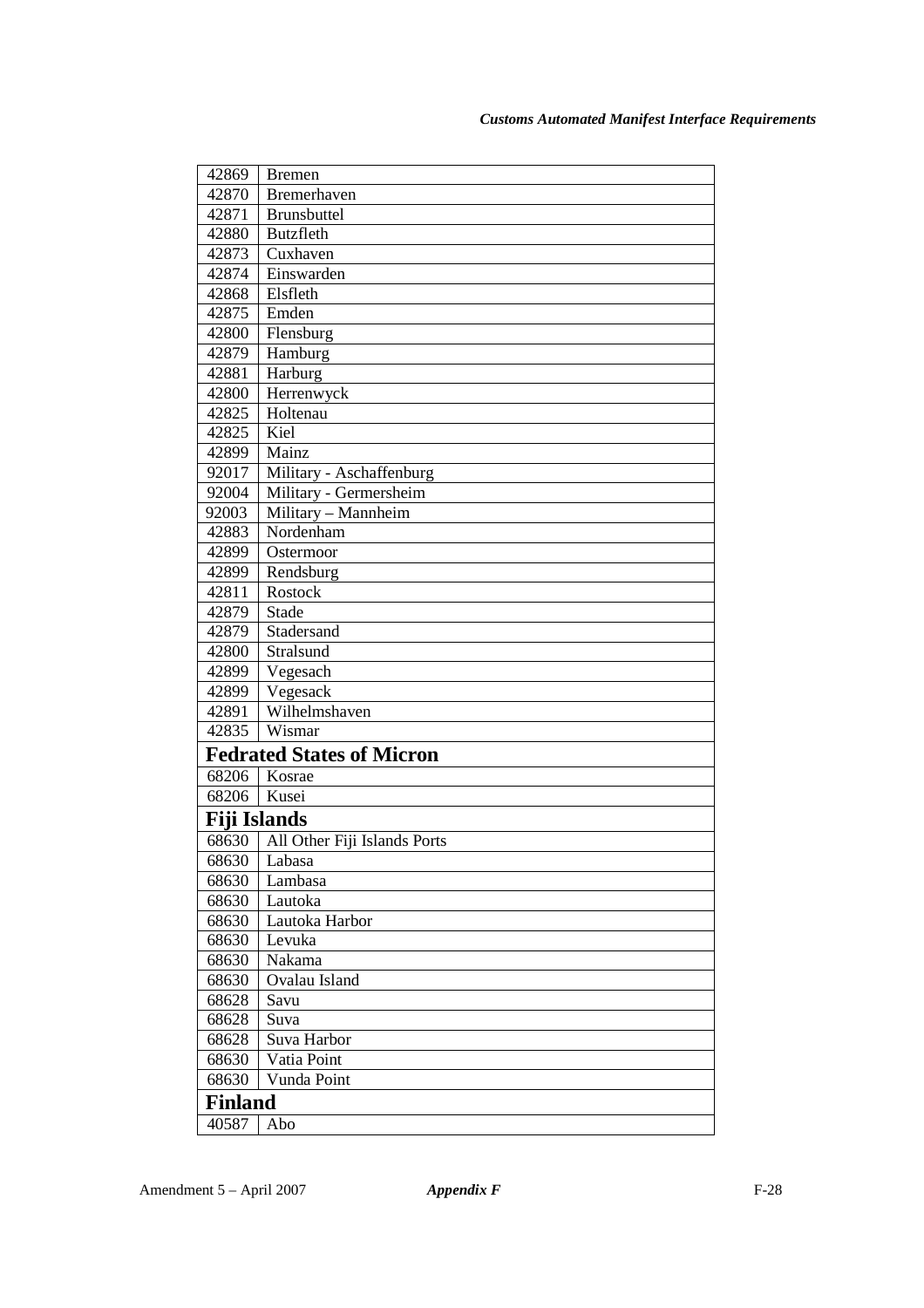| 40500          | All Other Finland Ports  |
|----------------|--------------------------|
| 40562          | Bjorneborg               |
| 40520          | Fredrikshamn             |
| 40500          | Gamlakarleby             |
| 40520          | Hamina                   |
| 40523          | Hango                    |
| 40523          | Hanko                    |
| 40525          | Helsingfors              |
| 40525          | Helsinki                 |
| 40500          | Himanko                  |
| 40527          | Inga                     |
| 40527          | Inkoo                    |
| 40500          | Jakobstad                |
| 40500          | Kasko                    |
| 40543          | Kemi                     |
| 40500          | Kokkola                  |
| 40549          | Kotka                    |
| 40532          | Koverhar                 |
| 40504          | Lappajarvil              |
| 40504          | Lappohja                 |
| 40533          | Loviisa                  |
| 40533          | Lovisa                   |
| 40551          | Mantyluoto               |
| 40500          | Mariehamn                |
| 40552          | Naantali                 |
| 40500          | Nikolaistad              |
| 40537          | Nystad                   |
| 40531          | Ouleborg                 |
| 40531          | Oulu                     |
| 40500          | Pateniemi                |
| 40500          | Pietarsaari              |
| 40562<br>40534 | Pori                     |
| 40535          | Porvoo<br>Raahe          |
| 40571          |                          |
|                | Rauma                    |
| 40536<br>40534 | Saimaa Canal<br>Skoldvik |
| 40500          | Tolkis                   |
| 40500          | Tolkkinen                |
| 40531          | Toppila                  |
| 40500          | Tornea                   |
| 40500          | Tornio                   |
| 40587          | Turku                    |
| 40531          | Uleaborg                 |
| 40537          | Uusikaupunki             |
| 40538          | Vaasa                    |
| 40500          | Valko                    |
| 40500          | Valkom                   |
| 40500          | Vasa                     |
|                |                          |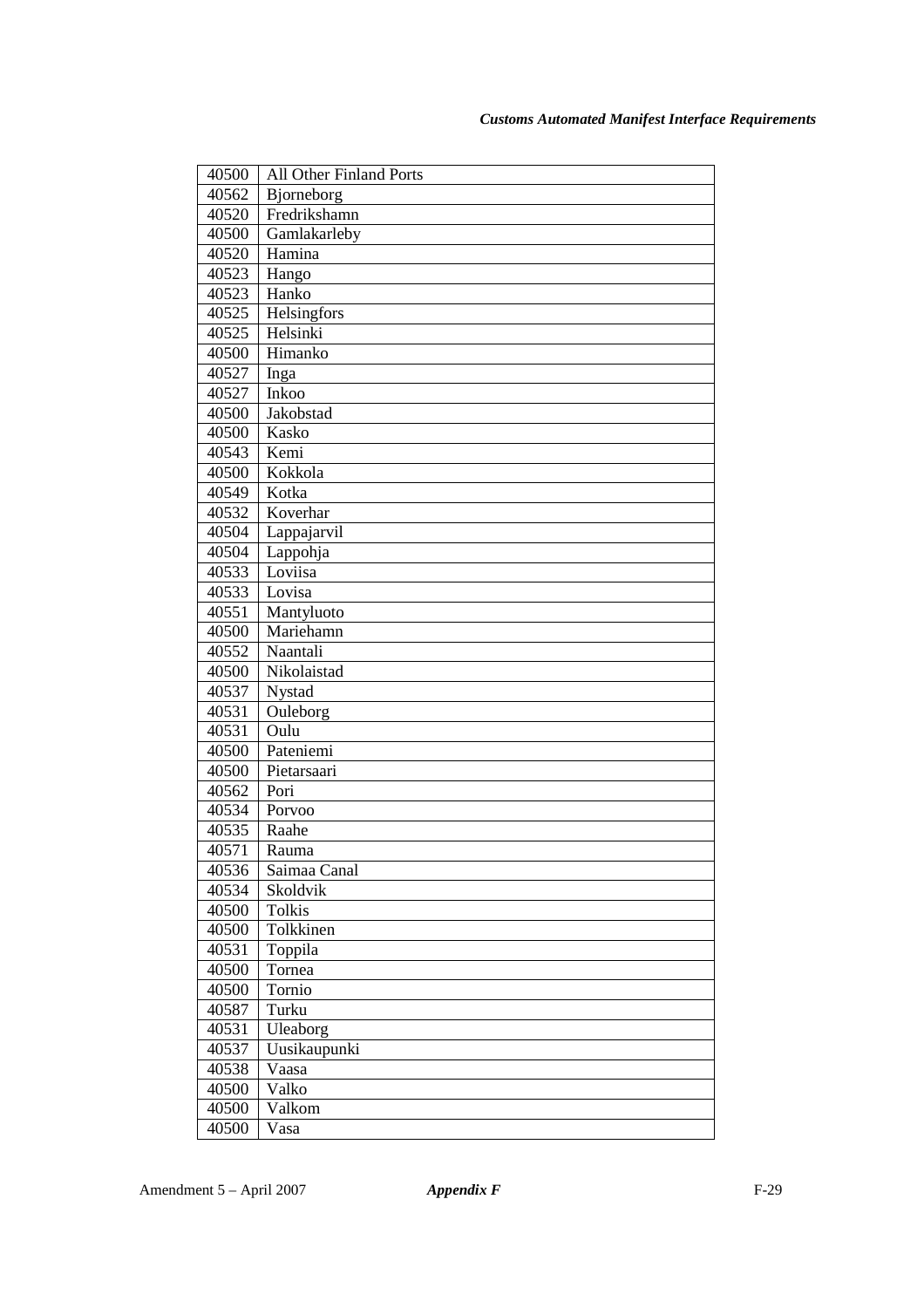| 40500         | Walkom                                      |
|---------------|---------------------------------------------|
| 40591         | Ykspihlaja                                  |
| 40591         | Yxpila                                      |
| <b>France</b> |                                             |
| 42796         | Ajaccio                                     |
| 42796         | <b>All Corsica Ports</b>                    |
| 42700         | All Other France Atlantic Region Ports      |
| 42799         | All Other France Mediterranean Region Ports |
| 42703         | Ambes                                       |
| 42700         | Arcachon                                    |
| 42799         | <b>Balaruc</b>                              |
| 42799         | <b>Balaruc</b> les Bains                    |
| 42701         | <b>Bassens</b>                              |
| 42796         | <b>Bastia</b>                               |
| 42702         | Bayonne                                     |
| 42703         | Bec d'Ambes                                 |
| 42703         | <b>Bec Dambes</b>                           |
| 42773         | Berre                                       |
| 42705         | Blaye                                       |
| 42707         | Bordeaux                                    |
| 42735         | Boucau                                      |
| 42708         | Boulogne                                    |
| 42709         | <b>Brest</b>                                |
| 42711         | Caen                                        |
| 42713         | Calais                                      |
| 42775         | Cannes                                      |
| 42784         | Caronte                                     |
| 42715         | Cherbourg                                   |
| 42796         | Corsica                                     |
| 42700         | Deauville                                   |
| 42736         | Dieppe                                      |
| 42723         | Donges                                      |
| 42700         | Duclair                                     |
| 42727         | Dunkerque                                   |
| 42727         | Dunkirk                                     |
| 42773         | Etang de Berre                              |
| 42700         | Fecamp                                      |
| 42776         | Fos                                         |
| 42776         | FOS Sur Mer                                 |
| 42700         | Honfleur                                    |
| 42700         | La Mailleraye                               |
| 42799         | La Nouvelle                                 |
| 42733         | La Pallice                                  |
| 42799         | La Seyne                                    |
| 42799         | La Seyne sur Mer                            |
| 42780         | Lavera                                      |
| 42780         | L'Avera                                     |
| 42735         | Le Boucau                                   |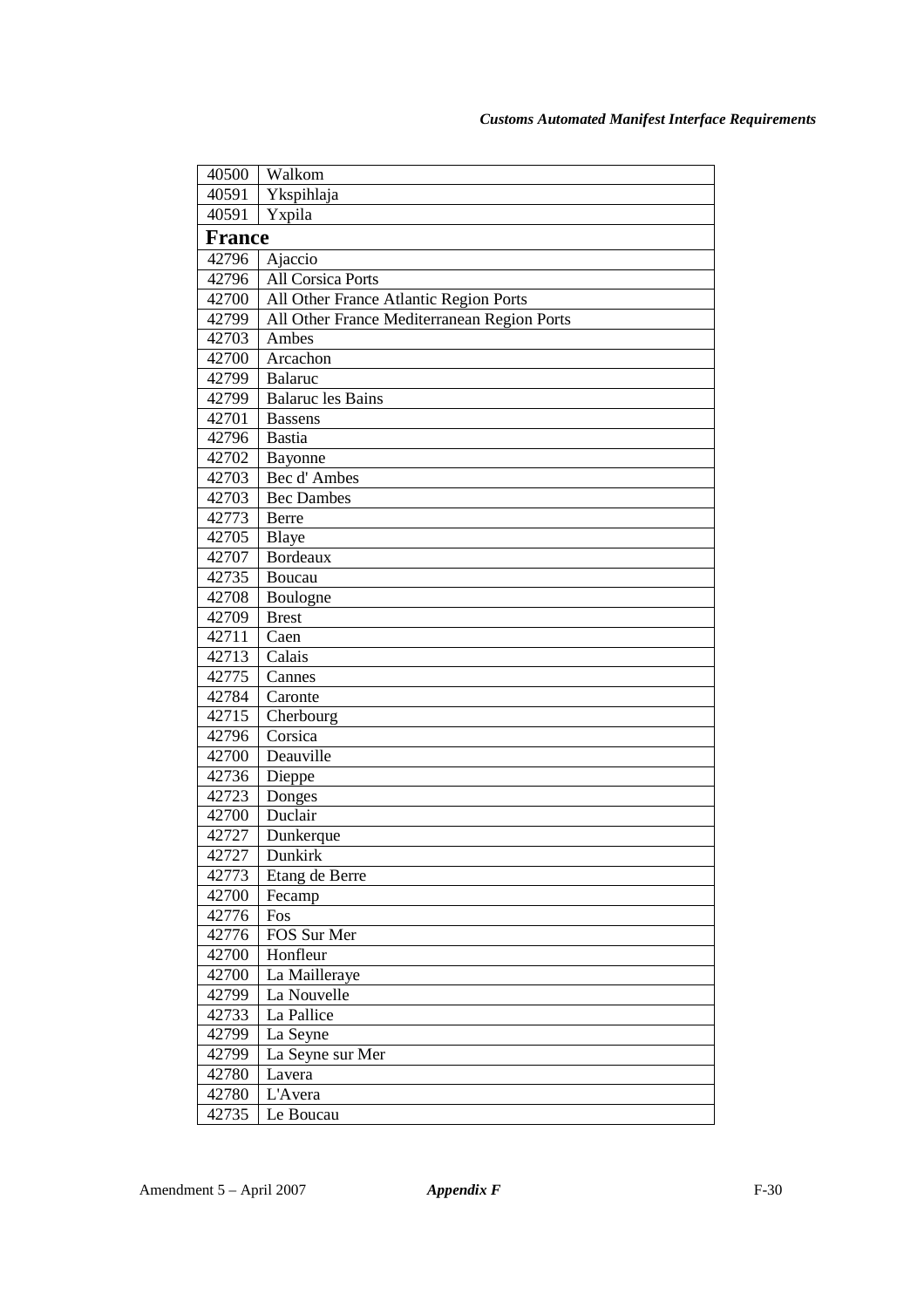| Le Petit Quevilly<br>42700<br>Le Trait (River Seine)<br>42700<br>Le Treport<br>42700<br>Le Verdon<br>42742<br>Lorient<br>42743<br>42700<br>Mailleraye<br>42782<br>Marseille<br>Montoir<br>42745<br>Morlaix<br>42700<br>42749<br><b>Nantes</b><br>42786<br>Nice<br>Pauillac<br>42751 |
|-------------------------------------------------------------------------------------------------------------------------------------------------------------------------------------------------------------------------------------------------------------------------------------|
|                                                                                                                                                                                                                                                                                     |
|                                                                                                                                                                                                                                                                                     |
|                                                                                                                                                                                                                                                                                     |
|                                                                                                                                                                                                                                                                                     |
|                                                                                                                                                                                                                                                                                     |
|                                                                                                                                                                                                                                                                                     |
|                                                                                                                                                                                                                                                                                     |
|                                                                                                                                                                                                                                                                                     |
|                                                                                                                                                                                                                                                                                     |
|                                                                                                                                                                                                                                                                                     |
|                                                                                                                                                                                                                                                                                     |
|                                                                                                                                                                                                                                                                                     |
| Petit Couronne<br>42700                                                                                                                                                                                                                                                             |
| 42700<br>Petit Quevilly                                                                                                                                                                                                                                                             |
| Port de Bouc<br>42784                                                                                                                                                                                                                                                               |
| 42755<br>Port Jerome                                                                                                                                                                                                                                                                |
| 42799<br>Port La Nouvelle                                                                                                                                                                                                                                                           |
| Port Saint Louis<br>42785                                                                                                                                                                                                                                                           |
| 42799<br>Port Vendres                                                                                                                                                                                                                                                               |
| Porto Vecchio<br>42796                                                                                                                                                                                                                                                              |
| Radicatel<br>42754                                                                                                                                                                                                                                                                  |
| Rochefort<br>42757                                                                                                                                                                                                                                                                  |
| 42759<br>Rouen                                                                                                                                                                                                                                                                      |
| 42700<br>Rouen Quevilly                                                                                                                                                                                                                                                             |
| Saint Malo<br>42700                                                                                                                                                                                                                                                                 |
| 42762<br>Saint Nazaire                                                                                                                                                                                                                                                              |
| Saint Raphael<br>42799                                                                                                                                                                                                                                                              |
| Sete<br>42789                                                                                                                                                                                                                                                                       |
| St. Louis du Rhon<br>42785                                                                                                                                                                                                                                                          |
| 42700<br>St. Malo                                                                                                                                                                                                                                                                   |
| 42762<br>St. Nazaire                                                                                                                                                                                                                                                                |
| 42799<br>St. Raphael                                                                                                                                                                                                                                                                |
| 42700<br><b>Tonnay Charente</b>                                                                                                                                                                                                                                                     |
| Toulon<br>42790                                                                                                                                                                                                                                                                     |
| Verdon<br>42742                                                                                                                                                                                                                                                                     |
| 42799<br>Villefranche                                                                                                                                                                                                                                                               |
| 42700<br>Villequier                                                                                                                                                                                                                                                                 |
| <b>French Guiana</b>                                                                                                                                                                                                                                                                |
| 31700<br><b>All French Guiana Ports</b>                                                                                                                                                                                                                                             |
| 31700<br>Cayenne                                                                                                                                                                                                                                                                    |
| 31700<br>Degrad des Cannes                                                                                                                                                                                                                                                          |
| 31700<br>Saint Laurent                                                                                                                                                                                                                                                              |
| 31700<br>St. Laurent                                                                                                                                                                                                                                                                |
| <b>French Polynesia</b>                                                                                                                                                                                                                                                             |
| 64178<br>All Other Society Islands Ports                                                                                                                                                                                                                                            |
| 64178<br>Bora Bora                                                                                                                                                                                                                                                                  |
| 64178<br><b>Boro Boro</b>                                                                                                                                                                                                                                                           |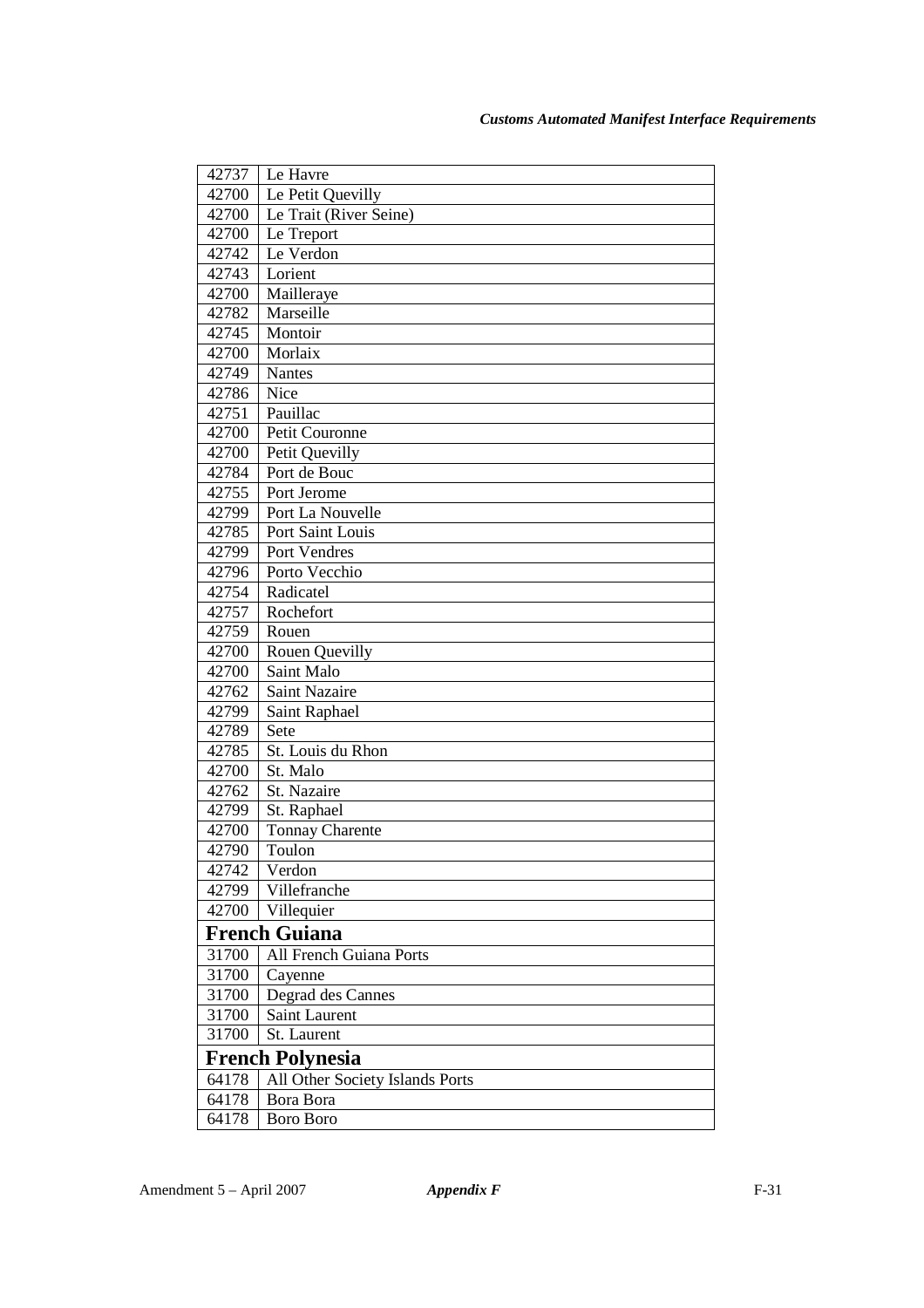| 64195     | Clipperton Island       |
|-----------|-------------------------|
| 64178     | Hao                     |
| 64181     | Makatea                 |
| 64191     | Marquesas Islands       |
| 64151     | Papeete, Tahiti         |
| 64178     | Raiatea Island          |
| 64178     | Tahaa                   |
| Gabon     |                         |
| 75500     | All Other Gabon Ports   |
| 75505     | Cap Lopez               |
| 75505     | Cape Lopez              |
| 75503     | Gamba                   |
| 75501     | Libreville              |
| 75515     | Lucina Terminal         |
| 75517     | Oguendjo Terminal       |
| 75521     | Owendo                  |
| 75525     | Port Gentil             |
| 75503     | Tchatamba               |
| Gambia    |                         |
| 75099     | All Other Gambia Ports  |
| 75041     | Banjul                  |
| 75041     | <b>Bathurst</b>         |
| Georgia   |                         |
| 46357     | All Other Georgia Ports |
| 46321     | Batumi                  |
| 46321     | Batumiyskava Bukhta     |
| 46337     | Poti                    |
| 46350     | Sukhumi                 |
| Ghana     |                         |
| 74901     | Accra                   |
| 74900     | All Other Ghana Ports   |
| 74900     | Axim                    |
| 74900     | Cape Coast              |
| 74900     | Elmina                  |
| 74900     | Saltpond                |
| 74985     | Takoradi                |
| 74990     | Tema                    |
| Gibraltar |                         |
| 47201     | Gibraltar               |
| Greece    |                         |
| 48400     | Aigion                  |
| 48400     | Aiyion                  |
| 48400     | Alexandroupolis         |
| 48449     | Aliver                  |
| 48449     | Aliveri                 |
| 48400     | All Other Greece Ports  |
| 48400     | Argostolion             |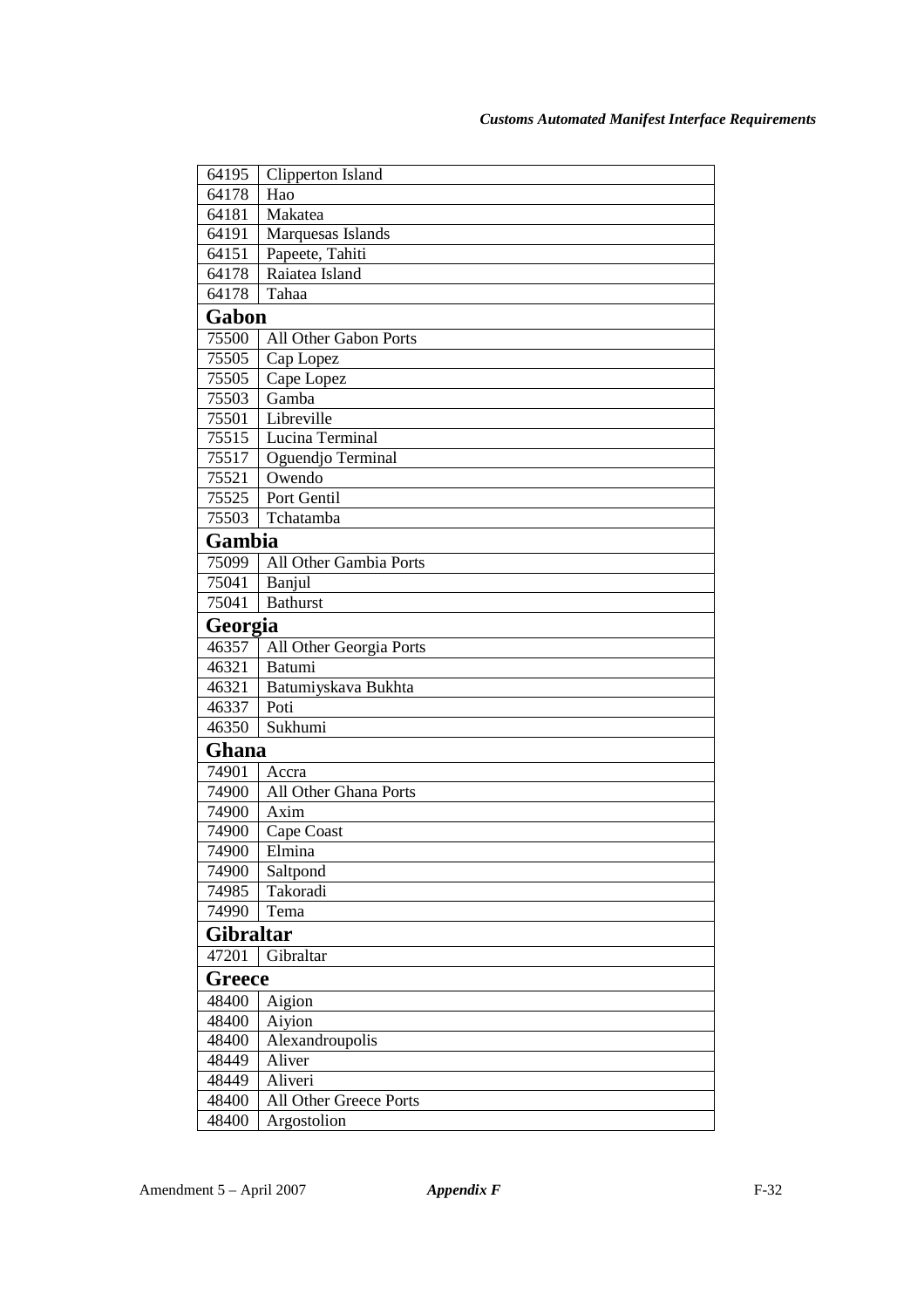| 48453 | Aspropirgos     |
|-------|-----------------|
| 48453 | Aspropyrgos     |
| 48402 | Ayia Marina     |
| 48454 | Ayia Trias      |
| 48405 | Ayios Nikolaos  |
| 48421 | Calamata        |
| 48400 | Canea           |
| 48400 | Catacolon       |
| 48427 | Cavala          |
| 48400 | Chalkis         |
| 48455 | Chios           |
| 48456 | Corfu           |
| 48410 | Corinth         |
| 48400 | Dedeh Agatch    |
| 48445 | Elefsis         |
| 48445 | Eleusis         |
| 48445 | Elevsis         |
| 48411 | Heraklion       |
| 48475 | Iali            |
| 48411 | Iraklion        |
| 48457 | Itea            |
| 48421 | Kalamai         |
| 48425 | Kalamaki        |
| 48421 | Kalamata        |
| 48412 | Kali Limenes    |
| 48400 | Kalloni         |
| 48412 | Kaloi limniones |
| 48449 | Karavos         |
| 48458 | Katakolon       |
| 48427 | Kavala          |
| 48456 | Kerkyra         |
| 48400 | Khalkis         |
| 48400 | Khania          |
| 48400 | Kolpos Kallonis |
| 48410 | Korinthos       |
| 48400 | Kyllini         |
| 48459 | Kymassi         |
| 48400 | Lagos           |
| 48400 | Limin Sirou     |
| 48400 | Limon Zakinthou |
| 48400 | Marathon        |
| 48454 | Megara          |
| 48460 | Mikonos         |
| 48449 | Milaki          |
| 48468 | Milos Island    |
| 48462 | Mitilini        |
| 48462 | Mitylene        |
| 48460 | Mykonos         |
| 48449 | Mylaki          |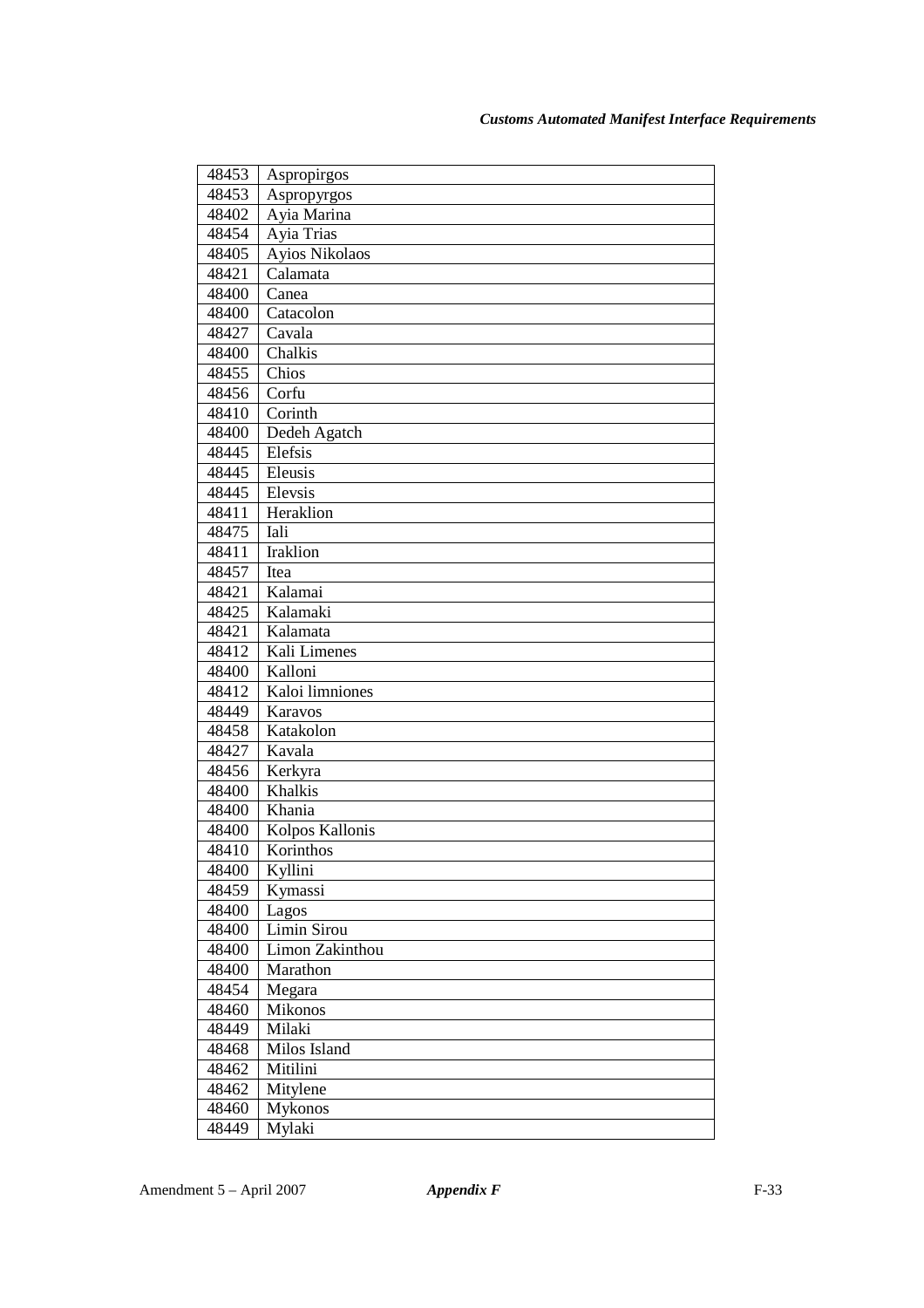| 48462          | Mytilini                    |
|----------------|-----------------------------|
| 48400          | Nauplia                     |
| 48400          | Navplion                    |
| 48400          | <b>Naxos</b>                |
| 48400          | Nea Palatia                 |
| 48400          | Neo Kastro                  |
| 48400          | Neokastron                  |
| 48405          | Nikola. Crete               |
| 48405          | Ormos Ayiou Nikolaou, Crete |
| 48400          | Ormos Limnis                |
| 48400          | Ormos Navarinou             |
| 48400          | Paros                       |
| 48451          | Patrai                      |
| 48451          | Patras                      |
| 48463          | Pilos                       |
| 48452          | Piraeus                     |
| 48452          | Piraieus                    |
| 48452          | Piraievs                    |
| 48400          | Plomarion                   |
| 48400          | Port Kaloni                 |
| 48400          | Preveza                     |
| 48461          | Psachna                     |
| 48463          | Pylos                       |
| 48400          | Rhodes                      |
| 48400          | Rodhos                      |
| 48400          | Saint George's Bay          |
| 48400          | Salamis<br>Salonika         |
| 48471<br>48464 | <b>Samos</b>                |
| 48465          | Serifos                     |
| 48465          | Seriphos                    |
| 48465          | Seriphos Island             |
| 48476          | Skaramanga                  |
| 48476          | Skaramanga Bay              |
| 48406          | Souda Bay                   |
| 48406          | Soudha                      |
| 48400          | St. George's Bay            |
| 48400          | Stratoni                    |
| 48400          | Syra                        |
| 48466          | <b>Syros</b>                |
| 48471          | Thessaloniki                |
| 48473          | Volos                       |
| 48400          | Vostitza                    |
| 48400          | Vostizza                    |
| 48475          | Yali                        |
| 48475          | Yali Island                 |
| 48400          | Yerakini                    |
| 48467          | Zakinthos                   |
| 48467          | Zante                       |
|                |                             |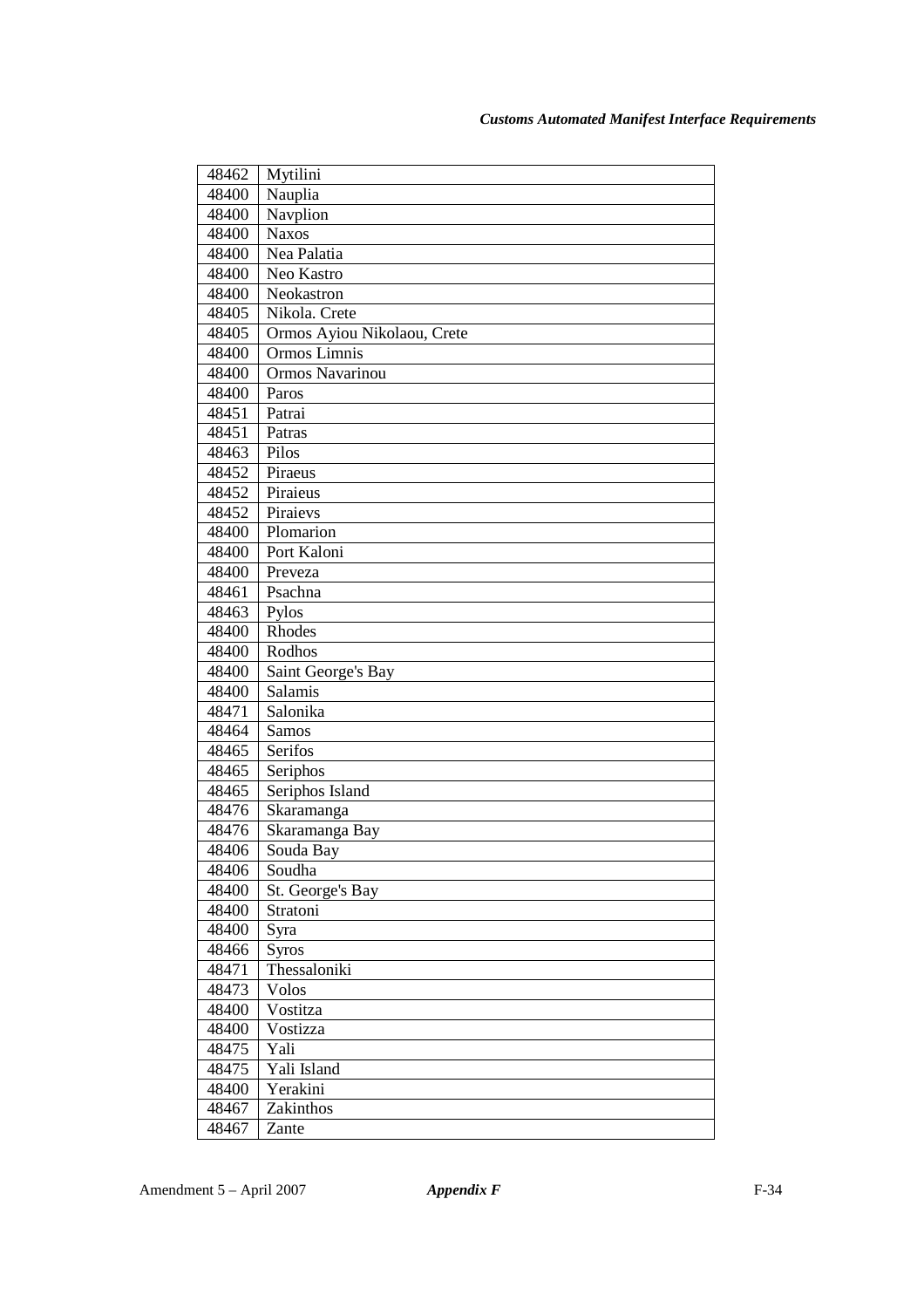| <b>Greenland</b> |                                             |  |
|------------------|---------------------------------------------|--|
| 10100            | All Other Greenland                         |  |
| 10100            | Faeringehavn                                |  |
| 10100            | Frederikshaab                               |  |
| 10100            | Godhavn                                     |  |
| 10125            | Godthaab                                    |  |
| 10125            | Godthab                                     |  |
| 10100            | Holsteinsborg                               |  |
| 10100            | Ivigtut                                     |  |
| 10100            | Jakobshavn                                  |  |
| 10100            | Julianchaab                                 |  |
| 10100            | Julianehaab                                 |  |
| 10100            | Marmorilik                                  |  |
| 10100            | Mesters Vig                                 |  |
| 10100            | Mestersvig                                  |  |
| 10100            | Narsarssuak                                 |  |
| 10100            | Narssarssuaq                                |  |
| 10101            | Thule                                       |  |
| 10100            | Tovkusoak                                   |  |
| 10100            | Tovqussaq                                   |  |
|                  | Grenada                                     |  |
| 24882            | <b>Grande Anse</b>                          |  |
| 24881            | St. George                                  |  |
| 24881            | St. George's                                |  |
|                  | <b>Guadeloupe</b>                           |  |
| 28300            | All Other Guadeloupe Ports                  |  |
| 28315            | <b>Basse Terre</b>                          |  |
| 28319            | Gustavia                                    |  |
| 28320            | Marigot, St. Martin                         |  |
| 28313            | Pointe a Pitre                              |  |
| 28319            | Port Gustave                                |  |
| 28319            | Saint Bartholomew                           |  |
| 28300            | <b>Saint Martin</b>                         |  |
| 28300            | St. Anne                                    |  |
| 28319            | St. Barthelemy                              |  |
| 28319            | St. Bartholomew                             |  |
| 28319            | St. Barth's                                 |  |
| 28300            | St. Martin                                  |  |
|                  |                                             |  |
| Guam             |                                             |  |
| 93501            | Guam Island                                 |  |
| Guatemala        |                                             |  |
| 20500            | All Other Guatemala Caribbean Region Ports  |  |
| 20599            | All Other Guatemala West Coast Region Ports |  |
| 20599            | Champerico                                  |  |
| 20599            | Istapa                                      |  |
| 20599            | Iztapa                                      |  |
| 20500            | Livingston                                  |  |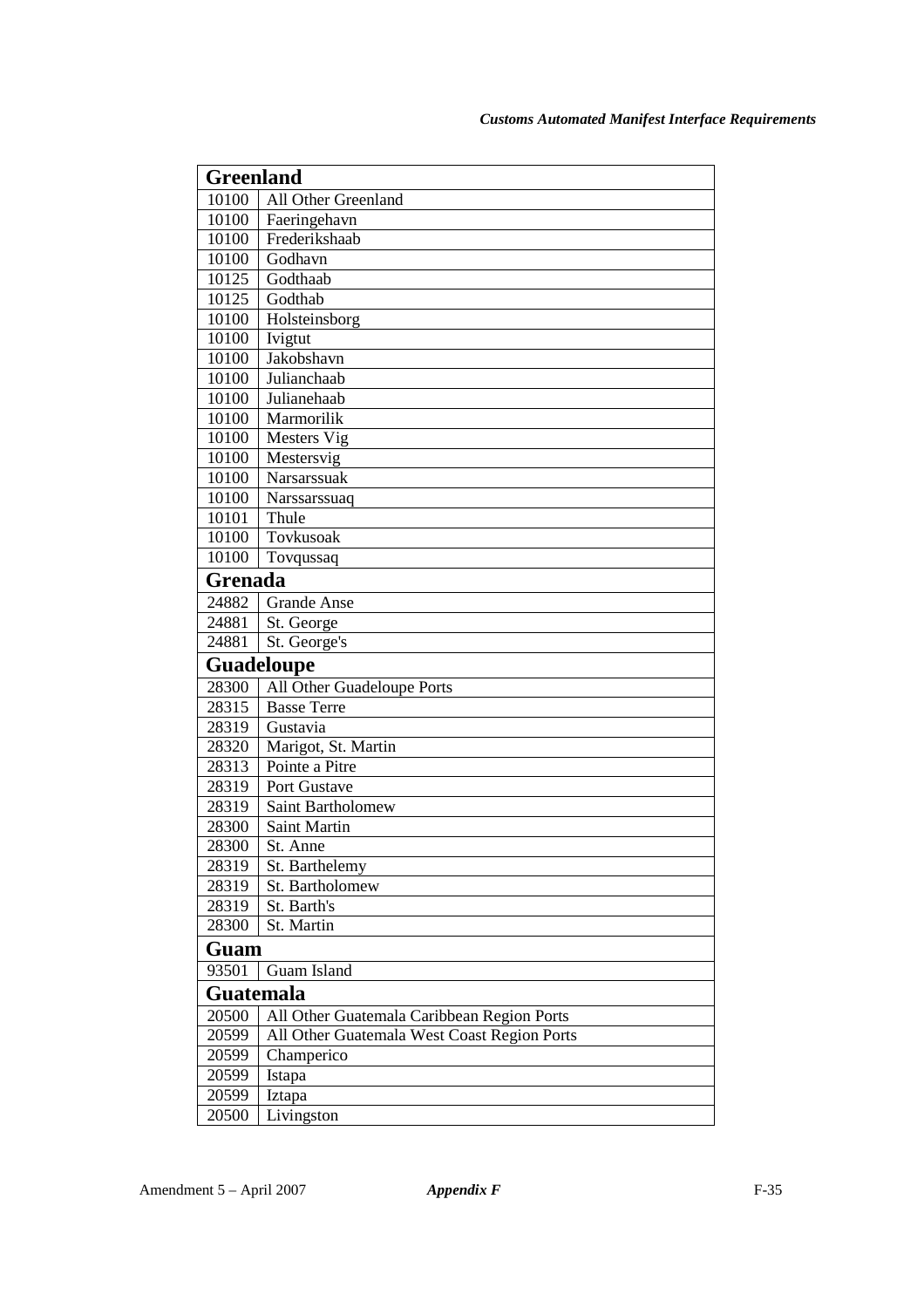| 20513         | <b>Puerto Barrios</b>   |
|---------------|-------------------------|
| 20505         | Puerto Matias de Galves |
| 20506         | Puerto Quetzal          |
| 20513         | Quatema                 |
| 20577         | San Jose                |
| 20505         | Santo Tomas             |
| 20505         | Santo Tomas de Castilla |
| <b>Guinea</b> |                         |
| 74699         | All Other Guinea Ports  |
| 74619         | Conakri                 |
| 74619         | Conakry                 |
| 74625         | Kamsar                  |
| 74619         | Konakri                 |
|               | Guinea-Bissau           |
| 76489         | All Guinea-Bissau Ports |
| 76489         | <b>Bissau</b>           |
| Guyana        |                         |
| 31200         | All Other Guyana Ports  |
| 31230         | <b>Barama</b>           |
| 31230         | Baramanni               |
| 31201         | Demerara                |
| 31268         | Everton                 |
| 31201         | Georgetown              |
| 31215         | Linden                  |
| 31235         | McKenzie                |
| 31202         | New Amsterdam           |
| Haiti         |                         |
| 24500         | All Other Haiti Ports   |
| 24500         | Anse du Clerc           |
| 24500         | Anse-D'Hainault         |
| 24500         | Aquin                   |
| 24509         | Aux Cayes               |
| 24513         | Cap Haitien             |
| 24500         | Dame Marie              |
| 24500         | Fond la Grange          |
| 24514         | Fort Liberte            |
| 24588         | Gonaives                |
| 24500         | Ile de la Gonave        |
| 24537         | Jacmel                  |
| 24500         | Jeremie                 |
| 24553         | La Fitteau              |
| 24515         | Labadee                 |
| 24553         | Lafiteau                |
| 24500         | Le Mole St. Nicholas    |
| 24500         | Leogane                 |
| 24559         | Miragoane               |
| 24571         | Petit Goave             |
| 24579         | Port au Prince          |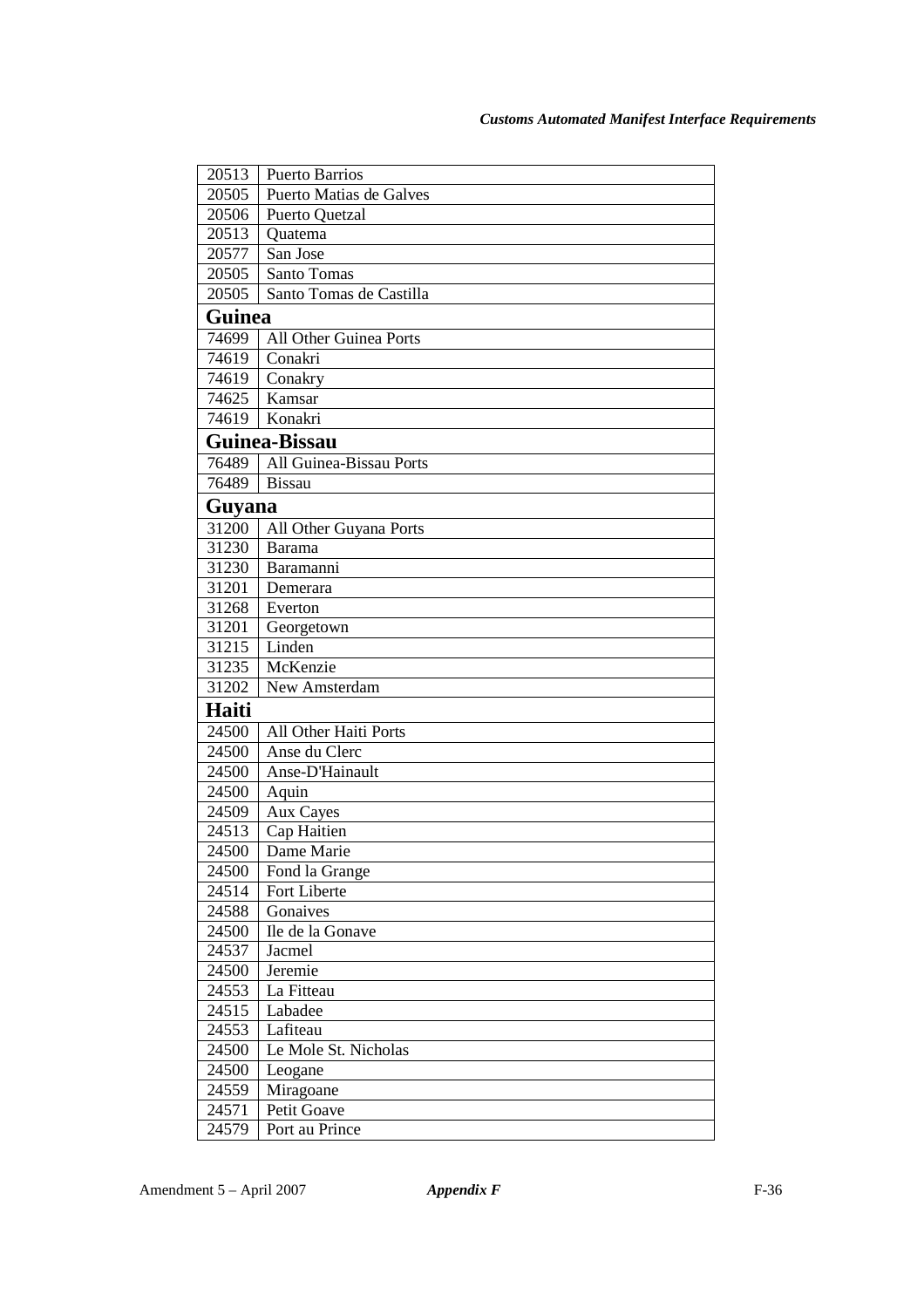| 24585            | Port de Paix                               |
|------------------|--------------------------------------------|
| 24500            | Roche a Bateau                             |
| 24500            | Saint Louis du Sud                         |
| 24591            | Saint Marc                                 |
| 24500            | Seringue                                   |
| 24591            | St. Marc                                   |
| 24500            | Tiburon                                    |
| <b>Honduras</b>  |                                            |
| 21500            | All Other Honduras Caribbean Region Ports  |
| 21599            | All Other Honduras West Coast Region Ports |
| 21551            | Amapala                                    |
| 21535            | Guanaja                                    |
| 21535            | Isla Roatan                                |
| 21500            | Isla Utila                                 |
| 21515            | La Ceiba                                   |
| 21519            | Limon                                      |
| 21527            | Puerto Castilla                            |
| 21531            | <b>Puerto Cortes</b>                       |
| 21500            | Puerto Este                                |
| 21552            | Puerto Henecan                             |
| 21535            | Roatan Island                              |
| 21551            | San Lorenzo                                |
| 21543            | Tela                                       |
| 21500            | Trujillo                                   |
| 21515            | Utila Bay                                  |
| <b>Hong Kong</b> |                                            |
| 58201            | Hong Kong                                  |
| 58270            | Kowloon                                    |
| <b>Iceland</b>   |                                            |
| 40038            | Akranes                                    |
| 40039            | Akureyri                                   |
| 40000            | All Other Iceland Ports                    |
| 40000            | Djupivogur                                 |
| 40000            | Eskifjordhur                               |
| 40000            | Eskifjordur                                |
| 40002            | Grundarfjordur                             |
| 40002            | Grundartangi                               |
| 40001            | Hafnarfjordhur                             |
| 40001            | Hafnarfjordur                              |
| 40000            | Isafjordhur                                |
| 40000            | Isafjordur                                 |
| 40000            | Keflavik                                   |
| 40036            | Neskaupstadur                              |
| 40010            | Njardvik                                   |
| 40000            | Raufarhofn                                 |
| 40037            | Reykjavik                                  |
| 40000            | Seydhisfjordhur                            |
| 40000            | Seydisfjordur                              |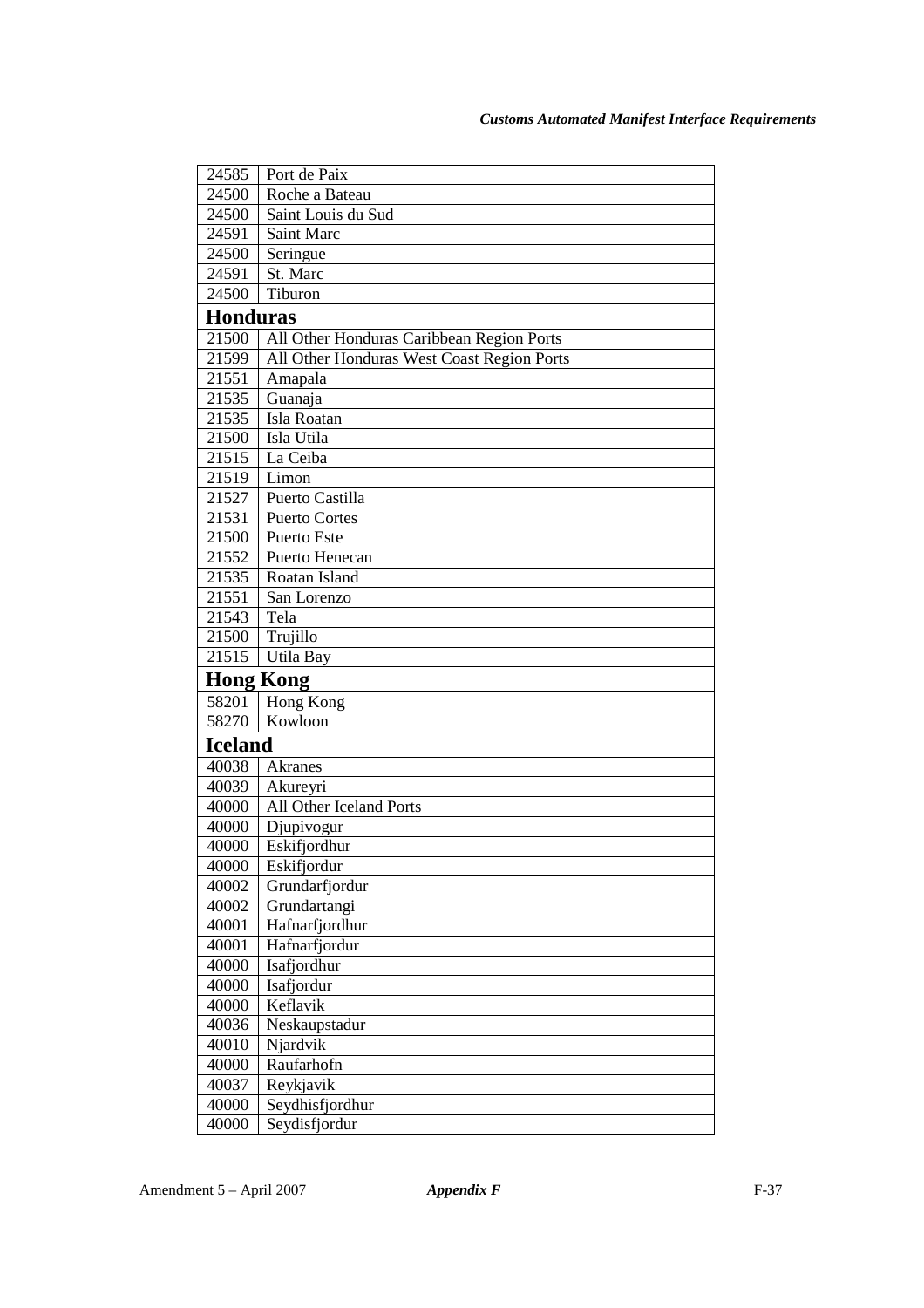| 40000        | Siglufjordhur                    |
|--------------|----------------------------------|
| 40000        | Siglufjordur                     |
| 40000        | Thorlakshofn                     |
| 40040        | Vestmannaeyjar                   |
| 40040        | <b>Westman Isles</b>             |
| <b>India</b> |                                  |
| 53398        | All Other India East Coast Ports |
| 53300        | All Other India West Coast Ports |
| 53301        | Alleppey                         |
| 53351        | Baj-Baj                          |
| 53305        | Bedi                             |
| 53396        | Beypore                          |
| 53303        | Bhavnagar                        |
| 53398        | Bheemunipatnam                   |
| 53312        | Bombay                           |
| 53351        | Budge-Budge                      |
| 53353        | Calcutta                         |
| 53300        | Calicut                          |
| 53357        | Chennai                          |
| 53398        | Cocanada                         |
| 53333        | Cochin                           |
| 53398        | Cuddalore                        |
| 53340        | Goa                              |
| 53354        | Haldia                           |
| 53305        | Jamnagar                         |
| 53313        | Jawaharlal Nehru                 |
| 53398        | Kakinada                         |
| 53398        | Kakinada Bay                     |
| 53307        | Kandla                           |
| 53398        | Karikal                          |
| 53300        | Kolachel                         |
| 53300        | Kozhikode                        |
| 53357        | Madras                           |
| 53300        | Mahe                             |
| 53300        | Mandvi                           |
| 53343        | Mangalore                        |
| 53340        | Marmagao Bay                     |
| 53398        | Masulipatam                      |
| 53340        | Mormugao                         |
| 53312        | Mumbai                           |
| 53306        | Mundra                           |
| 53398        | Nagapattinam                     |
| 53313        | Nava Sheva                       |
| 53300        | Navlakhi                         |
| 53398        | Negapatam                        |
| 53343        | New Mangalore                    |
| 53395        | New Tuticorin                    |
| 53313        | Nhava Sheva                      |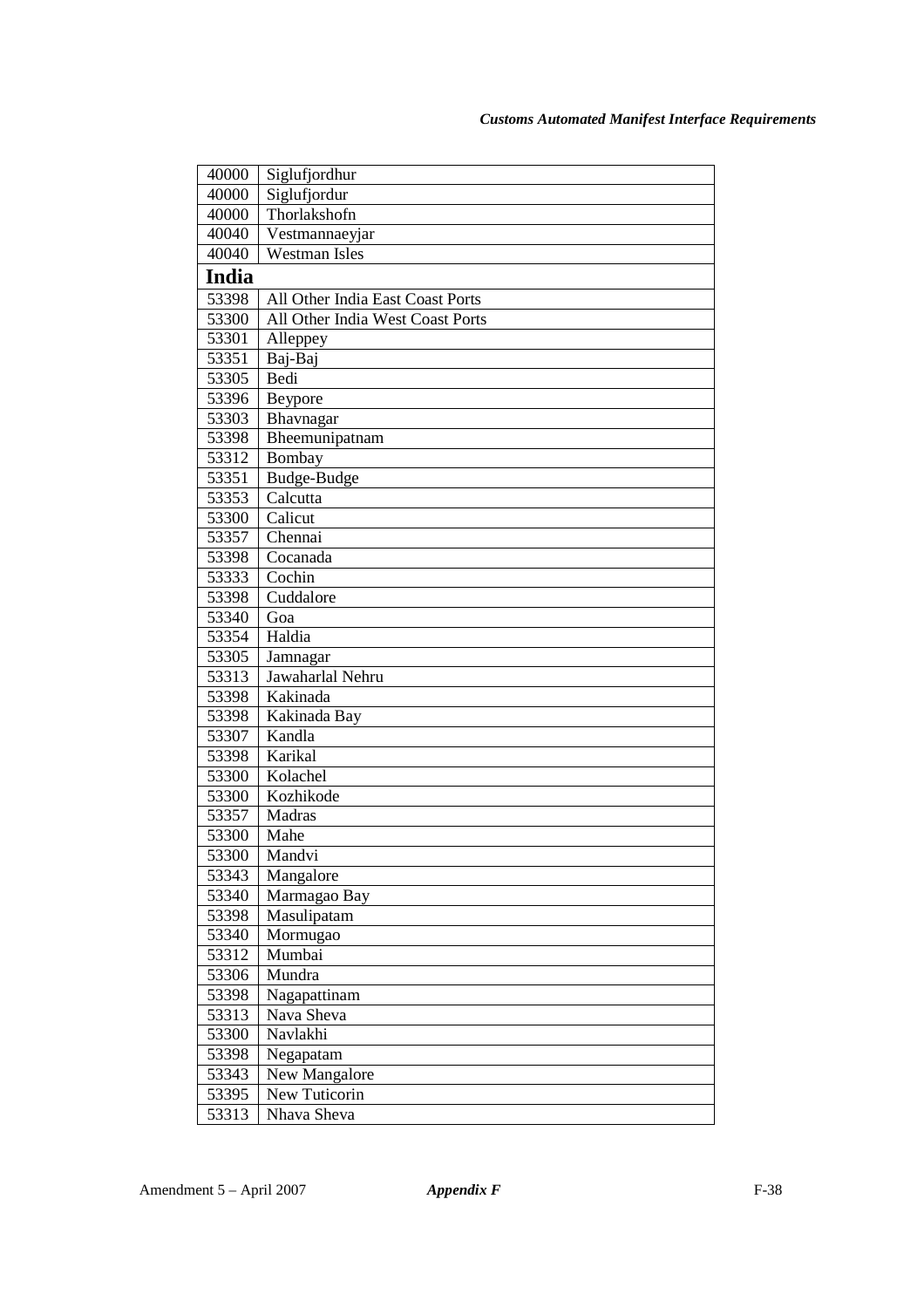| 53371            | Paradip                         |
|------------------|---------------------------------|
| 53304            | Pipavav                         |
| 53398            | Pondicherry                     |
| 53300            | Porbandar                       |
| 53307            | Port Kandla                     |
| 53300            | Port Okha                       |
| 53398            | Puduchcheri                     |
| 53300            | Quilon                          |
| 53305            | Sikka                           |
| 53300            | Tellicherry                     |
| 53395            | Tuticorin                       |
| 53347            | Veraval                         |
| 53399            | Visakhapatnam                   |
| 53399            | Vishakhapatnam                  |
| <b>Indonesia</b> |                                 |
| 56064            | <b>All Moluccas Ports</b>       |
| 56000            | All Other Indonesia Ports       |
| 56058            | All Other Java Ports            |
| 56020            | All Other Kalimantan Ports      |
| 56030            | All Other Sulawesi Ports        |
| 56099            | All Other Sumatra Ports         |
| 56025            | All Other West New Guinea Ports |
| 56019            | Alluth Kalimantan               |
| 56064            | Ambon                           |
| 56041            | Ampenan                         |
| 56040            | Arjuna Terminal                 |
| 56064            | Aru Bay                         |
| 56006            | Attaka                          |
| 56007            | Balikpapan                      |
| 56042            | <b>Balongan Terminal</b>        |
| 56013            | Banjarmasin                     |
| 56013            | <b>Banjer Masin</b>             |
| 56058            | Banjuwangi                      |
| 56058            | Banyuwangi                      |
| 56073            | Belawan                         |
| 56001            | Beliling                        |
| 56099            | Belinju                         |
| 56099            | Belinyu                         |
| 56079            | Bengkulu                        |
| 56002            | Benoa                           |
| 56074            | Bima                            |
| 56074            | <b>Bima Terminal</b>            |
| 56028            | <b>Bitung</b>                   |
| 56099            | <b>Blang Lancang</b>            |
| 56077            | <b>Bontang</b>                  |
| 56077            | <b>Bontang Bay</b>              |
| 56020            | Borneo                          |
| 56001            | <b>Buleleng</b>                 |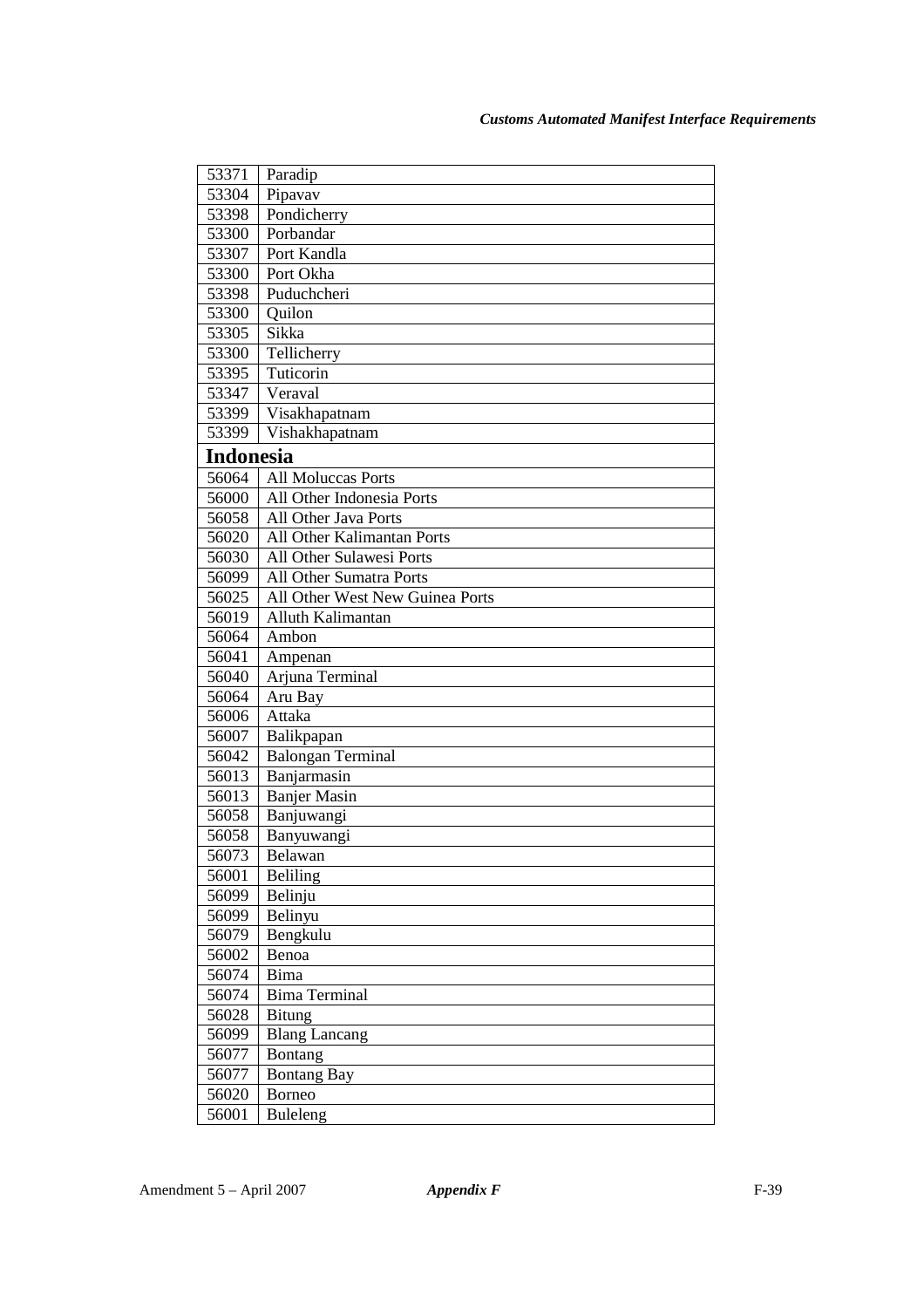| 56035 | Cheribon           |
|-------|--------------------|
| 56056 | Cigading           |
| 56036 | Cilacap            |
| 56037 | Cinta Terminal     |
| 56035 | Cirebon            |
| 56099 | Dabo               |
| 56033 | Djakarta           |
| 56078 | Djambi             |
| 56075 | Dumai              |
| 56030 | Gorontalo          |
| 56034 | Gresik             |
| 56033 | Jakarta            |
| 56078 | Jambi              |
| 56058 | Kali Pekalongan    |
| 56020 | Kalimantan         |
| 56023 | Kasim              |
| 56019 | Katawaringin       |
| 56022 | Kendiri            |
| 56066 | Kidjang            |
| 56076 | Kuala Tanjung      |
| 56038 | Lalang Terminal    |
| 56010 | Lawe Lawe Terminal |
| 56041 | Lembar             |
| 56099 | Lhokseumawe        |
| 56027 | Macassar           |
| 56027 | Makassar           |
| 56000 | Malili             |
| 56030 | Manado             |
| 56039 | Merak              |
| 56064 | Morotai            |
| 56003 | Muntok             |
| 56081 | Padang             |
| 56083 | Palembang          |
| 56045 | Palu               |
| 56043 | Panarukan          |
| 56097 | Pandjang           |
| 56004 | Pangkal Balam      |
| 56085 | Pangkalan Brandan  |
| 56085 | Pangkalan Susu     |
| 56004 | Pangkalpinang      |
| 56004 | Pangkol            |
| 56045 | Pantoloan          |
| 56058 | Pasuruan           |
| 56058 | Pekalongan         |
| 56087 | Plaju              |
| 56011 | Pontianak          |
| 56058 | Probolinggo        |
| 56065 | Pulau Sambu        |
| 56099 | Sabang             |
|       |                    |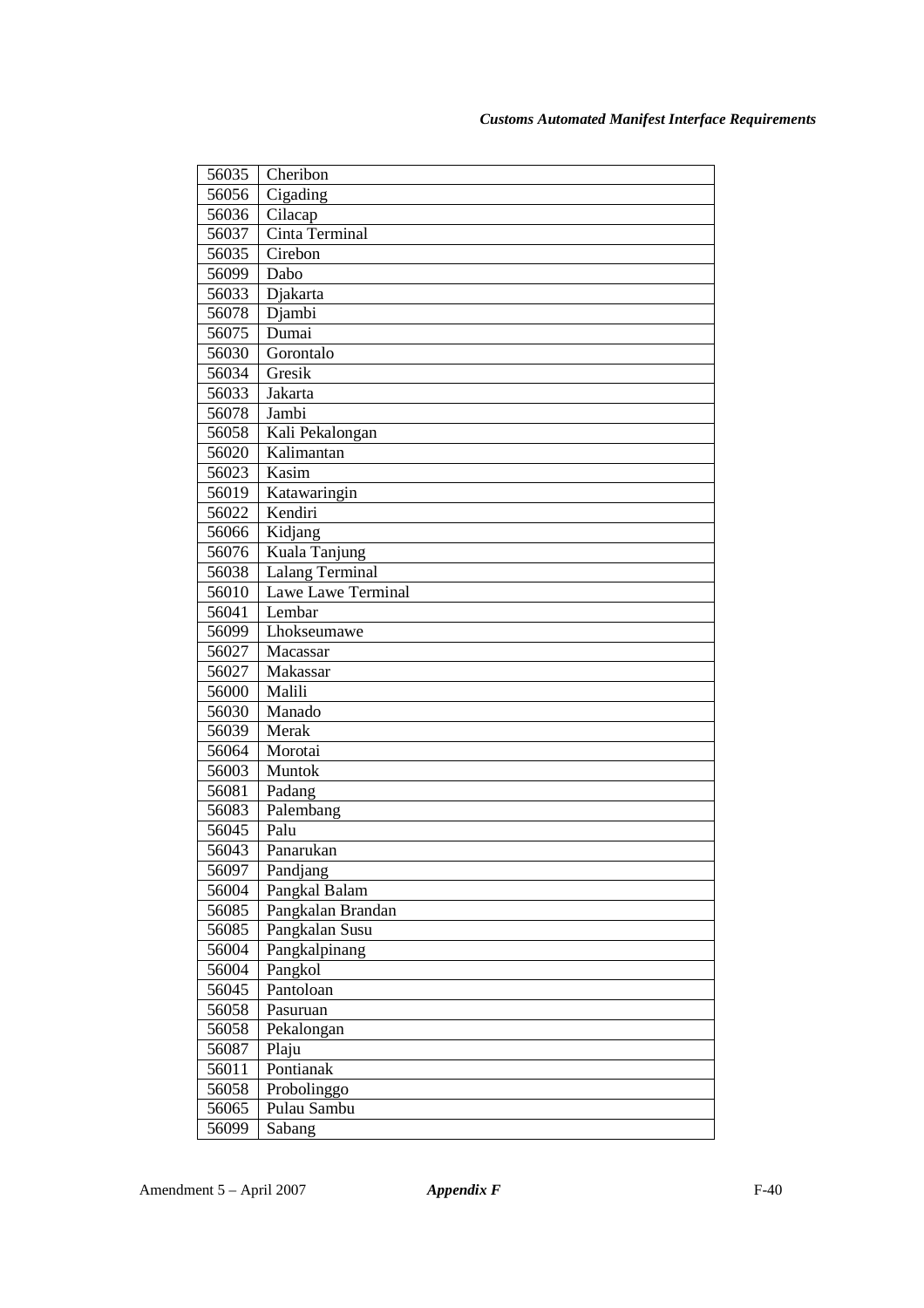| 56000       | Salawati               |
|-------------|------------------------|
| 56012       | Samarinda              |
| 56020       | Sambas                 |
| 56016       | <b>Santan Terminal</b> |
| 56051       | Semarang               |
| 56009       | Senipah Terminal       |
| 56099       | Sibolga                |
| 56017       | Sibuco Bay             |
| 56020       | Singkawang             |
| 56099       | Singkep Island         |
| 56099       | Soengaigerong          |
| 56053       | Soerabaja              |
| 56053       | Soerabaya              |
| 56099       | Songei Gerong          |
| 56023       | Sorong                 |
| 56020       | Stagen                 |
| 56053       | Suerbaja               |
| 56021       | Sukarnapura            |
| 56066       | Sungai Kolak           |
| 56099       | Sungai Pakning         |
| 56099       | Sungaigerong           |
| 56099       | Sungaipakning          |
| 56099       | Sungei Pakning         |
| 56053       | Surabaia               |
| 56053       | Surabaja               |
| 56053       | Surabaya               |
| 56005       | Tanjong Pandan         |
| 56033       | Tanjung Priok          |
| 56005       | Tanjungpandan          |
| 56000       | Tanjunguban            |
| 56018       | Tarakan                |
| 56018       | Tarakan Island         |
| 56055       | Tegal                  |
| 56081       | Teluk Bayur            |
| 56064       | Ternate                |
| 56067       | Timor                  |
| 56036       | Tjilatjap              |
| 56035       | Tjirebon               |
| 56027       | <b>Ujung Pandang</b>   |
| <b>Iran</b> |                        |
| 50700       | Abadan                 |
| 50725       | Ahvaz                  |
| 50725       | Ahwaz                  |
| 50700       | All Other Iran Ports   |
| 50730       | <b>Bandar Abbas</b>    |
| 50700       | <b>Bandar E Lengeh</b> |
| 50739       | Bandar E Mah Shahr     |
| 50770       | Bandar Khomeini        |
|             |                        |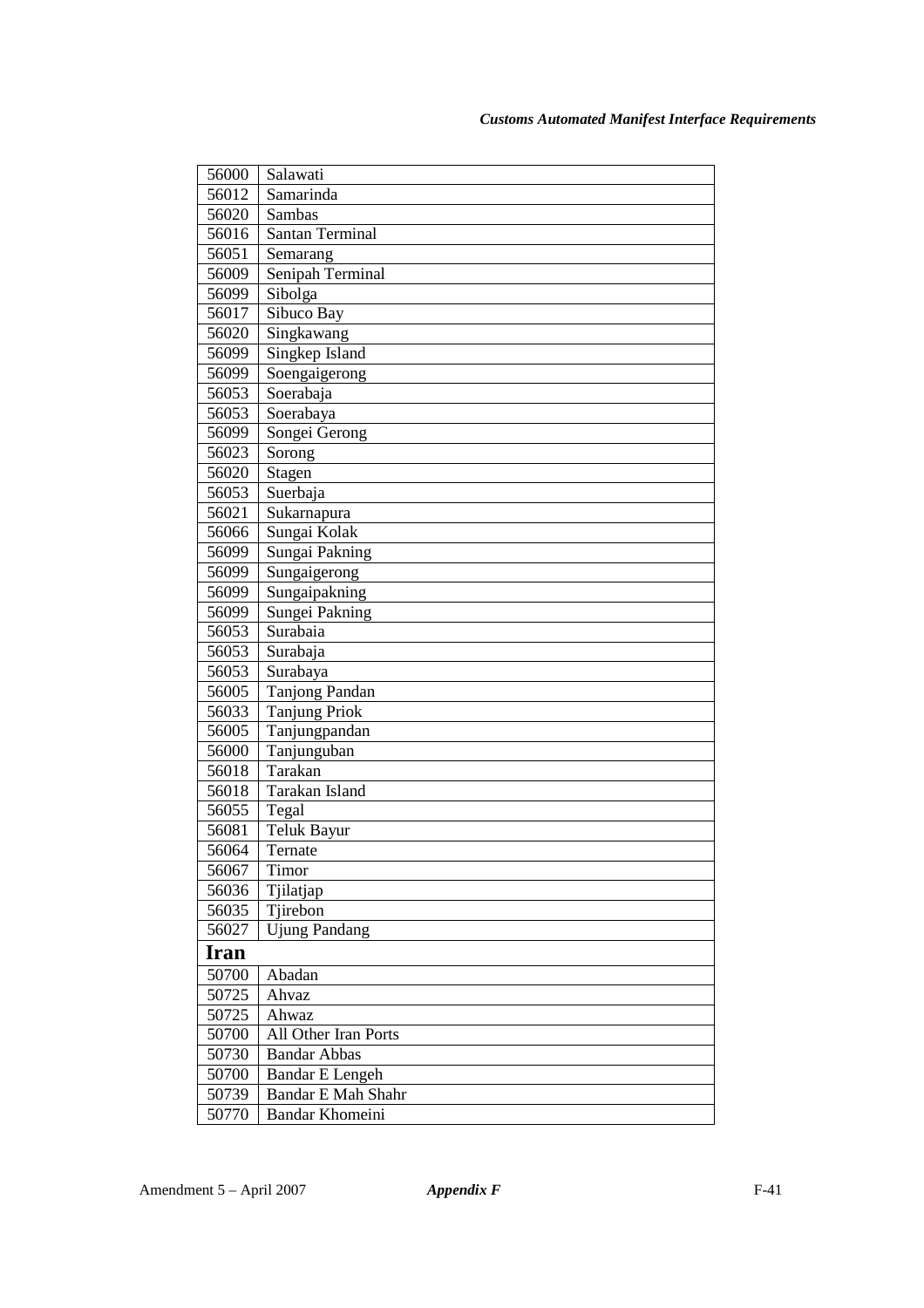| 50739          | <b>Bandar Mahshahr</b>  |
|----------------|-------------------------|
| 50700          | Bandar Shadid Beheshti  |
| 50730          | Bandar Shahid Rejaie    |
| 50739          | Bandar-e-Mashur         |
| 50700          | Bandar-e-Shahpur        |
| 50700          | <b>Bushehr</b>          |
| 50700          | <b>Bushire</b>          |
| 50700          | Chah Bahar              |
| 50769          | Gazireh Ye Lavan        |
| 50700          | Hormuz Terminal         |
| 50700          | Jazireh ye Khark        |
| 50771          | Kharg Island            |
| 50700          | Khorramshahr            |
| 50700          | Khosrowabad             |
| 50769          | Lavan Island            |
| 50700          | Lingah                  |
| 50700          | Lingeh                  |
| 50700          | Ormuz                   |
| 50700          | Sirri Island            |
| 50700          | Teheran                 |
| 50700          | Tehran                  |
| 50700          | Valfajor Two Terminal   |
| Iraq           |                         |
| 50505          | Al Bakir                |
| 50525          | Al Basrah               |
| 50500          | Al Faw                  |
| 50500          | All Other Iraq Ports    |
| 50501          | Baghdad                 |
| 50525          | <b>Basra</b>            |
| 50525          | Basrah                  |
| 50500          | Fao                     |
| 50570          | Khor al Zubair          |
| 50560          | Khor-al-Amaya           |
| 92013          | Military - Al Zubair    |
| 50505<br>50570 | Mina al Bakr            |
|                | Umm Qasr                |
| <b>Ireland</b> |                         |
| 41900          | All Other Ireland Ports |
| 41916          | Arklow                  |
| 41906          | Aughinish               |
| 41900          | Castletown              |
| 41905          | Cobh                    |
| 41905          | Cork                    |
| 41900          | Dingle                  |
| 41919<br>41911 | Drogheda<br>Dublin      |
|                |                         |
| 41921          | Dundalk                 |
| 41900          | Fenit                   |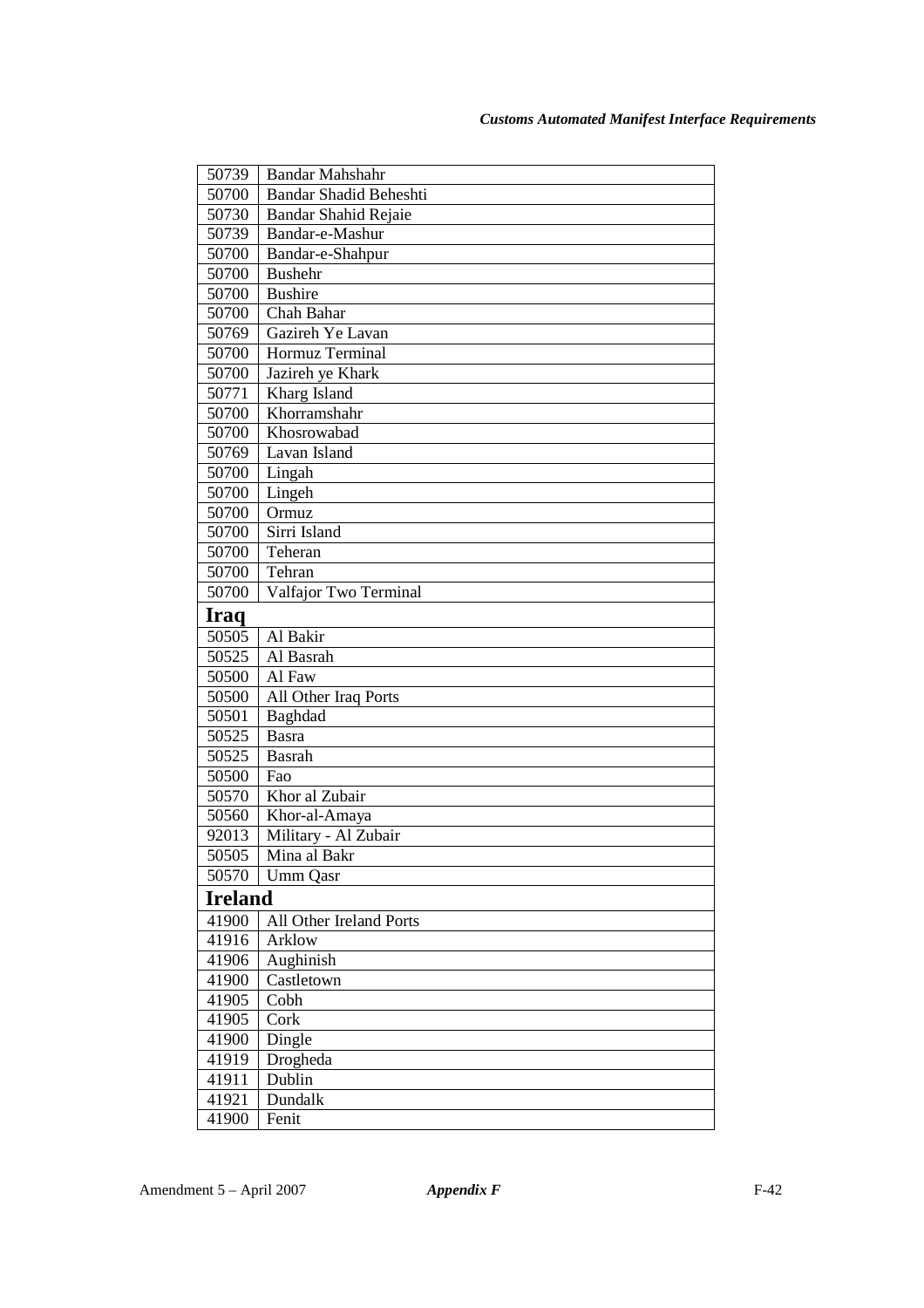| 41913         | Foynes                                    |
|---------------|-------------------------------------------|
| 41900         | Galway                                    |
| 41922         | Greenore                                  |
| 41904         | Limerick                                  |
| 41915         | <b>Money Point</b>                        |
| 41915         | Moneypoint                                |
| 41900         | Moville                                   |
| 41900         | New Ross                                  |
| 41900         | Queenstown                                |
| 41905         | Ringaskiddy                               |
| 41900         | Rosslare                                  |
| 41900         | Sligo                                     |
| 41920         | Tarbert                                   |
| 41920         | <b>Tarbert Island</b>                     |
| 41900         | Tralee                                    |
| 41900         | Valencia Harvor                           |
| 41910         | Waterford                                 |
| <b>Israel</b> |                                           |
| 50800         | All Other Israel Mediterranean Area Ports |
| 50810         | Ascalon                                   |
| 50805         | Ashdod                                    |
| 50810         | Ashkelon                                  |
| 50871         | Eilat                                     |
| 50871         | Eilath                                    |
| 50871         | Elat                                      |
| 50815         | Hadera                                    |
| 50801         | Haifa                                     |
| 50845         | Tel Aviv Yafo                             |
| <b>Italy</b>  |                                           |
| 47598         | All Other Italy East Coast Ports          |
| 47500         | All Other Italy West Coast Ports          |
| 47569         | All Other Sardinia Ports                  |
| 47558         | All Other Sicily Ports                    |
| 47571         | Ancona                                    |
| 47500         | Anzio                                     |
| 47542         | Augusta                                   |
| 47505         | Bagnoli                                   |
| 47578         | Bari                                      |
| 47579         | <b>Barletta</b>                           |
| 47583         | <b>Brindisi</b>                           |
| 47563         | Cagliari                                  |
| 47541         | Canneto                                   |
| 47558         | Castellamare del Golfo                    |
| 47500         | Castellammare di Stabia                   |
| 47548         | Catania                                   |
| 47581         | Chioggia                                  |
| 47519         | Civitavecchia                             |
| 47582         | Crotone                                   |
|               |                                           |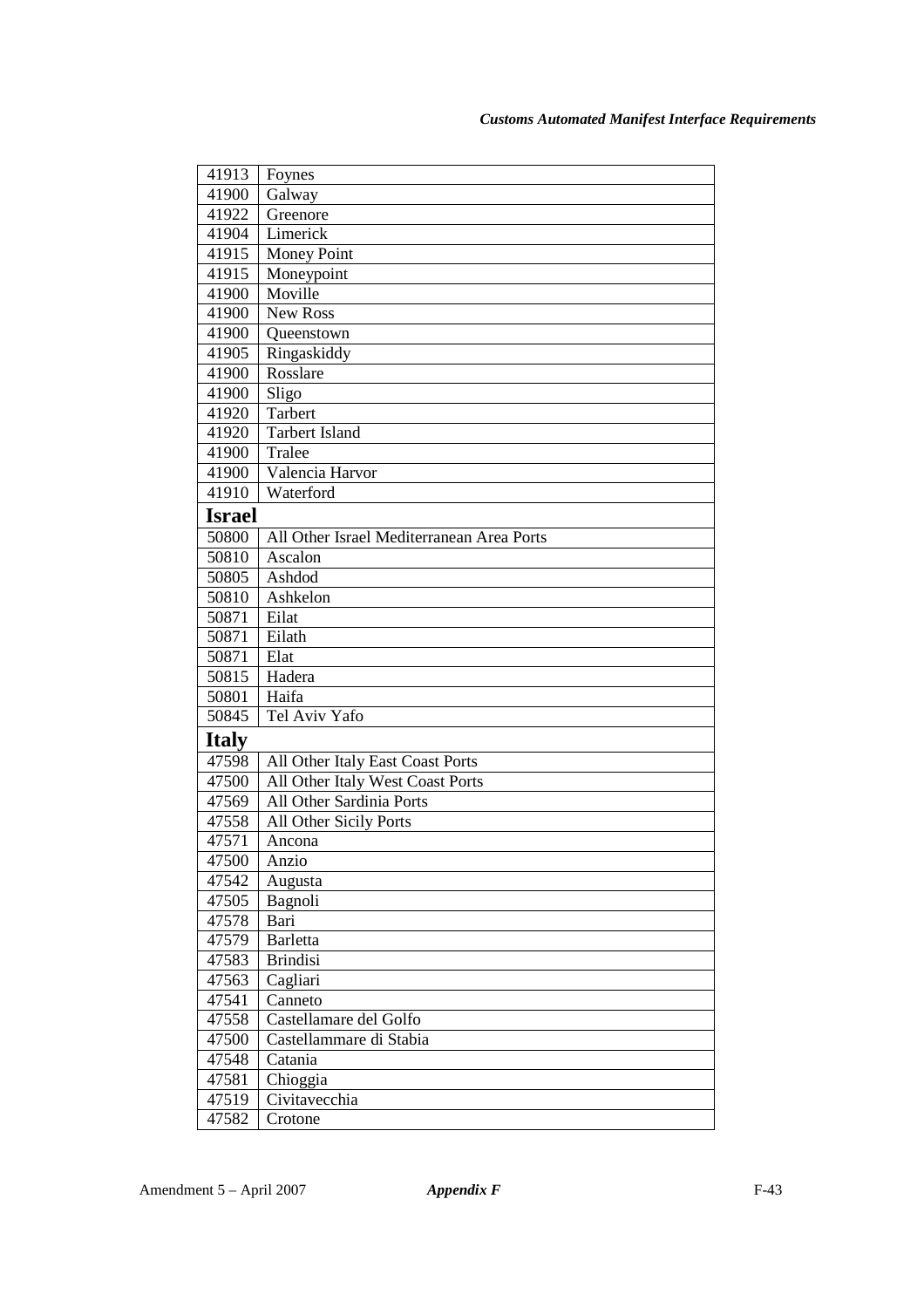| 47558          | Drepanon                 |
|----------------|--------------------------|
| 47500          | Fiumicino                |
| 47525          | Gaeta                    |
| 47543          | Gela                     |
| 47527          | Genoa                    |
| 47527          | Genova                   |
| 47536          | Gioia Tauro              |
| 47565          | Golfo de Palmas          |
| 47500          | Imperia                  |
| 47531          | La Spezia                |
| 47537          | Leghorn                  |
| 47558          | Licata                   |
| 47595          | Lido                     |
| 47541          | Lipari                   |
| 47537          | Livorno                  |
| 47582          | Manfredonia              |
| 47528          | Marina di Carrara        |
| 47558          | Marsala                  |
| 47558          | Messina                  |
| 47550          | Milazzo                  |
| 47598          | Molfetta                 |
| 47598          | Molo di Bari             |
| 47588          | Monfalcone               |
| 47598          | Monopoli                 |
| 47507          | <b>Naples</b>            |
| 47507          | Napoli                   |
| 47569          | Olbia                    |
| 47565          | Oristano                 |
| 47551<br>47515 | Palermo<br>Piombino      |
| 47500          | Portici                  |
| 47584          | Porto Corsini            |
| 47554          | Porto Empedocle          |
| 47595          | Porto Marghara           |
| 47500          | Porto Santo Stefano      |
| 47561          | Porto Torres             |
| 47568          | Porto Vesme              |
| 47568          | Portocuso                |
| 47500          | Portoferraio             |
| 47515          | Portovecchio de Piombino |
| 47500          | Possuoli                 |
| 47500          | Pozzuoli                 |
| 47555          | Priolo                   |
| 47540          | Rada di Vado             |
| 47584          | Ravenna                  |
| 47500          | Reggio di Calabria       |
| 47538          | Salerno                  |
| 47556          | Santa Panagia            |
| 47567          | Sarrach Oil Terminal     |
|                |                          |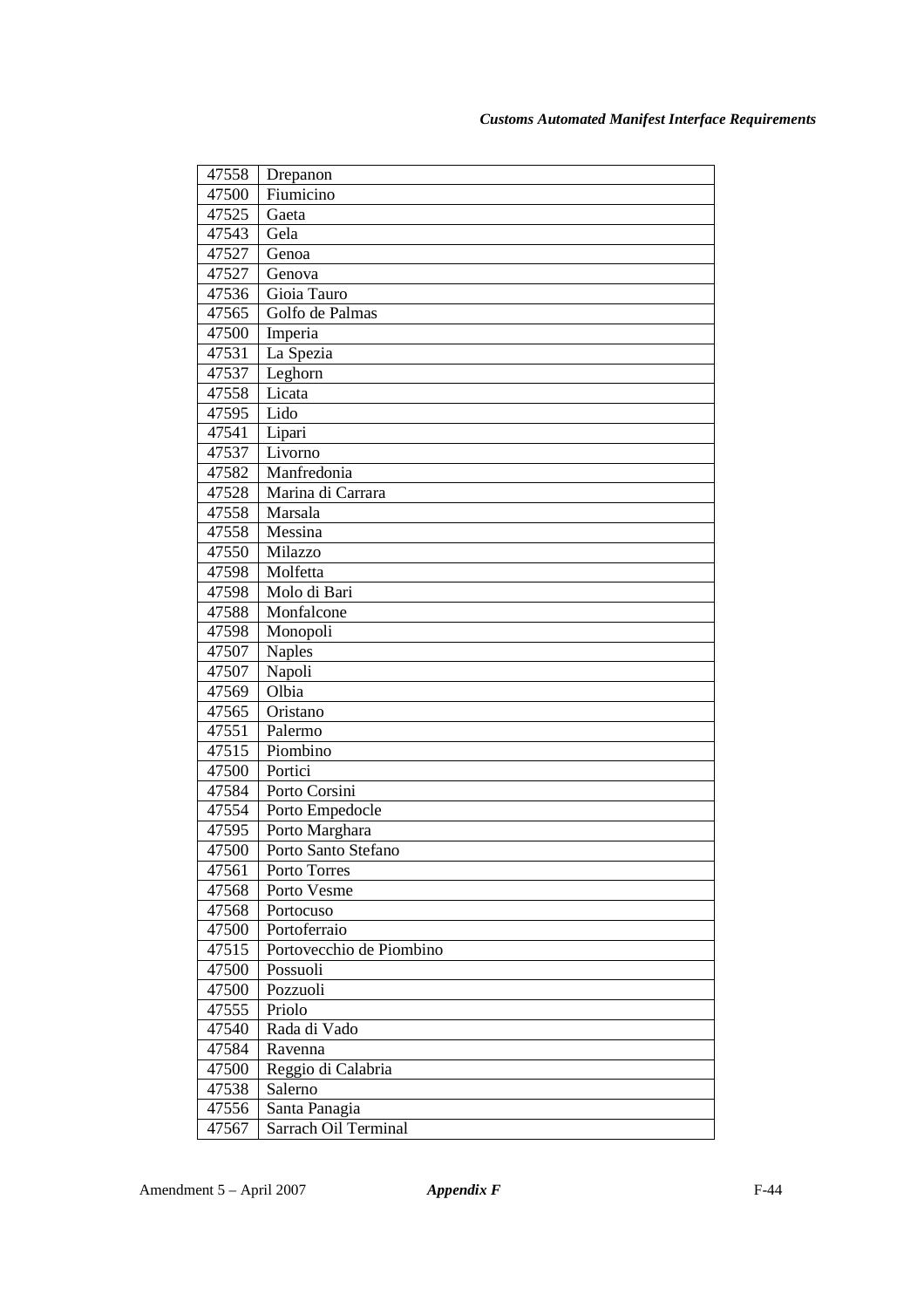| 47517   | Savona                      |
|---------|-----------------------------|
| 47558   | Siracusa                    |
| 47500   | Sorrento                    |
| 47558   | Syracuse                    |
| 47558   | Taormina                    |
| 47585   | Taranto                     |
| 47569   | Terra Nova Pausania         |
| 47543   | Terranova                   |
| 47543   | Terranova di Sicilia        |
| 47569   | Terranova Pausania          |
| 47500   | Torre Annunziata            |
| 47598   | Trani                       |
| 47558   | Trapani                     |
| 47587   | Trieste                     |
| 47539   | Vada                        |
| 47540   | Vado Ligure                 |
| 47595   | Venezia                     |
| 47595   | Venice                      |
|         | <b>Ivory Coast</b>          |
| 74825   | Abidjan                     |
| 74899   | All Other Ivory Coast Ports |
| 74826   | Baobab Oil Field            |
| 74899   | <b>Grand Bassam</b>         |
| 74899   | <b>Grand Lahou</b>          |
| 74899   | <b>Grand Lahu</b>           |
| 74899   | Port Bouet                  |
| 74827   | San Pedro                   |
| 74899   | Sassandra                   |
| Jamaica |                             |
| 24100   | All Other Jamaica Ports     |
| 24165   | <b>Alligator Pond</b>       |
| 24100   | Annotto Bay                 |
| 24100   | <b>Black River</b>          |
| 24100   | <b>Bluefields</b>           |
| 24163   | Esquivel                    |
| 24100   | Falmouth                    |
| 24100   | Green Island                |
| 24128   | Kingston                    |
| 24165   | Little Pedro Bluff          |
| 24100   | Long Bay                    |
| 24163   | Longs Wharf                 |
| 24100   | Lucea                       |
| 24100   | Manchioneal                 |
| 24145   | Montego Bay                 |
| 24100   | Morant Bay                  |
| 24100   | Negril Harbor               |
| 24155   | Ocho Rios                   |
| 24100   | Oracabessa                  |
|         |                             |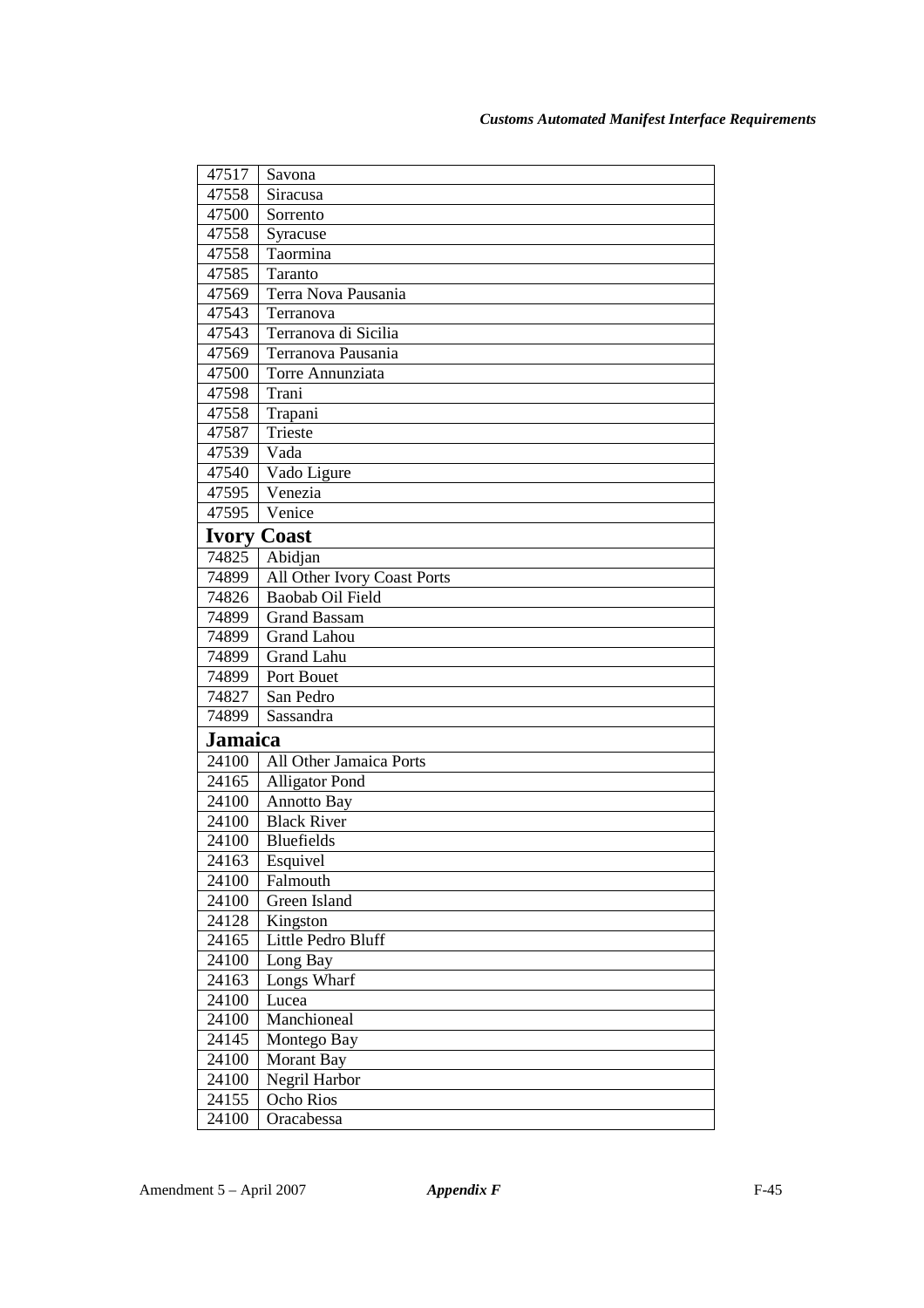| 24100 | Port Antonio          |
|-------|-----------------------|
| 24128 | Port Bustamante       |
| 24163 | Port Esquivel         |
| 24165 | Port Kaiser           |
| 24100 | Port Maria            |
| 24100 | Port Morant           |
| 24167 | Port Rhoades          |
| 24100 | Port Royal            |
| 24100 | Rio Bueno             |
| 24175 | <b>Rocky Point</b>    |
| 24185 | Savanna La Mar        |
| 24100 | St. Ann's Bay         |
| Japan |                       |
| 58800 | Abashiri              |
| 58860 | Aia Port              |
| 58823 | Aioi                  |
| 58832 | Akita Ko              |
| 58800 | All Other Japan Ports |
| 58813 | Amagasaki             |
| 58844 | Aomori                |
| 58800 | Atsumi                |
| 58800 | <b>Bonin Islands</b>  |
| 58860 | <b>Buckner</b> Bay    |
| 58818 | Chiba                 |
| 58818 | Chibako               |
| 58800 | Ebisu                 |
| 58803 | Fukuyama              |
| 58821 | Funabashi             |
| 58868 | Funagawa              |
| 58868 | Funakawa              |
| 58868 | Funakawa Ko           |
| 58824 | Fushiki               |
| 58824 | Fushiki Toyama        |
| 58883 | Gamagori              |
| 58808 | Hachinohe             |
| 58825 | Hakata                |
| 58826 | Hakodate              |
| 58800 | Handa                 |
| 58800 | Haramaci              |
| 58800 | Hashihama             |
| 58828 | Higashi Harima        |
| 58800 | Higashi Iwase         |
| 58828 | Higashiharima Ko      |
| 58871 | Himeji                |
| 58871 | Himezi                |
| 58845 | Hiro                  |
| 58830 | Hirohata              |
| 58831 | Hiroshima             |
|       |                       |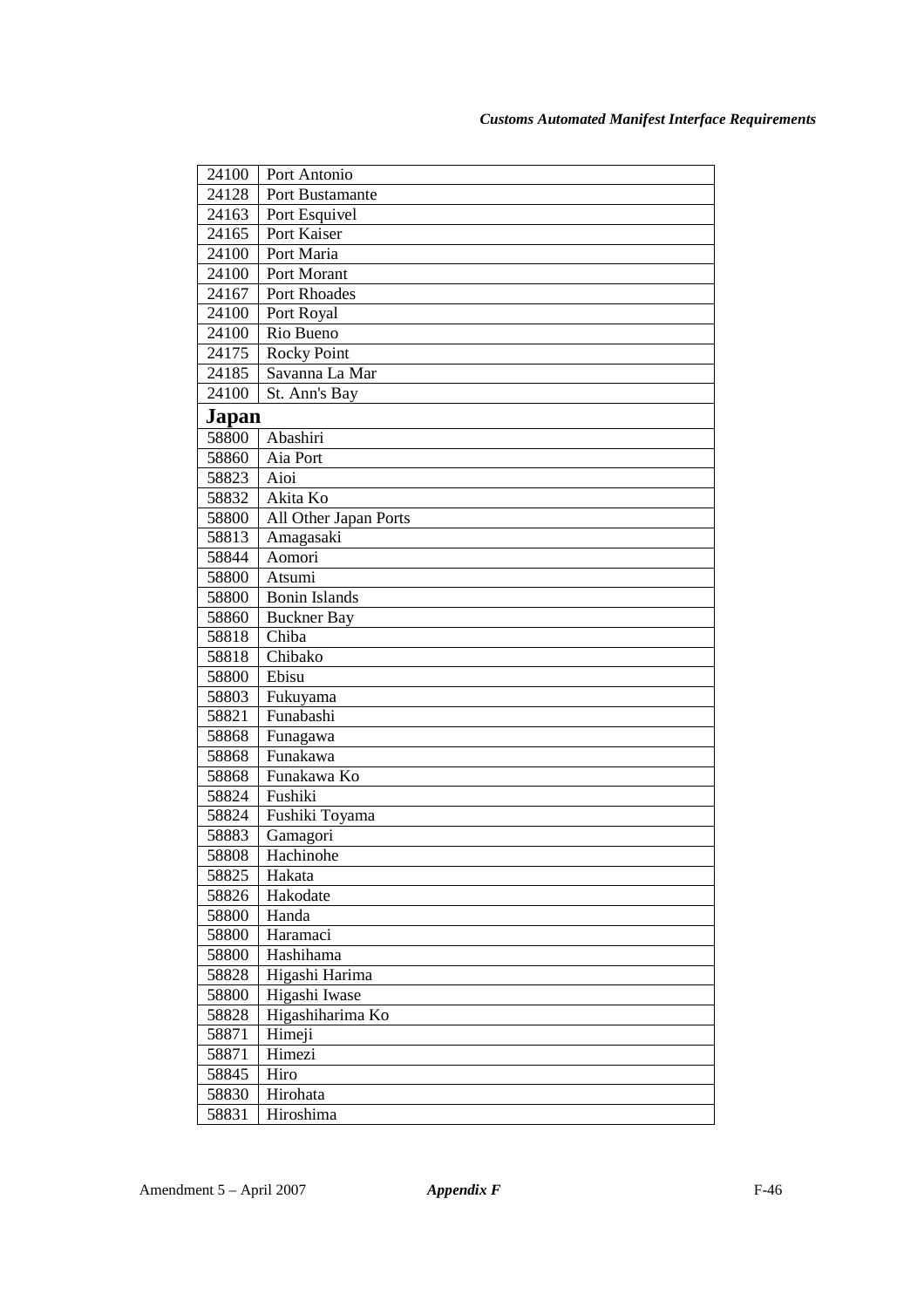| 58869          | Hitachi                   |
|----------------|---------------------------|
| 58869          | Hitachi Ko                |
| 58869          | Hitaki Ko                 |
| 58802          | Imari                     |
| 58800          | Irago                     |
| 58800          | Irago Zaki                |
| 58829          | Ishinomaki                |
| 58800          | Itozaki                   |
| 58833          | Iwakuni                   |
| 58833          | Iwakuni Ko                |
| 58812          | Iyo Mishima               |
| 58812          | Iyoshima                  |
| 58807          | Kagoshima                 |
| 58828          | Kakogawa                  |
| 58834          | Kamaishi                  |
| 58809          | Kanado                    |
| 58862          | Kanda                     |
| 58836          | Kanokawa                  |
| 58870          | Karatsu                   |
| 58837          | Kasaoka                   |
| 58839          | Kashima                   |
| 58839          | Kashima Ko<br>Kashiwazaki |
| 58801          |                           |
| 58842          | Kawanoe                   |
| 58838          | Kawasaki<br>Keihin        |
| 58804<br>58871 | Kesennuma                 |
| 58871          | Kesennuma Ko              |
| 58815          | Kiire                     |
| 58827          | Kimitsu                   |
| 58872          | Kinuura                   |
| 58827          | Kisarazu                  |
| 58827          | Kisarazu Ko               |
| 58800          | Kishiwada                 |
| 58817          | Kita Kyushu               |
| 58817          | Kitakyushu                |
| 58840          | Kobe                      |
| 58873          | Kochi                     |
| 58841          | Kokura                    |
| 58841          | Kokura Ko                 |
| 58882          | Komatsujima               |
| 58882          | Komatsushima              |
| 58843          | Kudamatsu                 |
| 58845          | Kure                      |
| 58844          | Kuroisha                  |
| 58846          | Kushiro                   |
| 58848          | Maizuru                   |
| 58848          | Maizuru Ko                |
| 58800          | Makiyama                  |
|                |                           |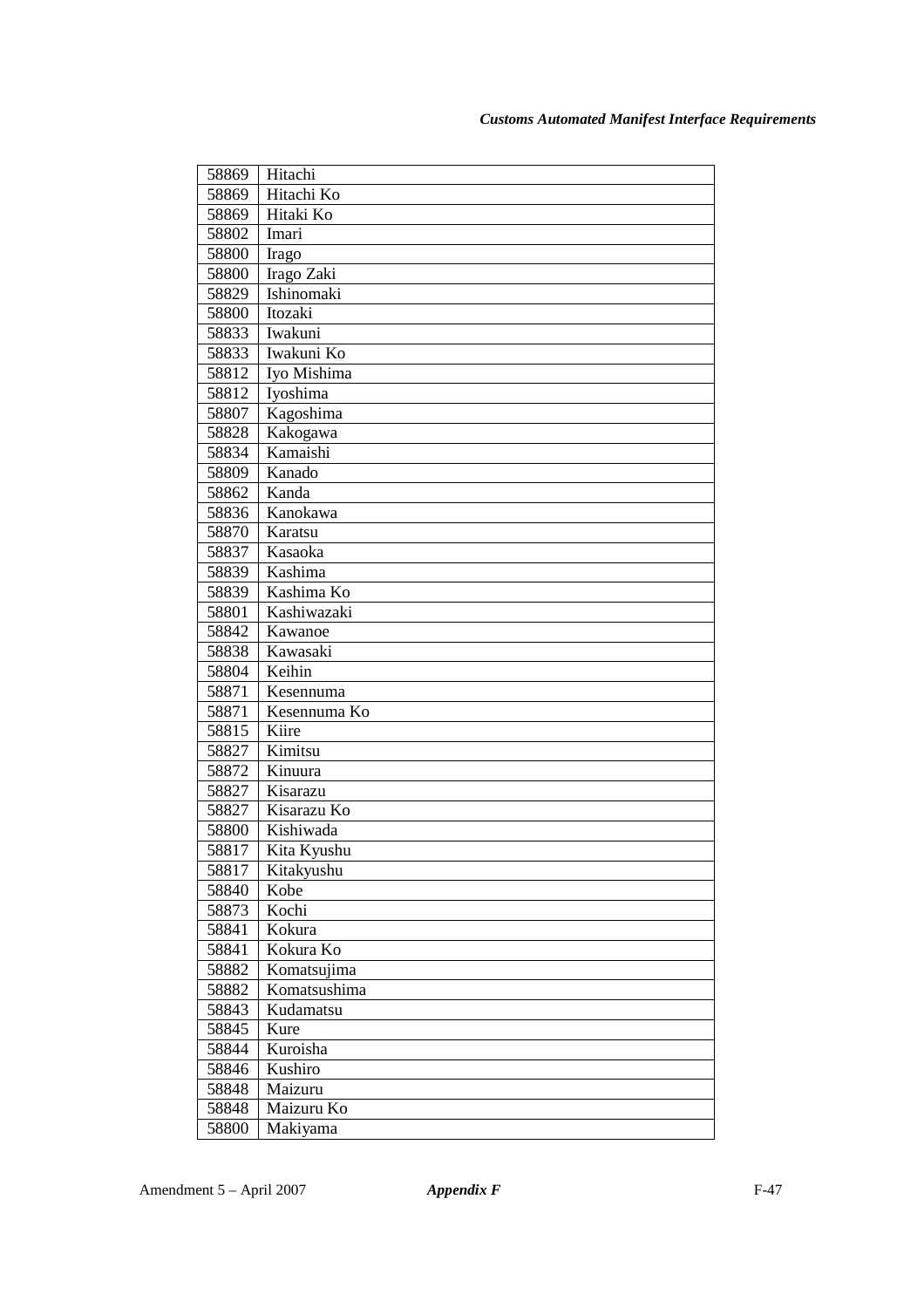| 58800          | Marugame                   |
|----------------|----------------------------|
| 58800          | Matsue                     |
| 58847          | Matsunaga                  |
| 58806          | Matsushima                 |
| 58800          | Matsuura                   |
| 58849          | Matsuyama                  |
| 58800          | Mihara                     |
| 58851          | Miike                      |
| 92002          | Military - Naha            |
| 92001          | Military - Yokohama        |
| 58850          | Minamata                   |
| 58866          | Misaki                     |
| 58812          | Mishima                    |
| 58852          | Misumi                     |
| 58800          | Mitajiri                   |
| 58853          | Miya Ko                    |
| 58853          | Miyako                     |
| 58853          | Miyako Ko                  |
| 58854          | Mizushima                  |
| 58854          | Mizusima                   |
| 58835          | Mogi                       |
| 58835          | Moji                       |
| 58855          | Muroran                    |
| 58861          | Mutsui                     |
| 58856          | Nagasaki                   |
| 58857          | Nagoya                     |
| 58857          | Nagoya Ko                  |
| 58860          | Naha                       |
| 58860          | Nakagusku Wan              |
| 58800          | Nanao                      |
| 58892          | Naoetsu                    |
| 58892          | Naoetu                     |
| 58859          | Niigata                    |
| 58858          | Niihama                    |
| 58800          | Noshiro                    |
| 58863          | Ofunato<br>Ogasawara-Gunto |
| 58800<br>58800 | Oh                         |
| 58805          | Oita                       |
| 58860          | Okinawa Island             |
| 58800          | Omakezaki                  |
| 58800          | Ominato                    |
| 58865          | Onagawa                    |
| 58864          | Onahama                    |
| 58864          | Onahama Ko                 |
| 58800          | Onomichi                   |
| 58866          | Osaka                      |
| 58867          | Otaru                      |
| 58820          | Rumoi                      |
|                |                            |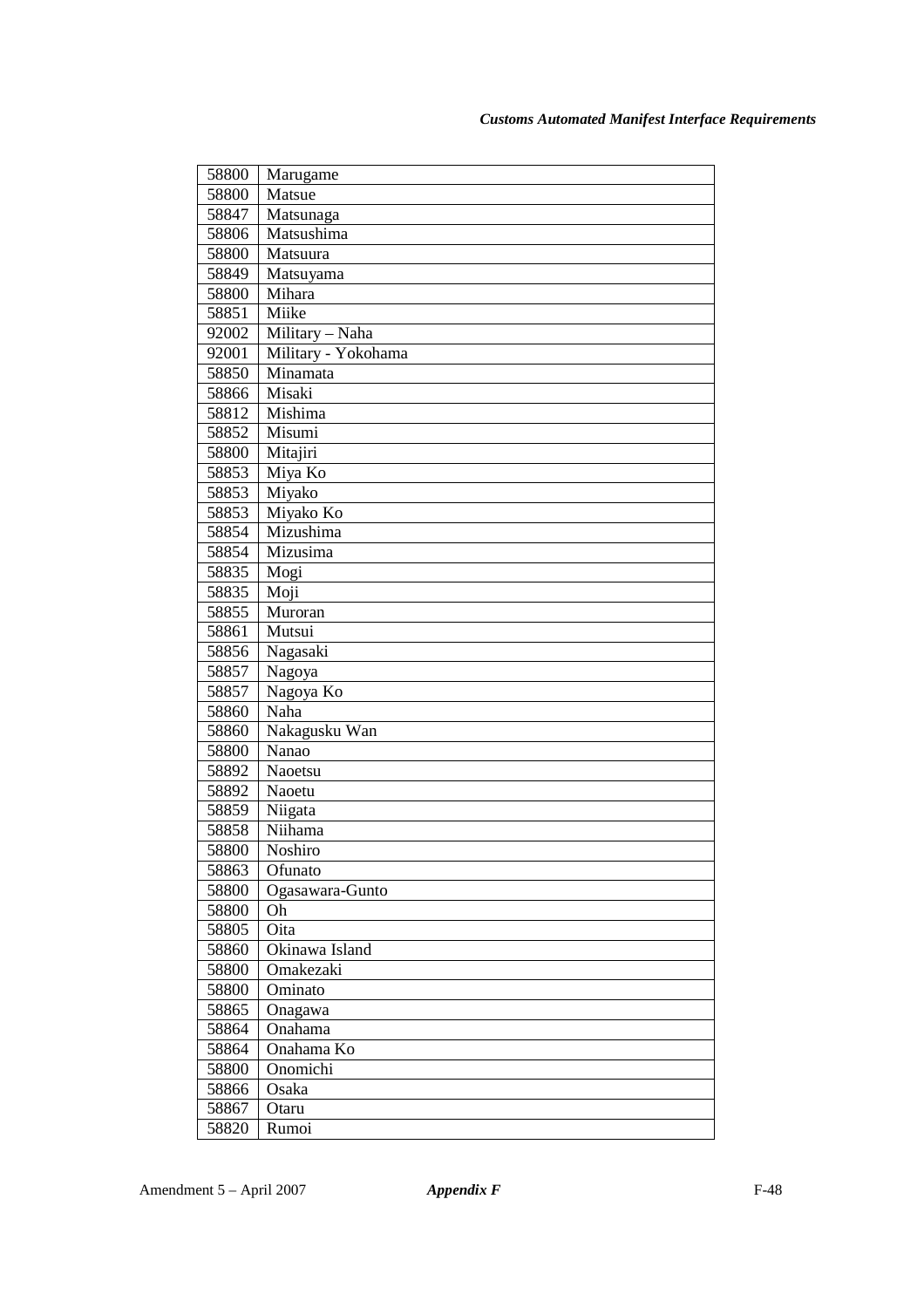| 58800 | Saganoseki    |
|-------|---------------|
| 58819 | Saiki         |
| 58819 | Saiki Ko      |
| 58800 | Saitosaki     |
| 58800 | Saitozaki     |
| 58874 | Sakai         |
| 58874 | Sakai Ko      |
| 58875 | Sakaide       |
| 58875 | Sakaide Ko    |
| 58876 | Sakata        |
| 58816 | Sasebo        |
| 58898 | Seibu         |
| 58897 | Sendai        |
| 58800 | Shibusi - Wan |
| 58800 | Shikama       |
| 58800 | Shikamacho    |
| 58878 | Shimizu       |
| 58814 | Shimonoseki   |
| 58800 | Shimonseki    |
| 58879 | Shimotsu      |
| 58877 | Shiogama      |
| 58878 | Simizu        |
| 58879 | Simotu        |
| 58899 | Sodegaura     |
| 58822 | Susaki        |
| 58800 | Tachibana     |
| 58880 | Tagonoura     |
| 58800 | Takamatsu     |
| 58800 | Taketoyo      |
| 58800 | Tama          |
| 58800 | Tanabe        |
| 58881 | Tobata        |
| 58885 | Tokuyama      |
| 58886 | Tokyo         |
| 58811 | Tomakomai     |
| 58810 | Toyama        |
| 58883 | Toyohashi     |
| 58883 | Toyohasi      |
| 58889 | Tsukumi       |
| 58800 | Tsuruga       |
| 58888 | Ube           |
| 58800 | Ujina         |
| 58850 | Umedo         |
| 58884 | Uno           |
| 58884 | Uno Ko        |
| 58890 | Wakamatsu     |
| 58890 | Wakamatsu Ko  |
| 58891 | Wakayama      |
| 58800 | Wakkanai      |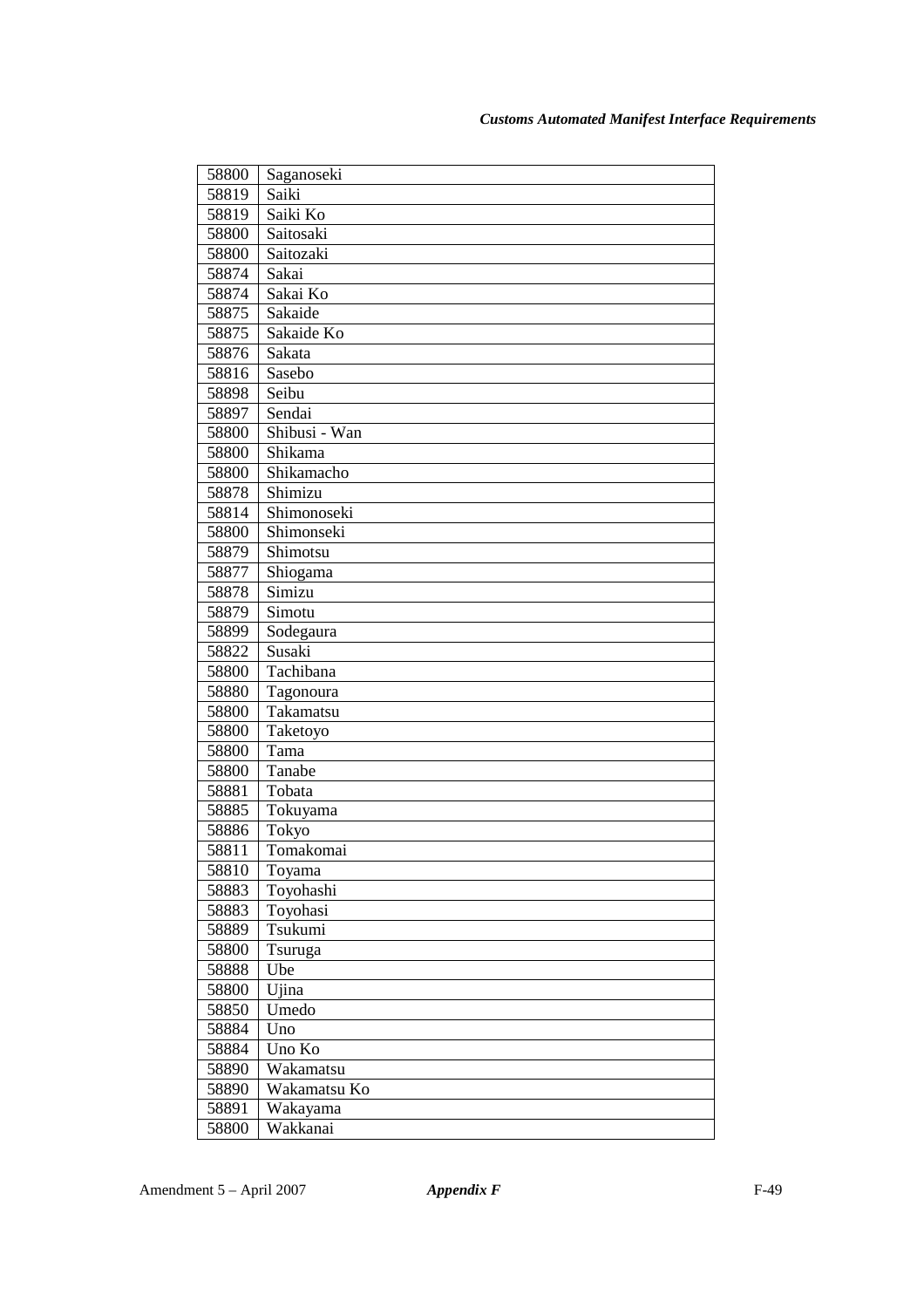| 58809           | Yaene                      |
|-----------------|----------------------------|
| 58887           | Yatsushiro                 |
| 58887           | Yatsusiro                  |
| 58893           | Yawata                     |
| 58894           | Yokkaichi                  |
| 58894           | Yokkaiti                   |
| 58895           | Yokohama                   |
| 58896           | Yokosuka                   |
| 58800           | Yuki                       |
| 58800           | Yura                       |
| <b>Jordan</b>   |                            |
| 51105           | Al Aqabah                  |
| 51100           | All Other Jordan Ports     |
| 51105           | Aqaba                      |
| Kenya           |                            |
| 77999           | All Other Kenya Ports      |
| 77913           | Kilindini                  |
| 77999           | Lamu, Lamu Is              |
| 77913           | Mombasa                    |
| <b>Kiribati</b> |                            |
| 62227           | All Caroline Islands Ports |
| 62215           | All Gilbert Islands Ports  |
| 62215           | <b>Betio</b>               |
| 62215           | <b>Butaritari</b>          |
| 62225           | Christmas Island           |
| 62223           | <b>English Harbor</b>      |
| 62220           | Washington Island          |
| <b>Kuwait</b>   |                            |
| 51323           | Al Fuhayhil                |
| 51321           | Al Kuwayt                  |
| 51300           | All Other Kuwait Ports     |
| 51350           | Ash Shuaiba                |
| 51323           | Fahaheel                   |
| 51300           | Khawr Al Ama               |
| 51300           | Khor al Ami                |
| 51321           | Kuwait                     |
| 51323           | Mina al Ahmadi             |
| 51330           | Mina Saud                  |
| 51330           | Mina Suud                  |
| 51350           | Shuaiba                    |
| Latvia          |                            |
| 44900           | All Other Latvia Ports     |
| 44911           | Riga                       |
| 44951           | Ventspils                  |
| 44951           | Vindau                     |
| 44951           | Vindava                    |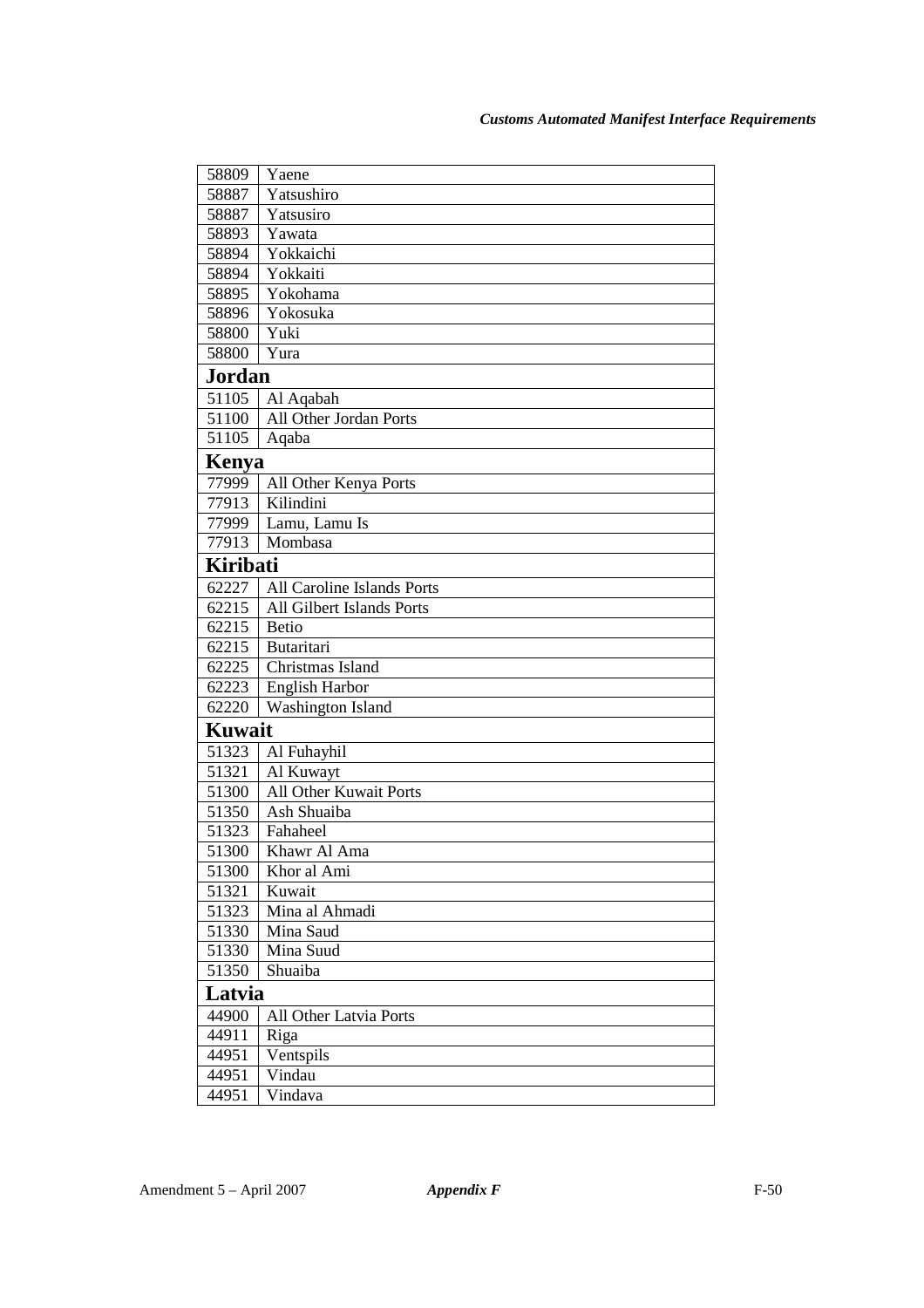| Lebanon      |                              |
|--------------|------------------------------|
| 50400        | All Other Lebanon Ports      |
| 50401        | Bayrut                       |
| 50401        | Beirut                       |
| 50401        | Beyrouth                     |
| 50400        | Saida                        |
| 50400        | Sidon                        |
| 50400        | Tripoli                      |
| Liberia      |                              |
| 76500        | All Other Liberia Ports      |
| 76505        | Buchanan                     |
| 76500        | Cape Palmas                  |
| 76500        | Greenville                   |
| 76500        | Harper                       |
| 76529        | Monrovia                     |
| 76500        | <b>River Cess</b>            |
| 76500        | Robertsport                  |
| 76500        | Sinoe                        |
| Libya        |                              |
| 72500        | All Other Libya Ports        |
| 72519        | As Sidr                      |
| 72501        | Benghazi                     |
| 72519        | Es Sider                     |
| 72515        | Marsa al Brega               |
| 72516        | Marsa al Hariga              |
| 72515        | Marsa el Brega               |
| 72516        | Marsa el Hariga              |
| 72520        | Ras Lanuf                    |
| 72520        | Sirtica Terminal             |
| 72500        | Tobruch                      |
| 72500        | Tobruk                       |
| 72525        | Tripoli                      |
| 72590        | Zavia                        |
| 72590        | Zawia Oil Terminal           |
| 72591        | Zuara                        |
| 72595        | Zuetina                      |
| 72591        | Zuwarah                      |
| Lithuania    |                              |
| 45100        | All Other Lithuania Ports    |
| 45101        | Klaipeda                     |
| 45101        | Memel                        |
| <b>Macau</b> |                              |
| 56649        | Macao                        |
| 56649        | Macau                        |
| 56649        | Makao                        |
|              | <b>Madagascar (Malagasy)</b> |
| 78800        | All Other Madagascar Ports   |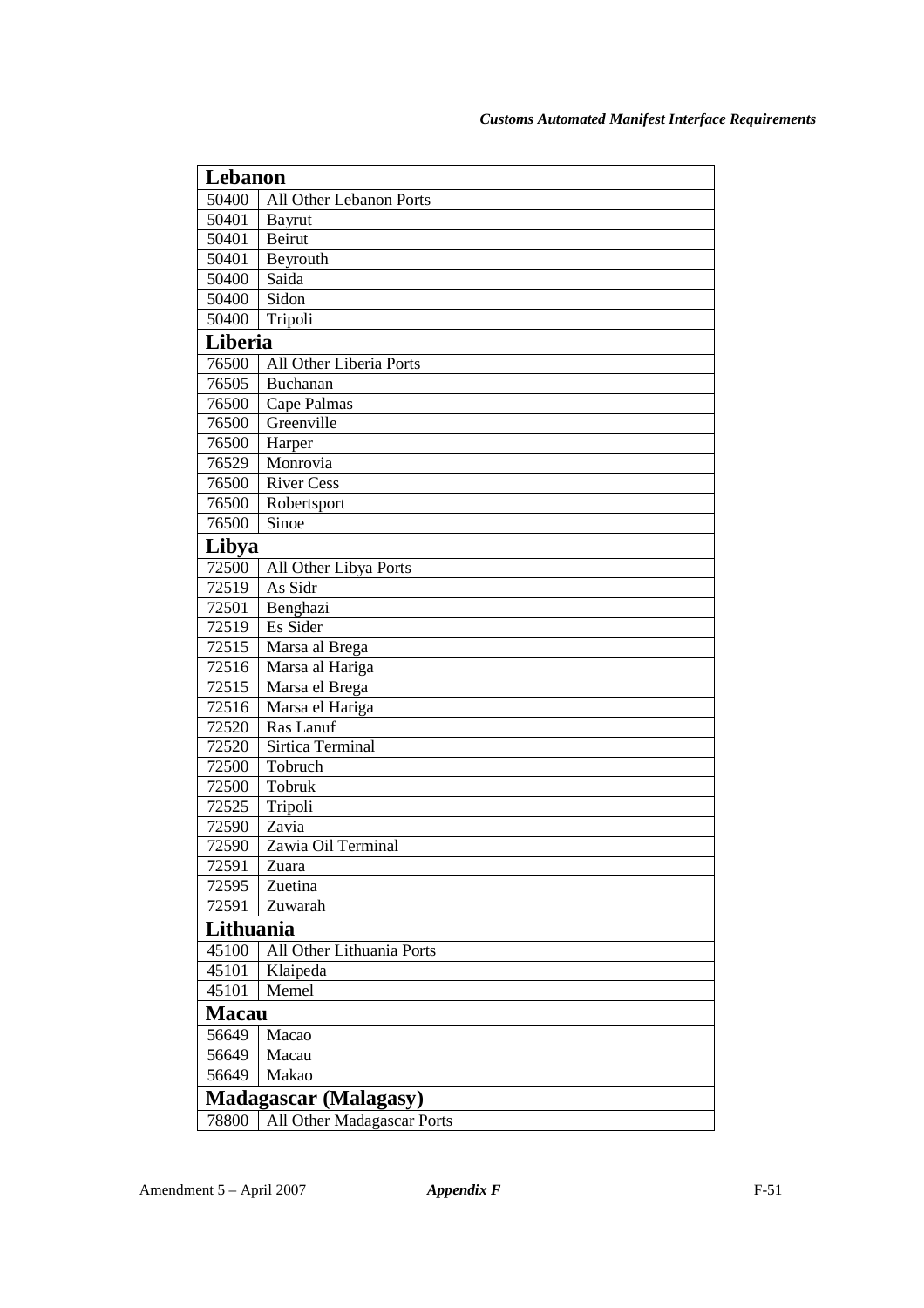| 78800<br>Antalaha<br>78800<br>Antsirana<br>78800<br>Antsiranana |  |
|-----------------------------------------------------------------|--|
|                                                                 |  |
|                                                                 |  |
|                                                                 |  |
| 78800<br>Cap Diego                                              |  |
| Diego Suarez<br>78800                                           |  |
| Farafangana<br>78800                                            |  |
| Fenerive<br>78800                                               |  |
| Mahajanga<br>78800                                              |  |
| 78800<br>Majunga                                                |  |
| Manakara<br>78800                                               |  |
| 78800<br>Mananjari                                              |  |
| 78800<br>Mananjary                                              |  |
| Mananzhari<br>78800                                             |  |
| Morombe<br>78800                                                |  |
| 78800<br>Morondava                                              |  |
| Nossi Be<br>78800                                               |  |
| 78800<br>Nosy Be                                                |  |
| Sambava<br>78800                                                |  |
| 78845<br>Tamatave                                               |  |
| Toamasina<br>78845                                              |  |
| Tolaguaro<br>78800                                              |  |
| Toliara<br>78800                                                |  |
| Toliary<br>78800                                                |  |
| Tulear<br>78800                                                 |  |
|                                                                 |  |
| <b>Malaysia</b>                                                 |  |
| 55700<br>All Other Malaysia Ports                               |  |
| Bintula<br>55732                                                |  |
| 55705<br><b>Butterworth</b>                                     |  |
| 55707<br>Johore                                                 |  |
| 55707<br>Johore Bahru                                           |  |
| 55751<br>Kajang                                                 |  |
| Kelang<br>55751                                                 |  |
| Kereth<br>55716                                                 |  |
| Kota Kinabalu<br>55752                                          |  |
| 55742<br>Kuala Selangor                                         |  |
| 55711<br>Kuala Terengganu                                       |  |
| 55715<br>Kuantan                                                |  |
| 55713<br>Kuching                                                |  |
| 55717<br>Labuan                                                 |  |
| Lahad Datu<br>55725                                             |  |
| 55709<br>Lumut                                                  |  |
| Malacca<br>55700                                                |  |
| 55700<br>Melaka                                                 |  |
| Military - Kajang<br>92012                                      |  |
| Military - Port Kelang<br>92011                                 |  |
| Miri<br>55731                                                   |  |
| 55707<br>Pasir Gudang<br>55735<br>Penang                        |  |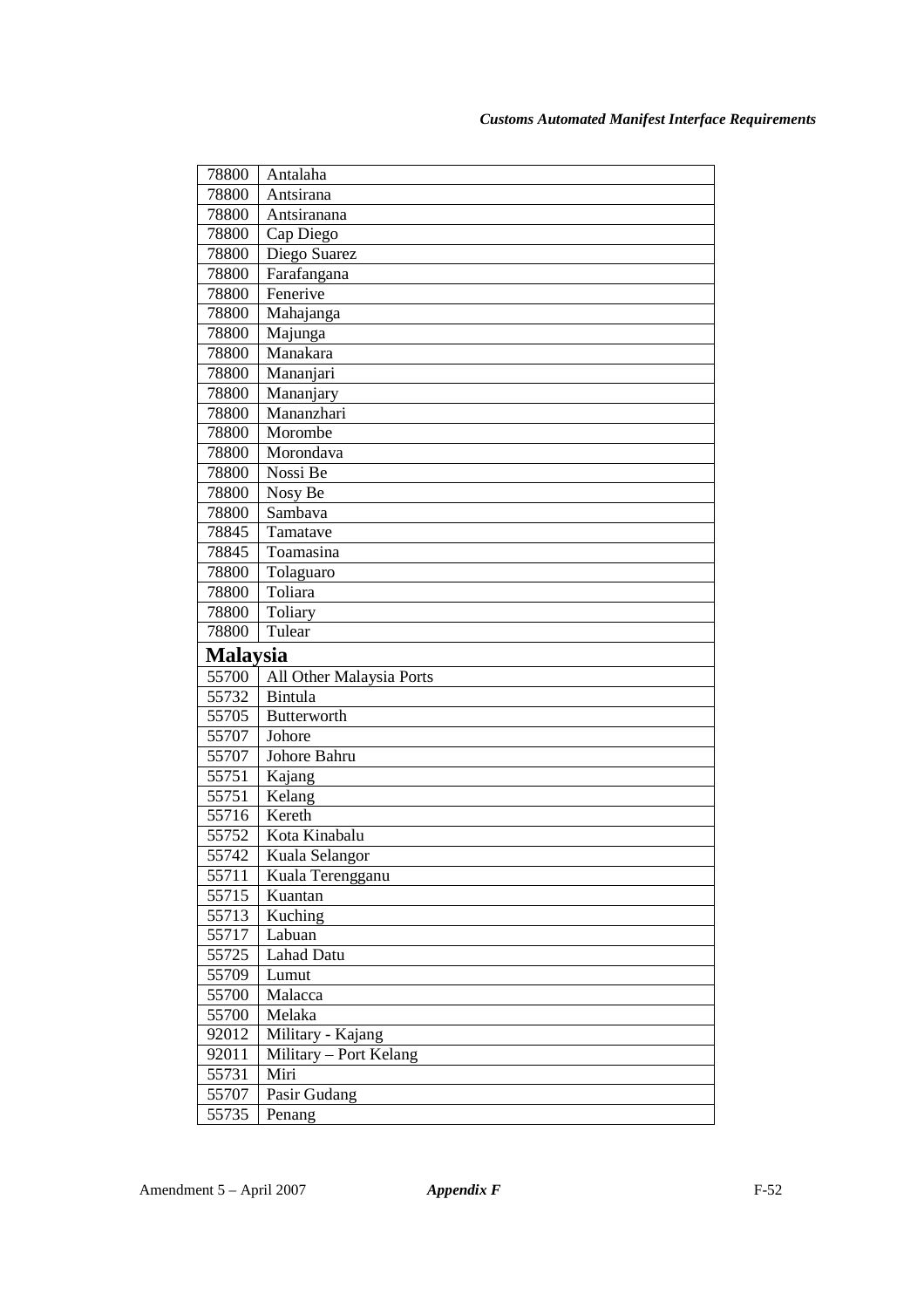| 55735             | Pinang                     |
|-------------------|----------------------------|
| 55753             | Port Dickson               |
| 55751             | Port Kelang                |
| 55751             | Port Swettenham            |
| 55700             | Port Weld                  |
| 55709             | Pulau Lumut                |
| 55706             | Sandakan                   |
| 55700             | Sejingkat                  |
| 55742             | Selangor                   |
| 55700             | Sijingkat                  |
| 55700             | Tanjong Mani               |
| 55750             | <b>Tanjung Pelepas</b>     |
| 55700             | Tawao                      |
| 55700             | Tawau                      |
| 55717             | Victoria                   |
|                   | <b>Maldives Islands</b>    |
| 56805             | Male, Male Island          |
| <b>Malta</b>      |                            |
| 47300             | All Other Malta Ports      |
| 47300             | Comino Island              |
| 47300             | Gozo Island                |
| 47306             | Marsaxlokk                 |
| 47305             | Valletta                   |
|                   | <b>Marshall Islands</b>    |
| 68190             | All Marshall Island Ports  |
| 68190             | Ebeye                      |
| 68190             | <b>Enewetak Atoll</b>      |
| 68190             | Enewotok                   |
| 68190             | Entwetak                   |
| 68190             | Kwajalein                  |
| 68190             | Majuro Atoll               |
| <b>Martinique</b> |                            |
| 28399             | All Other Martinique Ports |
| 28399             | Baie du Galion             |
| 28351             | Fort De France             |
| 28399             | Galion                     |
| 28399             | <b>Gallion Bay</b>         |
| 28399             | La Trinite                 |
| 28399             | Le Francois                |
| 28399             | Le Lamentin                |
| 28399             | Le Marin                   |
| 28399             | Le Robert                  |
| 28399             | Saint Pierre               |
| 28399             | St. Pierre                 |
| <b>Mauritania</b> |                            |
| 74100             | All Other Mauritania Ports |
| 74165             | Nouadhibou                 |
|                   |                            |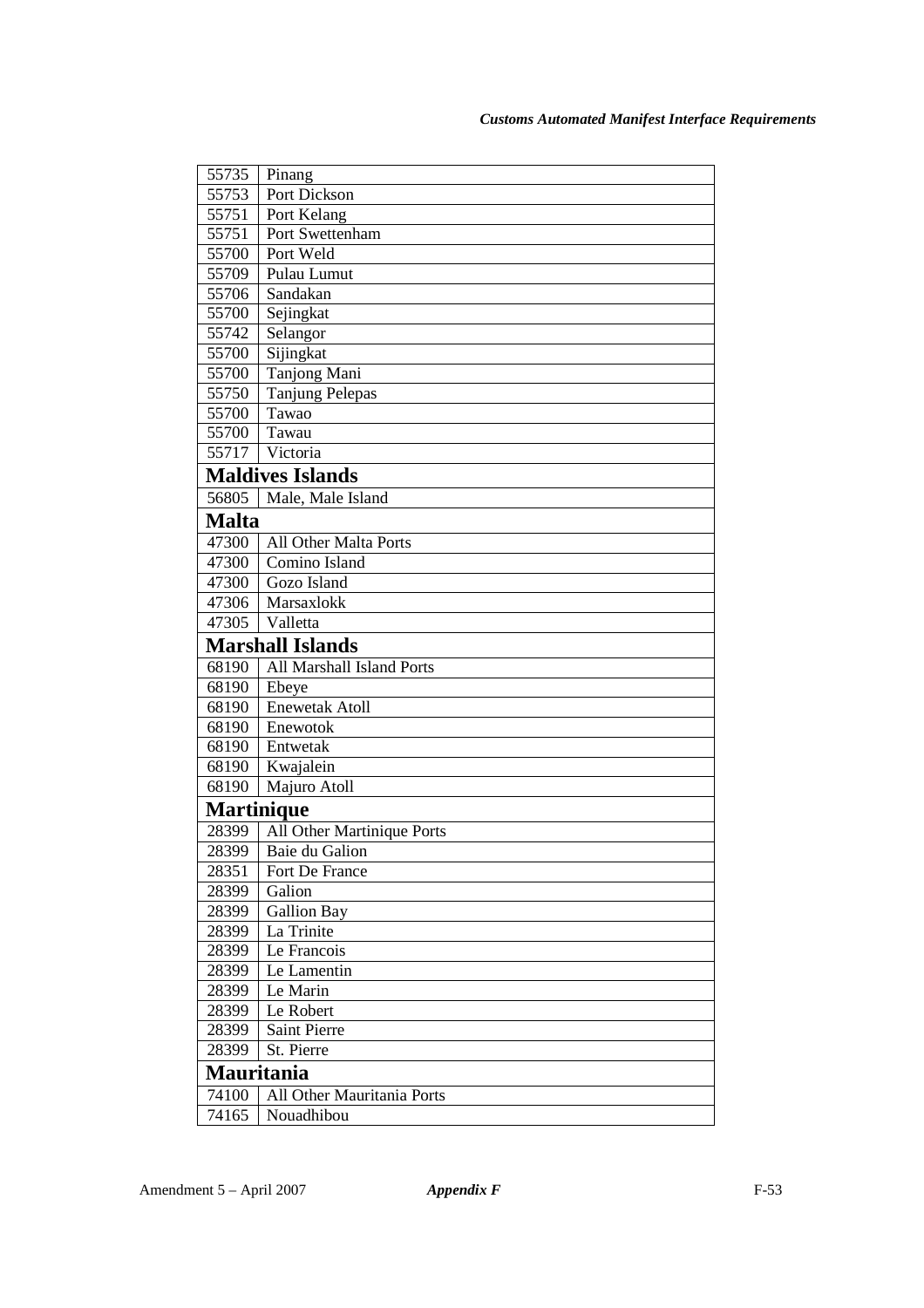| 74100            | Nouakchott                               |
|------------------|------------------------------------------|
| 74165            | Point Central                            |
| 74165            | Port Etienne                             |
| <b>Mauritius</b> |                                          |
| 78500            | All Other Mauritius Ports                |
| 78501            | Port Louis                               |
| <b>Mexico</b>    |                                          |
| 20100            | Abryos                                   |
| 20101            | Acapulco                                 |
| 20195            | All Other Mexico East Coast Region Ports |
| 20100            | All Other Mexico West Coast Region Ports |
| 20193            | Altamira                                 |
| 20100            | Altata                                   |
| 20195            | Alvarado                                 |
| 20153            | Alvaro Obregon                           |
| 20100            | Bahia de Todos Santos                    |
| 20100            | <b>Bahia Tortugas</b>                    |
| 20100            | <b>Bahias Ballenas</b>                   |
| 20100            | <b>Ballenas Bay</b>                      |
| 20144            | Cabo San Lucas                           |
| 20161            | Calica                                   |
| 20155            | Campeche                                 |
| 20162            | Cancun                                   |
| 20157            | Carmen                                   |
| 20152            | Cayo Arcas                               |
| 20152            | Cayo Arcos Terminal                      |
| 20100            | Cerralvo Island                          |
| 20104            | Cerros Island                            |
| 20195            | Champoton                                |
| 20174            | Chetumal                                 |
| 20195            | Ciudad Camargo                           |
| 20195            | Ciudad Chetumal                          |
| 20157            | Ciudad de Carmen                         |
| 20100            | <b>Clarion Island</b>                    |
| 20171            | Coatzacoalcos                            |
| 20100            | Costa Maya                               |
| 20173            | Cozumel Island                           |
| 20100            | Culiacan                                 |
| 20154            | Dos Bocas                                |
| 20195            | El Cuyo                                  |
| 20142            | El Sauzal                                |
| 20108            | Ensenada                                 |
| 20100            | Espiritu Santo                           |
| 20153            | Frontera                                 |
| 20100            | Guadalupe Island                         |
| 20113            | Guaymas                                  |
| 20195            | Gutierrez Zamorra                        |
| 20100            | Hermosillo                               |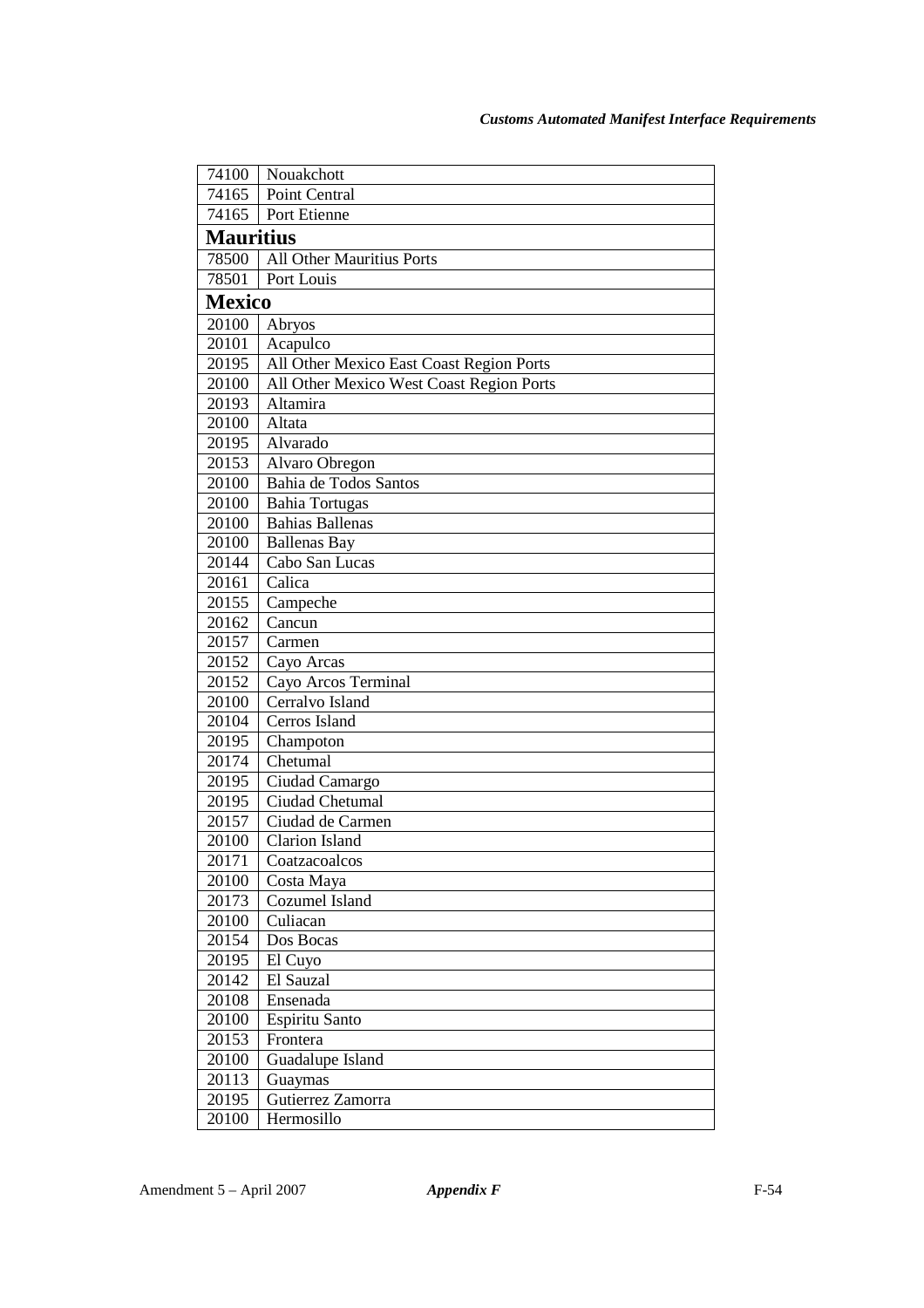| 20104 | Isla Cedros                   |
|-------|-------------------------------|
| 20195 | Isla de Lobos                 |
| 20100 | Isla Maria Cleofas            |
| 20100 | Isla Maria Madre              |
| 20100 | Isla Maria Magdalena          |
| 20179 | Isla Mujeres                  |
| 20100 | Isla Socorro                  |
| 20128 | Islas Coronados               |
| 20105 | La Paz                        |
| 20157 | Laguna de Terminos            |
| 20100 | Laguna San Ignacio            |
| 20107 | Lazaro Cardenas               |
| 20174 | Mahahual                      |
| 20120 | Manzanillo                    |
| 20195 | Matamoros                     |
| 20122 | Mazatlan                      |
| 20181 | Minatitlan                    |
| 20104 | Morro Redondo                 |
| 20195 | Nautla                        |
| 20171 | Ostion                        |
| 20184 | Pajaritos                     |
| 20100 | Point Tosca                   |
| 20100 | Port Telzo                    |
| 20185 | Progreso                      |
| 20100 | Puerto Angel                  |
| 20194 | Puerto de Morales             |
| 20195 | Puerto Juarez                 |
| 20171 | Puerto Libre De Puerto Mexico |
| 20195 | Puerto Lobos                  |
| 20193 | Puerto Madero                 |
| 20171 | Puerto Mexico                 |
| 20194 | Puerto Morales                |
| 20104 | Puerto Morro Redondo          |
| 20100 | Puerto San Quintin            |
| 20143 | Puerto Vallarta               |
| 20104 | Puerto Venustiano Carranza    |
| 20100 | Punta Escondida               |
| 20100 | Punta Prieta                  |
| 20100 | Punta San Juanico             |
| 20100 | <b>Punta Santo Tomas</b>      |
| 20173 | Punta Venado                  |
| 20125 | Rosarito                      |
| 20129 | Salina Cruz                   |
| 20100 | San Blas                      |
| 20100 | San Geronimo                  |
| 20100 | San Ignacio                   |
| 20100 | San Jeronimo                  |
| 20100 | San Jose del Cabo             |
| 20144 | San Lucas                     |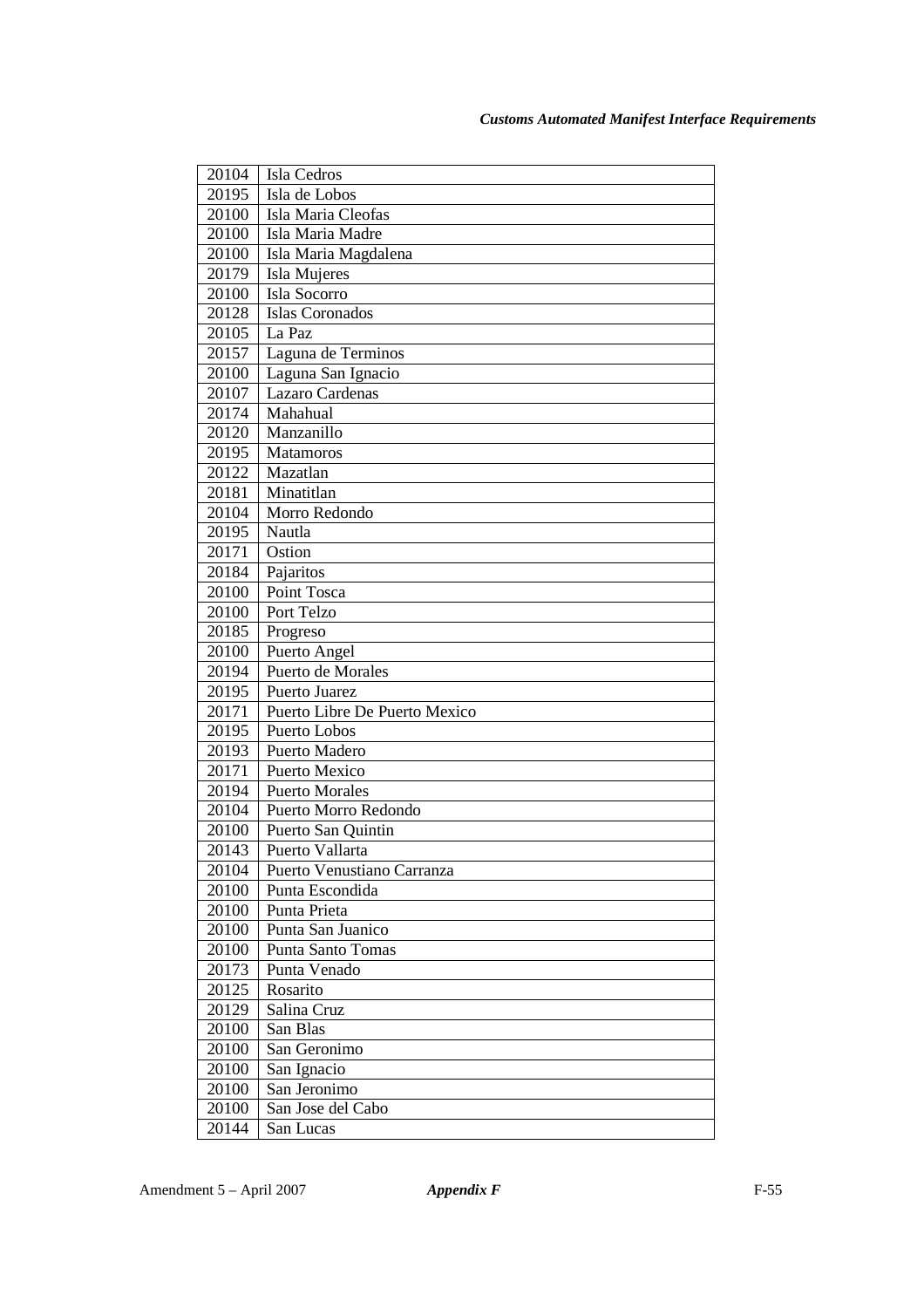| 20135             |                                         |
|-------------------|-----------------------------------------|
|                   | San Marcos Island                       |
| 20100             | San Roque Island                        |
| 20100             | Santa Catarina                          |
| 20141             | Santa Rosalia                           |
| 20100             | Santo Tomas Point                       |
| 20142             | Sauzal                                  |
| 20100             | Socorro Island                          |
| 20193             | Tampico                                 |
| 20195             | Tecolutla                               |
| 20195             | Tlacotalpan                             |
| 20106             | Topolobampo                             |
| 20197             | Tuxpan                                  |
| 20199             | Veracruz                                |
| 20195             | Xcalac                                  |
| 20100             | Yavaros                                 |
| <b>Micronesia</b> |                                         |
| 68205             | Chuuk                                   |
| 68207             | Pohnpei                                 |
| 68207             | Ponape                                  |
| 68205             | Truk, Truk Islands                      |
| 68209             | Yap                                     |
| <b>Monaco</b>     |                                         |
| 42797             | Monte Carlo                             |
| <b>Montserrat</b> |                                         |
| 24845             |                                         |
|                   | Plymouth                                |
| <b>Morocco</b>    |                                         |
| 71403             | Agadir                                  |
| 71400             | All Other Morocco Atlantic Region Ports |
| 71499             | All Other Morocco Mediterranean Ports   |
| 71401             | Casablanca                              |
| 71400             | El Jadida                               |
| 71415             | El Jorf Lasfar                          |
| 71400             | Essaquira                               |
| 71415             | Jorf Lasfar                             |
| 71400             | Kenitra                                 |
| 71400             | Larache                                 |
| 71400             | Mazagan                                 |
| 71400             | Mogador                                 |
| 71418             | Mohammedia                              |
| 71417             | Nador                                   |
| 71400             | Port Lyautey                            |
| 71400             | Rabat                                   |
| 71419             | Saffi                                   |
| 71419             | Safi                                    |
| 71425<br>71425    | Tanger<br>Tangier                       |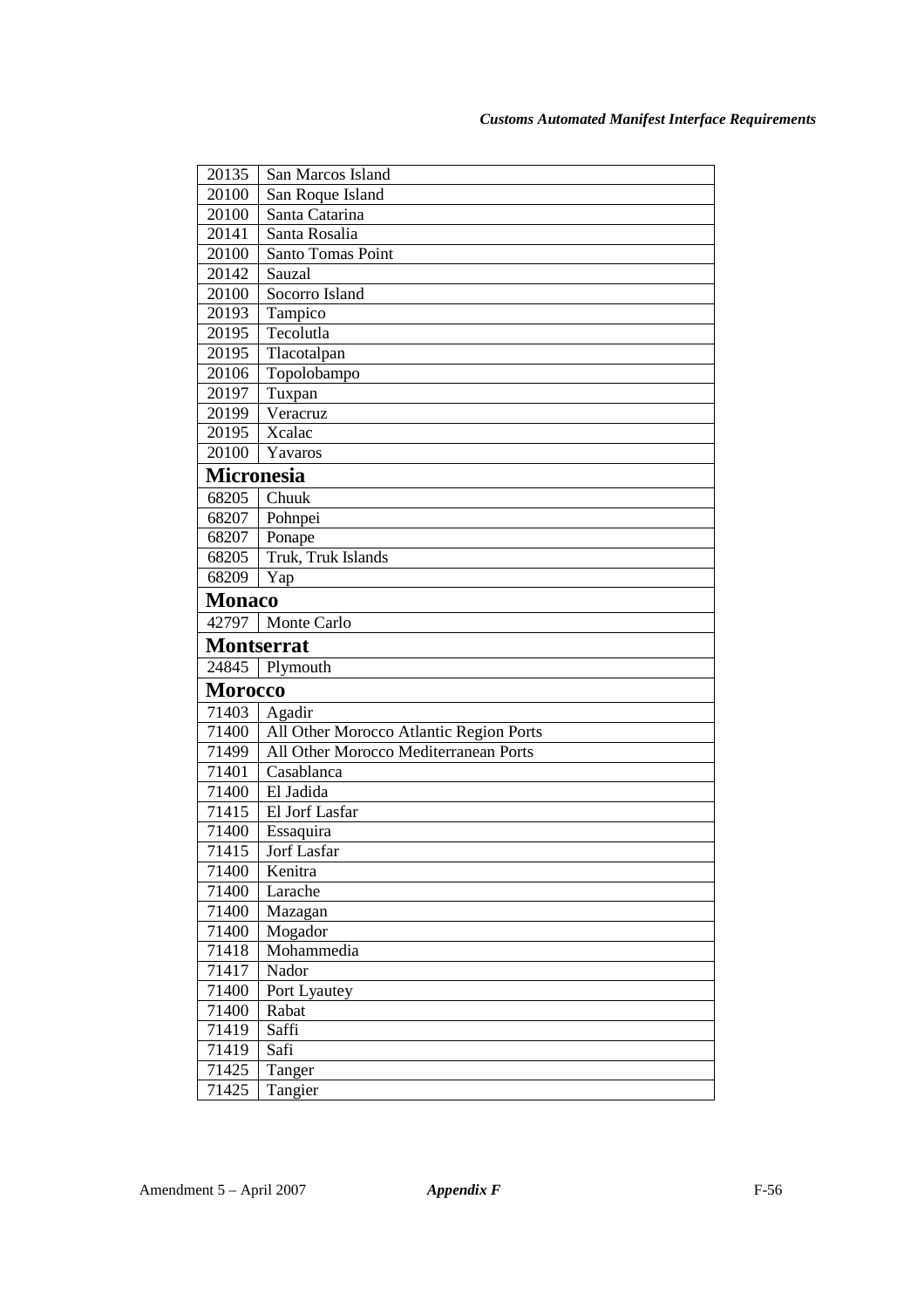| <b>Mozambique</b> |                                      |
|-------------------|--------------------------------------|
| 78700             | All Other Mozambique Ports           |
| 78701             | Beira                                |
| 78700             | Chinde                               |
| 78717             | Maputo                               |
| 78700             | Mocimboa de Praia                    |
| 78725             | Mozambique Island                    |
| 78735             | Nacala                               |
| 78700             | Pebane                               |
| 78700             | Quelimane                            |
| <b>Namibia</b>    |                                      |
| 79299             | All Other Namibia Ports              |
| 79299             | Luderitz                             |
| 79286             | Walvis Baai                          |
| 79286             | Walvis Bay                           |
|                   | <b>Nauru Island</b>                  |
| 68651             | Nauru                                |
|                   | <b>Netherland Antilles</b>           |
| 27700             | All Other Netherlands Antilles Ports |
| 27725             | <b>Bullen Baai</b>                   |
| 27725             | <b>Bullen Bay</b>                    |
| 27725             | Caracas Baai                         |
| 27725             | Caracas Bay                          |
| 27705             | Fort Baii                            |
| 27705             | Fort Bay                             |
| 27727             | Galisbay                             |
| 27715             | Goto Oil Terminal                    |
| 27715             | Kralendijk                           |
| 27726             | Philipsborough                       |
| 27726             | Philipsburgh                         |
| 27730             | <b>Sint Eustatius</b>                |
| 27730             | St. Eustatius                        |
| 27727             | St. Maarten                          |
| 27727             | St. Martin                           |
| 27725             | St. Michiel's Bay                    |
| 27725             | Willemstad                           |
|                   | <b>Netherlands</b>                   |
| 42100             | All Other Netherlands Ports          |
| 42103             | Alphen aan den Rijn                  |
| 42105             | Amsterdam                            |
| 42115             | <b>Botlek</b>                        |
| 42100             | Capelle                              |
| 42100             | Capelle aan den Ijssel               |
| 42116             | Delfzijl                             |
| 42116             | Delfzyl                              |
| 42100             | Den Helder                           |
| 42117             | Dordrecht                            |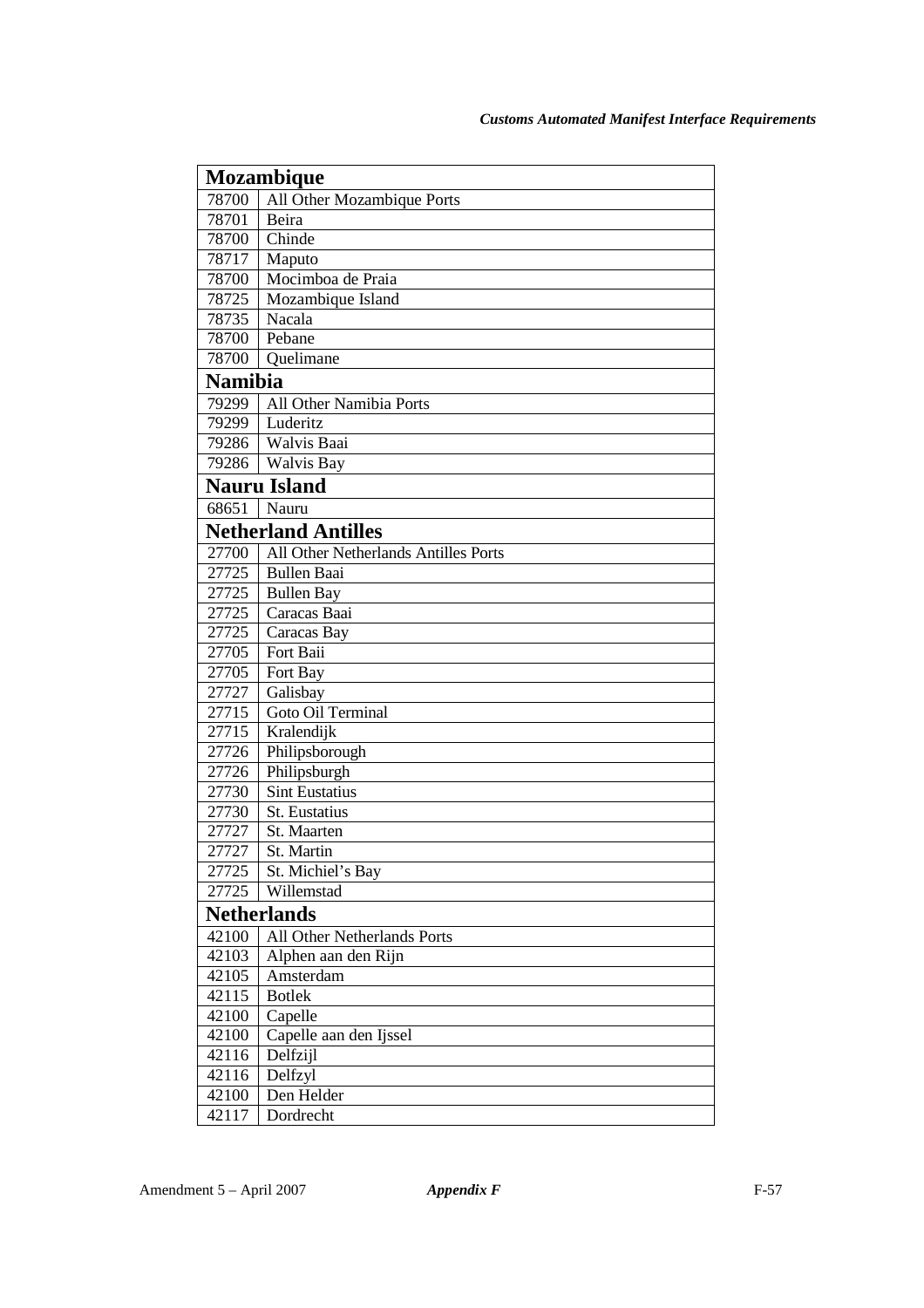| 42132 | Eemshaven                     |
|-------|-------------------------------|
| 42118 | Europoort                     |
| 42185 | Flushing                      |
| 42123 | Gravenhage                    |
| 42100 | Groningen                     |
| 42100 | Haarlem                       |
| 42100 | Haren                         |
| 42100 | Harlingen                     |
| 42100 | Helder                        |
| 42100 | <b>Hook of Holland</b>        |
| 42190 | Ijmuiden                      |
| 42140 | Mardejk                       |
| 42100 | Middelburg                    |
| 42100 | Middleburg                    |
| 42119 | Moerdjik                      |
| 42151 | Pernis                        |
| 42157 | Rotterdam                     |
| 42100 | Sas Van Gent                  |
| 42100 | Sasvanghent                   |
| 42100 | Schiedam                      |
| 42123 | 'sGravenhage                  |
| 42165 | Sluiskil                      |
| 42165 | Sluiskill                     |
| 42171 | Terneuzen                     |
| 42123 | The Hague                     |
| 42190 | Velsen                        |
| 42181 | Vlaardingen                   |
| 42185 | Vlissingen                    |
| 42190 | Ymuiden                       |
| 42100 | Zaandam                       |
|       | <b>New Caledonia</b>          |
| 64100 | All Other New Caledonia Ports |
| 64100 | Baie de Kouaoua               |
| 64100 | Baie de Poro                  |
| 64100 | Baie Ugue                     |
| 64100 | Kouaoua                       |
| 64109 | Noumea                        |
| 64100 | Poro                          |
| 64100 | Thio                          |
|       | <b>New Zealand</b>            |
| 61400 | All Other New Zealand Ports   |
| 61401 | Auckland                      |
| 61461 | Aviatu                        |
| 61403 | <b>Bluff Harbor</b>           |
| 61405 | Christchurch                  |
| 61407 | Dunedin                       |
| 61408 | Gisborne                      |
| 61400 | Greymouth                     |
|       |                               |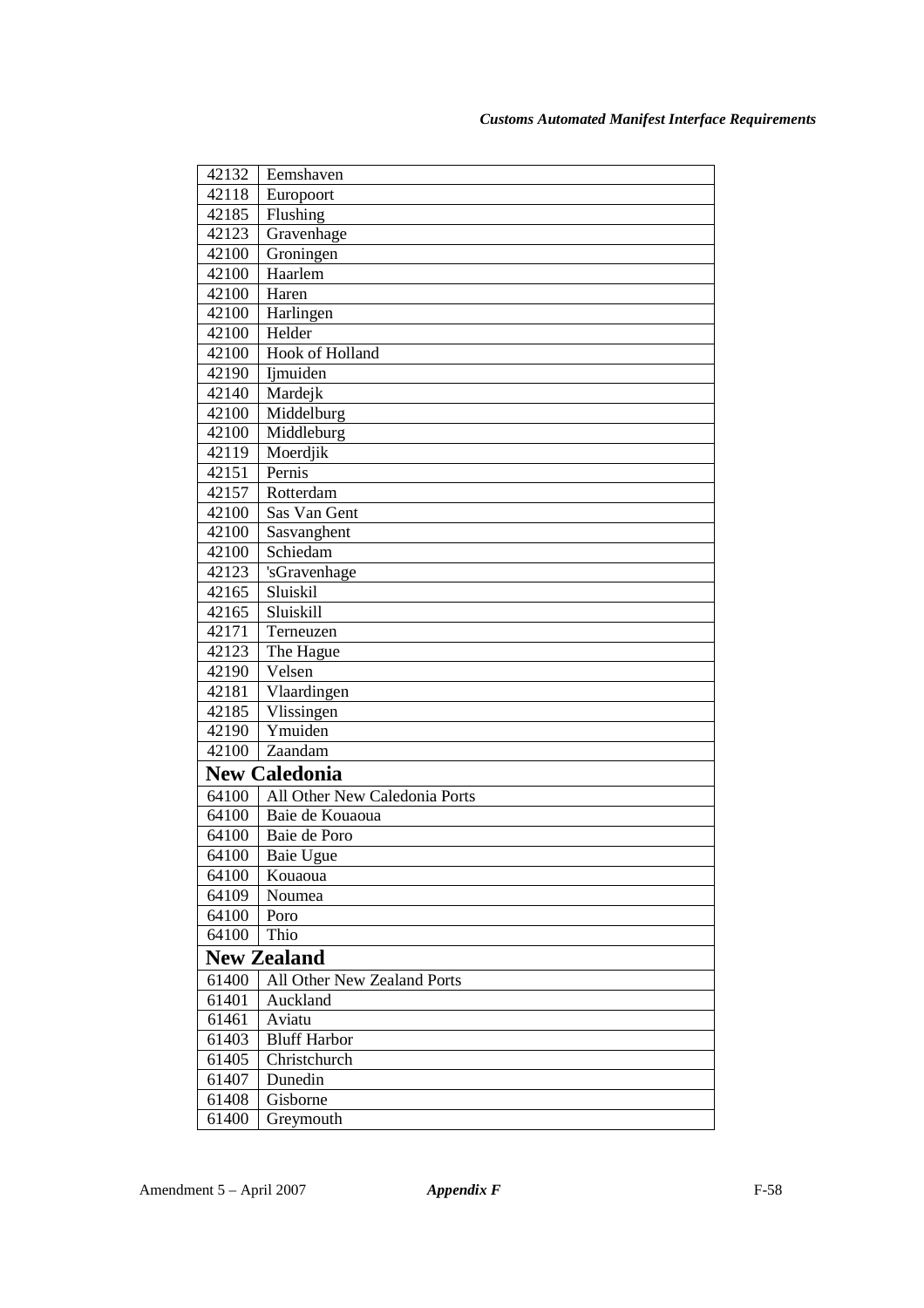| 61400            | Hawkes Bay                                  |
|------------------|---------------------------------------------|
| 61415            | Lyttelton                                   |
| 61416            | Mangonui                                    |
| 61416            | Mount Maunganui                             |
| 61419            | Napier                                      |
| 61406            | Nelson                                      |
| 61423            | New Plymouth                                |
| 61400            | Opua                                        |
| 61407            | Otago Harbor                                |
| 61460            | Penrhyn                                     |
| 61460            | Penryn                                      |
| 61400            | Picton                                      |
| 61431            | Port Chalmers                               |
| 61415            | Port Lyttelton                              |
| 61461            | Raratonga Island                            |
| 61400            | Ravensbourne                                |
| 61400            | <b>Stewart Island</b>                       |
| 61443            | Taoranga                                    |
| 61443            | Tauranga                                    |
| 61445            | Timaru                                      |
| 61400            | Wanganui                                    |
| 61447            | Wellington                                  |
| 61400            | Westport                                    |
| 61400            | Whakatane                                   |
|                  |                                             |
| <b>Nicaragua</b> |                                             |
| 21900            | All Other Nicaragua Caribbean Region Ports  |
| 21999            | All Other Nicaragua West Coast Region Ports |
| 21902            | Arlen Siu                                   |
| 21901            | <b>Bluefields</b>                           |
| 21900            | Cabo Gracias a Dios                         |
| 21951            | Corinto                                     |
| 21900            | Corn Islands                                |
| 21901            | El Bluff                                    |
| 21900            | Huaunta                                     |
| 21900            | Islas de Maiz                               |
| 21900            | La Barra de Rio Grande                      |
| 21900            | Laguna de Perlas                            |
| 21900            | Pearl City                                  |
| 21900            | Prinzapolca                                 |
| 21900            | Pto. Cabo Gracias a Dios                    |
| 21925            | Puerto Cabezas                              |
| 21900            | Puerto Isabel                               |
| 21999            | Puerto Masachapa                            |
| 21999            | Puerto Sandino                              |
| 21900            | Punta Gorda                                 |
| 21902            | Rama                                        |
| 21900            | Rio Grande                                  |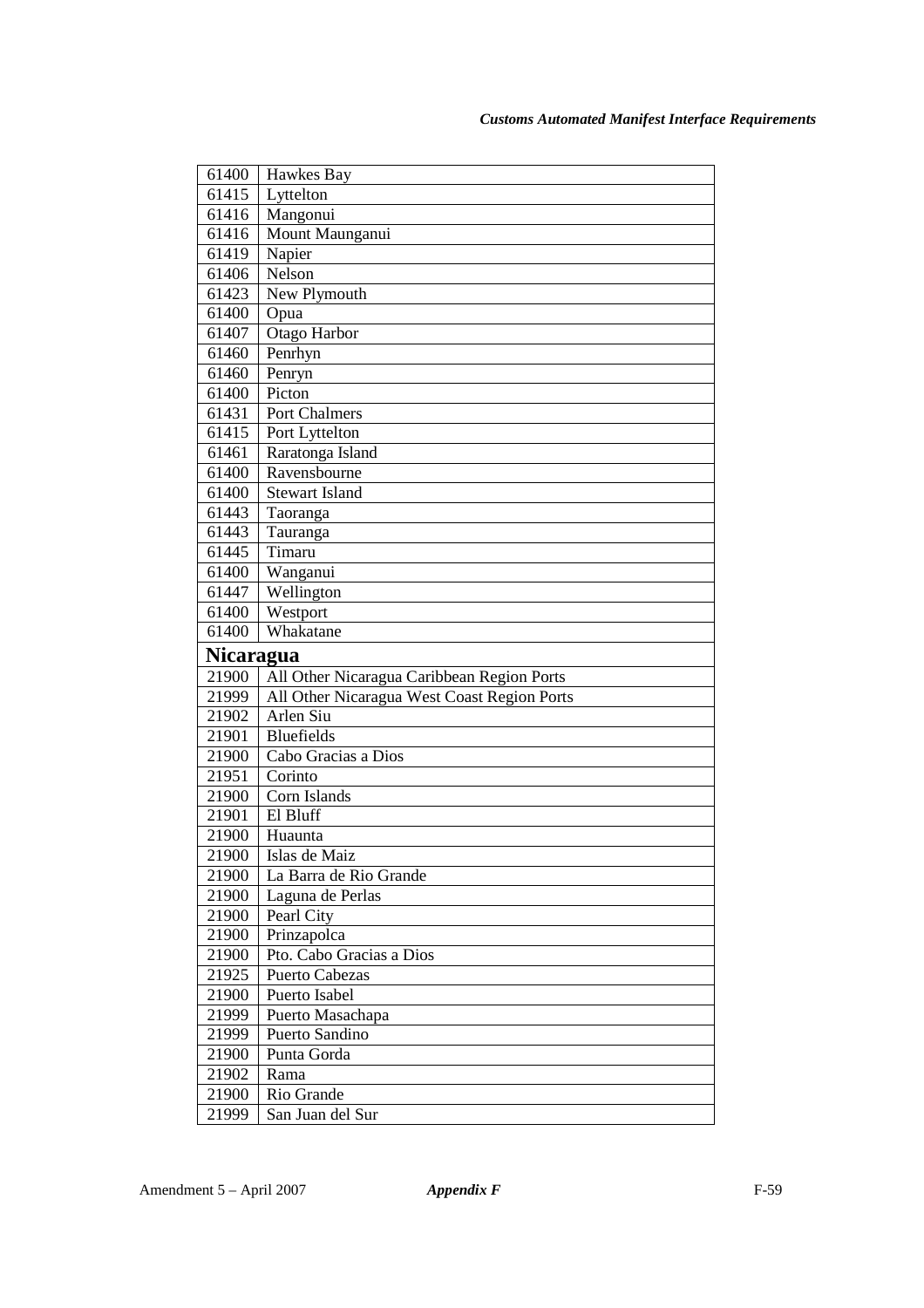| 21999          | Somoza                          |
|----------------|---------------------------------|
| <b>Nigeria</b> |                                 |
| 75300          | Abonnema                        |
| 75300          | Akassa                          |
| 75300          | All Other Nigeria Ports         |
| 75315          | Antan Terminal                  |
| 75313          | Apapa                           |
| 75322          | Bonny                           |
| 75320          | <b>Brass</b>                    |
| 75320          | <b>Brass Terminal</b>           |
| 75300          | Burutu                          |
| 75330          | Calabar                         |
| 75300          | Degema                          |
| 75345          | Escravos                        |
| 75345          | Escravos Oil Terminal           |
| 75349          | Forcados                        |
| 75349          | Forcados Terminal               |
| 75361          | Koko                            |
| 75389          | Kwa Ibo Terminal                |
| 75367          | Lagos                           |
| 92006          | Military - Bass River Terminal  |
| 92005          | Military - Escravos             |
| 75385          | Okrika                          |
| 75385          | Onne                            |
| 75300          | Opobo                           |
| 75380          | Pennington                      |
| 75380          | Pennington Terminal             |
| 75385          | Port Harcourt                   |
| 75389          | Qua Iboe                        |
| 75389          | Que Iboe Terminal               |
| 75383          | Sapele                          |
| 75367<br>75323 | Tin Can Island                  |
|                | Ukpokiti<br>Warri               |
| 75387          |                                 |
| <b>Niue</b>    |                                 |
| 61481          | Alofi                           |
| 61481          | Niue Island                     |
|                | <b>North Korea</b>              |
| 57900          | All Other North Korea Ports     |
| 57900          | Chinnanpo                       |
| 57900          | Hungnam                         |
| 57910          | Onsong                          |
| 57900          | Wonsan                          |
|                | <b>Northern Mariana Islands</b> |
| 96165          | Saipan                          |
| 96169          | Tinian                          |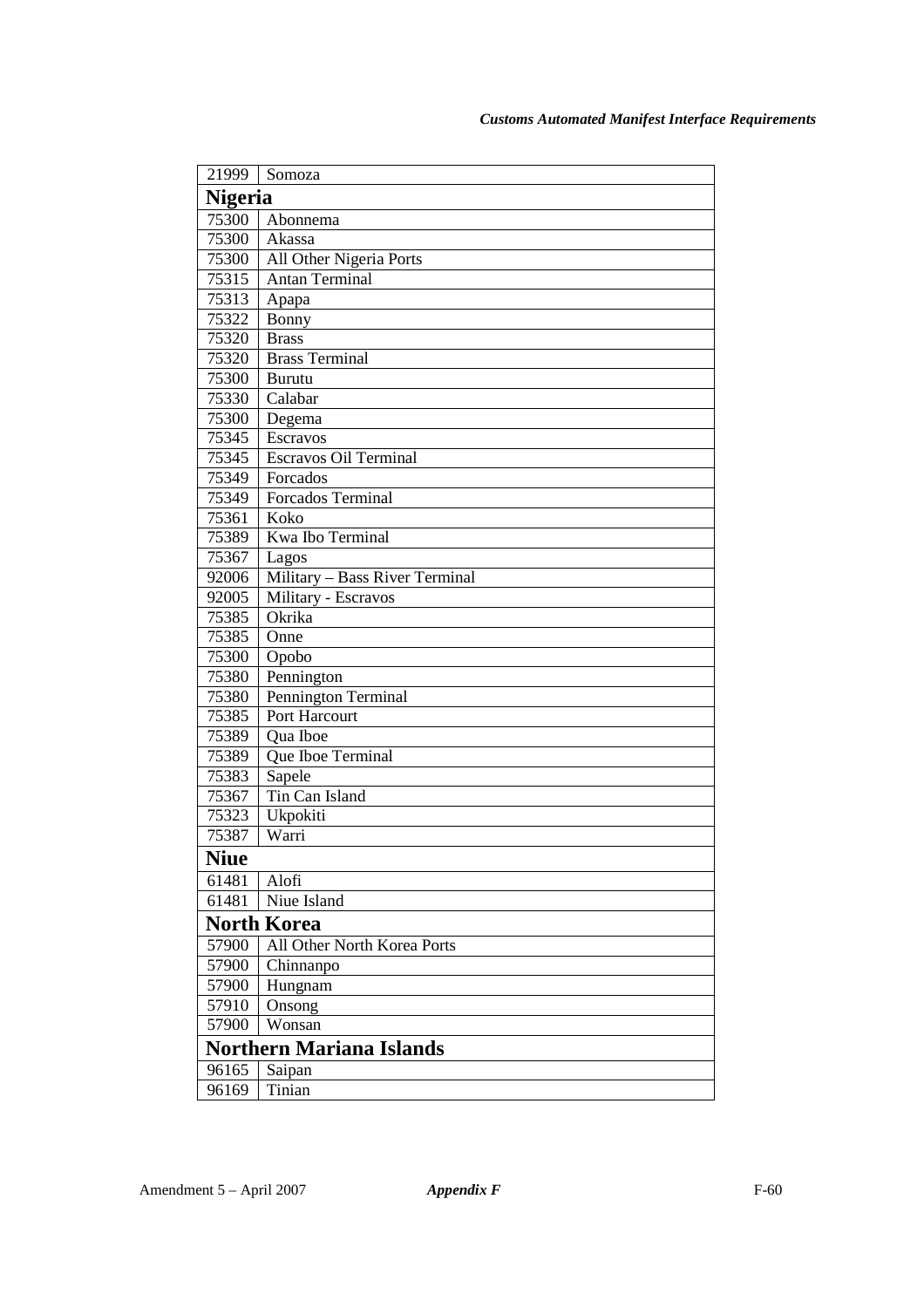| <b>Norway</b> |                        |
|---------------|------------------------|
| 40311         | Aagotnes               |
| 40301         | Aalesund               |
| 40300         | Aalvik                 |
| 40300         | Aandalsnes             |
| 40302         | Aardal                 |
| 40302         | Aardalstangen          |
| 40300         | All Other Norway Ports |
| 40300         | Alvik                  |
| 40300         | Andalsnes              |
| 40302         | Ardal                  |
| 40300         | Arendal                |
| 40300         | Ballangen              |
| 40311         | Bergen                 |
| 40369         | <b>Bodo</b>            |
| 40337         | Bogen                  |
| 40337         | Bogen Bay              |
| 40334         | Borg Hbr.              |
| 40313         | <b>Brevik</b>          |
| 40321         | Drammen                |
| 40325         | Egersund               |
| 40327         | Eydehamn               |
| 40300         | Fagerstrand            |
| 40329         | Farsund                |
| 40340         | Floro                  |
| 40334         | Frederikstad           |
| 40334         | Fredrikstad            |
| 40300         | Grimstad               |
| 40300         | Guldsmedvik            |
| 40300         | Haavik                 |
| 40342         | Halden                 |
| 40336         | Hammerfest             |
| 40300         | Harstad                |
| 40345         | Haugesund              |
| 40348         | Heroen                 |
| 40320         | Holla                  |
| 40300         | Holmestrand            |
| 40300         | Honningsvaag           |
| 40300         | Honningsvag            |
| 40300         | Horten                 |
| 40300         | Jorpeland              |
| 40300         | Kaarsto                |
| 40300         | Kambo                  |
| 40300         | Karsto                 |
| 40300         | Kirkenes               |
| 40300         | Kopervik               |
| 40300         | Kragero                |
| 40363         | Kristiansand N         |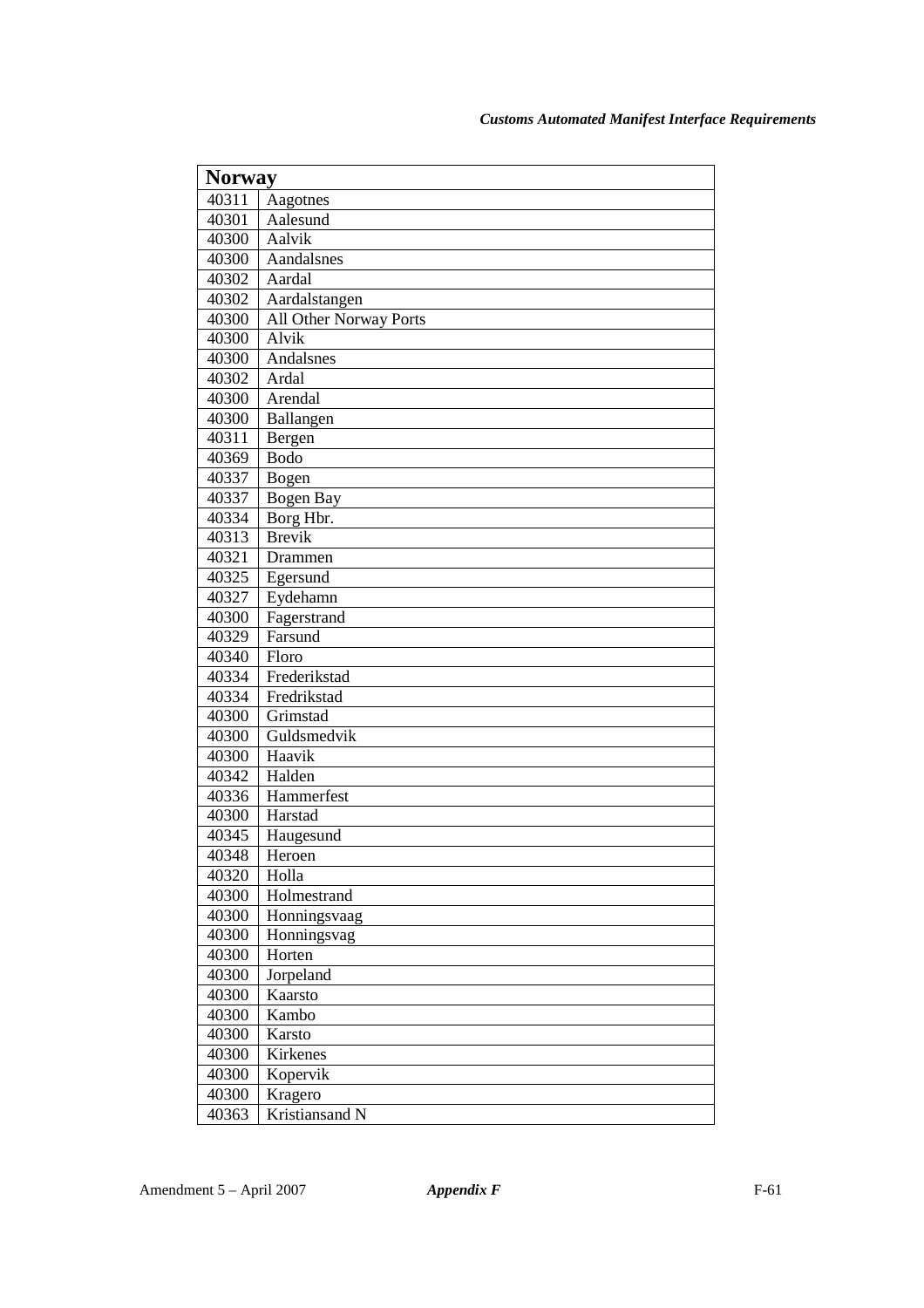| 40364 | Kristiansand S         |
|-------|------------------------|
| 40300 | Langesund              |
| 40300 | Langstein              |
| 40335 | Larvik                 |
| 40300 | Lyngen                 |
| 40377 | Lysaker                |
| 40372 | Maaloy                 |
| 40300 | Melo                   |
| 40300 | Meloy                  |
| 40370 | Mo i Rana              |
| 40300 | Moldtustranda          |
| 40373 | Mongstad               |
| 40371 | <b>Moss</b>            |
| 40300 | <b>Namsos</b>          |
| 40337 | Narvik                 |
| 40300 | Odda                   |
| 40300 | Odde                   |
| 40377 | Oslo                   |
| 40378 | Porsgrunn              |
| 40379 | Rekefjord              |
| 40300 | Risor                  |
| 40380 | Salten                 |
| 40300 | Sandefjord             |
| 40381 | Sandnes                |
| 40300 | Sarpsborg              |
| 40383 | Sauda                  |
| 40385 | Skien                  |
| 40300 | Son                    |
| 40398 | Spitsbergen            |
| 40387 | Stavanger              |
| 40300 | Steilene               |
| 40300 | Steinkjer              |
| 40311 | <b>Sture</b>           |
| 40390 | Sunndalsora            |
| 40392 | Svelgen                |
| 40300 | Svolvaer               |
| 40300 | Tau                    |
| 40300 | Tofte                  |
| 40300 | Tonsberg               |
| 40338 | Tromso                 |
| 40397 | Trondheim              |
| 40300 | Vaksdal                |
| Oman  |                        |
| 52300 | All Other Oman Ports   |
| 52315 | Masirah                |
| 52315 | Masirah Island         |
| 52325 | Matrah                 |
| 92018 | Military - Mina Qaboos |
|       |                        |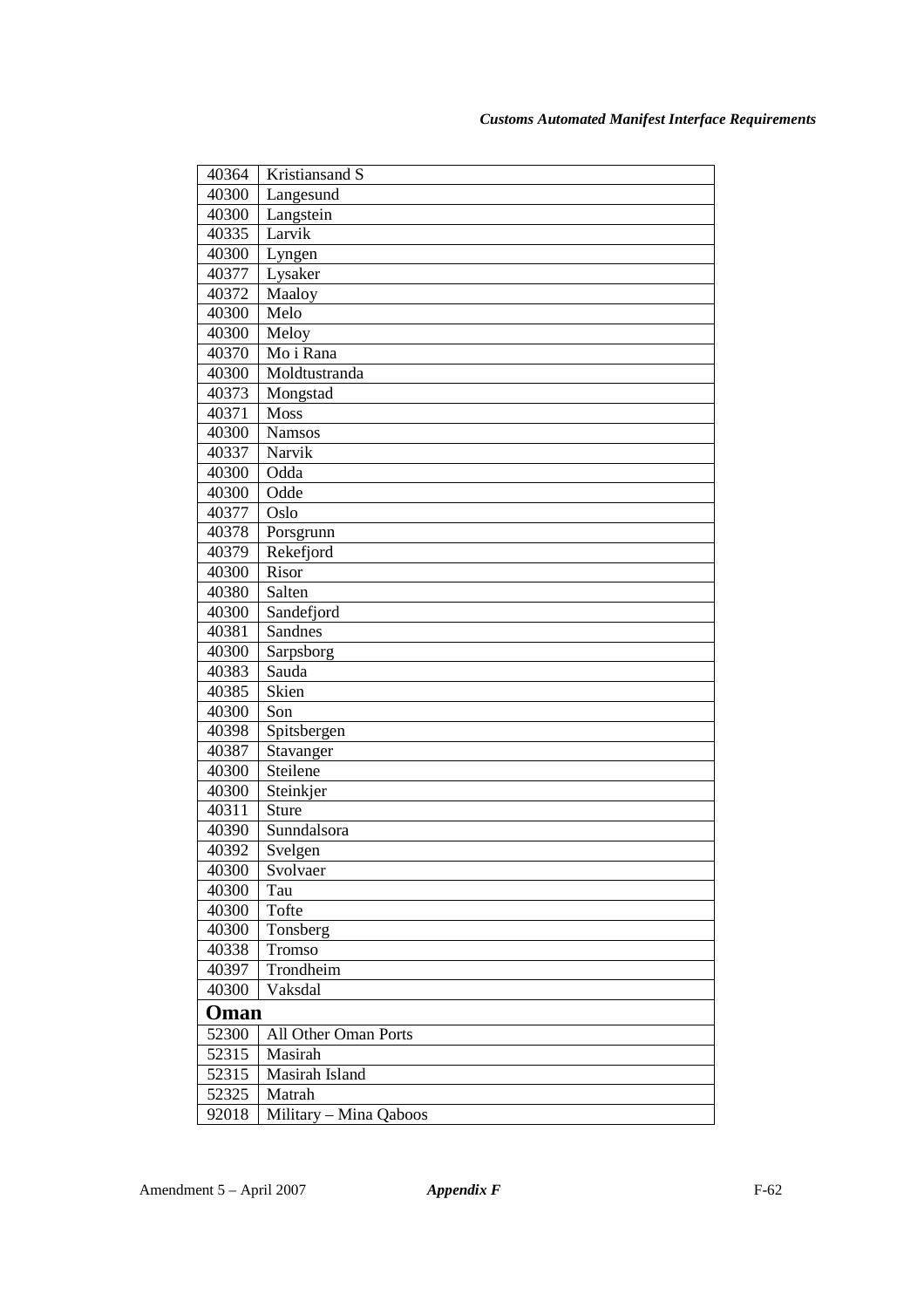| 92019           | Military - Muscat                        |
|-----------------|------------------------------------------|
| 52320           | Mina Abd Fahl                            |
| 52320           | Mina al Fahal                            |
| 52325           | Mina Qaboos                              |
| 52325           | Mina Qabus                               |
| 52330           | Mina Raysut                              |
| 52325           | Muscat                                   |
| 52325           | Musqat                                   |
| 52325           | Port Sultan Qaboos                       |
| 52312           | Qalhat                                   |
| 52330           | Salalah                                  |
| 52325           | <b>Sultan Qaboos</b>                     |
| 52310           | Sur                                      |
|                 | <b>Other Pacific Islands N.E.C.</b>      |
| 68699           | All Other Pacific Islands, N.E.C. Ports  |
| <b>Pakistan</b> |                                          |
| 53599           | All Other Pakistan Ports                 |
| 53550           | Karachi                                  |
| 53550           | Karachi Harbor                           |
| 53551           | Port Muhammad Bin Qasim                  |
| 53551           | Port Qasim                               |
|                 | <b>Palau (Pelew) Islands</b>             |
| 68394           | Koror                                    |
| Panama          |                                          |
| 22581           | Aguadulce                                |
| 22500           | All Other Panama Caribbean Region Ports  |
| 22599           | All Other Panama West Coast Region Ports |
| 22501           | Almirante                                |
| 22599           | Archipel. De Las Perlas                  |
| 22587           | Armuelles                                |
| 22565           | Bahia de Las Minas                       |
| 22575           | Balboa                                   |
| 22500           | Bocas del Toro                           |
| 22599           | Bruja Point                              |
| 22587           | Charco Azul                              |
| 22599           | Chiman                                   |
| 22520           | Chiriqui Grande Terminal                 |
| 22517           | Coco Solo                                |
| 22519           | Colon                                    |
| 22518           | Cristobal                                |
| 22599           | Darien                                   |
| 22599           | David                                    |
| 22599           | El Real<br>Gamboa                        |
| 22500           |                                          |
| 22500<br>22525  | Gatun<br>Golfo de Parita                 |
| 22599           |                                          |
|                 | Golfo de San Miguel<br>Isla Parida       |
| 22599           |                                          |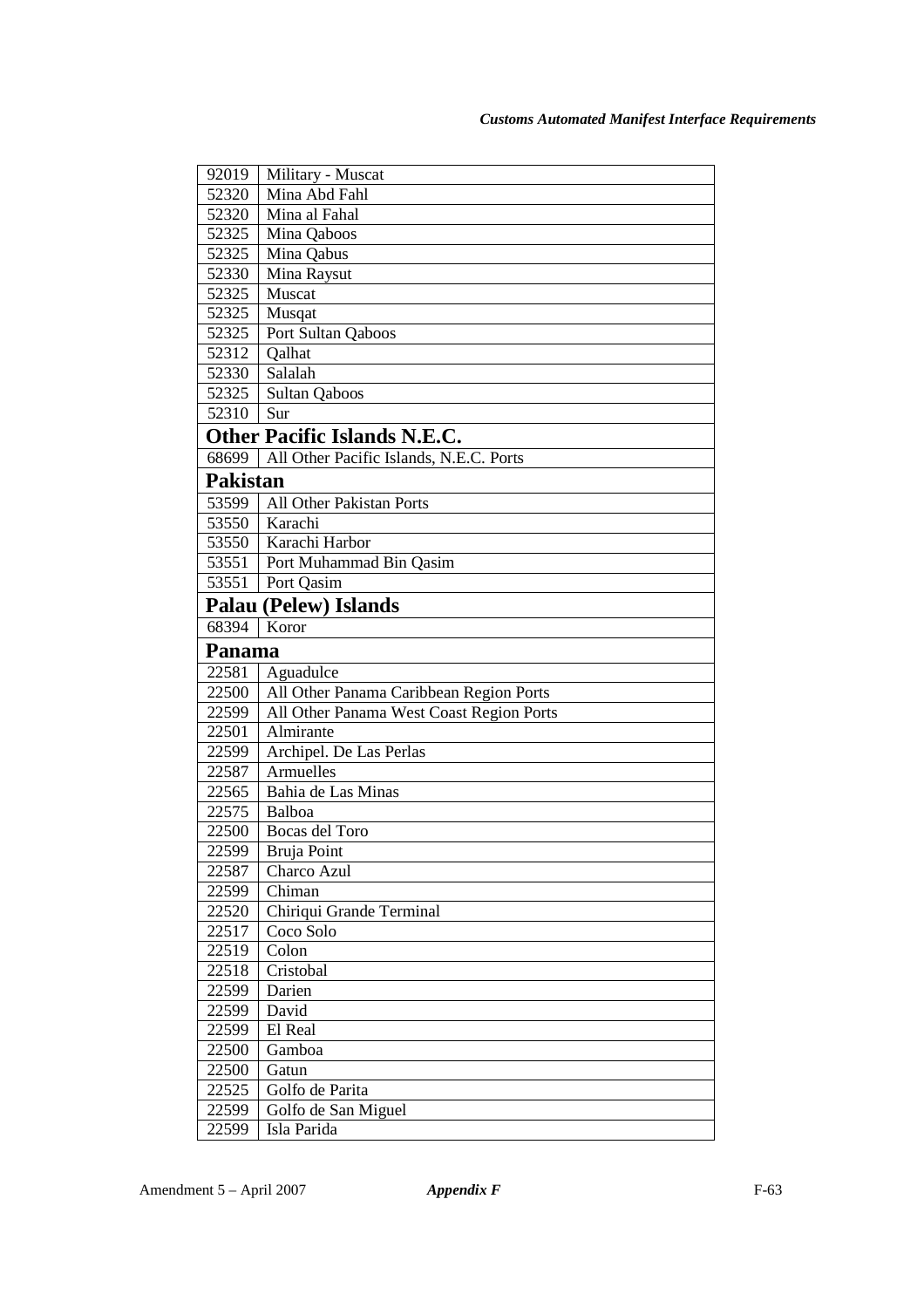| 22577                   | La Palma                         |
|-------------------------|----------------------------------|
| 22520                   | Laguna de Chiriqui               |
| 22565                   | Las Minas Bay                    |
| 22556                   | Manzanillo                       |
| 22500                   | Mindi Dyke                       |
| 22599                   | Miraflores Locks                 |
| 22500                   | Nombre de Dios                   |
| 22519                   | Panama Canal – Caribbean         |
| 22579                   | Panama Canal - Pacific           |
| 22579                   | Panama City                      |
| 22599                   | Paraiso                          |
| 22599                   | Parida Island                    |
| 22525                   | Parita                           |
| 22565                   | Payardi                          |
| 22599                   | Pearl Islands                    |
| 22582                   | Pedregal                         |
| 22599                   | Point Bruja                      |
| 22599                   | Point Mala                       |
| 22555                   | Portobelo                        |
| 22587                   | <b>Puerto Armuelles</b>          |
| 22555                   | Puerto Bello                     |
| 22556                   | Puerto Manzanillo                |
| 22599                   | Punta Mala                       |
| 22599                   | Rio Hato                         |
| 22599                   | Rodman                           |
| 22599                   | San Miguel Gulf                  |
| 22599                   | Taboga Island                    |
| 22599                   | Tonosi                           |
| 22599                   | Vacamonte                        |
| <b>Papua New Guinea</b> |                                  |
| 60400                   | All Other Papua New Guinea Ports |
| 60432                   | Alotau                           |
| 60433                   | Amamapare                        |
| 60431                   | Anewa Bay                        |
| 60400                   | Finsch Harbor                    |
| 60400                   | Kavieng                          |
| 60400                   | Kavieng Harbor                   |
| 60400                   | Kieta                            |
| 60400                   | Kokopo                           |
| 60441                   | Lae                              |
| 60400                   | Madang                           |
| 60440                   | Montagu                          |
| 60447                   | Port Moresby                     |
| 60449                   | Rabaul                           |
| 60400                   | Salamaua                         |
| 60400                   | Salamoa                          |
| 60400                   | Samarai                          |
| 60440                   | Uvol                             |
|                         |                                  |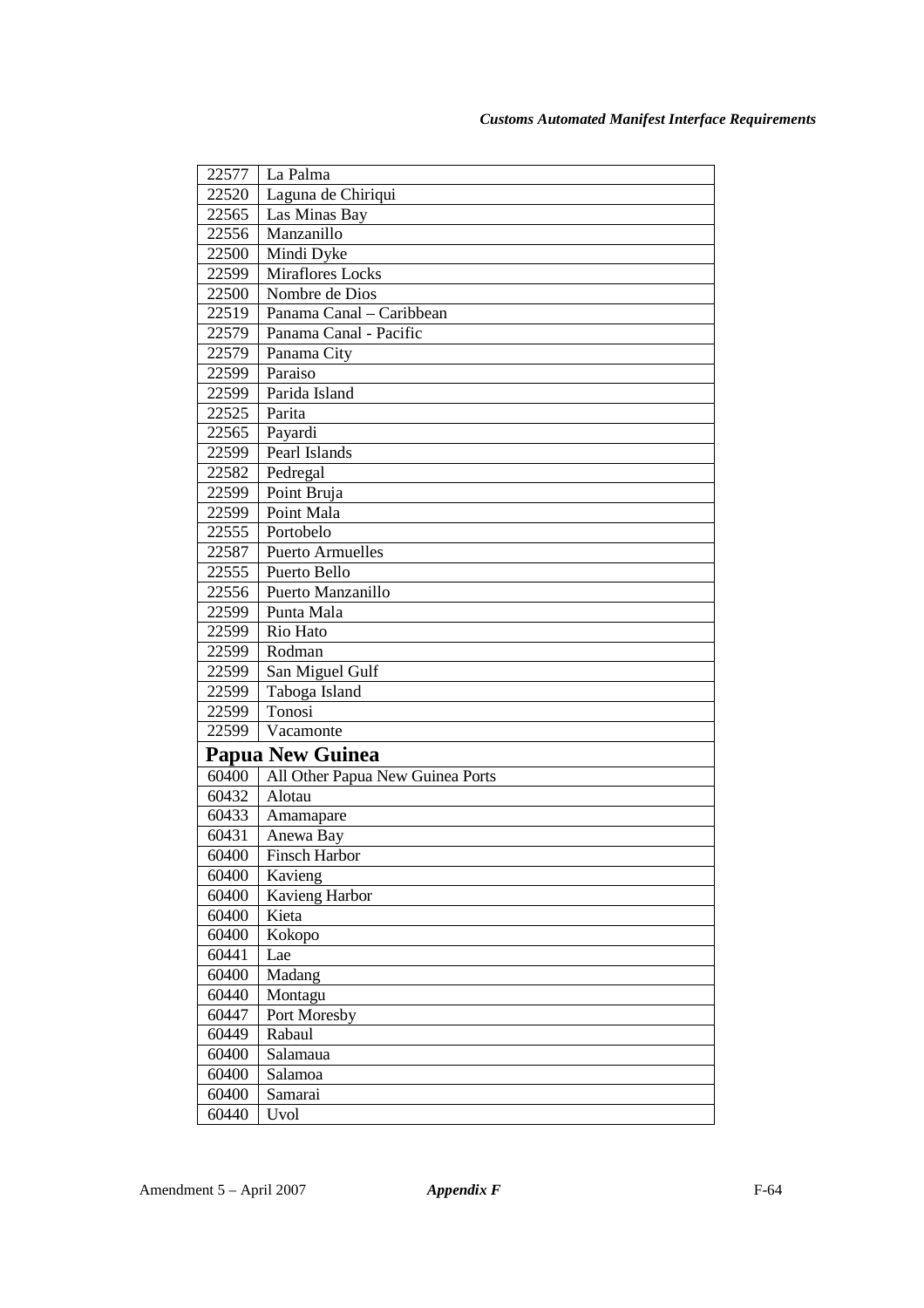| 60450          | Wewak                       |
|----------------|-----------------------------|
| Paraguay       |                             |
| 35300          | All Other Paraguay Ports    |
| 35301          | Asuncion                    |
| 35300          | Puerto Villeta              |
| 35300          | San Antonio                 |
| 35300          | Villeta                     |
| Peru           |                             |
| 33300          | All Other Peru Ports        |
| 33301          | Ancon                       |
| 33300          | Atico                       |
| 33300          | Bahia de Eten               |
| 33300          | Bayovar                     |
| 33303          | Callao                      |
| 33300          | Casma                       |
| 33300          | Cerro Azul                  |
| 33300          | Chala                       |
| 33300          | Chancay                     |
| 33300          | Chicama                     |
| 33300          | Chiclayo                    |
| 33300          | Chilca                      |
| 33300          | Chimbote                    |
| 33300          | Chincha Islands             |
| 33305          | $\overline{\text{Conchan}}$ |
| 33300          | Eten                        |
| 33373          | General San Martin          |
| 33300          | Huacho                      |
| 33300          | Huarmey                     |
| 33335          | <b>Ilo</b>                  |
| 33337          | Iquitos                     |
| 33300          | Islas Lobos de Afuera       |
| 33300          | Islas Lobos de Tierra       |
| 33340          | La Pampilla                 |
| 33300          | Lobos de Afuera             |
| 33300          | Lobos de Tierra             |
| 33300<br>33300 | Lomas<br>Mala               |
| 33354          | Matarani                    |
| 33355          | Mollendo                    |
| 33300          | Pacasmayo                   |
| 33363          | Paita                       |
| 33300          | Paracas Bay                 |
| 33300          | Paramonga                   |
| 33300          | Peruvian Whaling Grounds    |
| 33371          | Pimentel                    |
| 33373          | Pisco                       |
| 33300          | Puerto Bayovar              |
| 33300          | Puerto Eten                 |
|                |                             |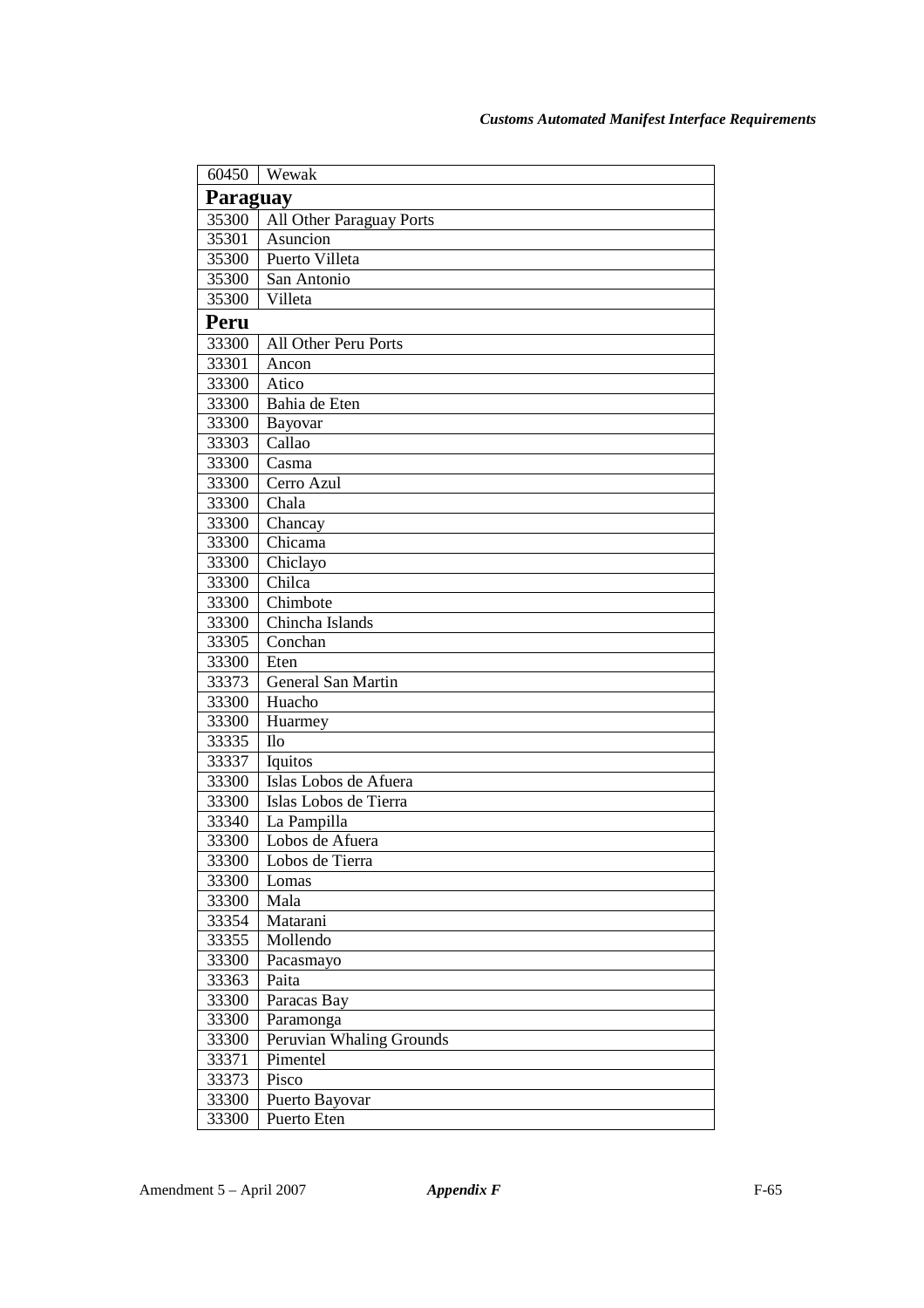| 33300              | <b>Punta Pescadores</b>     |
|--------------------|-----------------------------|
| 33377              | Salaverry                   |
| 33380              | San Nicolas                 |
| 33385              | Supe                        |
| 33389              | Talara                      |
| 33300              | Trujillo                    |
| <b>Philippines</b> |                             |
| 56500              | All Other Philippines Ports |
| 56500              | Aras-Asan                   |
| 56500              | <b>Bacalod</b>              |
| 56503              | <b>Bais</b>                 |
| 56507              | <b>Bataan</b>               |
| 56506              | <b>Batangas</b>             |
| 56504              | Bauan                       |
| 56508              | <b>Bislig</b>               |
| 56500              | <b>Bogo</b>                 |
| 56514              | Buayan                      |
| 56500              | <b>Bulan</b>                |
| 56513              | <b>Butuan</b>               |
| 56500              | Cabadbaran                  |
| 56500              | Cadiz                       |
| 56514              | Cagayan de Oro              |
| 56500              | Calapan                     |
| 56500              | Castanas                    |
| 56500              | Catabangan                  |
| 56500              | Catanuan                    |
| 56520              | Cebu                        |
| 56500              | Claveria                    |
| 56500              | Coron                       |
| 56500              | Cotabato                    |
| 56522              | Dadiangas                   |
| 56500              | Dahican                     |
| 56500              | Dahikan                     |
| 56500              | Dahikan Bay                 |
| 56523              | Davao                       |
| 56500              | Dipolog                     |
| 56500              | Donsol                      |
| 56525              | Dumaguete                   |
| 56500              | Gasan                       |
| 56500              | <b>General MacArthur</b>    |
| 56500              | Gingoog                     |
| 56500              | Hinigaran                   |
| 56530              | Hondagua                    |
| 56531              | Iligan                      |
| 56532              | Iloilo                      |
| 56590              | Isabel                      |
| 56500              | Jagna                       |
| 56500              | Jimenez                     |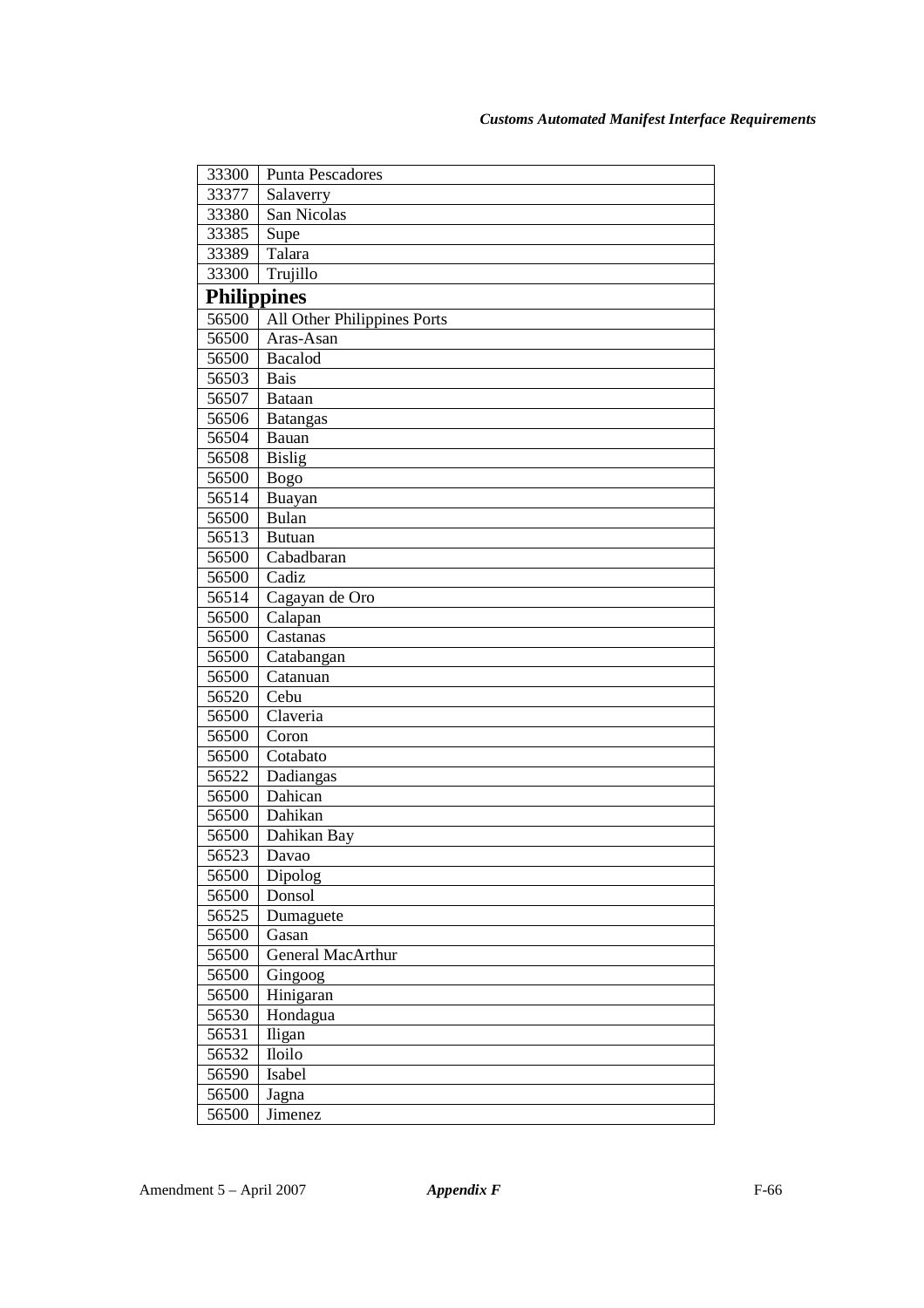| 56500 | Jolo            |
|-------|-----------------|
| 56591 | Jose Panganiban |
| 56500 | Kolambugan      |
| 56500 | Lamon Anchorage |
| 56500 | Larap Bay       |
| 56500 | Lebak           |
| 56542 | Legaspi         |
| 56500 | Leyte           |
| 56500 | Lianga          |
| 56592 | Limay           |
| 56500 | Maco            |
| 56500 | Magallanes      |
| 56500 | Makar           |
| 56500 | Malitbog        |
| 56500 | Mambulao        |
| 56500 | Mangarin        |
| 56549 | Manila          |
| 56500 | Margosatubig    |
| 56545 | Mariveles       |
| 56500 | Masao           |
| 56500 | Masbate         |
| 56554 | Maseru          |
| 56552 | Masinloc        |
| 56500 | Mauban          |
| 56500 | Medina          |
| 56500 | Mercedes        |
| 56556 | <b>Misamis</b>  |
| 56500 | Naga            |
| 56500 | Nalunga Island  |
| 56500 | Nasipit         |
| 56500 | Nasugbu         |
| 56500 | Nonoc Island    |
| 56500 | Odiongan        |
| 56585 | Olongapo        |
| 56500 | Olutanga Island |
| 56500 | Oroquieta       |
| 56500 | Pambujan Sur    |
| 56500 | Panagan         |
| 56500 | Pinamalayan     |
| 56500 | Plaridel        |
| 56500 | Polillo         |
| 56500 | Pontevedra      |
| 56578 | Poro            |
| 56500 | Poro Island     |
| 56500 | Port Holland    |
| 56556 | Port Ozamis     |
| 56500 | Puerto Real     |
| 56569 | Pulupandan      |
| 56500 | Romblon Island  |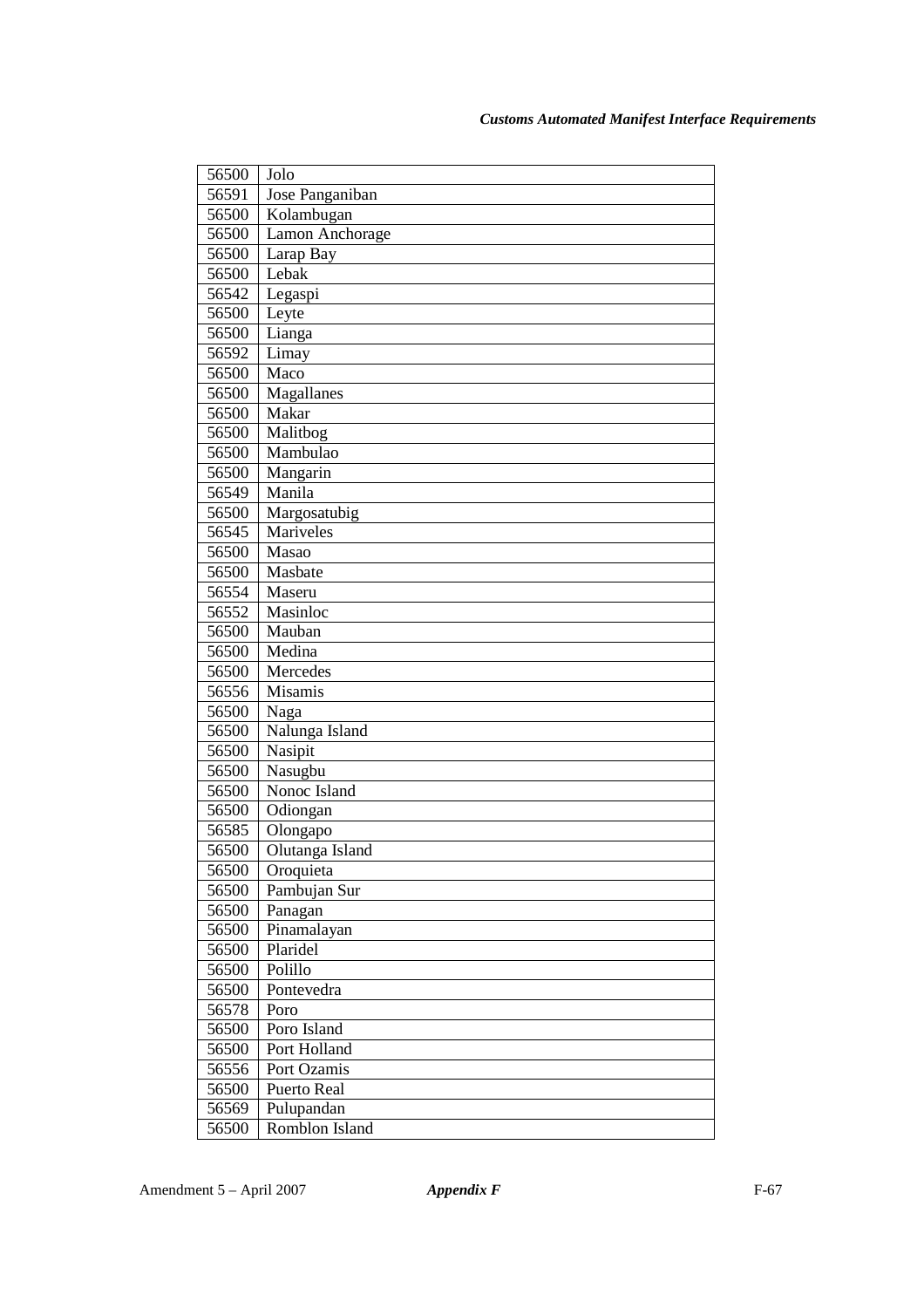| 56578           | San Fernando             |  |
|-----------------|--------------------------|--|
| 56500           | San Jose de Buenavista   |  |
| 56520           | Sangi                    |  |
| 56593           | Santa Cruz               |  |
| 56500           | Santa Cruz (Davao Gulf)  |  |
| 56500           | Santa Maria              |  |
| 56500           | Sarangani Bay            |  |
| 56500           | Sarangani Island         |  |
| 56500           | Sepaco                   |  |
| 56500           | Siain                    |  |
| 56500           | <b>Siete Pecados</b>     |  |
| 56500           | Silay                    |  |
| 56500           | Sorsogon                 |  |
| 56585           | Subic Bay                |  |
| 56500           | Surigao                  |  |
| 56588           | Tabaco                   |  |
| 56589           | Tacloban                 |  |
| 56500           | Tagbilaran               |  |
| 56500           | Tagubanham Island        |  |
| 56500           | Tagum                    |  |
| 56500           | Taisan                   |  |
| 56500           | Talomo                   |  |
| 56594           | Tandoc                   |  |
| 56500           | Victorias                |  |
| 56500           | Virac                    |  |
| 56500           | Vito                     |  |
| 56597           | Zamboanga                |  |
|                 | <b>Pitcairn Islands</b>  |  |
| 62211           | Pitcairn Islands         |  |
|                 | <b>Poland</b>            |  |
| 45500           | All Other Poland Ports   |  |
| 45511           | Danzig                   |  |
| 45511           | Gdansk                   |  |
| 45505           | Gdynia                   |  |
| 45500           | Neufahrwasser            |  |
| 45500           | Nowy Port                |  |
| 45513           | Police                   |  |
| 45507           | Stettin                  |  |
| 45512           | Swinemunde               |  |
| 45512           | Swinoujscie              |  |
| 45507           | Szczecin                 |  |
| <b>Portugal</b> |                          |  |
| 47100           | Albufeira                |  |
| 47150           | All Other Azores Ports   |  |
| 47100           | All Other Portugal Ports |  |
| 47150           | Angra do Heroismo        |  |
| 47130           | Aveiro                   |  |
| 47126           | Barreiro                 |  |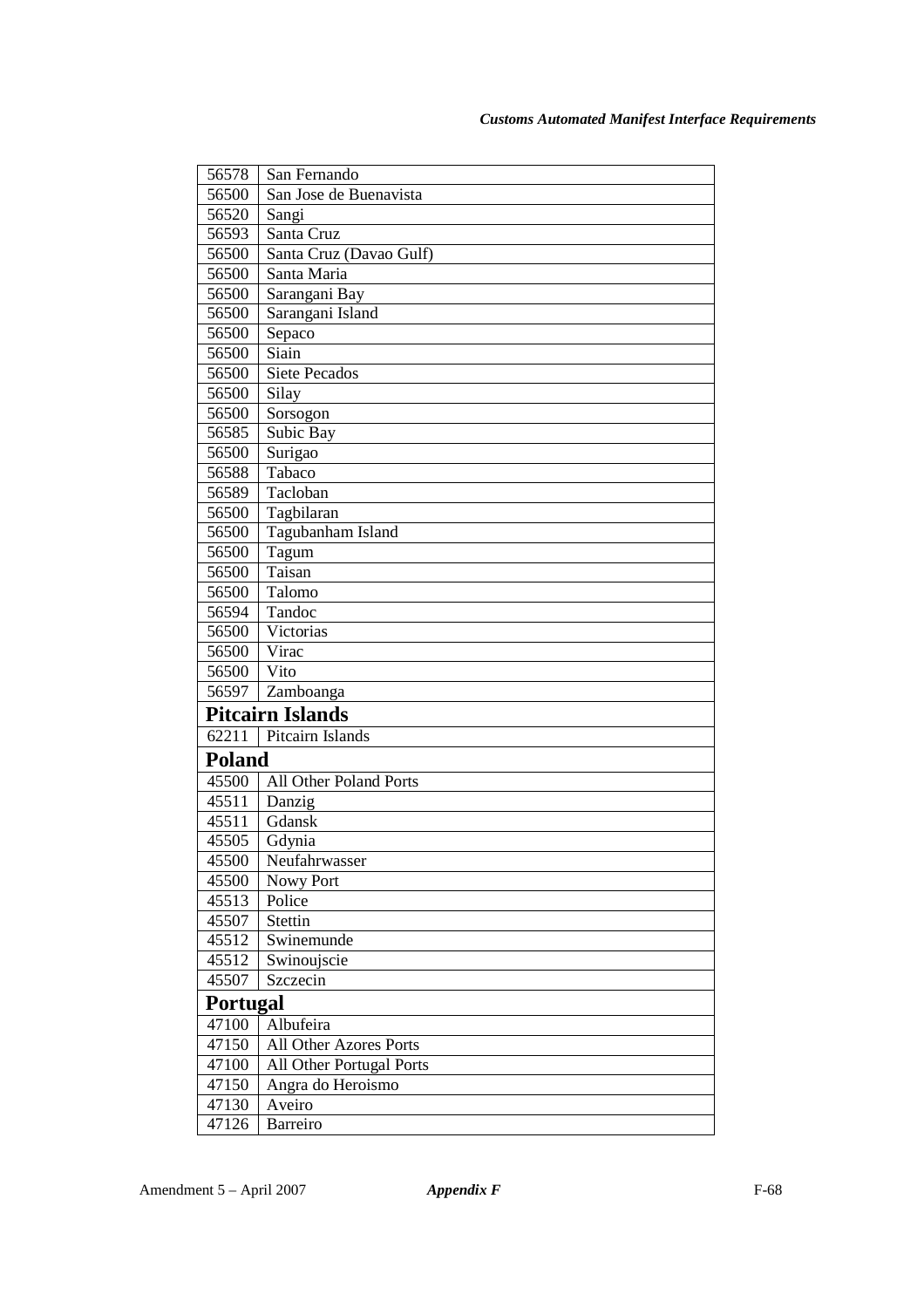| 47100          | Faro                                    |
|----------------|-----------------------------------------|
| 47135          | Figueira da Foz                         |
| 47101          | Funchal                                 |
| 47150          | Horta                                   |
| 47100          | Lagos                                   |
| 47123          | Leixoes                                 |
| 47125          | Lisboa                                  |
| 47125          | Lisbon                                  |
| 47100          | Olhao                                   |
| 47133          | Oporto                                  |
| 47151          | Ponta Delgada                           |
| 47100          | Portimao                                |
| 47133          | Porto                                   |
| 47123          | Porto de Leixoes                        |
| 47127          | Porto de Sines                          |
| 47152          | Praia                                   |
| 47152          | Praia de Vitoria                        |
| 47141          | Setubal                                 |
| 47127          | <b>Sines</b>                            |
| 47155          | Terceira Island                         |
| 47150          | Vila do Porto                           |
| 47100          | Vila Real de San Antonio                |
| Qatar          |                                         |
| 51800          | All Other Qatar Ports                   |
| 51813          | Doha                                    |
| 51800          | Halul Island                            |
| 51800          | Jazirath Halul                          |
| 51825          | Musayid                                 |
| 51814          | Ras Laffan                              |
| 51825          | Umm Said                                |
| <b>Reunion</b> |                                         |
| 79051          | Pointe des Galets                       |
| 79052          | Saint Denis                             |
| 79052          | St. Denis                               |
| <b>Romania</b> |                                         |
| 48500          | All Other Romania Ports                 |
| 48500          | <b>Braila</b>                           |
| 48511          | Constanta                               |
| 48511          | Constantza                              |
| 48500          | Galati                                  |
| 48500          | Galatz                                  |
| 48500          | Sulina                                  |
| 48500          | Tulcea                                  |
| <b>Russia</b>  |                                         |
| 46239          | Aleksandrovski                          |
| 46239          | Alexandrovsk                            |
| 46220          | All Other Russia Baltic Region Ports    |
| 46250          | All Other Russia Black Sea Region Ports |
|                |                                         |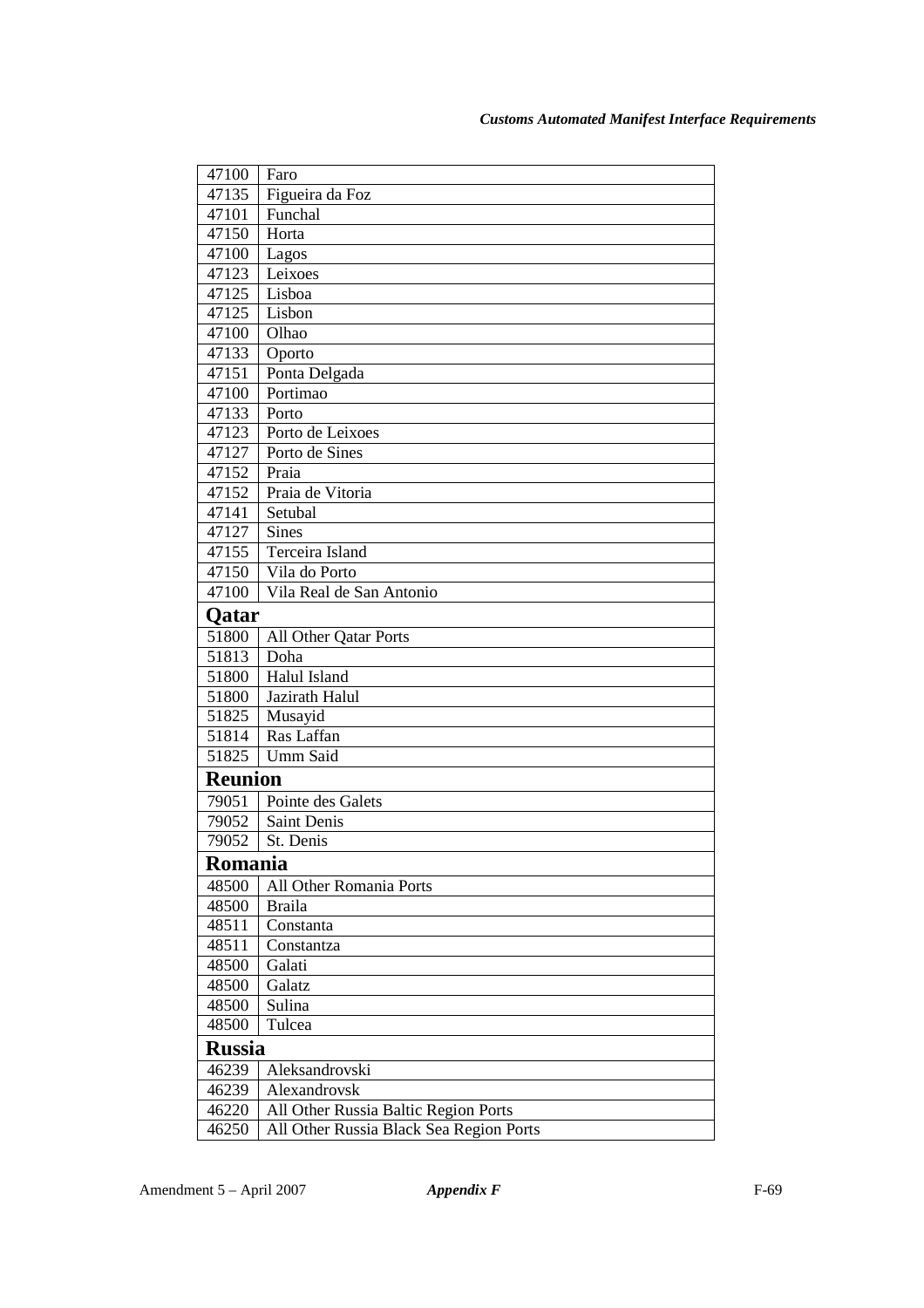| 46239             | All Other Russia Eastern Region Ports |
|-------------------|---------------------------------------|
| 46200             | All Other Russia Siberia Region Ports |
| 46239             | Ambarchik                             |
| 46239             | Anadyr                                |
| 46200             | Archangel                             |
| 46200             | Arkhangelsk                           |
| 46239             | Arkovo Bereg                          |
| 46250             | Bukhta Severnaya                      |
| 46213             | Kaliningrad                           |
| 46239             | Kamchatka                             |
| 46239             | Kolyma River                          |
| 46213             | Konigsberg                            |
| 46236             | Korsakov                              |
| 46220             | Kovisto                               |
| 46215             | Leningrad                             |
| 46222             | Lorino                                |
| 46232             | Magadan                               |
| 46232             | Magadansky                            |
| 46200             | Molotovsk                             |
| 46209             | Murmansk                              |
| 46239             | Nagayeva                              |
| 46230             | Nakhodka                              |
| 46239             | Nikolayevsk-Na-Amur                   |
| 46239             | Nogayevo                              |
| 46239             | North Cape                            |
| 46241             | Novorossiysk                          |
| 46239             | Okha                                  |
| 46233             | Petropavlovsk                         |
| 46239             | Petropavlovsk-Kamchatskiy             |
| 46239             | Pevek                                 |
| 46220             | Primorsk                              |
| 46237             | Provideniya                           |
| 46200             | Severodvinsk                          |
| 46239             | Sovetskaya Gavan                      |
| 46215             | St. Petersburg                        |
| 46242             | Taganrog                              |
| 46239             | Tiksi                                 |
| 46245             | Tuapse                                |
| 46234             | Vanino                                |
| 46220             | Viborg                                |
| 46220             | Viipuri                               |
| 46238             | Vladivostok                           |
| 46231             | Vostochnyy                            |
| 46220             | Vyborg                                |
| 46208             | Yandraknnot                           |
| <b>St. Helena</b> |                                       |
| 75899             | All St. Helena Ports                  |
| 75898             | Clarence Bay, Ascension Is            |
|                   |                                       |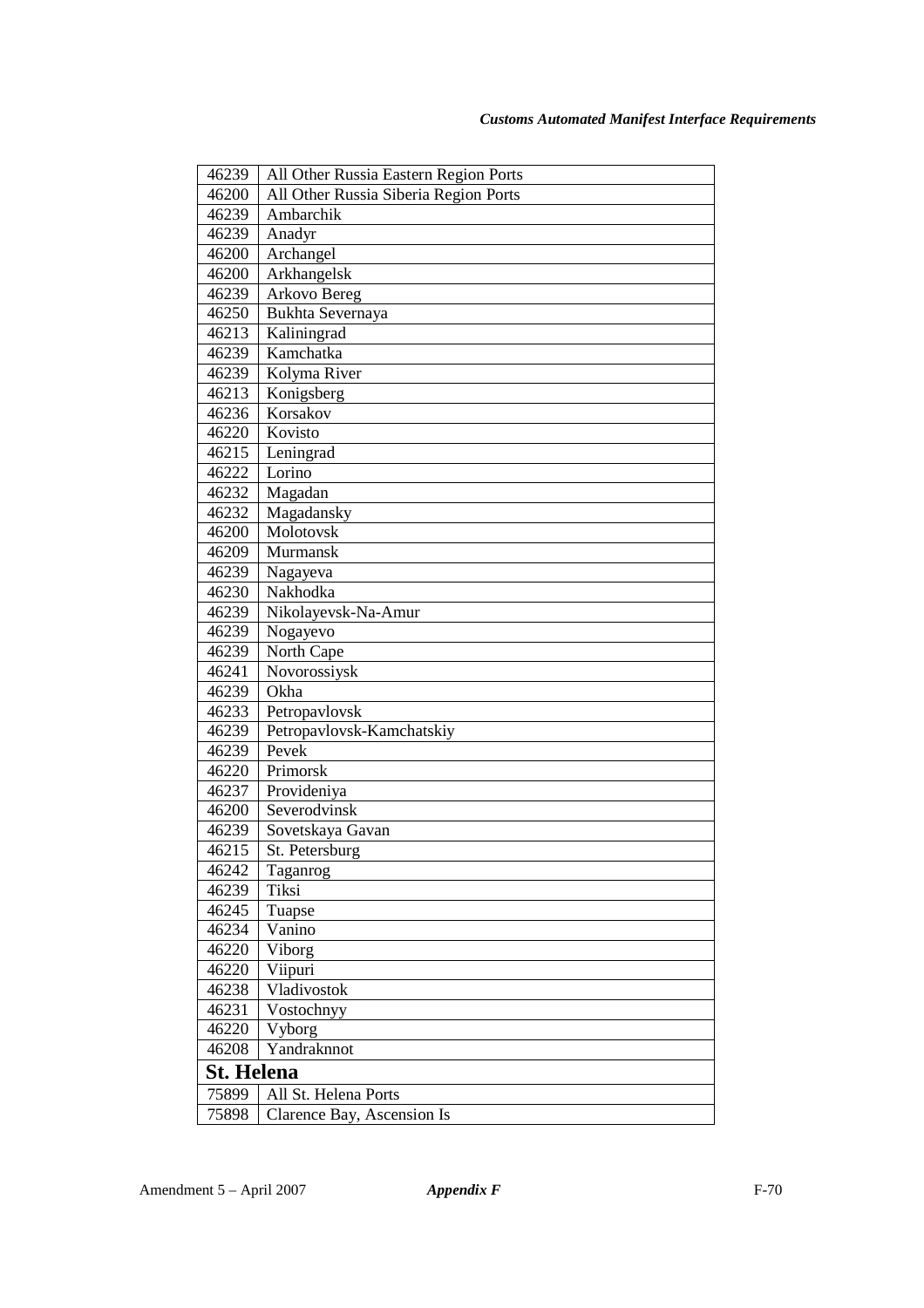| 75898            | Georgetown, Ascension Is                     |
|------------------|----------------------------------------------|
| 75899            | Jamestown, St. Helena                        |
|                  | <b>St. Kitts &amp; Nevis</b>                 |
| 24835            | Basseterre, St. Kitts                        |
| 24837            | Charlestown, Nevis Is.                       |
| <b>St. Lucia</b> |                                              |
| 24865            | Castries                                     |
| 24866            | Cul de Sac                                   |
| 24867            | Vieux Fort                                   |
|                  | <b>St. Pierre &amp; Miquelon</b>             |
| 16101            | St. Pierre                                   |
|                  | <b>St. Vincent &amp; Northern Grenadines</b> |
| 24871            | <b>Admiralty Bay</b>                         |
| 24871            | Kingstown                                    |
|                  | <b>Saotome &amp; Principe</b>                |
| 76495            | All Other Saotome and Principe Ports         |
| 76491            | Sao Tome (St. Thomas)                        |
|                  | Saudi Arabia                                 |
| 51715            | Ad Dammam                                    |
| 51723            | Al Juaymah                                   |
| 51720            | Al Jubail                                    |
| 51712            | Al Khobar                                    |
| 51712            | Al Khubar                                    |
| 51700            | All Other Saudi Arabia Ports                 |
| 51715            | Damman                                       |
| 51717            | Dhahran                                      |
| 51730            | Dhuba                                        |
| 51719            | Gizan                                        |
| 51721            | Jeddeh                                       |
| 51721            | <b>Jidda</b>                                 |
| 51721            | Jiddah                                       |
| 51723            | Juaymah Oil Terminal                         |
| 51720            | Jubail                                       |
| 51721            | Judda                                        |
| 51715            | King Abdul Aziz Port                         |
| 51730            | King Fahd Port                               |
| 51700            | Ras Al Khafji                                |
| 51727            | Ras at Tannurah                              |
| 51727            | Ras Tanura                                   |
| 51730            | Yambo                                        |
| 51730            | Yanbu                                        |
| 51730            | Yenbo                                        |
| Senegal          |                                              |
| 74499            | All Other Senegal Ports                      |
| 74473            | Dakar                                        |
| 74499            | Kaolak                                       |
| 74499            | Rufisque                                     |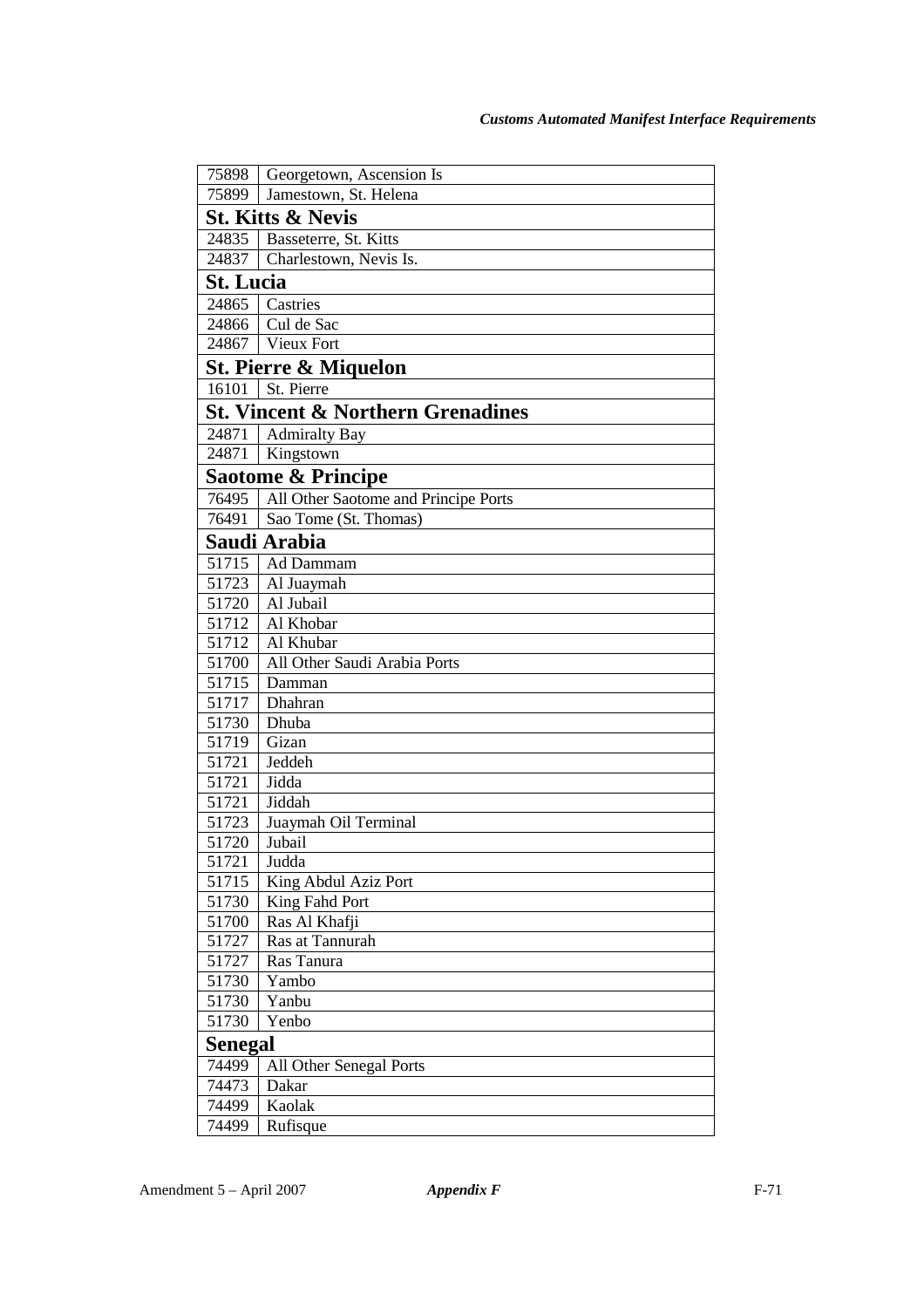| 74499             | Ziguinchor                              |  |
|-------------------|-----------------------------------------|--|
| <b>Serbia</b>     |                                         |  |
| 47901             | Bar                                     |  |
| 47900             | Zelenika                                |  |
| <b>Seychelles</b> |                                         |  |
| 78000             | All Other Seychelles Ports              |  |
| 78083             | Port Victoria                           |  |
| 78083             | Victoria                                |  |
|                   | <b>Sierra Leone</b>                     |  |
| 74799             | All Other Sierra Leone Ports            |  |
| 74799             | Bonthe                                  |  |
| 74751             | Freetown                                |  |
| 74799             | Pepel                                   |  |
| 74799             | Sherbro                                 |  |
| <b>Singapore</b>  |                                         |  |
| 55900             | All Other Singapore Ports               |  |
| 55950             | Pulau Bukom                             |  |
| 55901             | Pulau Sebarok                           |  |
| 55950             | Pulum Bukum                             |  |
| 55901             | Sebarok                                 |  |
| 55900             | Serangoon Harbor                        |  |
| 55976             | Singapore                               |  |
| Slovenia          |                                         |  |
| 47999             | All Other Slovenia Ports                |  |
| 47909             | Kopar                                   |  |
| 47909             | Koper                                   |  |
| 47910             | Piran                                   |  |
| 47910             | Pirano                                  |  |
|                   | <b>Solomon Islands</b>                  |  |
| 62200             | All Solomon Islands Ports               |  |
| 62200             | Gizo                                    |  |
| 62200             | Honiara                                 |  |
| 62200             | Lofung                                  |  |
| 62200             | Munda                                   |  |
| 62200             | Tulaghi                                 |  |
| 62200             | Tulagi                                  |  |
| 62200             | Yandina                                 |  |
| Somalia           |                                         |  |
| 77099             | All Other Somalia Eastern Region Ports  |  |
| 77000             | All Other Somalia Northern Region Ports |  |
| 77001             | Berbera                                 |  |
| 77099             | Chisimaio                               |  |
| 77099             | Kismaayo                                |  |
| 77099             | Kismayu                                 |  |
| 77051<br>77051    | Mogadiscio                              |  |
| 77051             | Mogadishu<br>Muqdisho                   |  |
|                   |                                         |  |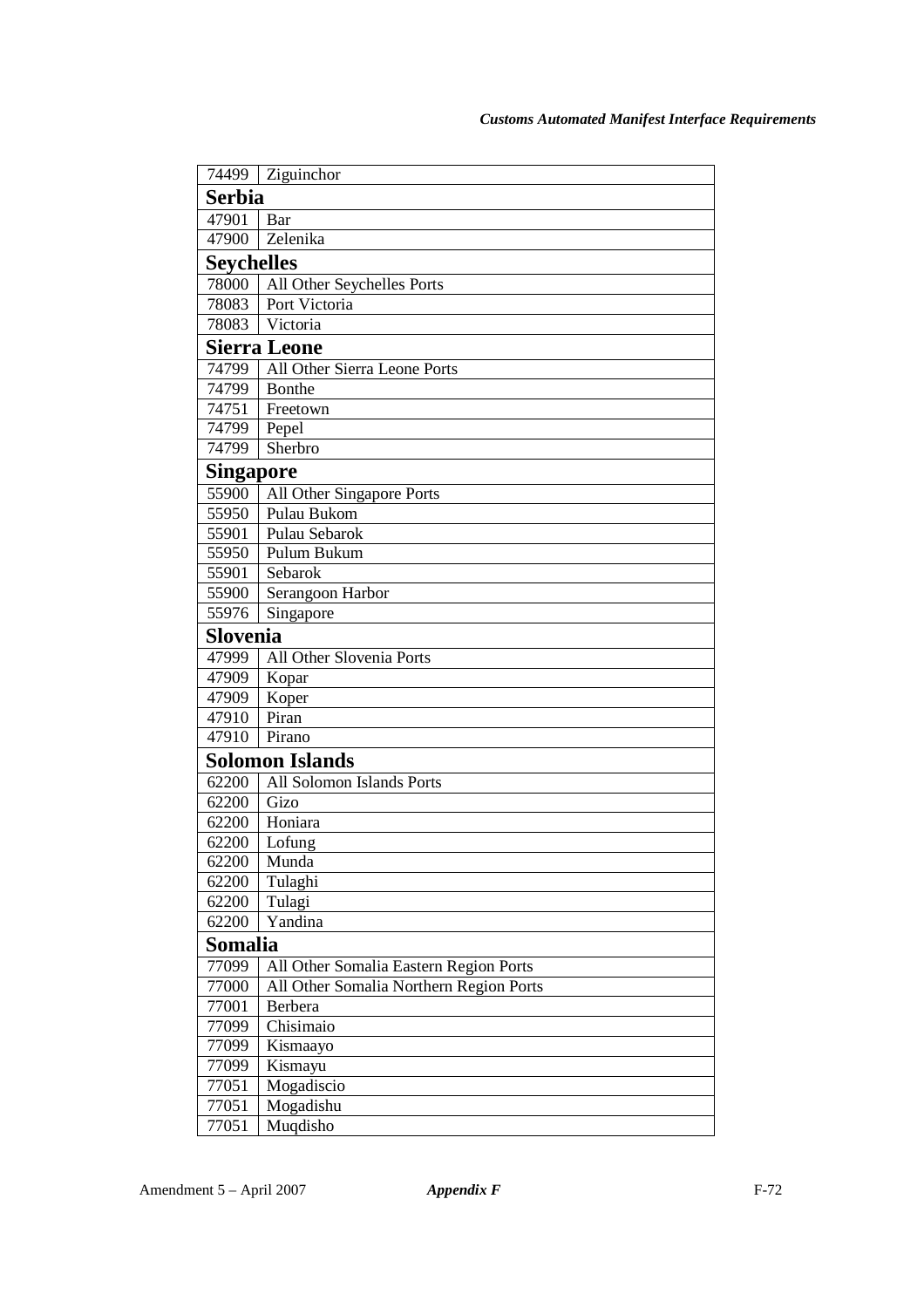|       | <b>South Africa</b>                      |
|-------|------------------------------------------|
| 79100 | All Other Republic of South Africa Ports |
| 79101 | Cape Town                                |
| 79113 | Durban                                   |
| 79125 | East London                              |
| 79100 | Mossel Baai                              |
| 79100 | Mossel Bay                               |
| 79145 | Port Elizabeth                           |
| 79113 | Port Natal                               |
| 79100 | Port Nollath                             |
| 79155 | Richard's Bay                            |
| 79100 | Saldanha Bay                             |
| 79100 | Simonstown                               |
|       | <b>South Korea</b>                       |
| 58000 | All Other South Korea Ports              |
| 58014 | Bukpyung                                 |
| 58023 | <b>Busan</b>                             |
| 58000 | Changhang                                |
| 58000 | Cheju                                    |
| 58015 | Chen Hai                                 |
| 58015 | Chinhae                                  |
| 58030 | Daesan                                   |
| 58014 | Donghae                                  |
| 58028 | Gunsan                                   |
| 58029 | Inchon                                   |
| 58015 | Jinhae                                   |
| 58029 | Jinsen                                   |
| 58028 | Kunsan                                   |
| 58028 | Kunson                                   |
| 58031 | Kwangyang                                |
| 58033 | Masan                                    |
| 58035 | Mogpo                                    |
| 58035 | Mokpo                                    |
| 58034 | Okpo                                     |
| 58061 | Onsan                                    |
| 58055 | Pohang                                   |
| 58055 | Pohang Hang                              |
| 58023 | Pusan                                    |
| 58032 | Pyongtaek                                |
| 58032 | Pyungtaek                                |
| 58065 | Samil                                    |
| 58014 | Tonghae                                  |
| 58061 | Ulsan                                    |
| 58065 | Yeosu                                    |
| 58065 | Yosu                                     |
|       | Southern Asia, N.E.C.                    |
| 56899 | All Other Southern Asia, N.E.C. Ports    |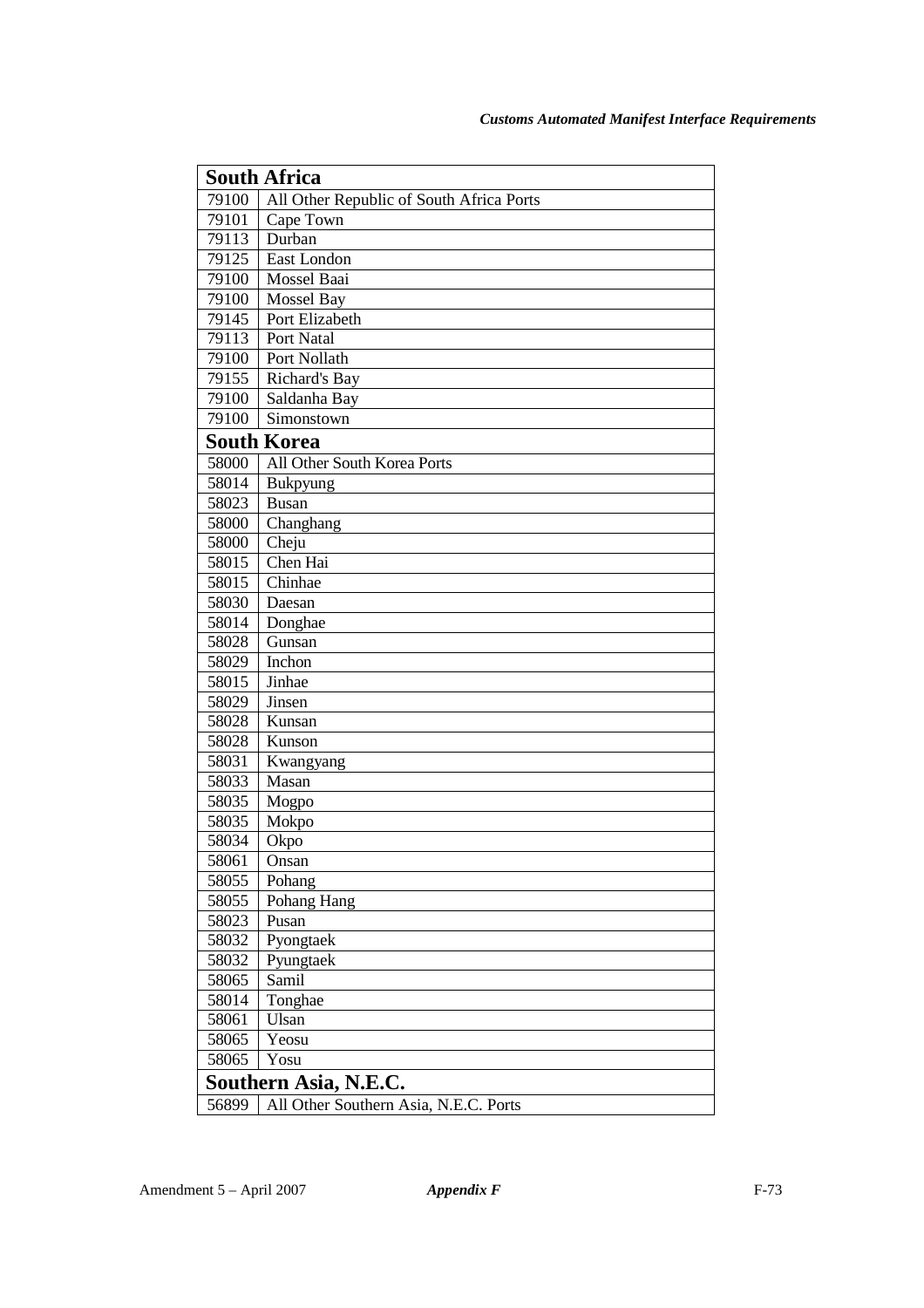| Spain          |                                                             |
|----------------|-------------------------------------------------------------|
|                |                                                             |
| 47099          | Agua Amarga                                                 |
| 47099          | Aguilas                                                     |
| 47051          | Alcanar                                                     |
| 47099          | Alcudia                                                     |
| 47031          | Algeciras                                                   |
| 47057          | Alicante                                                    |
| 47070          | All Other Canary Islands Ports                              |
| 47000          | All Other Spain Atlantic Region Ports North of Portugal     |
| 47049          | All Other Spain Atlantic Region Ports Southeast of Portugal |
| 47099          | All Other Spain Mediterranean Region Ports                  |
| 47095          | All other Spanish Africa N.E.C. Ports                       |
| 47059          | Almeria                                                     |
| 47070          | Arguinequin                                                 |
| 47070          | Arrecife                                                    |
| 47003          | Aviles                                                      |
| 47061          | Barcelona                                                   |
| 47005          | Bilbao                                                      |
| 47035          | Cadiz                                                       |
| 47000          | Cape Finisterre<br>Carboneras                               |
| 47062          |                                                             |
| 47063          | Cartagena                                                   |
| 47068          | Castellon                                                   |
| 47068          | Castellon de la Plana                                       |
| 47096          | Ceuta<br>Cillero                                            |
| 47000          | Corcubion                                                   |
| 47000<br>47021 |                                                             |
|                | Corunna<br>Denia                                            |
| 47099          | El Ferrol                                                   |
| 47022<br>47022 | El Ferrol del Caudillo                                      |
| 47099          | El Grao                                                     |
| 47063          | Escombreras                                                 |
| 47022          | Ferrol                                                      |
| 47093          | Gandia                                                      |
| 47099          | Garrucha                                                    |
| 47017          | Gijon                                                       |
| 47099          | Hornillo                                                    |
| 47044          | Huelva                                                      |
| 47067          | Ibiza                                                       |
| 47021          | La Coruna                                                   |
| 47070          | La Salineta                                                 |
| 47071          | Las Palmas                                                  |
| 47066          | Majorca                                                     |
| 47076          | Malaga                                                      |
| 47000          | Marin                                                       |
| 47095          | Melilla                                                     |
| 47017          | Mosel                                                       |
|                |                                                             |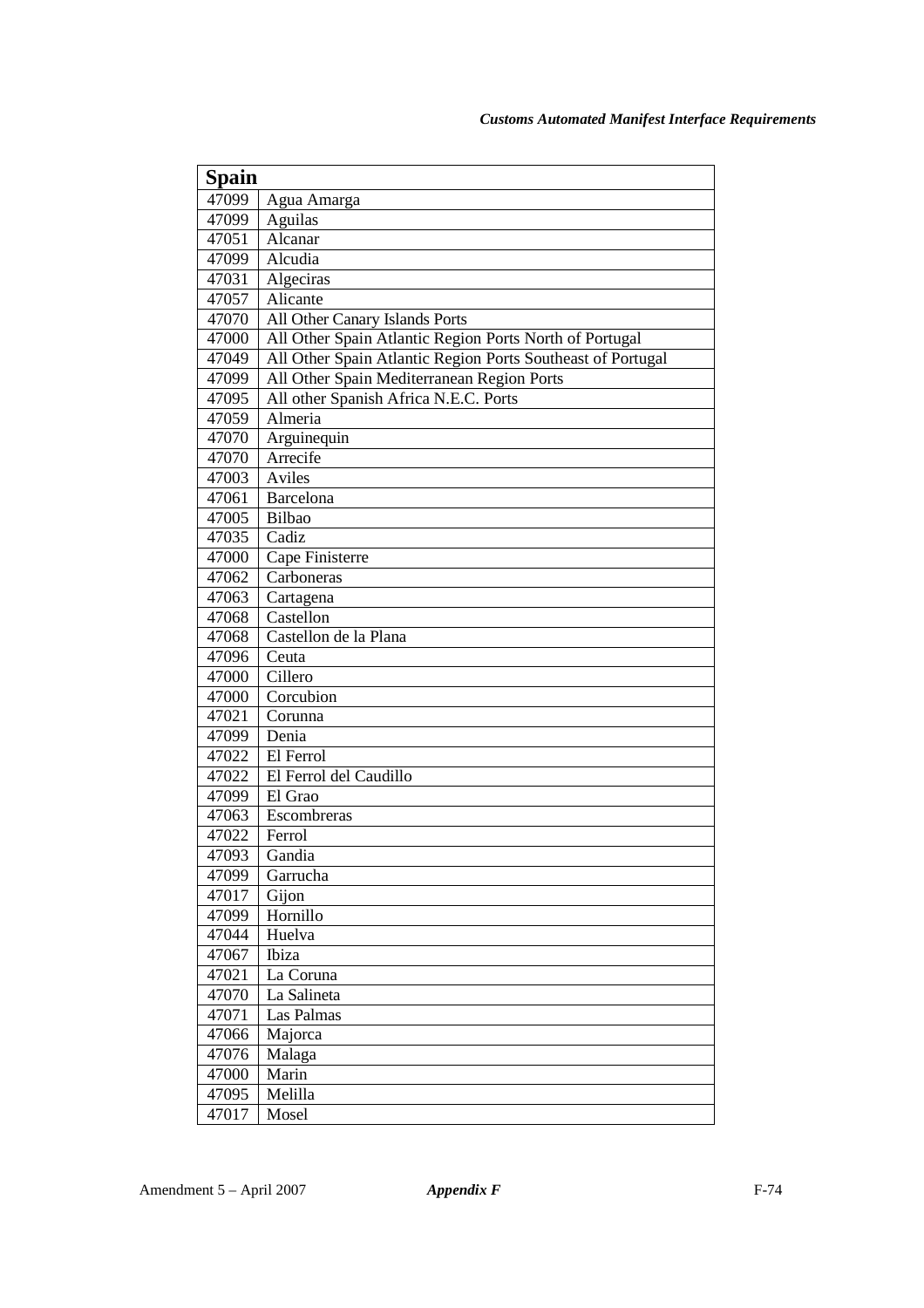| 47077            | Motril                    |
|------------------|---------------------------|
| 47065            | Palamos                   |
| 47066            | Palma de Majorca          |
| 47027            | Pasages                   |
| 47027            | Pasajes                   |
| 47099            | Port Alfaques             |
| 47049            | Port Santa Maria          |
| 47071            | Puerto de la Luz          |
| 47099            | Puerto de los Alfaques    |
| 47083            | Puerto de Sagunto         |
| 47049            | Puerto de Santa Maria     |
| 47070            | Puerto Del Rosario        |
| 47000            | Ribadesella               |
| 47099            | Rosas                     |
| 47049            | Rota                      |
| 47083            | Sagunto                   |
| 47036            | San Ciprian               |
| 47088            | San Feliu de Guixols      |
| 47003            | San Juan de Nieva         |
| 47000            | San Sebastian             |
| 47072            | Santa Cruz De La Palma    |
| 47073            | Santa Cruz de Tenerife    |
| 47013            | Santander                 |
| 47039            | Sevilla                   |
| 47039            | Seville                   |
| 47073            | Sta. Cruz de Tenerife     |
| 47032            | Tarifa                    |
| 47092            | Tarragona                 |
| 47073            | Tenerife                  |
| 47090            | Torrevieja                |
| 47094            | Valencia                  |
| 47029            | Vigo                      |
| 47000            | Villagarcia               |
| 47000            | Villagarcia de Arosa      |
| 47099            | Vinaroz                   |
| <b>Sri Lanka</b> |                           |
| 54200            | All Other Sri Lanka Ports |
| 54201            | Colombo                   |
| 54201            | Colombo Harbor            |
| 54200            | Galle                     |
| 54200            | Galle Harbor              |
| 54200            | Jaffna                    |
| 54205            | Trincomalee               |
| 54205            | Trincomali                |
| Sudan            |                           |
| 73201            | Port Sudan                |
| <b>Suriname</b>  |                           |
| 31500            | All Other Suriname Ports  |
|                  |                           |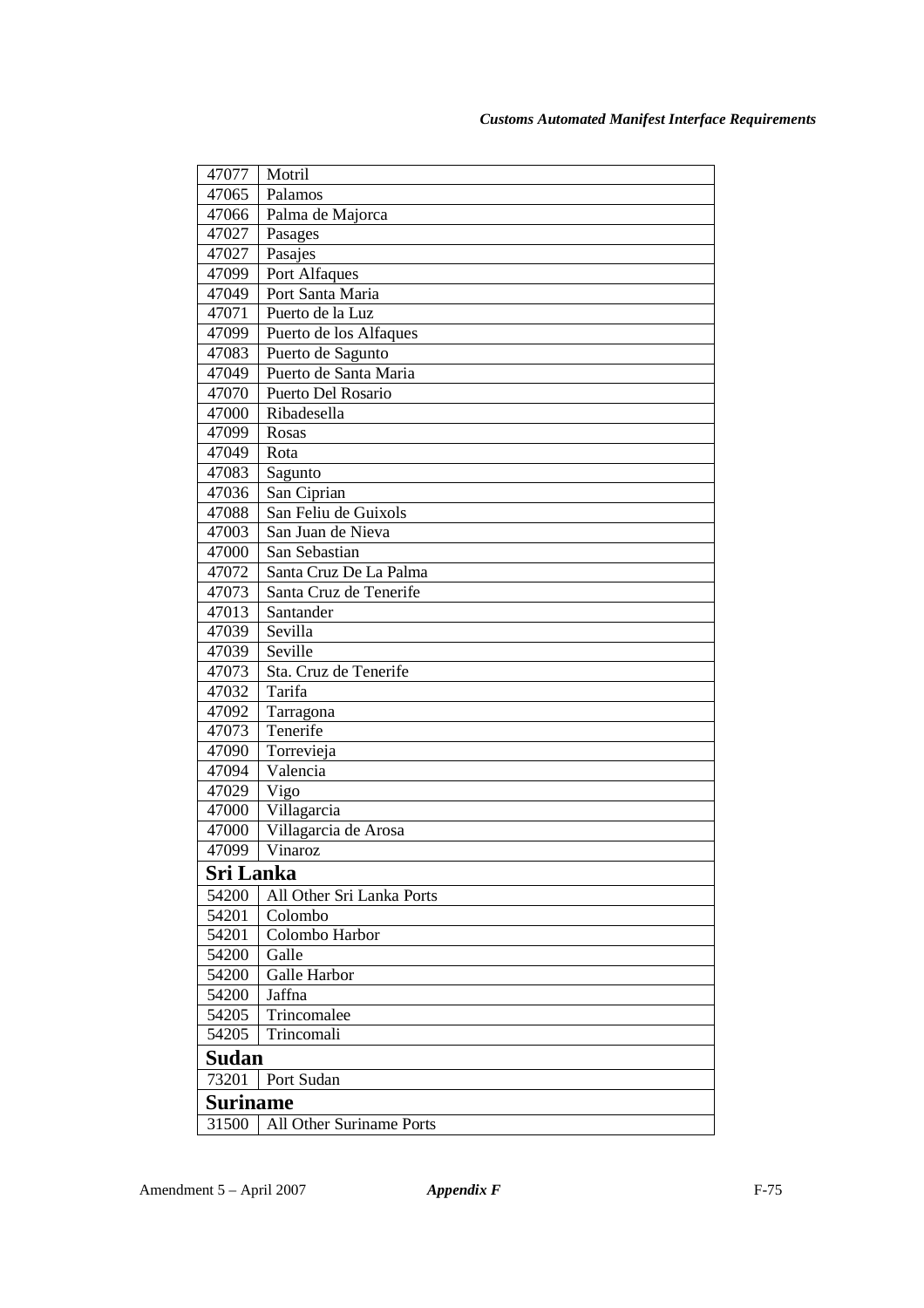| 31500              | <b>Brokopondo</b>      |
|--------------------|------------------------|
| 31501              | Moengo                 |
| 31500              | Nieuw Nickerie         |
| 31523              | Paramaribo             |
| 31524              | Paranam                |
| 31523              | Smalkalden             |
| 31500              | Wageningen             |
| <b>Sweden</b>      |                        |
| 40122              | Ahus                   |
| 40100              | All Other Sweden Ports |
| 40100              | Arnoviken              |
| 40100              | Bollsta                |
| 40100              | Brofjorden             |
| 40100              | <b>Burea</b>           |
| 40100              | Carlskrona             |
| 40100              | Domjou                 |
| 40100              | Domsjo                 |
| 40100              | Dynas                  |
| 40100              | Essvik                 |
| 40100              | Essviken               |
| 40100              | Fagervik               |
| $4012\overline{1}$ | Falkenberg             |
| 40100              | Frano                  |
| 40100              | Furogrund              |
| 40100              | Furuogrund             |
| 40115              | Gaddvik                |
| 40116              | Gafle                  |
| 40116              | Gavle                  |
| 40116              | Gefle                  |
| 40116              | Gevle                  |
| 40117              | Goteborg               |
| 40117              | Gothenburg             |
| 40118              | Hallstavik             |
| 40119              | Halmstad               |
| 40120              | Halsingborg            |
| 40100              | Harare                 |
| 40100              | Hargshamn              |
| 40100              | Harnosand              |
| 40120              | Helsingborg            |
| 40100              | Hernosand              |
| 40123              | Hoganas                |
| 40127              | Holmsund               |
| 40100              | Hornesfors             |
| 40100              | Hudiksvall             |
| 40129              | Iggesund               |
| 40100              | Kalix                  |
| 40100              | Kalmar                 |
| 40132              | Karlsborg              |
|                    |                        |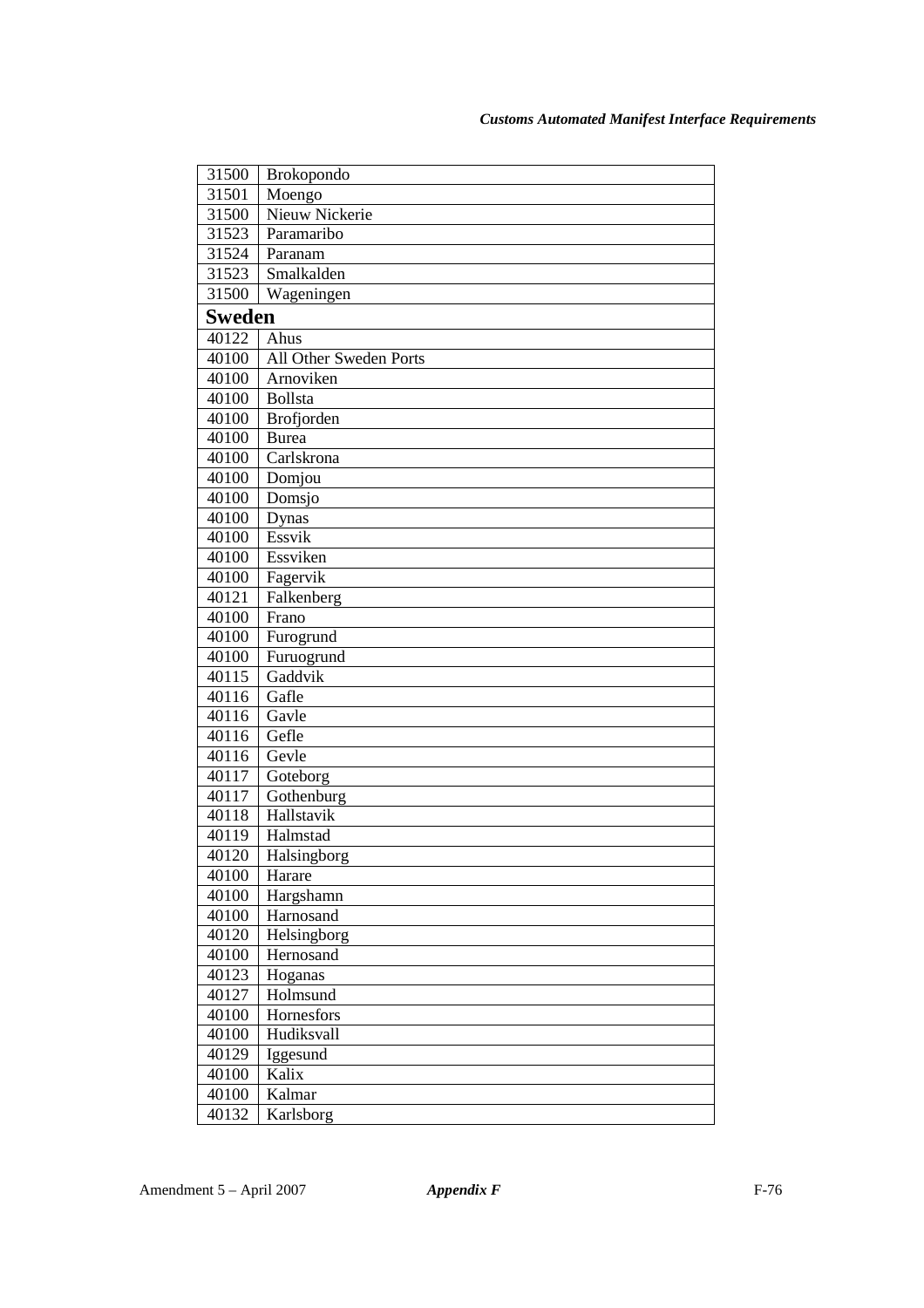| 40133 | Karlshamn     |
|-------|---------------|
| 40100 | Karlskrona    |
| 40100 | Karlstad      |
| 40100 | Karskar       |
| 40100 | Kopmanholmen  |
| 40100 | Kramfors      |
| 40100 | Kristinehamn  |
| 40150 | Lanskrona     |
| 40143 | Limhamn       |
| 40100 | Ljusne        |
| 40142 | Lulea         |
| 40100 | Lysekil       |
| 40143 | Malmo         |
| 40100 | Mem           |
| 40100 | Munksund      |
| 40100 | Nederkalix    |
| 40100 | Norrbyskar    |
| 40148 | Norrkoping    |
| 40149 | Norrsundet    |
| 40100 | Nynashamn     |
| 40153 | Obbola        |
| 40155 | Ornskoldsvik  |
| 40100 | Ortviken      |
| 40100 | Orviken       |
| 40157 | Oskarshamn    |
| 40100 | Ostrand       |
| 40100 | Otterbacken   |
| 40159 | Oxelosund     |
| 40100 | Pitea         |
| 40100 | Ronneby       |
| 40161 | Ronnsker      |
| 40100 | Saljfviken    |
| 40166 | Sandarne      |
| 40100 | Sandhamn      |
| 40100 | Sikea         |
| 40124 | Skelleftea    |
| 40124 | Skelleftehamn |
| 40100 | Skogholl      |
| 40100 | Skonvik       |
| 40100 | Skutskar      |
| 40100 | Slite         |
| 40174 | Soderhamn     |
| 40100 | Soraker       |
| 40176 | Stenungsund   |
| 40100 | Stocka        |
| 40179 | Stockholm     |
| 40180 | Stockvik      |
| 40182 | Sundsvall     |
| 40100 | Svartvik      |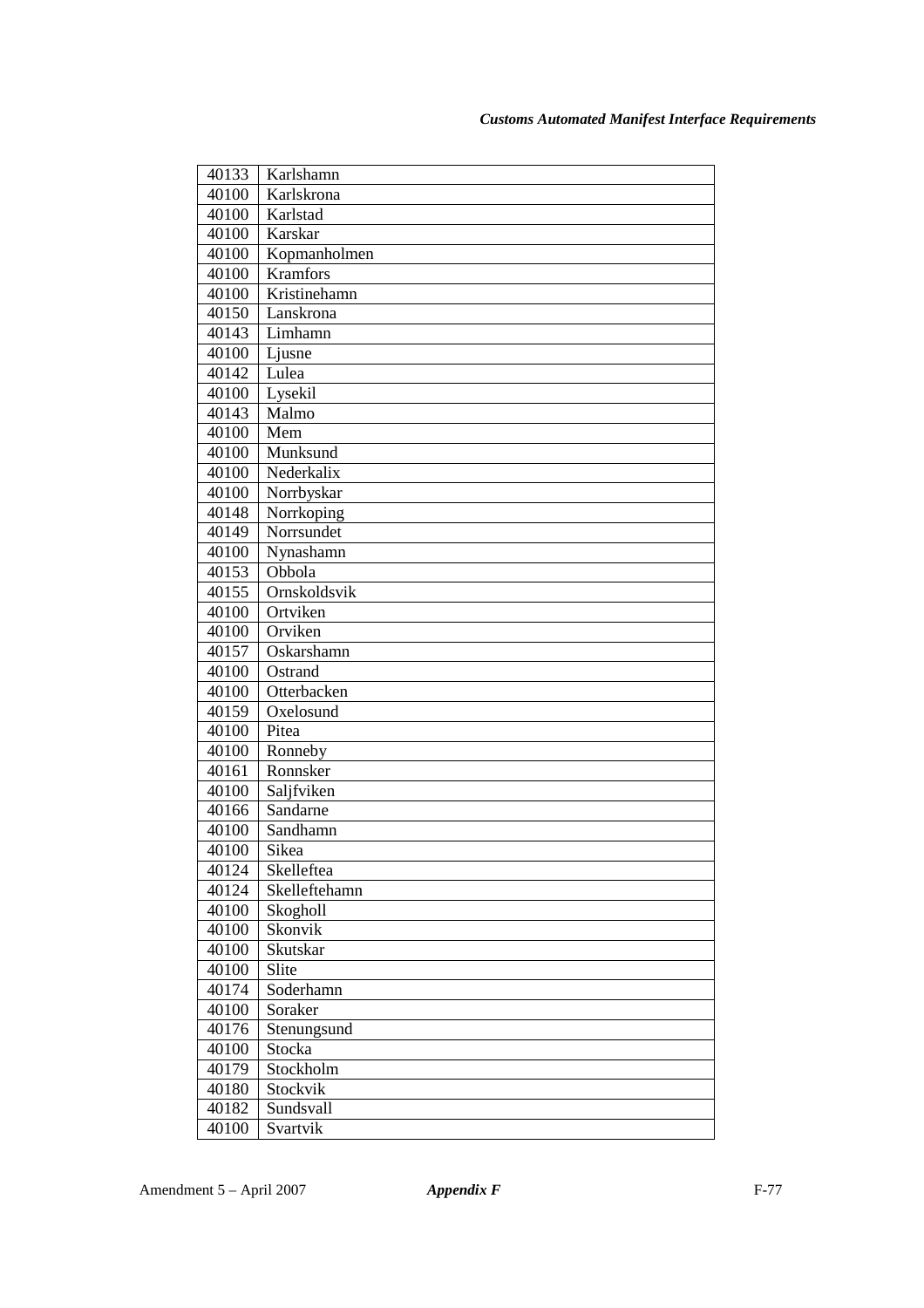| 40185              | Trelleborg               |
|--------------------|--------------------------|
| $\overline{40100}$ | Trollhattan              |
| 40100              | Trollhatte Canal         |
| 40188              | Uddevalla                |
| 40100              | <b>Ulfvik</b>            |
| 40100              | Ulvvik                   |
| 40125              | Umea                     |
| 40100              | Ursviken                 |
| 40191              | Utansjo                  |
| 40100              | Vaja                     |
| 40196              | Vallvik                  |
| 40100              | Varberg                  |
| 40192              | Vasteras                 |
| 40194              | Vastervik                |
| 40100              | Vifstavarf               |
| 40100              | Vinga                    |
| 40100              | Vivstava                 |
| 40197              | Wallhamn                 |
| 40100              | Ystad                    |
| Syria              |                          |
| 50215              | Al Ladhiqiyah            |
| 50200              | All Other Syria Ports    |
| 50200              | <b>Banias</b>            |
| 50200              | Baniyas                  |
| 50215              | Latakia                  |
| 50215              | Lattakia                 |
| 50220              | <b>Tartous</b>           |
| 50220              | <b>Tartus</b>            |
| <b>Tanzania</b>    |                          |
| 78399              | All Other Tanzania Ports |
| 78351              | Dar es Salaam            |
| 78399              | Kilwa Kivinje            |
| 78399              | Lindi                    |
| 78399              | Mikindani                |
| 78399              | Mtwara                   |
| 78399              | Pangani                  |
| 78399              | Pemba Island             |
| 78379              | Tanga                    |
| 78387              | Zanzibar                 |
| <b>Thailand</b>    |                          |
| 54900              | All Other Thailand Ports |
| 54902              | Ao Phuket                |
| 54902              | Ban Tha Rua              |
| 54901              | Bangkok                  |
| 54902              | <b>Bhuket</b>            |
| 54900              | <b>Chuk Samet</b>        |
| 54929              | Katang                   |
| 54920              | Ko Sichang               |
|                    |                          |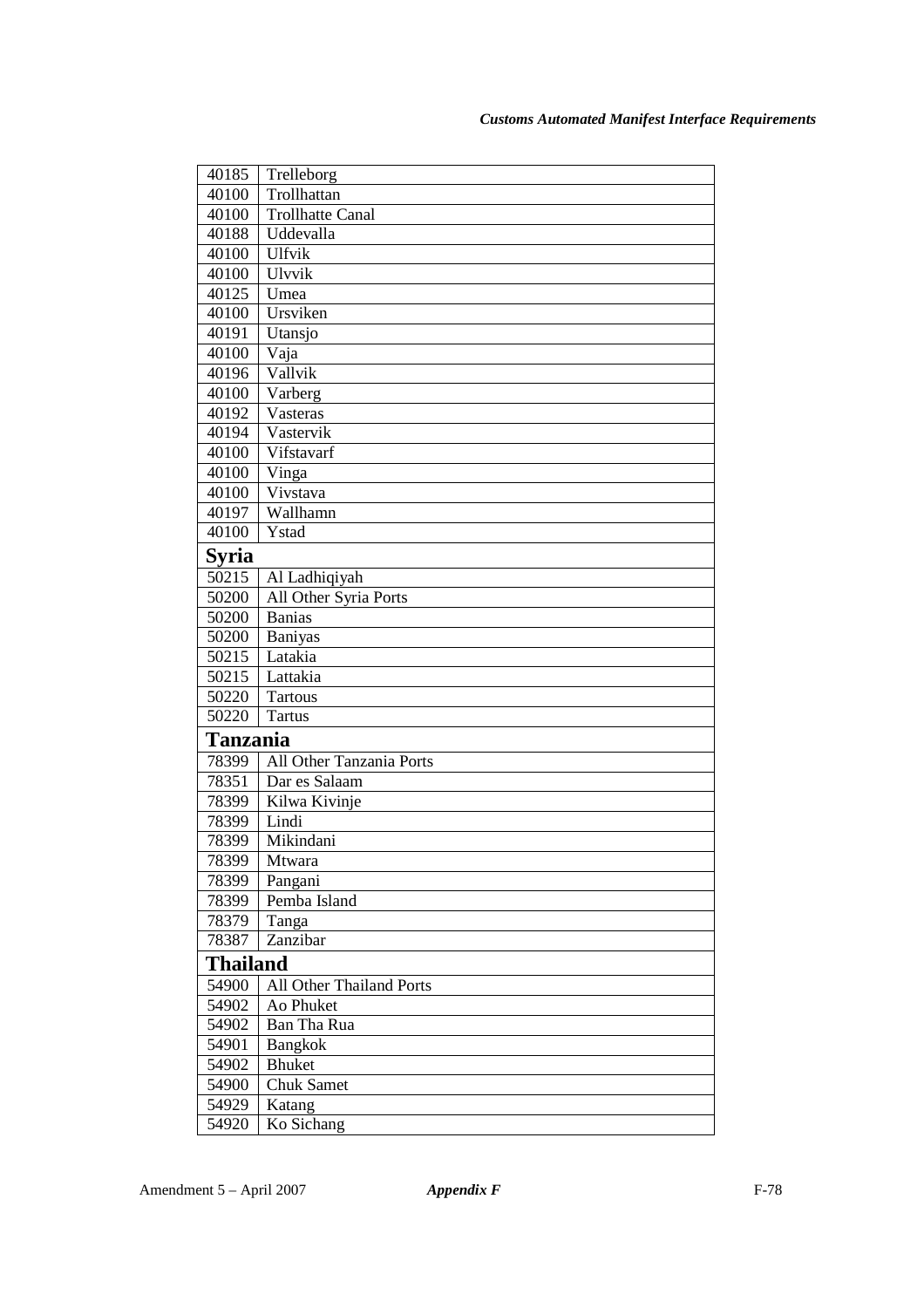| 54900          | Krabi                          |
|----------------|--------------------------------|
| 54930          | Laem Chabang                   |
| 59403          | Mab Ta Pud                     |
| 54903          | Map Ta Phut                    |
| 54900          | Narathiwat                     |
| 54900          | Naratives                      |
| 54900          | Patani                         |
| 54900          | Pattani                        |
| 54902          | Phuket                         |
| 54903          | Rayang                         |
| 54903          | Rayong                         |
| 54900          | Satahib                        |
| 54900          | Satahip                        |
| 54900          | Sattahip                       |
| 54927          | Songkhla                       |
| 54927          | Songkhla Harbor                |
| 54905          | Sri Racha                      |
| 54905          | Sriracha                       |
| <b>Togo</b>    |                                |
| 75200          | All Other Togo Ports           |
| 75200          | Anecho                         |
| 75200          | Kpeme                          |
| 75200          | Little Popo                    |
| 75291          | Lome                           |
| <b>Tokelau</b> |                                |
| 61471          | Tokelau                        |
| Tonga          |                                |
| 68682          | All Tonga Islands Ports        |
| 68682          | Haapai                         |
| 68682          | Neiafu                         |
| 68682          | Nukualofa                      |
| 68682          | Pangai                         |
| Trinidad       |                                |
|                |                                |
| 27400          | All Other Trinidad Ports       |
| 27400<br>27400 | <b>Brighton</b><br>Chaguaramas |
| 27410          | Galeota Point                  |
| 27400          | La Brea                        |
| 27420          | Point Fortin                   |
| 27410          | Point Galeota                  |
| 27425          | Point Lisas                    |
| 27415          | Pointe a Pierre                |
| 27431          | Port of Spain                  |
| 27443          | San Fernando                   |
| 27451          | Scarborough                    |
| 27446          | Tembladora                     |
| 27400          | Tobago                         |
|                |                                |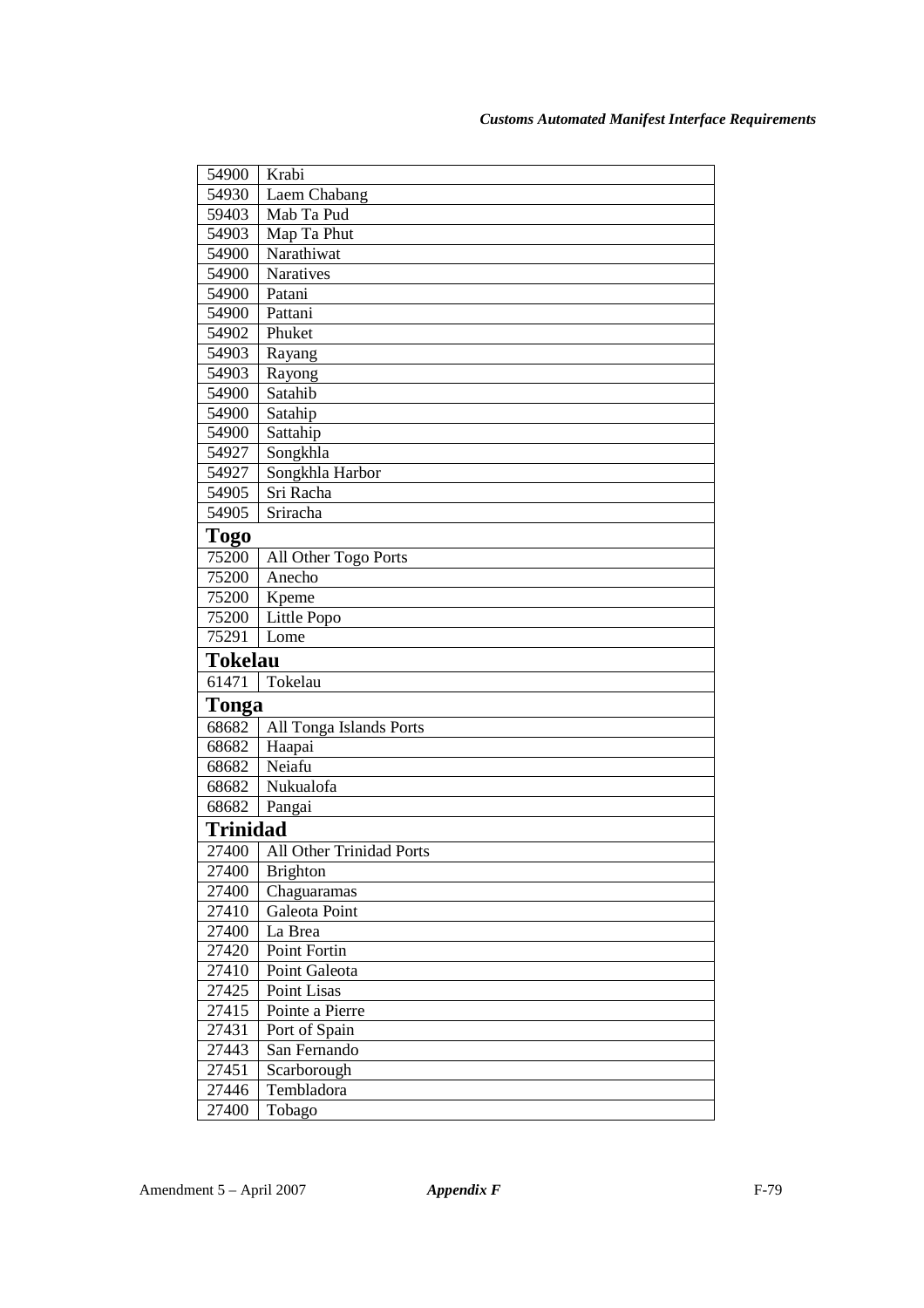| <b>Tunisia</b> |                                                    |
|----------------|----------------------------------------------------|
| 72300          | Al Mahdiyah                                        |
| 72300          | <b>All Other Tunisia Ports</b>                     |
| 72315          | As Sukhayrah                                       |
| 72300          | <b>Ashtart Terminal</b>                            |
| 72301          | <b>Banzart</b>                                     |
| 72301          | <b>Bizerta</b>                                     |
| 72301          | <b>Bizerte</b>                                     |
| 72305          | Gabes                                              |
| 72310          | La Goulette                                        |
| 72315          | La Skhira                                          |
| 72315          | La Skira                                           |
| 72300          | Mahedia                                            |
| 72300          | Menzel Bourguiba                                   |
| 92016          | Military - Sfax                                    |
| 72337          | <b>Sfax</b>                                        |
| 72357          | Sousee                                             |
| 72357          | Susa                                               |
| 72300          | Tabarca                                            |
| 72300          | Tabarqah                                           |
| 72373          | Tunis                                              |
| <b>Turkey</b>  |                                                    |
| 48903          | Adalia                                             |
| 48938          | Adana                                              |
| 48931          | Alexandretta                                       |
| 48915          | Aliaga                                             |
| 48999          | All Other Turkey Black Sea and Sea of Marmara Port |
| 48900          | All Other Turkey Mediterranean Region Ports        |
| 48945          | Ambarli                                            |
| 48903          | Antalya                                            |
| 48903          | Atalia                                             |
| 48903          | Attalea                                            |
| 48963          | Bandirma                                           |
| 48931          | <b>Botas Terminal</b>                              |
| 48999          | Canak                                              |
| 48999          | Canakkale                                          |
| 48931          | Ceyhan Terminal                                    |
| 48999          | Chanak                                             |
| 48999          | Chanaq                                             |
| 48945          | Constantinople                                     |
| 48941          | Darcia                                             |
| 48942          | Derince                                            |
| 48942          | Derince Burna                                      |
| 48942          | Derindje                                           |
| 48905          | Dikili                                             |
| 48943          | Eregli                                             |
| 48943          | Eregli Anatolia                                    |
| 48900          | Fethiye                                            |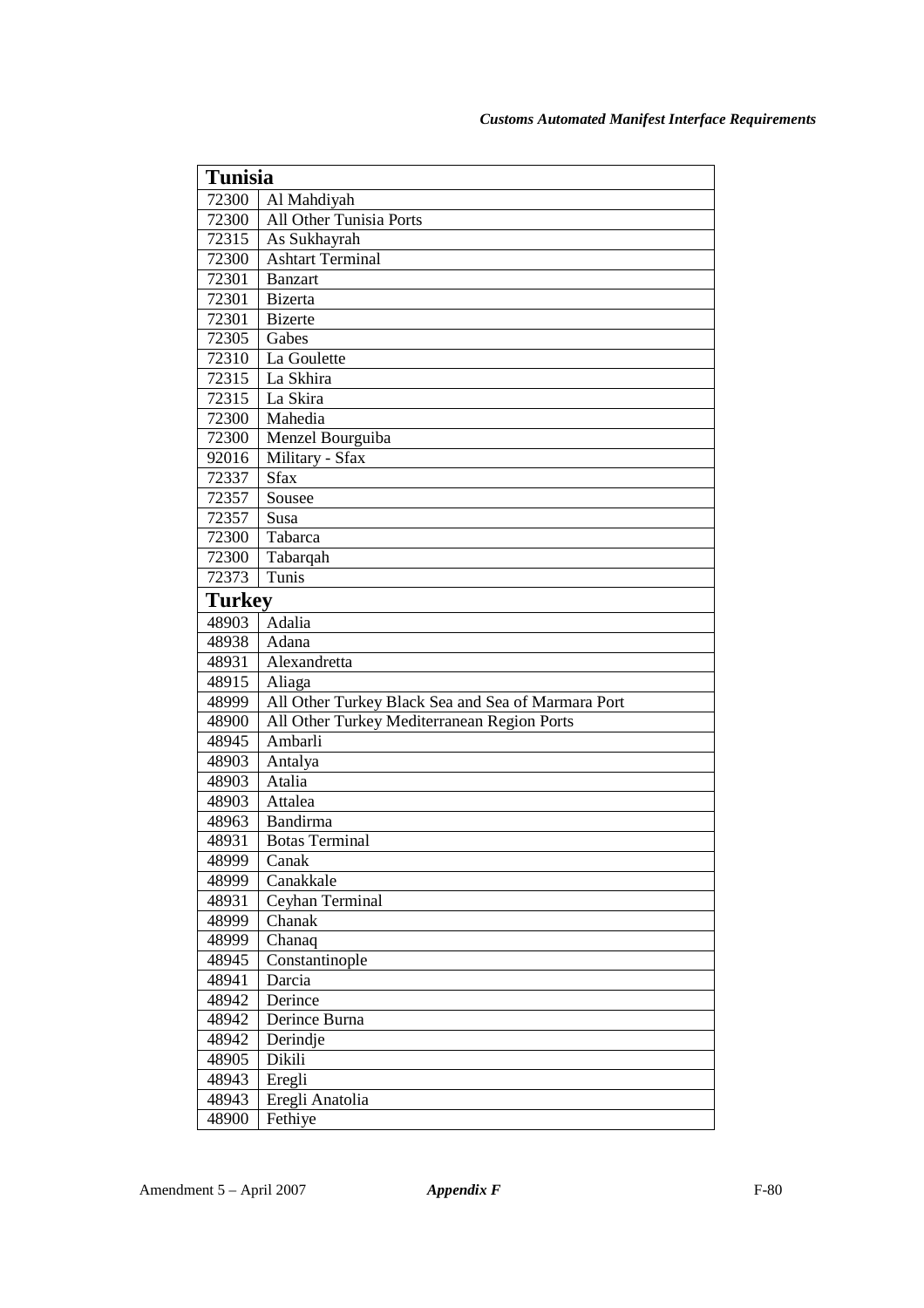| 48900 | Finike                          |
|-------|---------------------------------|
| 48999 | Gallipoli                       |
| 48944 | Gebze                           |
| 48999 | Gelibolu                        |
| 48947 | Gemlik                          |
| 48947 | Ghemlik                         |
| 48931 | Giova                           |
| 48946 | Giresun                         |
| 48925 | Gocek                           |
| 48931 | Gokova                          |
| 48931 | Gokova Iskelesi                 |
| 48999 | Golcuk                          |
| 48931 | Golovasi Terminal               |
| 48999 | Gueldjuk                        |
| 48999 | Hay Darpasa                     |
| 48999 | Haydarpasa                      |
| 48900 | Hopa                            |
| 48999 | Inebolu                         |
| 48928 | Isdemir                         |
| 48931 | Iskenderun                      |
| 48945 | Istanbul                        |
| 48939 | Izmir                           |
| 48940 | Izmit                           |
| 48947 | Kemlik                          |
| 48938 | Mersin                          |
| 48951 | Mudania                         |
| 48951 | Mudanya                         |
| 48915 | Nemrut Bay                      |
| 48963 | Panderma                        |
| 48944 | Pursan                          |
| 48999 | Rodosto                         |
| 48967 | Samsun                          |
| 48900 | <b>Tas Oudjou</b>               |
| 48900 | Tash-Uju                        |
| 48900 | Tasucu                          |
| 48999 | Tekirdag                        |
| 48932 | <b>Toros Gubre</b>              |
| 48999 | Trabzon                         |
| 48999 | Trebizond                       |
| 48940 | Tutunciftlik                    |
| 48943 | Uzunkum                         |
| 48971 | Yalova                          |
| 48999 | Yarimca                         |
| 48900 | Yumurtalik                      |
| 48900 | Zonguldak                       |
|       | <b>Turks and Caicos Islands</b> |
| 24300 | <b>All Other Caicos Islands</b> |
| 24399 | All Turks Islands Ports         |
|       |                                 |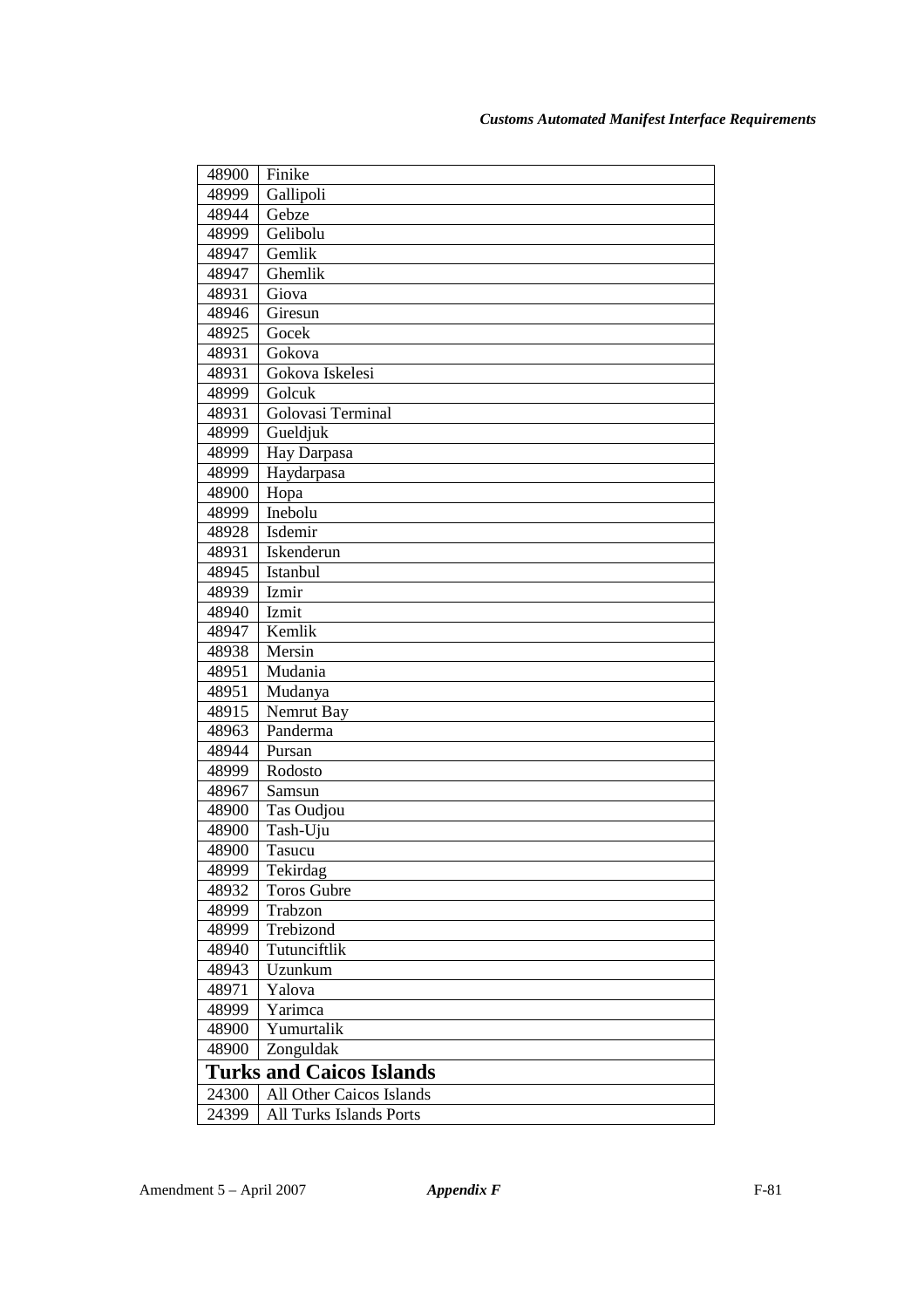| 24310          | Cockburn harbor                      |
|----------------|--------------------------------------|
| 24320          | <b>Grand Turks</b>                   |
| 24311          | Providenciales                       |
| 24399          | Salt Cay                             |
| Tuvalu         |                                      |
| 62231          | Funafuti Atoll                       |
| <b>Ukraine</b> |                                      |
| 46279          | All Other Ukraine Ports              |
| 46277          | Belgrod-Dnestrovskiy                 |
| 46278          | Berdyansk                            |
| 46277          | Dnestrovskiy                         |
| 46279          | Feodosia                             |
| 46279          | Feodosiya                            |
| 46271          | Ilichevsk                            |
| 46271          | Ilyichevsk                           |
| 46275          | Juzhny                               |
| 46274          | Kerch                                |
| 46274          | Kertch                               |
| 46276          | Mariupol                             |
| 92015          | Military - Mykolayiv                 |
| 92014          | Military - Oktyabrsk                 |
| 46279          | Nikolayev                            |
| 46275          | Odessa                               |
| 46279          | Reni                                 |
| 46279          | Sevastopol                           |
| 46272          | Ust-Dunaisk                          |
| 46272          | Ust-Dunaysk                          |
| 46279          | Yalta                                |
| 46275          | Yuzhnyy                              |
| 46276          | Zhdanov                              |
|                | <b>United Arab Emirates</b>          |
| 52000          | Abu al Bu Koosh                      |
| 52001          | Abu Dhabi                            |
| 52001          | Abu Zabi                             |
| 52000          | Ajman                                |
| 52000          | All Other United Arab Emirates Ports |
| 52003          | Arzanah Island                       |
| 52070          | Ash Shariqah                         |
| 52030          | Das                                  |
| 52030          | Das Island                           |
| 52005          | Dubai                                |
| 52005          | Dubayy                               |
| 52040          | <b>Fateh Terminal</b>                |
| 52077          | Fujairah                             |
| 52077          | Fujaireh                             |
| 52000          | Hamriyah Terminal                    |
| 52051          | Jebel Ali                            |
| 52050          | Jebel Dhanna                         |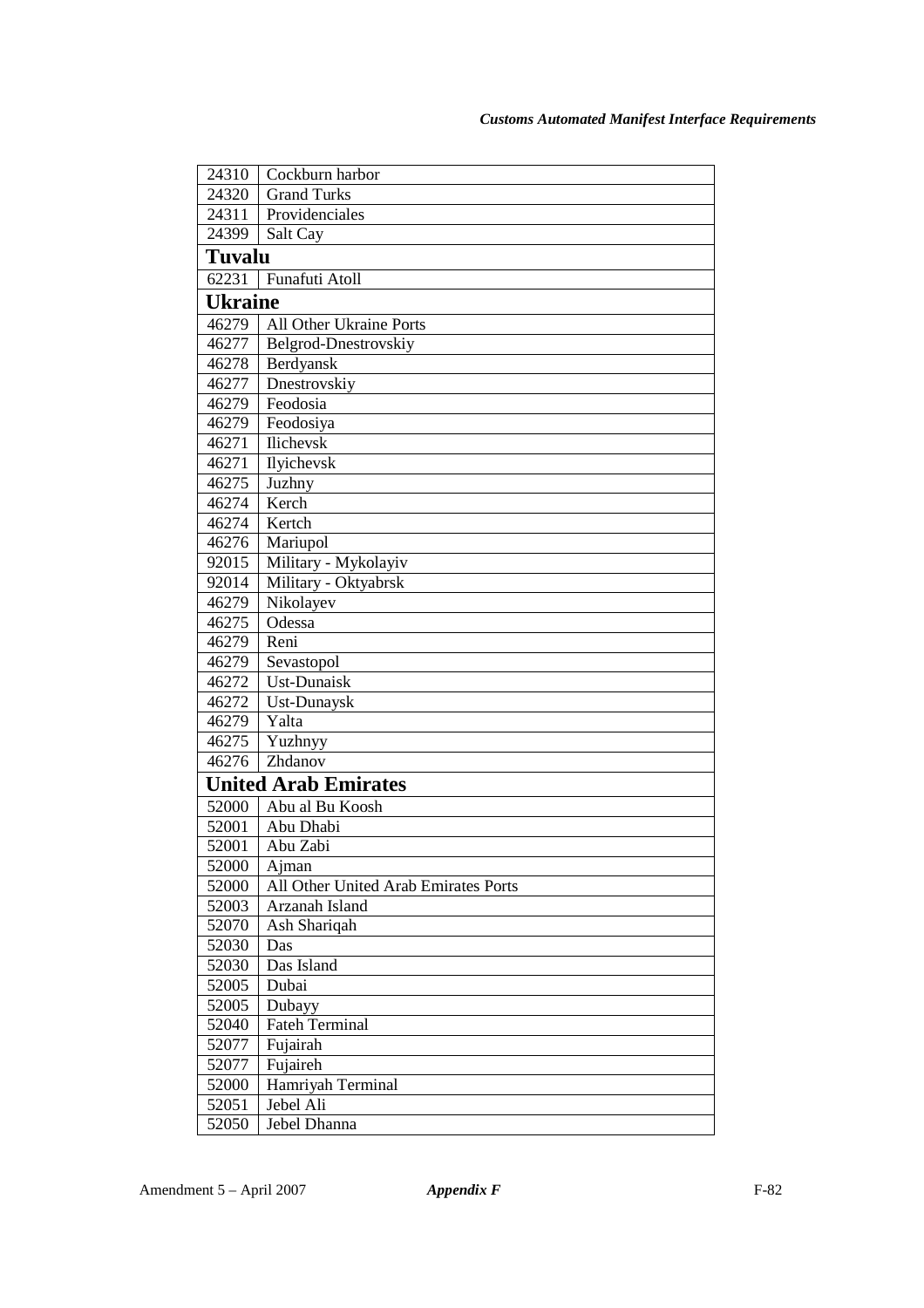| 52060 | Khor Fakkan                                  |
|-------|----------------------------------------------|
| 52070 | Mina Khalid                                  |
| 52000 | Mina Saqr                                    |
| 52001 | Mina Zayed                                   |
| 52000 | Mubarek Terminal                             |
| 52000 | Mubarras Island                              |
| 52005 | Port Rashid                                  |
| 52000 | Ras al Khaimah                               |
| 52000 | Ras al Khaymah                               |
| 52050 | Ruwais                                       |
| 52070 | Sharjah                                      |
| 52000 | Zirku Island                                 |
|       | <b>United Kingdom</b>                        |
| 41650 | Aberdeen                                     |
| 41253 | <b>Acton Grange</b>                          |
| 41398 | All Other England South and East Coast Ports |
| 41299 | All Other England West Coast Ports           |
| 41800 | All Other Northern Ireland Ports             |
| 41698 | All Other Scotland East Coast Ports          |
| 41600 | All Other Scotland West Coast Ports          |
| 41400 | All Other Wales Ports                        |
| 41600 | Ardrossan                                    |
| 41201 | Avonmouth                                    |
| 41600 | Ayr                                          |
| 41802 | Bangor                                       |
| 41401 | Barri                                        |
| 41299 | <b>Barrow</b> in Furness                     |
| 41401 | <b>Barry</b>                                 |
| 41398 | <b>Barton</b>                                |
| 41211 | Bebington                                    |
| 41801 | <b>Belfast</b>                               |
| 41400 | Bellport                                     |
| 41359 | <b>Berwick</b>                               |
| 41359 | Berwick upon Tweed                           |
| 41299 | Bideford                                     |
| 41207 | Birkenhead                                   |
| 41398 | <b>B</b> lyth                                |
| 41398 | <b>Boston</b>                                |
| 41600 | Bowling                                      |
| 41684 | <b>Braefoot Bay</b>                          |
| 41211 | <b>Bristol</b>                               |
| 41398 | Brixham                                      |
| 41214 | Bromsborough                                 |
| 41698 | <b>Burntisland</b>                           |
| 41398 | Canvey                                       |
| 41398 | Canvey Island                                |
| 41487 | Cardiff                                      |
| 41398 | Chatham                                      |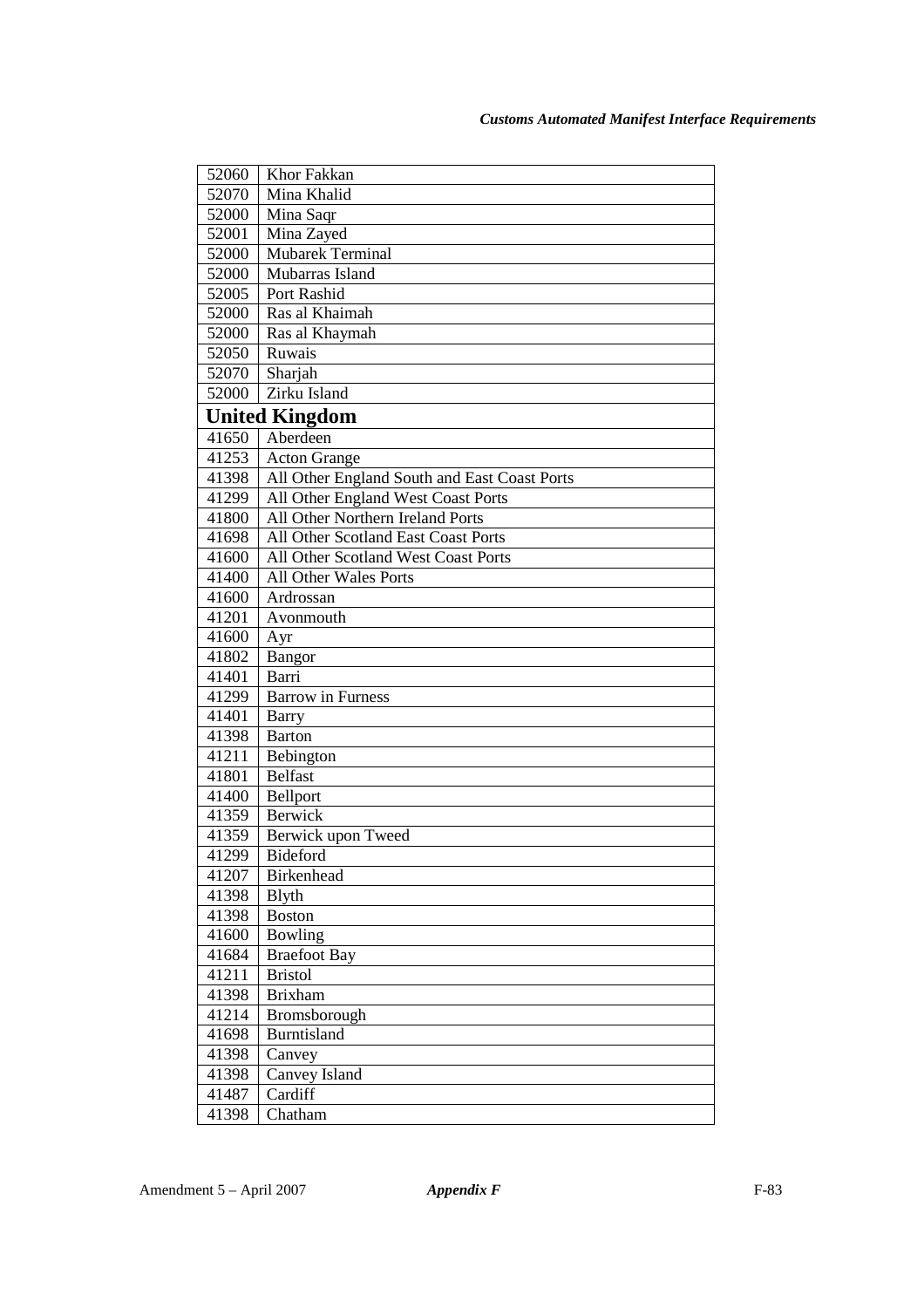| 41615 | Clyde                 |
|-------|-----------------------|
| 41352 | Coryton               |
| 41320 | Dagenham              |
| 41398 | Dartmouth             |
| 41398 | Devonport             |
| 41337 | Dover                 |
| 41600 | Dumbarton             |
| 41659 | Dundee                |
| 41216 | Eastham               |
| 41675 | Edinburg              |
| 41675 | Edinburgh             |
| 41227 | Ellesmere             |
| 41231 | Erith                 |
| 41328 | Falmouth              |
| 41600 | Faslane               |
| 41329 | Fawley                |
| 41323 | Felixstowe            |
| 41698 | Finnart oil terminal  |
| 41698 | Firth of Forth        |
| 41299 | Fleetwood             |
| 41680 | Flotta                |
| 41680 | Flotta, Scotland      |
| 41600 | Fort William          |
| 41332 | Fowey                 |
| 41698 | Fraserburgh           |
| 41600 | Gare Lock             |
| 41600 | Gareloch              |
| 41600 | Garelochhead          |
| 41299 | Garston               |
| 41623 | Glasgow               |
| 41299 | Gloucester            |
| 41335 | Goole                 |
| 41600 | Gourock               |
| 41665 | Grangemouth           |
| 41698 | Granton               |
| 41398 | Gravesend             |
| 41398 | <b>Great Yarmouth</b> |
| 41336 | Greenhite             |
| 41336 | Greenhithe            |
| 41625 | Greenock              |
| 41398 | Greenwich             |
| 41398 | Grimsby               |
| 41374 | Hamble                |
| 41338 | Hartlepool            |
| 41398 | Harwich               |
| 41415 | Holyhead              |
| 41668 | <b>Hound Point</b>    |
| 41668 | Houndpoint            |
| 41341 | Hull                  |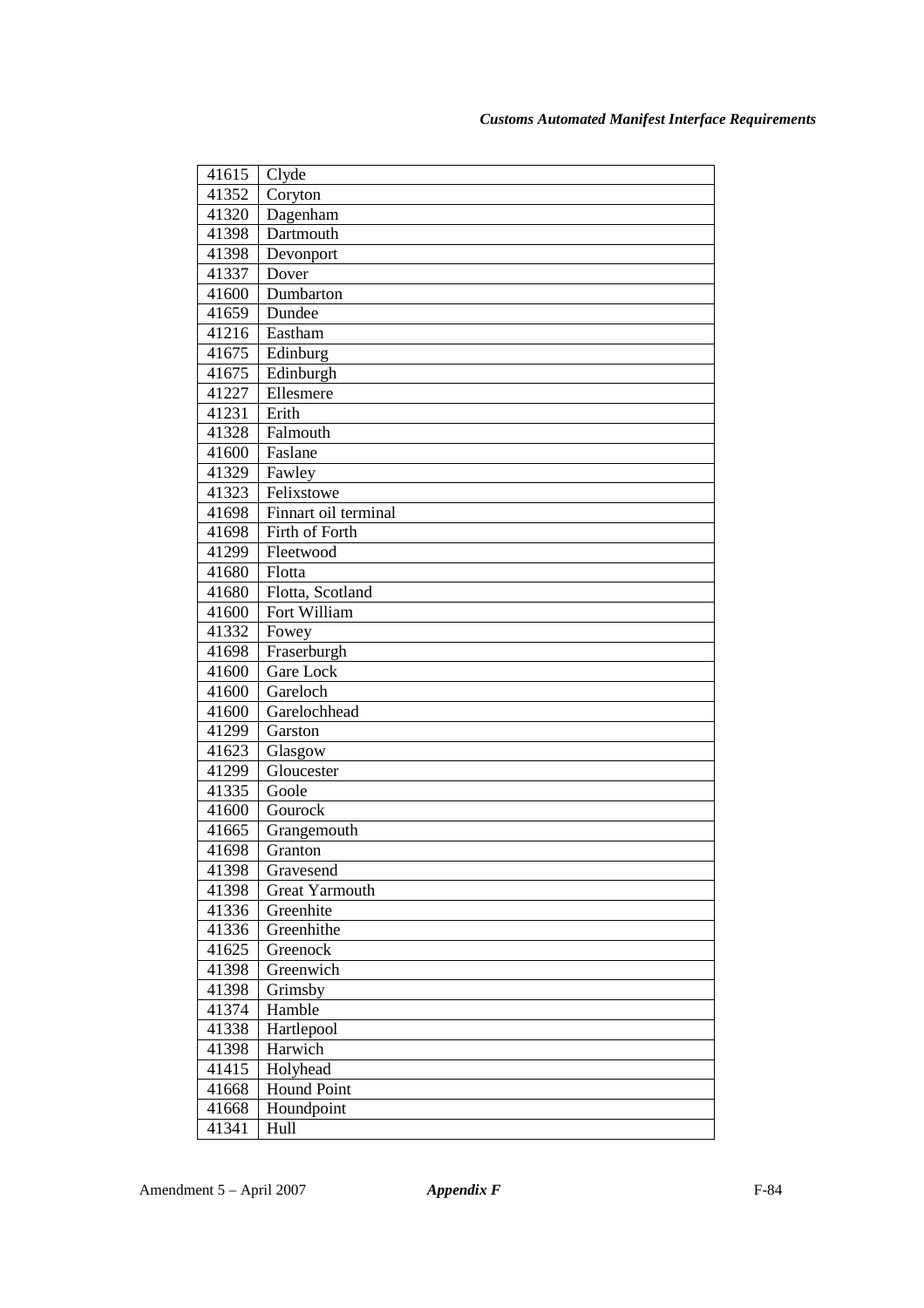| 41627          | Hunterston                          |
|----------------|-------------------------------------|
| 41342          | Immingham                           |
| 41698          | Invergordon                         |
| 41698          | Inverkeithing                       |
| 41674          | Inverkip                            |
| 41683          | Inverness                           |
| 41398          | Ipswich                             |
| 41630          | Irvine                              |
| 41630          | Irvine Harbor                       |
| 41398          | <b>Jarrow</b>                       |
| 41345          | Killingholme                        |
| 41398          | King's Lynn                         |
| 41343          | <b>Kings North</b>                  |
| 41343          | Kingsnorth                          |
| 41698          | Kirkwall, Orkney Is                 |
| 41249          | Land's End                          |
| 41800          | Larne                               |
| 41675          | Leith                               |
| 41398          | Littlehampton                       |
| 41251          | Liverpool                           |
| 41400          | Llanelli                            |
| 41400          | Llanelly                            |
| 41352          | London                              |
| 41815          | Londonderry                         |
| 41398          | Lowestoft                           |
| 41698          | Lyness, Orkney Is                   |
| 41253          | Manchester                          |
| 41698          | Methil                              |
| 41355          | Middlesbrough                       |
| 41446          | Milford Haven                       |
| 41398          | Mistley                             |
| 41681<br>41486 | Montrose<br>Neath                   |
|                |                                     |
| 41356          | Newcastle on Tyne<br>Newhaven       |
| 41357          |                                     |
| 41258          | Newport                             |
| 41488          | Newport                             |
| 41685          | Nigg Bay                            |
| 41398<br>41377 | North & South Shields<br>North Tees |
| 41358          | Oakham Ness                         |
| 41600          | Old Kilpatrick                      |
| 41465          | Pembroke                            |
| 41400          | Penarth                             |
| 41398          | Penzance                            |
| 41698          | Perth                               |
| 41640          | Peterhead                           |
| 41360          | Plymouth                            |
| 41398          | Poole                               |
|                |                                     |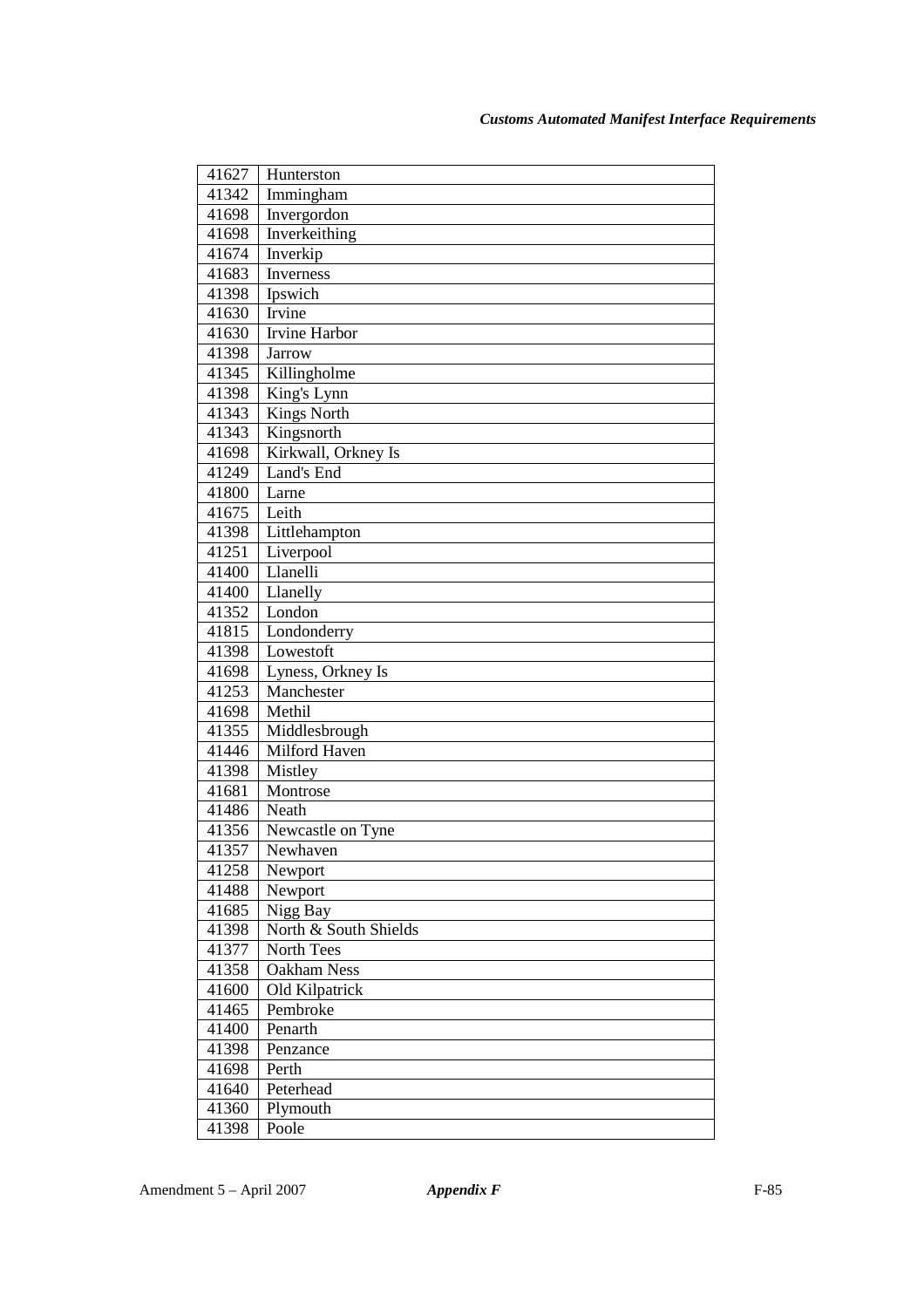| 41477 | Port Talbot                                                |
|-------|------------------------------------------------------------|
| 41262 | Portbury                                                   |
| 41398 | Portland                                                   |
| 41398 | Portsmouth                                                 |
| 41264 | Preston                                                    |
| 41398 | Purfleet                                                   |
| 41362 | Redcar                                                     |
| 41370 | <b>Ridham Dock</b>                                         |
| 41398 | Rochester                                                  |
| 41698 | Rosyth                                                     |
| 41299 | Runcorn                                                    |
| 41253 | Salford                                                    |
| 41398 | Salt End                                                   |
| 41698 | Scalloway, Shetland Is                                     |
| 41269 | Seaforth                                                   |
| 41377 | Seal Sands                                                 |
| 41299 | <b>Sharpness</b>                                           |
| 41370 | <b>Sheerness</b>                                           |
| 41371 | Shellhaven                                                 |
| 41398 | Shields                                                    |
| 41398 | <b>Shields Harbor</b>                                      |
| 41299 | Silloth                                                    |
| 41374 | Southhampton                                               |
| 41227 | <b>Stanlow</b>                                             |
| 41398 | Stockton                                                   |
| 41682 | Sullom Voe                                                 |
| 41376 | Sunderland                                                 |
| 41398 | <b>Sutton Harbor</b>                                       |
| 41485 | Swansea                                                    |
| 41377 | Tees                                                       |
| 41377 | Teesport                                                   |
| 41398 | Teignmouth                                                 |
| 41398 | Teignmouth Harbor                                          |
| 41378 | <b>Thames Haven</b>                                        |
| 41351 | Thamesport                                                 |
| 41380 | Tilbury                                                    |
| 41600 | Troon                                                      |
| 41398 | Truro                                                      |
| 41398 | Tynemouth                                                  |
| 41398 | Wallsend                                                   |
| 41805 | <b>Warren Point</b>                                        |
| 41805 | Warrenpoint                                                |
| 41398 | Weymouth                                                   |
| 41398 | Wisbech                                                    |
| 41299 | Workington                                                 |
| 41398 | Yarmouth                                                   |
| 41398 | Yarmouth Harbor                                            |
|       | <b>United States Off-Shore Tanker Transshipment Points</b> |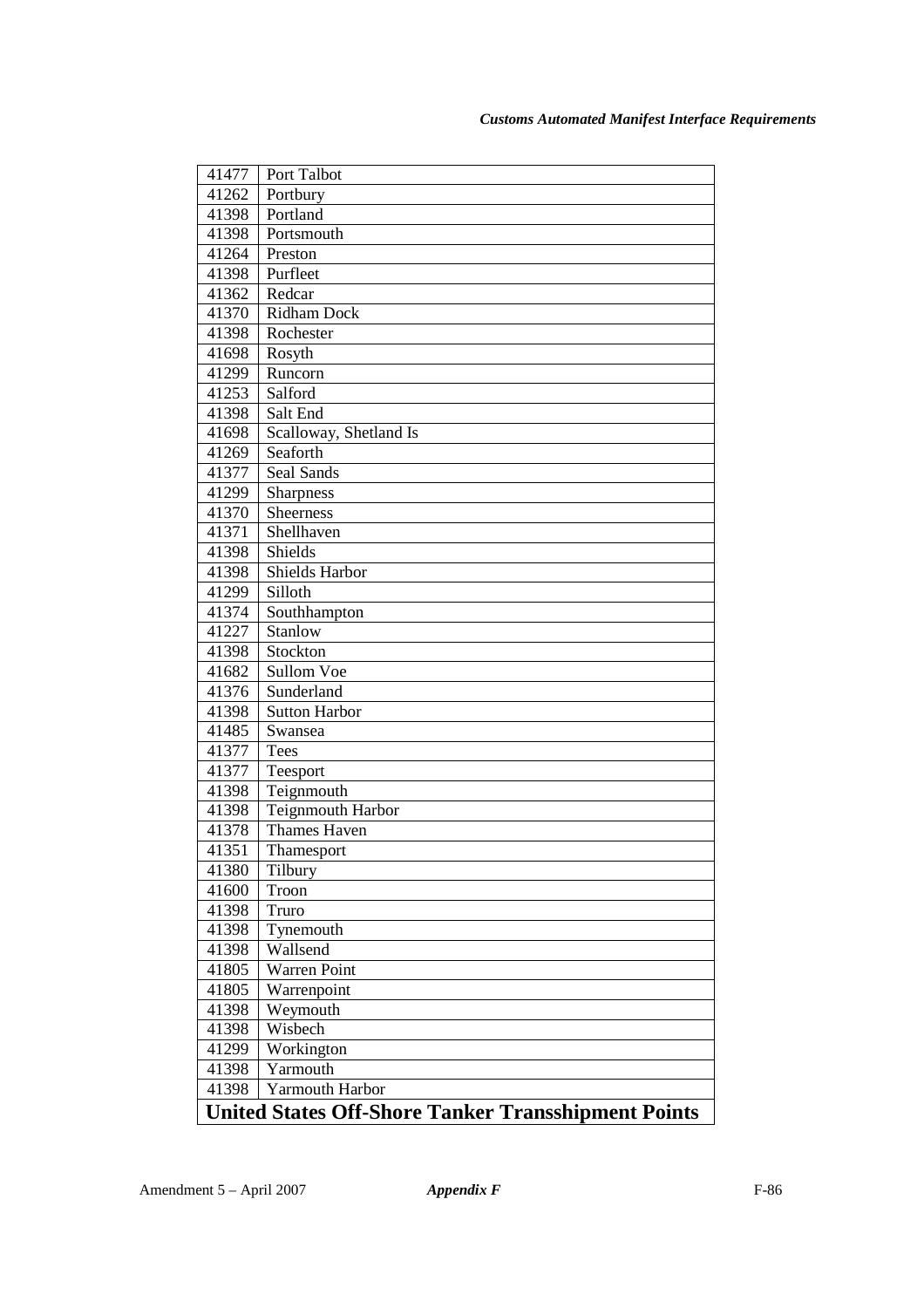| 99930          | Gulf of Mexico                              |
|----------------|---------------------------------------------|
| 99900          | High Seas (Outside U.S. Territorial Waters) |
| 99910          | North Atlantic (Maine to Cape Hatteras)     |
| 99940          | North Pacific (Alaska, Washington, Oregon)  |
| 99920          | South Atlantic (Cape Hatteras to Florida)   |
| 99950          | South Pacific (California)                  |
|                | <b>United States Outlying Islands</b>       |
| 98000          | All United States Outlying Islands          |
| <b>Uruguay</b> |                                             |
| 35500          | All Other Uruguay Ports                     |
| 35500          | Colonia                                     |
| 35500          | <b>Fray Bentos</b>                          |
| 35500          | Jose Ignacio Terminal                       |
| 35525          | Montevideo                                  |
| 35535          | Nueva Palmira                               |
| 35500          | Paysandu                                    |
| 35537          | Punta del Este                              |
| <b>Vanuatu</b> |                                             |
| 62201          | Luganville                                  |
| 62207          | Palikulo                                    |
| 62209          | Port Vila                                   |
| 62207          | Santo                                       |
| Venezuala      |                                             |
| 30700          | Adicora                                     |
| 30700          | All Other Venezuela Ports                   |
| 30700          | Altagracia                                  |
| 30704          | Amuay Bay                                   |
| 30700          | Bachaquero                                  |
| 30704          | Bahia de Amuay                              |
| 30741          | Bahia Guanta                                |
| 30708          | Bajo Grande                                 |
| 30700          | <b>Bobures</b>                              |
| 30700          | Cabimas                                     |
| 30745          | Caracas                                     |
| 30772          | Caripito                                    |
| 30721          | Carupano                                    |
| 30700          | Chichiriviche                               |
| 30725          | Ciudad Bolivar                              |
| 30700          | Coloncha                                    |
| 30765          | Coro                                        |
| 30769          | Cumana                                      |
| 30766          | Cumarebo                                    |
| 30735          | El Chaure                                   |
| 30774          | El Guamache                                 |
| 30737          | El Palito                                   |
| 30739          | El Tablazo                                  |
| 30741          | Guanta                                      |
| 30742          | Guaranao                                    |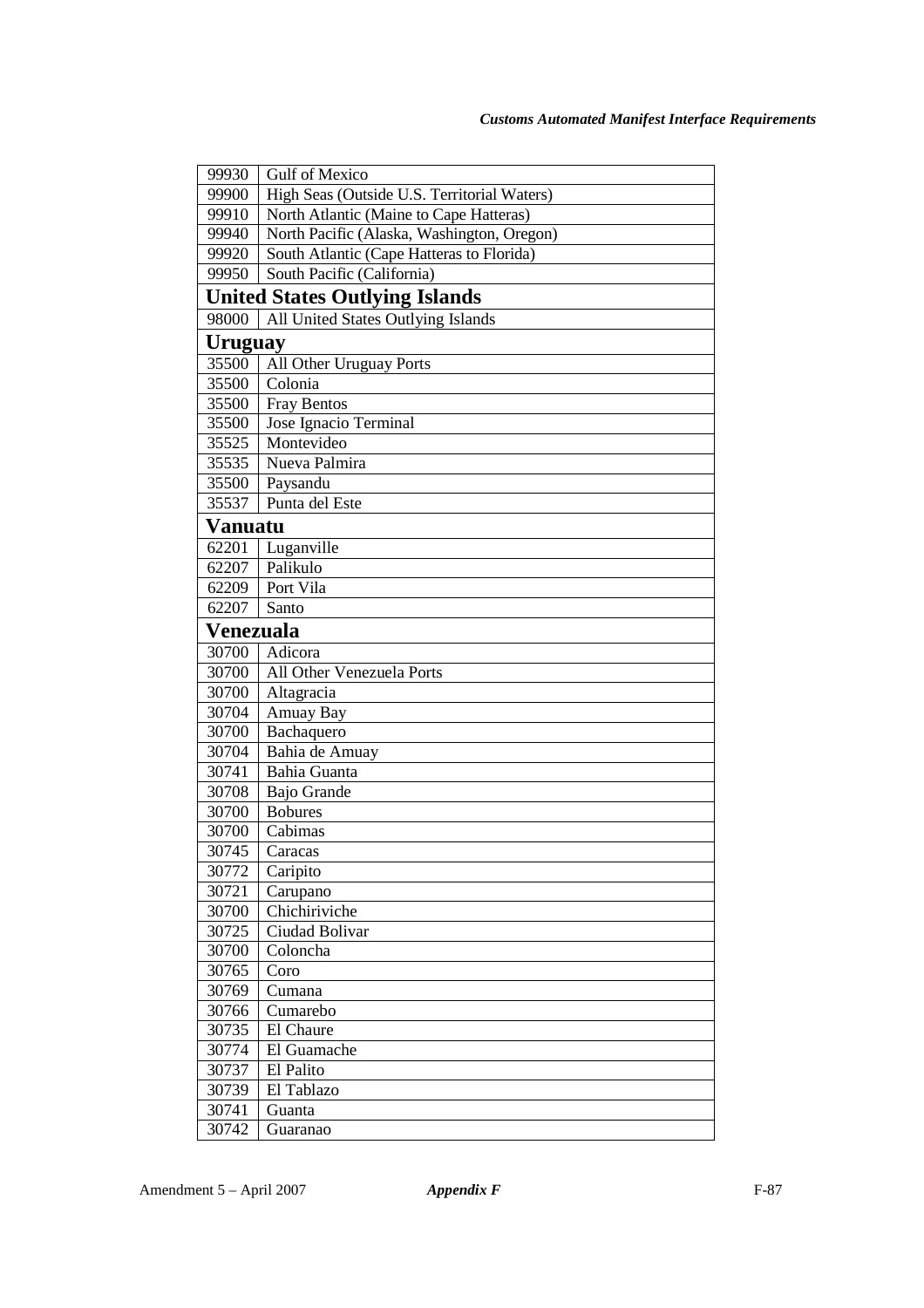| 30700          | Guiria                   |
|----------------|--------------------------|
| 30743          | Jose                     |
| 30700          | La Ceiba                 |
| 30745          | La Guaira                |
| 30753          | La Salina                |
| 30700          | Lagunillas               |
| 30755          | Las Piedras              |
| 30759          | Maracaibo                |
| 30760          | Matanzas                 |
| 30758          | Moron                    |
| 30761          | Palua                    |
| 30700          | Pampatar                 |
| 30775          | Pertigalete              |
| 30743          | Petrozuata               |
| 30700          | Porlamar                 |
| 30764          | Puerto Cabello           |
| 30700          | Puerto Cumarebo          |
| 30700          | Puerto de Hierro         |
| 30700          | Puerto Espiritu          |
| 30700          | Puerto Gorda             |
| 30743          | Puerto Jose              |
| 30771          | Puerto La Cruz           |
| 30763          | Puerto Miranda           |
| 30768          | Puerto Ordaz             |
| 30769          | <b>Puerto Sucre</b>      |
| 30700          | Punta Camacho            |
| 30770          | Punta Cardon             |
| 30737          | Punta Chavez             |
| 30767          | Punta Cuchillo           |
| 30700          | Punta Gorda              |
| 30773          | Punta Palmas             |
| 30700          | Punta Piedras            |
| 30700          | Rio Chico                |
| 30700          | Rio Sico                 |
| 30780          | San Felix                |
| 30700          | San Lorenzo              |
| 30700          | Tucacas                  |
| 30700          | Turiamo                  |
| <b>Vietnam</b> |                          |
| 55200          | All Other Viet Nam Ports |
| 55205          | Cam Pha                  |
| 55207          | Cam Rahn Bay             |
| 55207          | Cam Ranh Bay             |
| 55204          | Da Nang                  |
| 55201          | Hai Phong                |
| 55201          | Haiphong                 |
| 55224          | Ho Chi Minh City         |
| 55202          | Hon Gai                  |
|                |                          |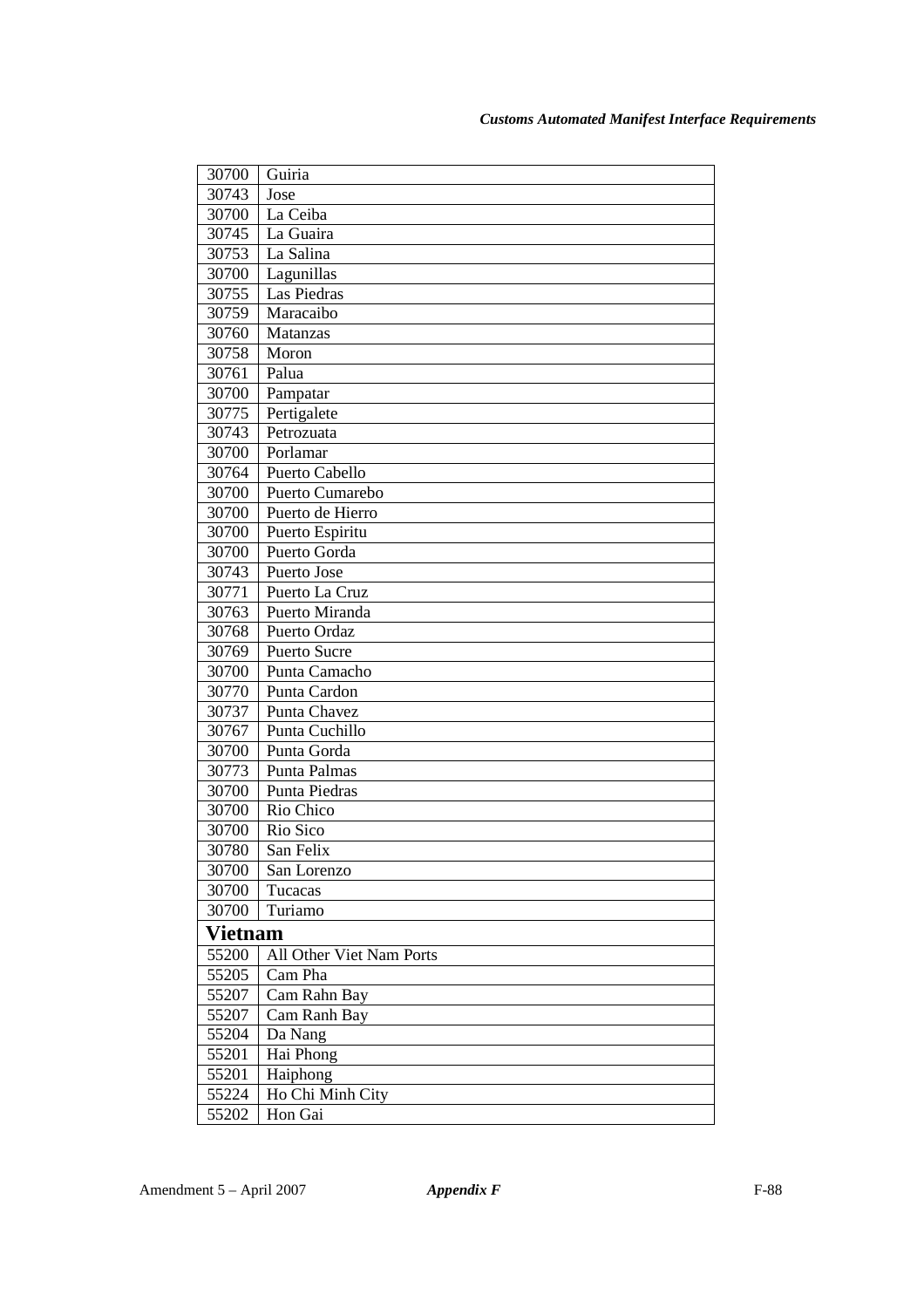| 55202 | Hon Gay                            |
|-------|------------------------------------|
| 55208 | Nha Trang                          |
| 55205 | Port Campha                        |
| 55200 | Port Redon                         |
| 55224 | Saigon                             |
| 55224 | Thanh Pho Ho Chi Minh              |
| 55204 | Tourane                            |
| 55206 | Vung Tau                           |
|       | <b>Virgin Islands</b>              |
| 91149 | All Other St. Croix Virgin Islands |
| 91195 | All Other Virgin Islands Ports     |
| 91155 | Charlotte Amalie, St. Thomas       |
| 91115 | Christiansted, St. Croix           |
| 91160 | Cruz Bay, St. John Island          |
| 91145 | Frederiksted, St. Croix            |
| 91125 | Hess Oil Terminal, St. Croix       |
| 91125 | Hovic, St. Croix                   |
| 91125 | Port Hess, St. Croix               |
| 91155 | Saint Thomas, St. Thomas           |
| 91149 | St. Croix                          |
| 91155 | ST. Thomas                         |
|       | <b>Wallis &amp; Futuna</b>         |
| 64131 | All Wallis and Futuna Ports        |
| 64131 | Mata-Utu, Futuna                   |
| 64131 | Singave, Futuna                    |
|       | Western Sahara                     |
| 73700 | All Western Sahara Ports           |
| 73700 | Dakhla                             |
| 73701 | Laayonne                           |
| 73700 | Villa Cisneros                     |
|       | <b>Western Samoa</b>               |
| 61500 | All Other Western Samoa Ports      |
| 61501 | Apia                               |
| Yemen |                                    |
| 52101 | Aden                               |
| 52115 | Al Hudayah                         |
| 52125 | Al Mokha                           |
| 52100 | Al Mukalla                         |
| 52100 | All Other Yemen Ports              |
| 52115 | Hodeida                            |
| 52115 | Hodeidah                           |
| 52125 | Mocha                              |
| 52125 | Mokha                              |
| 52100 | Mukalla                            |
| 52100 | Perim Island                       |
| 52100 | Saleef                             |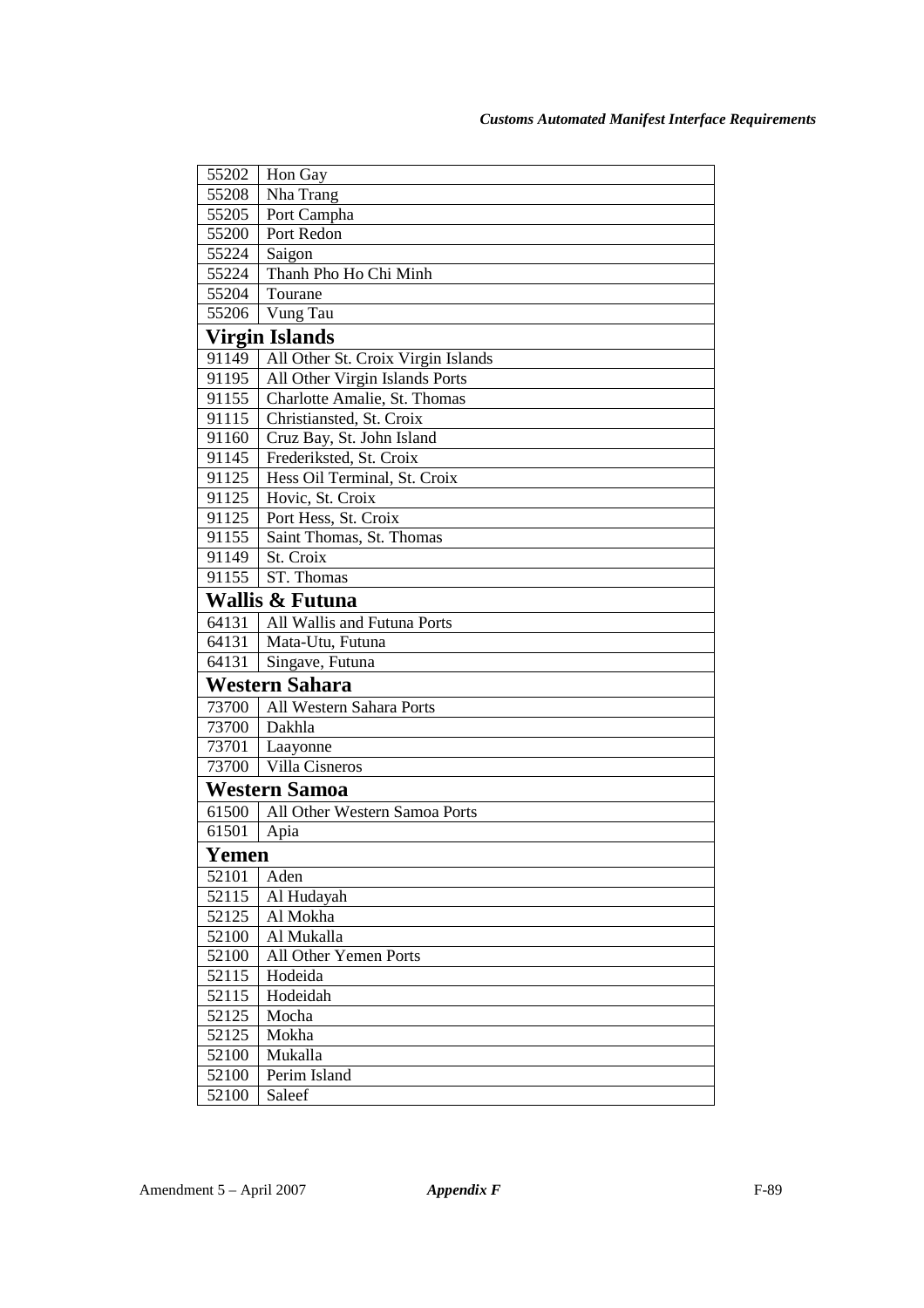# **Supplemental Schedule K Codes for AMS Applications Only**

| <b>Foreign Port Codes</b> |                              |
|---------------------------|------------------------------|
| Code                      | <b>Ports by Country</b>      |
| Canada                    |                              |
| 80101                     | Alberta                      |
| 80106                     | <b>British Columbia</b>      |
| 80102                     | Manitoba                     |
| 80110                     | New Brunswick                |
| 80112                     | Newfoundland                 |
| 80104                     | <b>Northwest Territories</b> |
| 80113                     | Nunavut                      |
| 80107                     | Ontaria                      |
| 80111                     | Prince Edward Island         |
| 80109                     | Quebec                       |
| 80103                     | Saskatchenwan                |
| 80105                     | Yukon                        |
| <b>Mexico</b>             |                              |
| 97101                     | Aguascalientes               |
| 97102                     | Baja California              |
| 97103                     | Baja California Sur          |
| 97106                     | Campeche                     |
| 97108                     | Chiapas                      |
| 97104                     | Chihuahua                    |
| 97107                     | Coahuila                     |
| 97105                     | Colima                       |
| 97109                     | Distrito Federal             |
| 97110                     | Durango                      |
| 97112                     | Guanajuato                   |
| 97111                     | Guerrero                     |
| 97113                     | Hidalgo                      |
| 97114                     | <b>Jalisco</b>               |
| 97117                     | Mexico                       |
| 97115                     | Michoacan                    |
| 97116                     | Morelos                      |
| 97118                     | Nayarit                      |
| 97119                     | Nuevo Leon                   |
| 97120                     | Oaxaca                       |
| 97121                     | Puebla                       |
| 97123                     | Queretaro                    |
| 97122                     | Quintana Roo                 |
| 97125                     | San Luis Potosi              |
| 97124                     | Sinaloa                      |
| 97126                     | Sonora                       |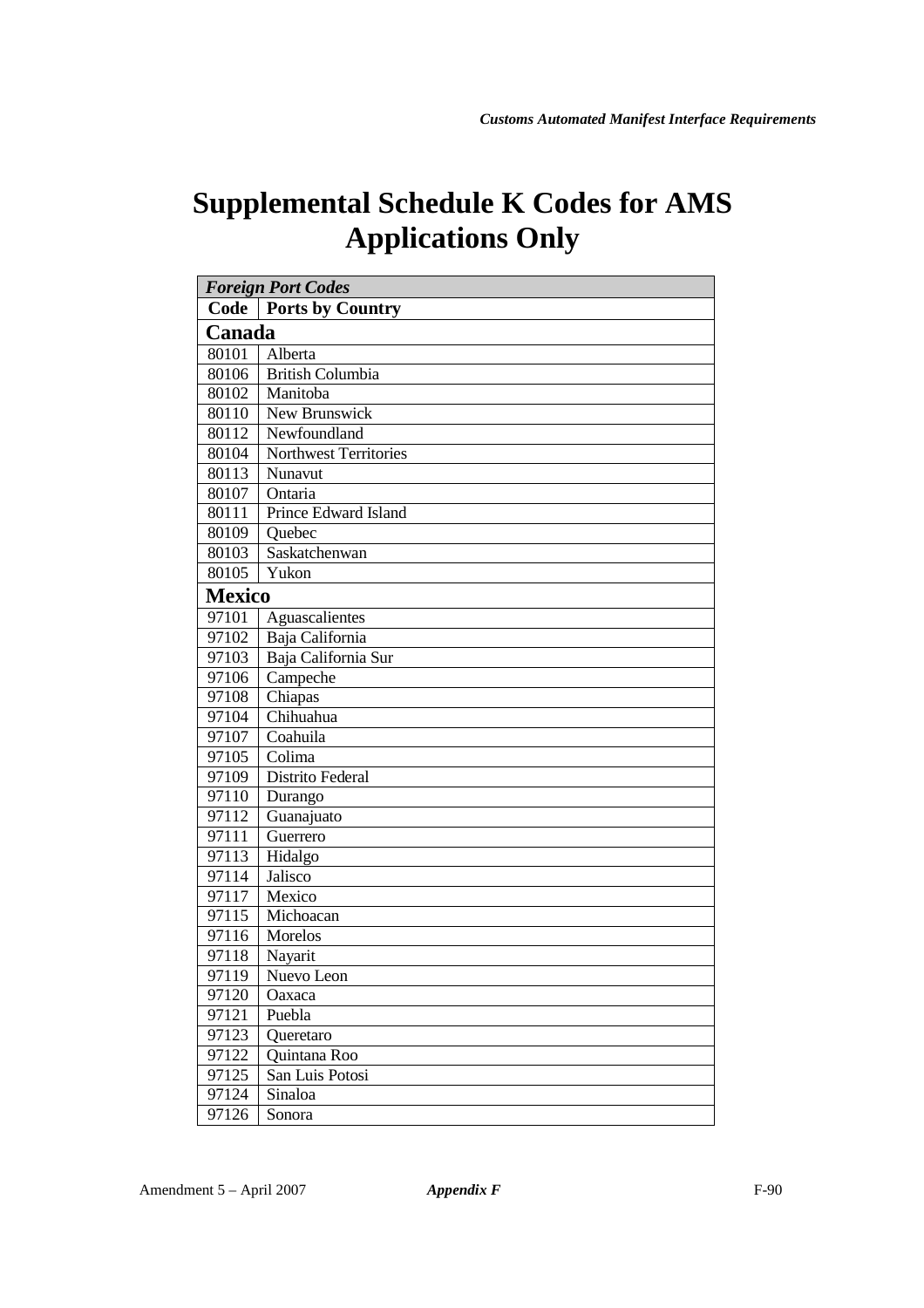#### *Customs Automated Manifest Interface Requirements*

| <b>Foreign Port Codes</b> |  |
|---------------------------|--|
| <b>Ports by Country</b>   |  |
| Tabasco                   |  |
| Tamaulipas                |  |
| Tlaxcala                  |  |
| Veracruz                  |  |
| Yucatan                   |  |
| <b>Zacatecas</b>          |  |
|                           |  |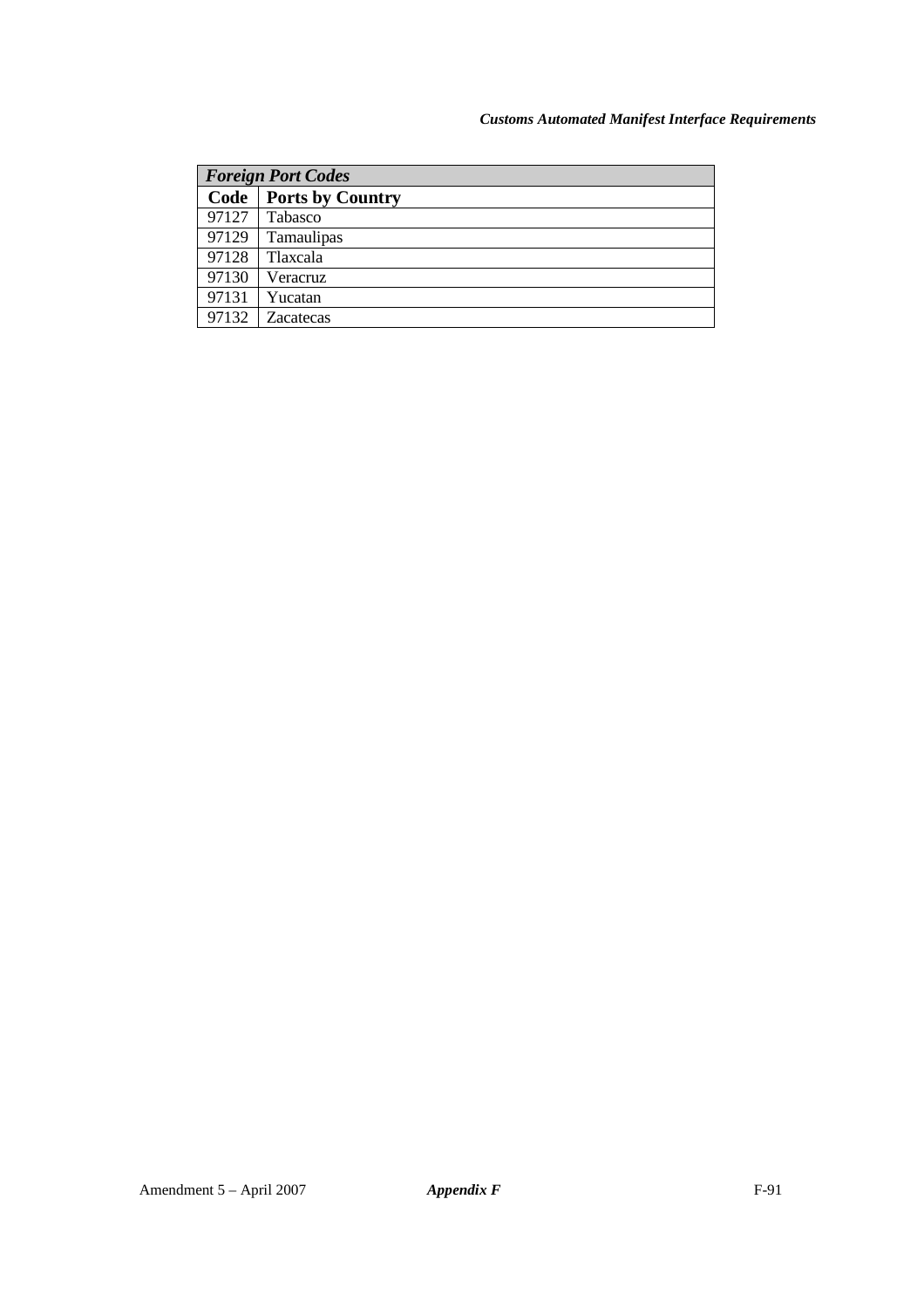## **Canadian Customs Office Codes**

#### **Codes are for use in Canadian system ONLY**

| <b>Canadian Customs Office Codes</b> |                                     |
|--------------------------------------|-------------------------------------|
| Code                                 | <b>Canadian Customs Office Name</b> |
| <b>Atlantic</b>                      |                                     |
| 0214                                 | Andover                             |
| 0921                                 | Argentia                            |
| 0201                                 | <b>Bathurst</b>                     |
| 0221                                 | Caraquet                            |
| 0215                                 | Centreville                         |
| 0101                                 | Charlottetown                       |
| 0900                                 | Clarenville                         |
| 0911                                 | Corner Brook                        |
| 0202                                 | Dalhousie                           |
| 0213                                 | Edmundston                          |
| 0919                                 | Fortune                             |
| 0204                                 | Fredericton                         |
| 0912                                 | Gander                              |
| 0913                                 | Goose Bay                           |
| 0910                                 | Grand Falls, Newfoundland           |
| 0224                                 | <b>Grand Manan</b>                  |
| 0009                                 | Halifax                             |
| 0922                                 | Harbour Grace                       |
| 0010                                 | Kentville                           |
| 0011                                 | Liverpool                           |
| 0013                                 | Lunenburg                           |
| 0207                                 | Miramichi                           |
| 0206                                 | Moncton                             |
| 0015                                 | New Glasgow                         |
| 0019                                 | Port Hawkesbury                     |
| 0210                                 | Saint John, New Bruswick            |
| 0020                                 | Shelburne                           |
| 0209                                 | St. Andrews                         |
| 0914                                 | St. John's, Newfoundland            |
| 0211                                 | St. Stephen                         |
| 0102                                 | Summerside                          |
| 0021                                 | Sydney                              |
| 0022                                 | Truro                               |
| 0212                                 | <b>Woodstock Road</b>               |
| 0025                                 | Yarmouth                            |
| Quebec                               |                                     |
| 0318                                 | Abercorn                            |
| 0329                                 | Armstrong                           |
| 0355                                 | Baie-Comeau                         |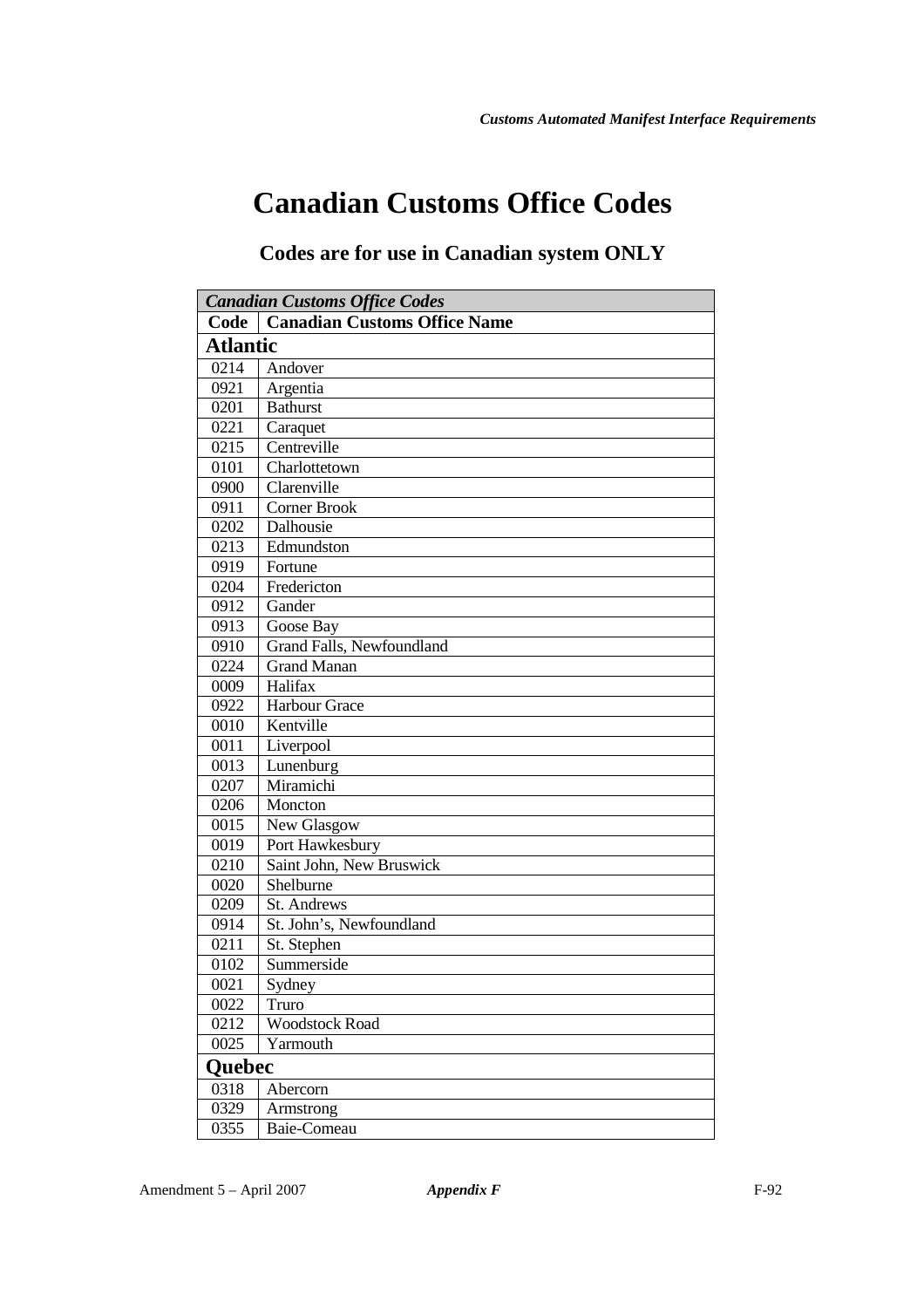| <b>Canadian Customs Office Codes</b> |                                         |
|--------------------------------------|-----------------------------------------|
| Code                                 | <b>Canadian Customs Office Name</b>     |
| 0363                                 | Cap-aux-Meules                          |
| 0301                                 | Chicoutimi                              |
| 0356                                 | Cowansville                             |
| 0303                                 | Drummondville                           |
| 0304                                 | Gaspe                                   |
| 0305                                 | Granby                                  |
| 0342                                 | Joliette                                |
| 0343                                 | Lachute                                 |
| 0351                                 | Lacolle                                 |
| 0399                                 | Mirabel International Airport           |
| 0344                                 | Montmagny                               |
| 0398                                 | Montreal Intermediate Terminal (C.D.L.) |
| 0396                                 | Montreal International Airport (Dorval) |
| 0395                                 | Montreal Main Long Room                 |
| 0312                                 | Ouebec                                  |
| 0345                                 | Richmond                                |
| 0313                                 | Rimouski                                |
| 0340                                 | Riviere-du-Loup                         |
| 0314                                 | Rock Island                             |
| 0349                                 | Rouyn-Noranda                           |
| 0361                                 | Sept-Iles                               |
| 0315                                 | Shawinigan                              |
| 0316                                 | Sherbrooke                              |
| 0317                                 | Sorel                                   |
| 0354                                 | Stanhope                                |
| 0328                                 | St-Armand-Philipsburg                   |
| 0320                                 | St-Hyacinthe                            |
| 0321                                 | St-Jean                                 |
| 0346                                 | St-Jerome                               |
| 0347                                 | <b>Thetford Mines</b>                   |
| 0322                                 | <b>Trois-Rivieres</b>                   |
| 0350                                 | Val-d Or                                |
| 0323                                 | Valleyfield                             |
| 0327                                 | Victoriaville                           |
| 0308                                 | Woburn                                  |
|                                      | <b>Northern Ontario</b>                 |
| 0494                                 | Armprior                                |
| 0402                                 | Belleville                              |
| 0405                                 | <b>Brockville</b>                       |
| 0473                                 | Cobourg                                 |
| 0409                                 | Cornwall                                |
| 0478                                 | <b>Fort Frances</b>                     |
| 0403                                 | Iqaluit                                 |
| 0490                                 | Kenora                                  |
| 0420                                 | Kingston                                |
| 0456                                 | Lansdowne                               |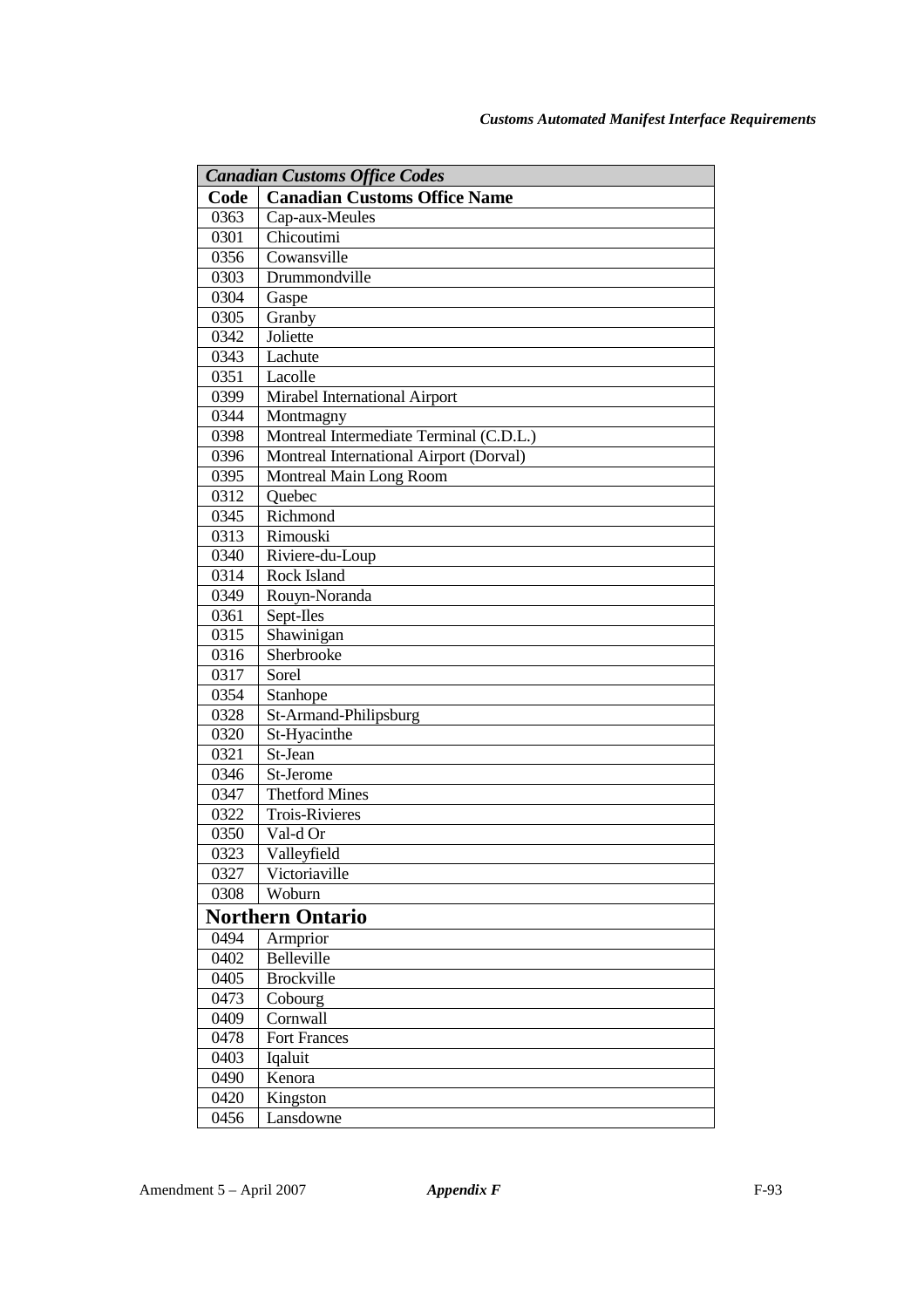| <b>Canadian Customs Office Codes</b> |                                                                |
|--------------------------------------|----------------------------------------------------------------|
| Code                                 | <b>Canadian Customs Office Name</b>                            |
| 0477                                 | Lindsay                                                        |
| 0428                                 | North Bay                                                      |
| 0431                                 | Ottawa (Longroom)/Sufferance                                   |
| 0485                                 | Ottawa Air Cargo Centre (OACC) Macdonald-Cartier International |
|                                      | Airport (MCIA)                                                 |
| 0469                                 | Pembroke                                                       |
| 0470                                 | Perth                                                          |
| 0400                                 | Peterborough                                                   |
| 0475                                 | Pigeon River                                                   |
| 0439                                 | Prescott                                                       |
| 0488                                 | <b>Rainy River</b>                                             |
| 0441                                 | Sault Ste. Marie                                               |
| 0474                                 | <b>Smiths Falls</b>                                            |
| 0444                                 | Sudbury                                                        |
| 0461                                 | <b>Thunder Bay</b>                                             |
| 0467                                 | <b>Timmins</b>                                                 |
| 0449                                 | Trenton                                                        |
|                                      | <b>Southern Ontario</b>                                        |
| 0459                                 | Barrie                                                         |
| 0460                                 | Bracebridge                                                    |
| 0480                                 | <b>Brampton</b>                                                |
| 0404                                 | <b>Brantford</b>                                               |
| 0457                                 | Cambridge                                                      |
| 0406                                 | $\overline{\text{Charham}}$                                    |
| 0458                                 | Collingwood                                                    |
| 0414                                 | Guelph                                                         |
| 0483                                 | Halton Hills                                                   |
| 0417                                 | Hamilton                                                       |
| 0448                                 | Hanover                                                        |
| 0401                                 | Kitchener                                                      |
| 0423                                 | London                                                         |
| 0424                                 | Midland                                                        |
| 0486                                 | Newmarket                                                      |
| 0476                                 | Oakville                                                       |
| 0429                                 | Orillia                                                        |
| 0430                                 | Oshawa                                                         |
| 0482                                 | Owen Sound                                                     |
| 0471                                 | Port Colborne                                                  |
| 0442                                 | Simcoe                                                         |
| 0445                                 | St. Catharines                                                 |
| 0446                                 | St. Thomas                                                     |
| 0425                                 | Stratford                                                      |
| 0447                                 | Tillsonburg                                                    |
| 0497                                 | Toronto International Aiport (Pearson)                         |
| 0496                                 | Toronto Interport Sufferance Warehouse (Dixie)                 |
| 0495                                 | <b>Toronto Metro Operations Division</b>                       |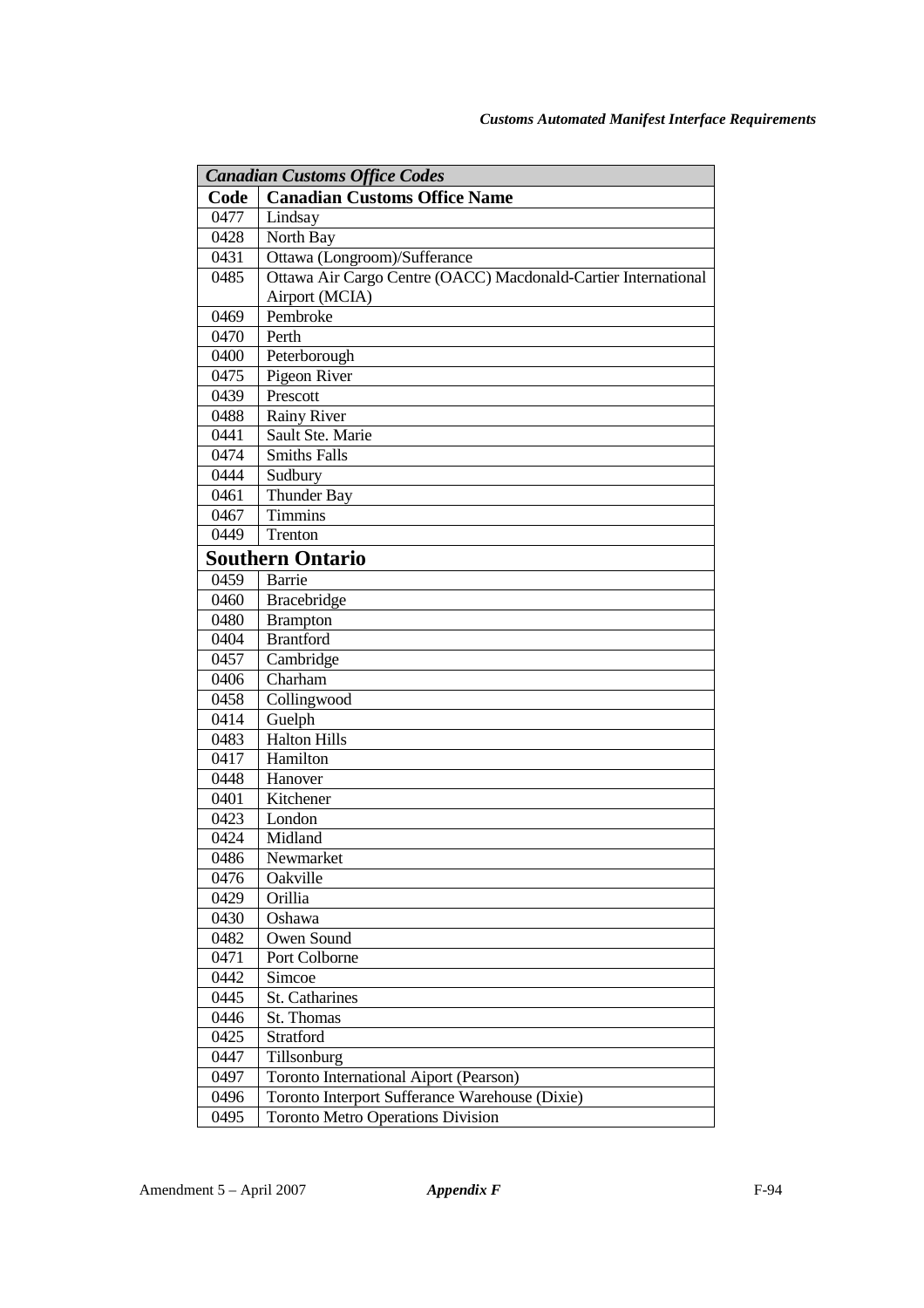| <b>Canadian Customs Office Codes</b> |                                                  |
|--------------------------------------|--------------------------------------------------|
| Code                                 | <b>Canadian Customs Office Name</b>              |
| 0498                                 | Toronto Mid-Continent Truck Terminal (Queensway) |
| 0499                                 | Toronto Sufferance Truck Terminal (Kennedy Road) |
| 0450                                 | Wallaceburg                                      |
| 0492                                 | Woodstock                                        |
|                                      | <b>Niagara Falls/Fort Erie</b>                   |
| 0410                                 | Fort Erie                                        |
| 0427                                 | Niagara Falls                                    |
|                                      | <b>Windsor/St. Clair</b>                         |
| 0464                                 | Leamington                                       |
| 0440                                 | Sarnia                                           |
| 0454                                 | Windsor - Main Office                            |
| 0453                                 | Windsor Ambassador Bridge                        |
| 0452                                 | Windsor Detroit/Canada Tunnerl                   |
| Prairie                              |                                                  |
| 0701                                 | Calgary                                          |
| 0707                                 | Carway                                           |
| 0511                                 | Churchill                                        |
| 0705                                 | Coutts                                           |
| 0708                                 | Del Bonita                                       |
| 0702                                 | Edmonton                                         |
| 0502                                 | Emerson                                          |
| 0512                                 | Inuvik                                           |
| 0703                                 | Lethbridge                                       |
| 0601                                 | Moose Jaw                                        |
| 0602                                 | <b>North Portal</b>                              |
| 0603                                 | Prince Albert                                    |
| 0604                                 | Regina                                           |
| 0605                                 | Saskatoon                                        |
| 0510                                 | Winnipeg International Airport                   |
| 0504                                 | Winnipeg Main Long Room                          |
| 0515                                 | Yellowknife                                      |
| Pacific                              |                                                  |
| 0838                                 | Campbell River                                   |
| 0830                                 | Courtenay                                        |
| 0801                                 | Cranbrook                                        |
| 0839                                 | Dawson Creek                                     |
| 0817                                 | Huntingdon                                       |
| 0814                                 | Kamloops                                         |
| 0831                                 | Kelowna                                          |
| 0818                                 | Kingsgate                                        |
| 0827                                 | Kitimat                                          |
| 0804                                 | Nanaimo                                          |
| 0819                                 | Osoyoos                                          |
| 0813                                 | Pacific Highway                                  |
| 0832                                 | Paterson                                         |
| 0807                                 | Penticton                                        |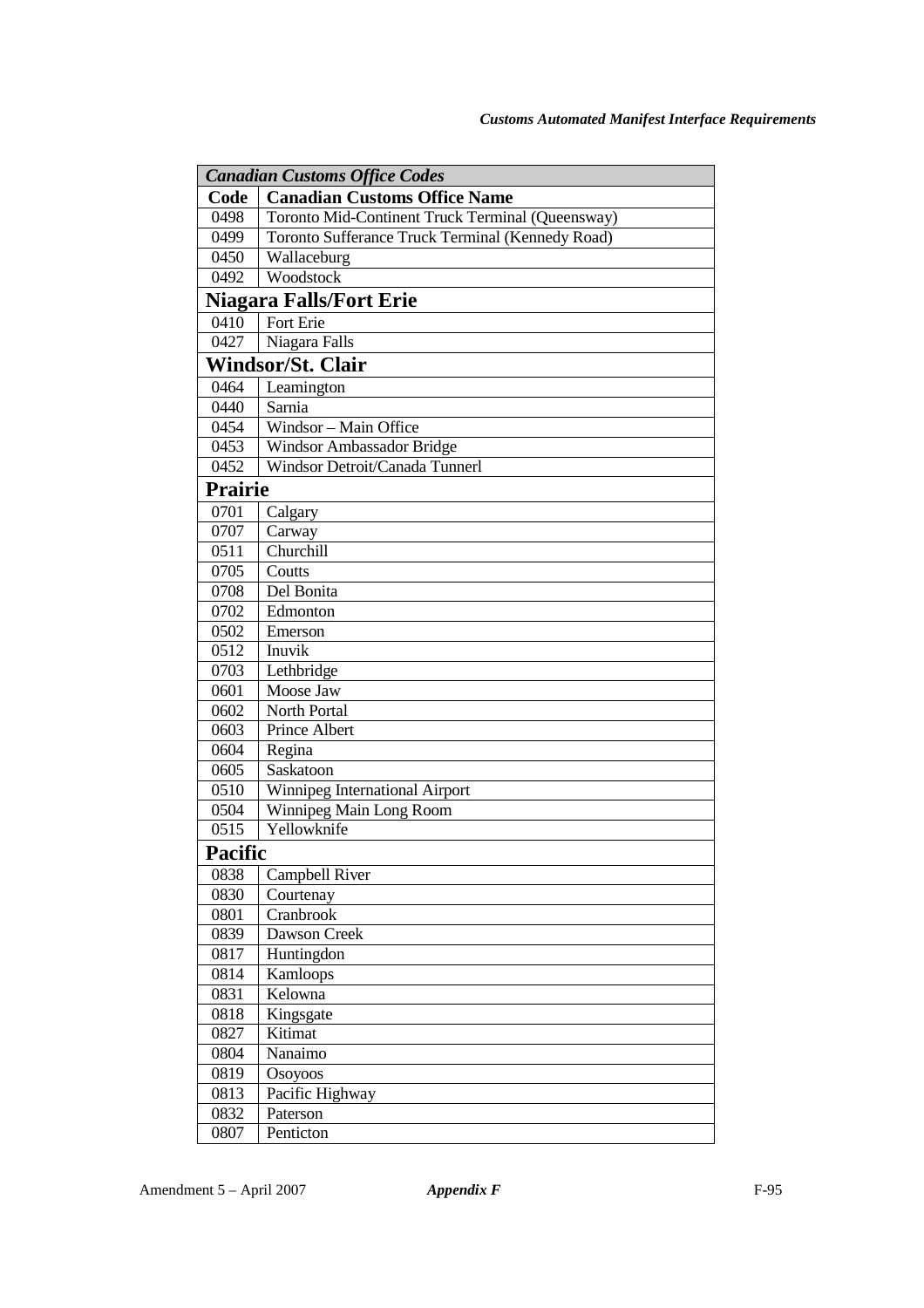| <b>Canadian Customs Office Codes</b> |                                     |
|--------------------------------------|-------------------------------------|
| Code                                 | <b>Canadian Customs Office Name</b> |
| 0825                                 | Port Alberni                        |
| 0826                                 | Powell River                        |
| 0820                                 | Prince George                       |
| 0808                                 | Prince Rupert                       |
| 0824                                 | Roosville                           |
| 0837                                 | Sidney                              |
| 0821                                 | Vancouver International Airport     |
| 0809                                 | Vancouver Main Longroom             |
| 0823                                 | Vernon                              |
| 0811                                 | Victoria                            |
| 0890                                 | Whitehorse                          |